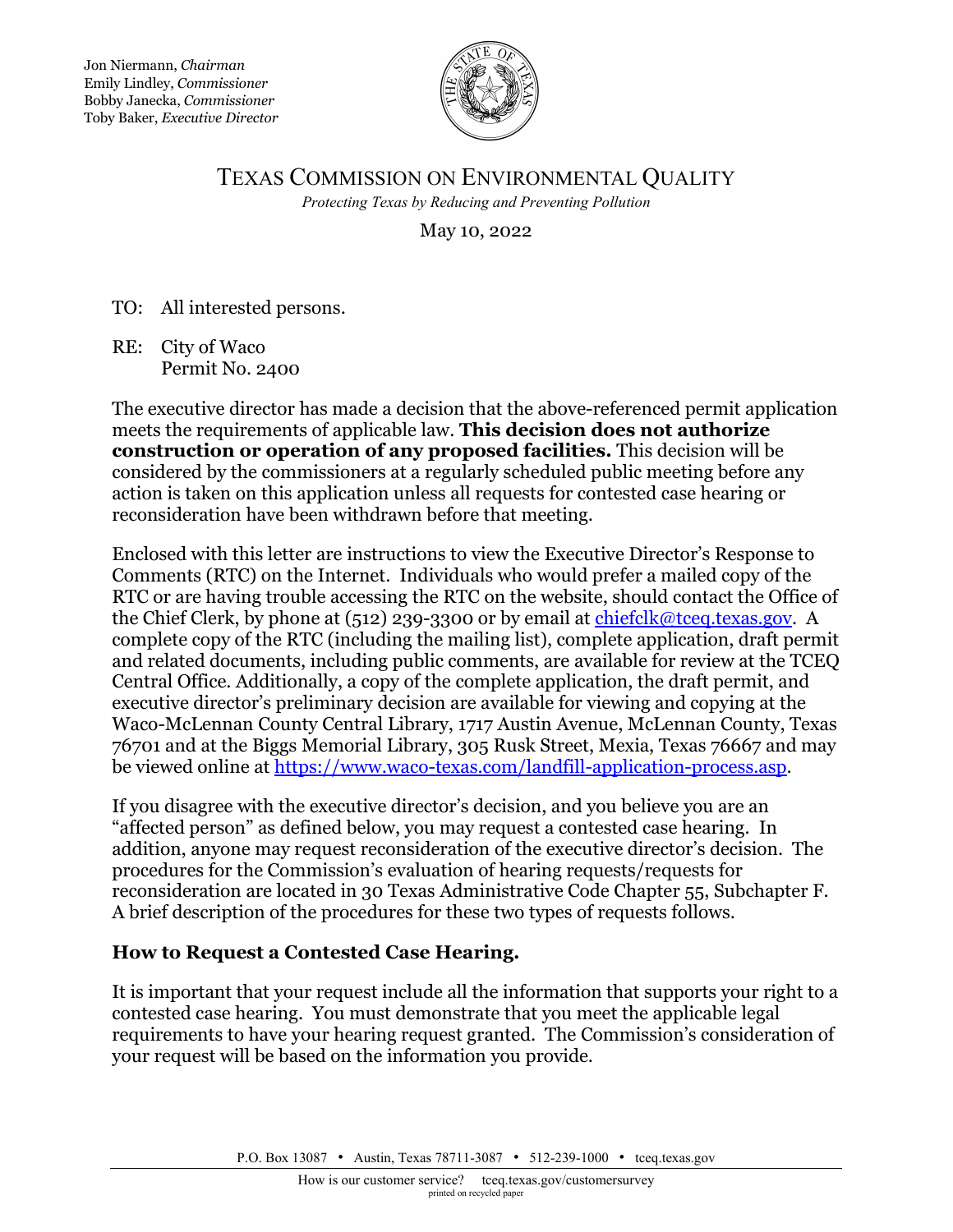The request must include the following:

- (1) Your name, address, daytime telephone number, and, if possible, a fax number.
- (2) If the request is made by a group or association, the request must identify:
	- (A) one person by name, address, daytime telephone number, and, if possible, the fax number, of the person who will be responsible for receiving all communications and documents for the group;
	- (B) the comments on the application submitted by the group that are the basis of the hearing request; and
	- (C) by name and physical address one or more members of the group that would otherwise have standing to request a hearing in their own right. The interests the group seeks to protect must relate to the organization's purpose. Neither the claim asserted nor the relief requested must require the participation of the individual members in the case.
- (3) The name of the applicant, the permit number and other numbers listed above so that your request may be processed properly.
- (4) A statement clearly expressing that you are requesting a contested case hearing. For example, the following statement would be sufficient: "I request a contested case hearing."

Your request must demonstrate that you are an "**affected person**." An affected person is one who has a personal justiciable interest related to a legal right, duty, privilege, power, or economic interest affected by the application. Your request must describe how and why you would be adversely affected by the proposed facility or activity in a manner not common to the general public. For example, to the extent your request is based on these concerns, you should describe the likely impact on your health, safety, or uses of your property which may be adversely affected by the proposed facility or activities. To demonstrate that you have a personal justiciable interest, you must state, as specifically as you are able, your location and the distance between your location and the proposed facility or activities. A person who may be affected by emissions of air contaminants from the facility is entitled to request a contested case hearing.

Your request must raise disputed issues of fact that are relevant and material to the Commission's decision on this application that were raised **by you** during the public comment period. The request cannot be based solely on issues raised in comments that you have withdrawn.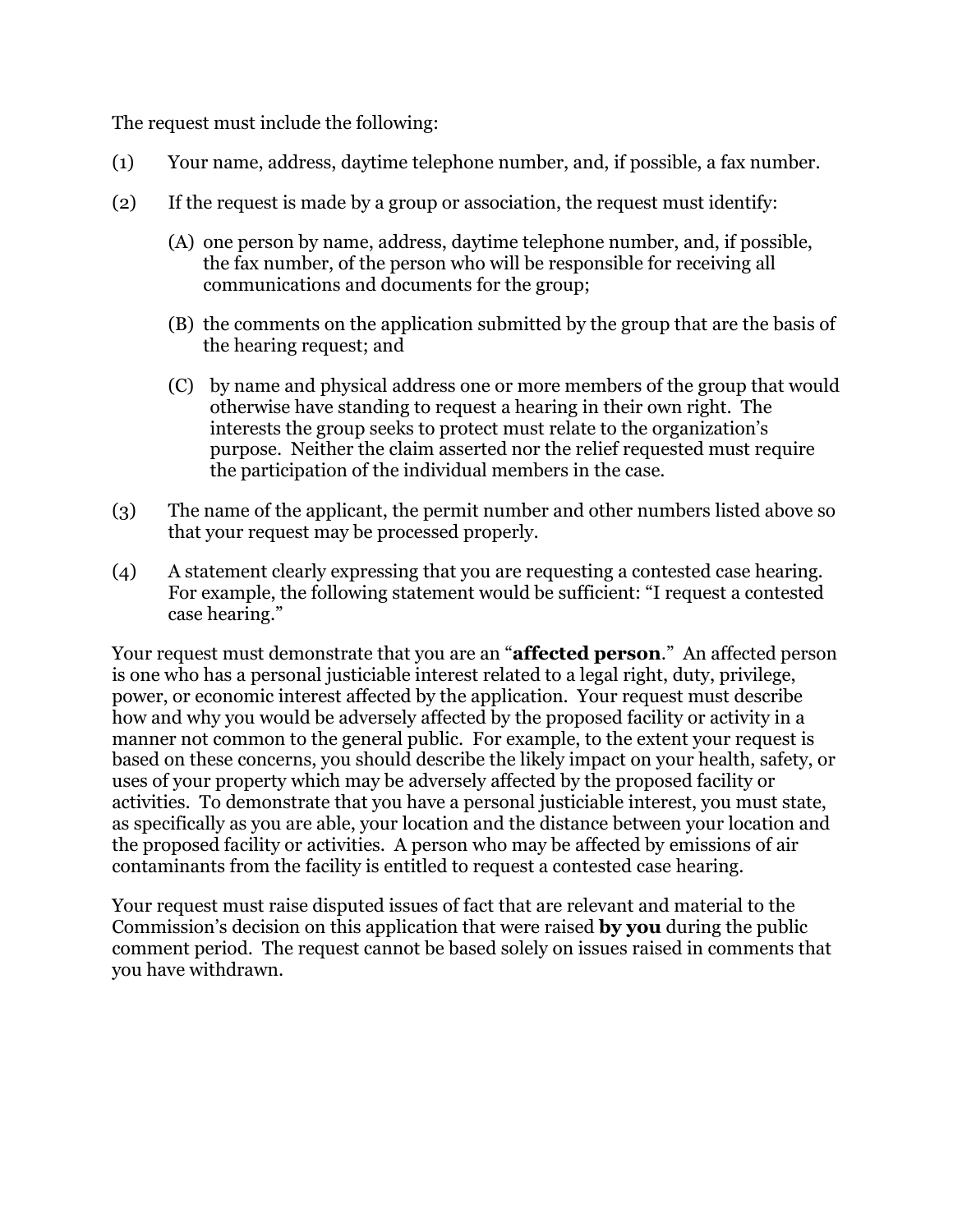To facilitate the Commission's determination of the number and scope of issues to be referred to hearing, you should: 1) specify any of the executive director's responses to **your** comments that you dispute; 2) the factual basis of the dispute; and 3) list any disputed issues of law.

# **How to Request Reconsideration of the Executive Director's Decision.**

Unlike a request for a contested case hearing, anyone may request reconsideration of the executive director's decision. A request for reconsideration should contain your name, address, daytime phone number, and, if possible, your fax number. The request must state that you are requesting reconsideration of the executive director's decision, and must explain why you believe the decision should be reconsidered.

# **Deadline for Submitting Requests.**

A request for a contested case hearing or reconsideration of the executive director's decision must be **received by** the Chief Clerk's office no later than **30 calendar days** after the date of this letter. You may submit your request electronically at [www.tceq.texas.gov/agency/decisions/cc/comments.html](https://www.tceq.texas.gov/agency/decisions/cc/comments.html) or by mail to the following address:

> Laurie Gharis, Chief Clerk TCEQ, MC-105 P.O. Box 13087 Austin, Texas 78711-3087

# **Processing of Requests.**

Timely requests for a contested case hearing or for reconsideration of the executive director's decision will be referred to the TCEQ's Alternative Dispute Resolution Program and set on the agenda of one of the Commission's regularly scheduled meetings. Additional instructions explaining these procedures will be sent to the attached mailing list when this meeting has been scheduled.

# **How to Obtain Additional Information.**

If you have any questions or need additional information about the procedures described in this letter, please call the Public Participation and Education Program, toll free, at 1-800-687-4040.

Sincerely,

Laurie Sharis

Laurie Gharis Chief Clerk

LG/mo

Enclosure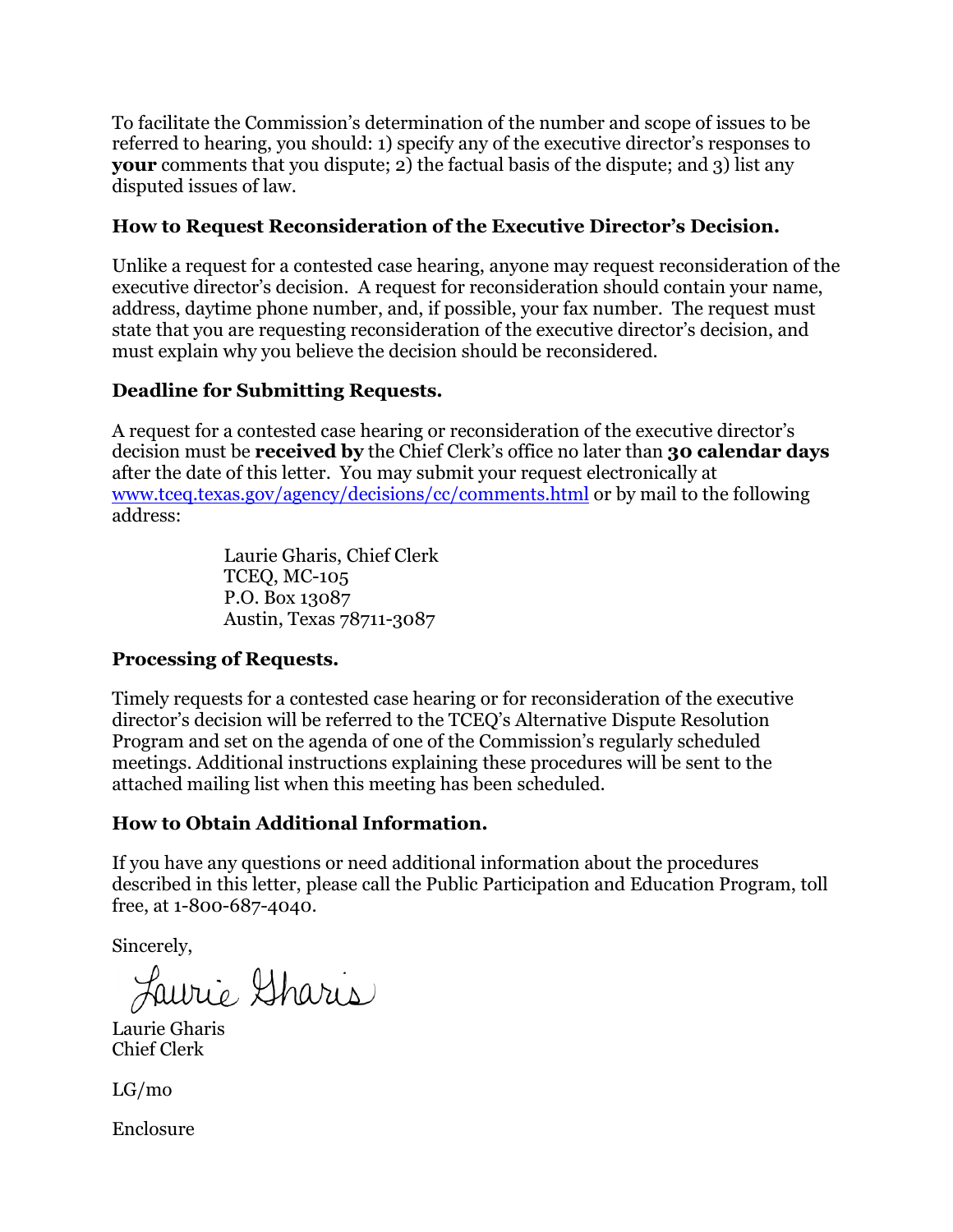#### **EXECUTIVE DIRECTOR'S RESPONSE TO COMMENTS for City of Waco Permit No. 2400**

The Executive Director has made the Response to Comments (RTC) for the application by the City of Waco for Permit No. 2400 available for viewing on the Internet. You may view and print the document by visiting the TCEQ Commissioners' Integrated Database at the following link:

<https://www.tceq.texas.gov/goto/cid>

In order to view the RTC at the link above, enter the TCEQ ID Number for this application (2400) and click the "Search" button. The search results will display a link to the RTC. When viewing the RTC, it will be an attachment to the cover letter and may need to be downloaded depending on the browser.

Individuals who would prefer a mailed copy of the RTC or are having trouble accessing the RTC on the website, should contact the Office of the Chief Clerk, by phone at (512) 239-3300 or by email at chiefclk@tceq.texas.gov.

### **Additional Information**

For more information on the public participation process, you may contact the Office of the Public Interest Counsel at (512) 239-6363 or call the Public Education Program, toll free, at (800) 687-4040.

You may also view a copy of the Executive Director's Response to Comments, the complete application, the draft permit, and related documents, including comments, at the TCEQ Central Office in Austin, Texas. Additionally, a copy of the complete application, the draft permit, and executive director's preliminary decision are available for viewing and copying at the Waco-McLennan County Central Library, 1717 Austin Avenue, McLennan County, Texas 76701 and at the Biggs Memorial Library, 305 Rusk Street, Mexia, Texas 76667 and may be viewed online at [https://www.waco](https://www.waco-texas.com/landfill-application-process.asp)[texas.com/landfill-application-process.asp](https://www.waco-texas.com/landfill-application-process.asp).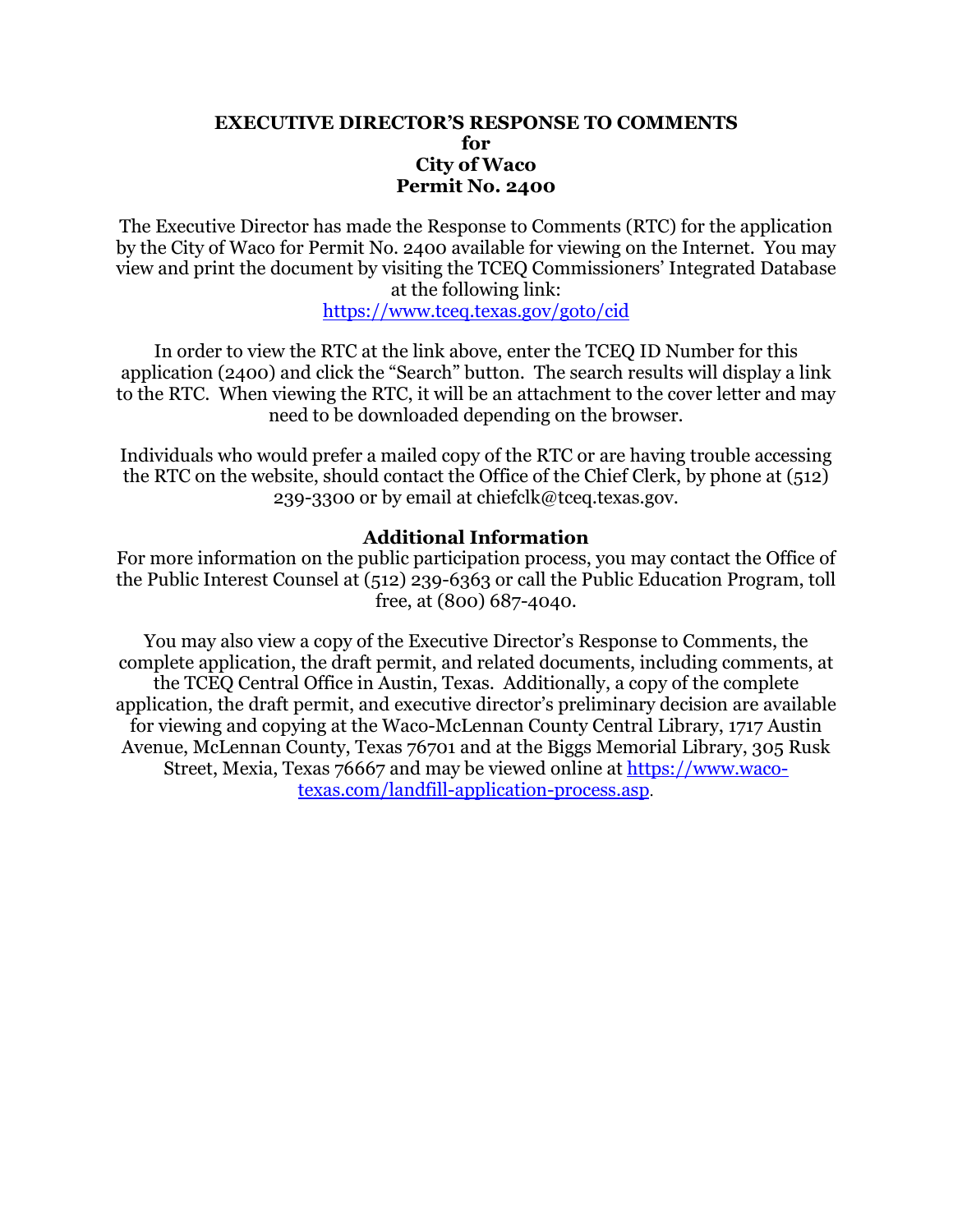#### FOR THE APPLICANT:

Charles Dowdell, Director of Solid Waste City of Waco 501 Schroeder Drive Waco, Texas 76710

Ryan R. Kuntz, P.E., Vice President SCS Engineers 1901 Central Drive, Suite 550 Bedford, Texas 76021

#### INTERESTED PERSONS:

See attached list.

FOR THE EXECUTIVE DIRECTOR via electronic mail:

Ryan Vise, Director Texas Commission on Environmental **Quality** External Relations Division Public Education Program MC-108 P.O. Box 13087 Austin, Texas 78711-3087

Heather Haywood, Staff Attorney Anthony Tatu, Staff Attorney Kayla Murray, Staff Attorney Texas Commission on Environmental **Ouality** Environmental Law Division MC-173 P.O. Box 13087 Austin, Texas 78711-3087

Eric Clegg, P.G., Technical Staff Texas Commission on Environmental **Ouality** Waste Permits Division MSW Permits Section MC-124 P.O. Box 13087 Austin, Texas 78711-3087

#### FOR PUBLIC INTEREST COUNSEL via electronic mail:

Vic McWherter, Attorney Texas Commission on Environmental **Ouality** Public Interest Counsel MC-103 P.O. Box 13087 Austin, Texas 78711-3087

FOR THE CHIEF CLERK via electronic mail:

Laurie Gharis, Chief Clerk Texas Commission on Environmental **Ouality** Office of Chief Clerk MC-105 P.O. Box 13087 Austin, Texas 78711-3087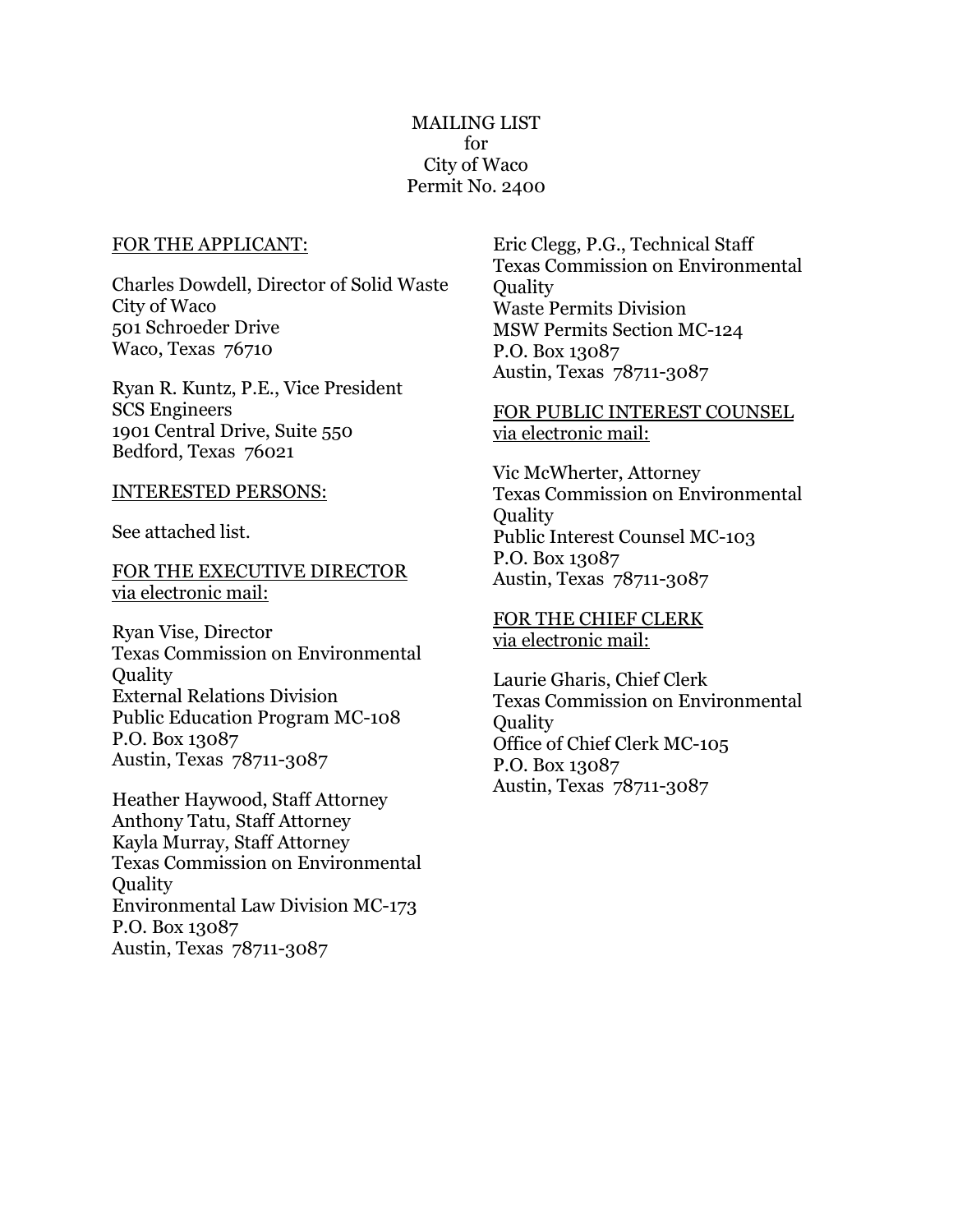ABELLA , SEBASTIAN MCELROY SULLIVAN MILLER WEBER LLP STE 200 4330 GAINES RANCH LOOP AUSTIN TX 78735-6733

ALLEN , REBECCA WILLIAMS 1609 BROOKSTONE DR MESQUITE TX 75181-1757

ANDERSON , ALICIA 4715 RIDGE DR NE SALEM OR 97301-6996

ATHEY , MS NATASHA 418 HAPPY SWANER LN AXTELL TX 76624-1399

BAGBY , MRS TINA 585 HERITAGE PKWY AXTELL TX 76624-1107

BANIK , JUDITH M AXTELL AGAINST THE LANDFILL 10 619 N VICHA RD AXTELL TX 76624-1331

BARCLAY , VICTORIA 11280 E HIGHWAY 84 AXTELL TX 76624-1433

BAUGH , MRS CHRYSTI 4396 T K PKWY AXTELL TX 76624-1347

BAYS , HONEY 2028 LONGHORN PKWY AXTELL TX 76624-1470

BENNETT JEREMY 1070 LCR 114 AXTELL TX 76624-1439 AINSWORTH , GARY 8803 WOODWAY DR WOODWAY TX 76712-3634

ALLGOOD , MRS MELISSA RENA 139 E SELEY AXTELL TX 76624-1237

ANDREWS , JANICE GRAVITT PO BOX 124 MOUNT CALM TX 76673-0124

AZIZ , MRS BABETTA 438 SUTHERLAND RD AXTELL TX 76624-1341

BAILEY , ANNETTE 521 N SEELEY AVE W MOUNT CALM TX 76673-3074

BANTA , JOHN PAUL 2860 HAPPY SWANER LN AXTELL TX 76624-2122

BARTON , AMANDA PO BOX 55 WACO TX 76703-0055

BAYLE , RYAN LUMINANT GENERATION COMPANY LLC 6555 SIERRA DR IRVING TX 75039-2479

BEERS , PAULA K PO BOX 215 HUBBARD TX 76648-0215

BORDOVSKY , WENDEL PO BOX 23829 WACO TX 76702-3829

ALEXANDER , SHANNA M 5916 LAKE FELTON PKWY MART TX 76664-5294

AMY , STEPHANIE MARIE PO BOX 452 AXTELL TX 76624-0452

ATHEY , HOLLI 219 CULLENS LN AXTELL TX 76624-1371

AZIZ , BABETTA PO BOX 397 AXTELL TX 76624-0397

BAKER , ANGIE 1337 HAPPY SWANER LN AXTELL TX 76624-2100

BARCLAY , DAVID 11280 E HIGHWAY 84 AXTELL TX 76624-1433

BARTON , RANDY 7424 FM 339 N MOUNT CALM TX 76673-3515

BAYS , ELIZABETH & JOE 1400 W SOMERS LN AXTELL TX 76624-1177

BENNETT , MRS JENNIFER 1238 KIRKLAND HILL RD AXTELL TX 76624-1197

BOWDOIN , BECKY 1492 HURST RD AXTELL TX 76624-1310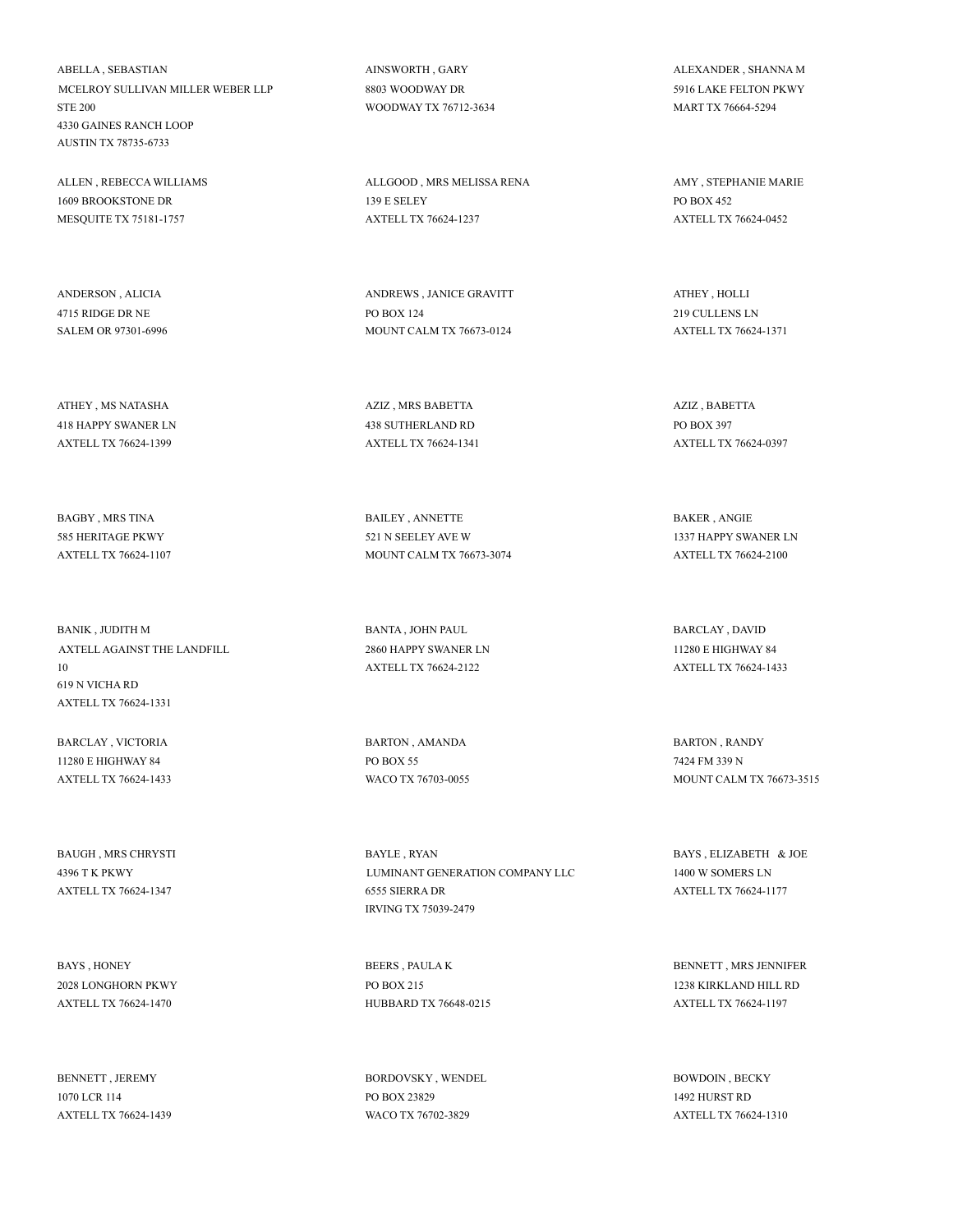BOYETT , ALTON M 7664 E HIGHWAY 84 WACO TX 76705-4954

BROCK , CHERI & DOYLE 293 LONGHORN PKWY AXTELL TX 76624-1212

CALDWELL , CANDICE 274 SUTHERLAND RD AXTELL TX 76624-1455

CONDIET , TIM 210 W DAVIS ST MESQUITE TX 75149-4600

CORYELL , BEVERLY 3334 HAPPY SWANER LN AXTELL TX 76624-2108

DEES , KRYSTAL 430 CULLENS LN AXTELL TX 76624-1441

DIVINS , LILIAN 720 N ALLYN AVE E MOUNT CALM TX 76673-3037

DULOCK , SHERRY 229 WILDBIRD LN AXTELL TX 76624-1230

DUNLAP , JOE WILBURN 211 STATE HIGHWAY 31 MOUNT CALM TX 76673-3163

EVANS , MRS PATRICIA 371 LEON DR WACO TX 76705-4941

BOYETT , CYNTHIA ANN 7664 E HIGHWAY 84 WACO TX 76705-4954

BROCK , DOYLE 293 LONGHORN PKWY AXTELL TX 76624-1212

CAMPBELL , JACK 519 BEAVER LAKE RD WACO TX 76705-4966

COOLEY , MR JAMES VERNON 1556 LCR 120 MOUNT CALM TX 76673-3590

COVEY , MELLISSA 9251 COUNTY LINE RD S MOUNT CALM TX 76673-3239

DICKSON , LORI M 2162 OLD LORENA RD WOODWAY TX 76712-4046

DOMINGUEZ , RITA 952 LCR 310 MART TX 76664-5204

DUNCAN , RICHARD PO BOX 1023 GROESBECK TX 76642-1023

EASTERLING , MELISSA ANN 163 LCR 468 MEXIA TX 76667-2679

FIELDS , JON 235 E SELEY AXTELL TX 76624-1235 BRANNEN , DR. JULIE MICHELLE HIDDEN BRANCH STABLES 595 HURST RD AXTELL TX 76624-1307

BROWN , LINDA KAY 1670 HURST RD AXTELL TX 76624-1311

COGGIN , MARY RUTH 532 LCR 112 AXTELL TX 76624-1449

CORTEZ , JESSICA 11832 E HIGHWAY 84 AXTELL TX 76624-1603

COVEY , ROBERT 9251 COUNTY LINE RD S MOUNT CALM TX 76673-3239

DIETIKER , DIANE PO BOX 316 AXTELL TX 76624-0316

DOUGHTY , LISA 11635 IDLEBROOK DR HOUSTON TX 77070-2810

DUNLAP , CYNTHIA 211 STATE HIGHWAY 31 MOUNT CALM TX 76673-3163

ENGLEDOW , MISS KAYLEE PIERCE & PIERCE BUILDERS INC 9151 COUNTY LINE RD S MOUNT CALM TX 76673-3245

FOOTE BRIDGET 4081 E OLD AXTELL RD AXTELL TX 76624-1218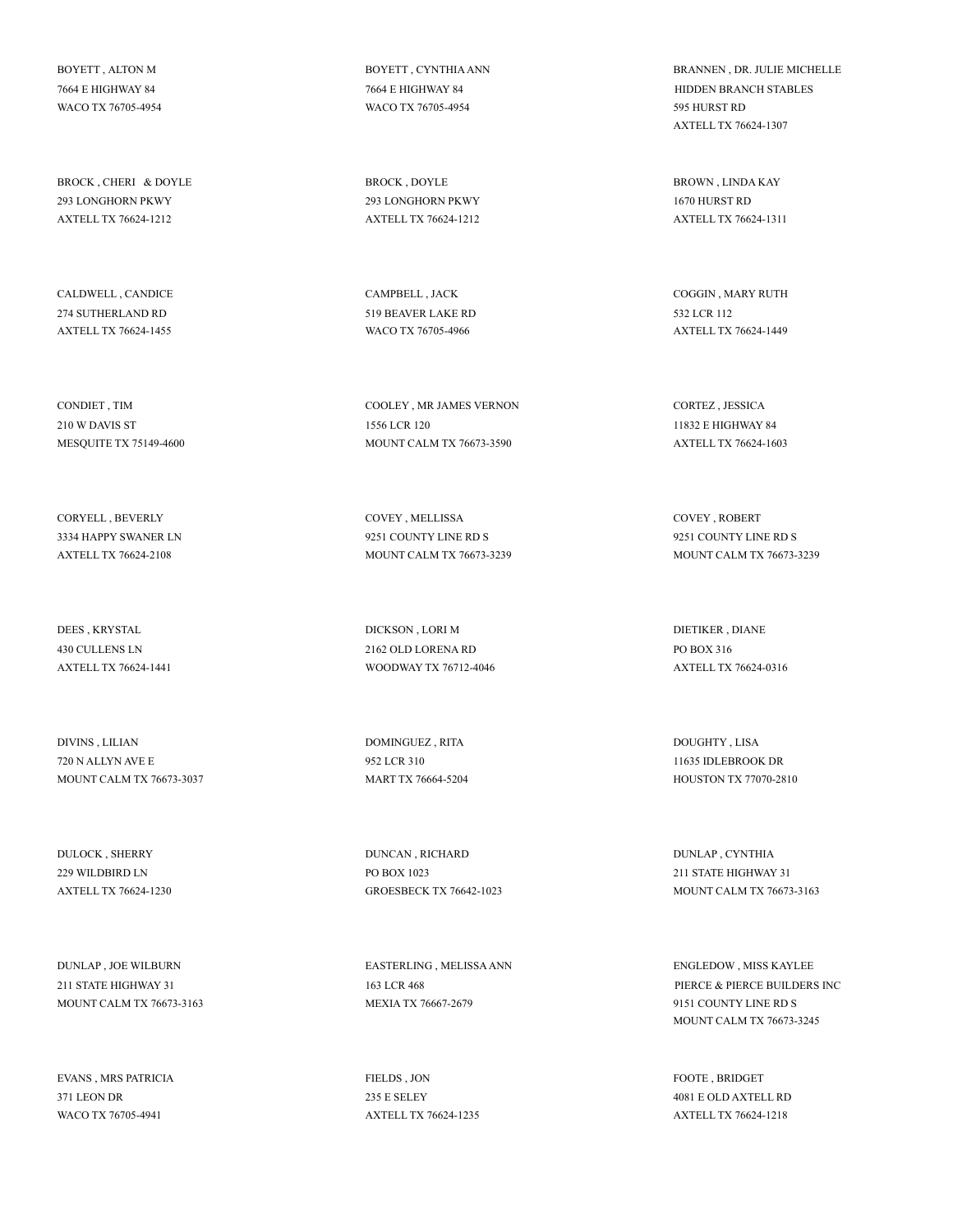FORD , ALEC & LAUREN 1365 BAYS RD AXTELL TX 76624-1100

FORD , GINA & RYAN 1365 BAYS RD AXTELL TX 76624-1100

FOSTER , MRS LISA 679 T K PKWY AXTELL TX 76624-1324

FRANKUM , MR BRIAN KEITH PO BOX 85 AXTELL TX 76624-0085

FRANKUM , MRS SUSAN ELAINE AXTELL ISD 308 OTTAWA AXTELL TX 76624-1453

FRIEDMAN , ADAM M MCELROY SULLIVAN MILLER & WEBER LLP STE 200 1201 SPYGLASS DR AUSTIN TX 78746-6925

GEBHARDT , ELEANOR 3334 HAPPY SWANER LN AXTELL TX 76624-2108

GILLETTE , DEBBIE WEDGWOOD BAPTIST CHURCH 5601 WALLA AVE FORT WORTH TX 76133-2513

GOGOLA , ANTHONY APT 222 1225 S PECAN ST ARLINGTON TX 76010-2539

GRAHAM , SHIRLEY 1883 BAYS RD AXTELL TX 76624-1103 FORD , BRIAN PAUL SOUTHERN CROSS WHITETAIL RANCH 4855 T K PARKWAY AXTELL TX 76624

FORD , GINA 4855 T K PARKWAY AXTELL TX 76624

FOSTER , TERRY WAYNE 679 T K PKWY AXTELL TX 76624-1324

FRANKUM , MR CHANCE ALAN HEB PO BOX 85 AXTELL TX 76624-0085

FRAZIER , JOHN 1300 JACKRABBIT RD AXTELL TX 76624-1513

FRILLOU , MRS LACRETIA MARIE 337 OAK ST AXTELL TX 76624-1478

GEBHARDT , GWENDALYN 3334 HAPPY SWANER LN AXTELL TX 76624-2108

GILLETTE , MR MATT 5821 TRAIL LAKE DR FORT WORTH TX 76133-2734

GORGAN , ALIN & JOYCE 768 S PLEASANT HILL RD AXTELL TX 76624-1256

GREEN , ANGELA 462 BEAVER LN WACO TX 76705-4901 FORD , BRIAN PAUL SOUTHERN CROSS WHITETAIL RANCH 1365 BAYS RD AXTELL TX 76624-1100

FORD , GINA 1365 BAYS RD AXTELL TX 76624-1100

FRANKLIN , KATHLEEN 367 HCR 3363 MOUNT CALM TX 76673-3177

FRANKUM , SUSAN PO BOX 85 AXTELL TX 76624-0085

FRIEDMAN , ADAM M MCELROY SULLIVAN MILLER & WEBER LLP PO BOX 12127 AUSTIN TX 78711-2127

FULBRIGHT , DEBBIE 11902 E HIGHWAY 84 AXTELL TX 76624-1508

GEBHARDT , SIMON 3334 HAPPY SWANER LN AXTELL TX 76624-2108

GILLETTE JR , SGT SHERWOOD MERRILL 5601 WALLA AVE FORT WORTH TX 76133-2513

GRAHAM , DENISE 718 N SEELEY AVE W MOUNT CALM TX 76673-3085

GRIFFIN RODGER D 598 SOMMERFELD DR WACO TX 76705-5584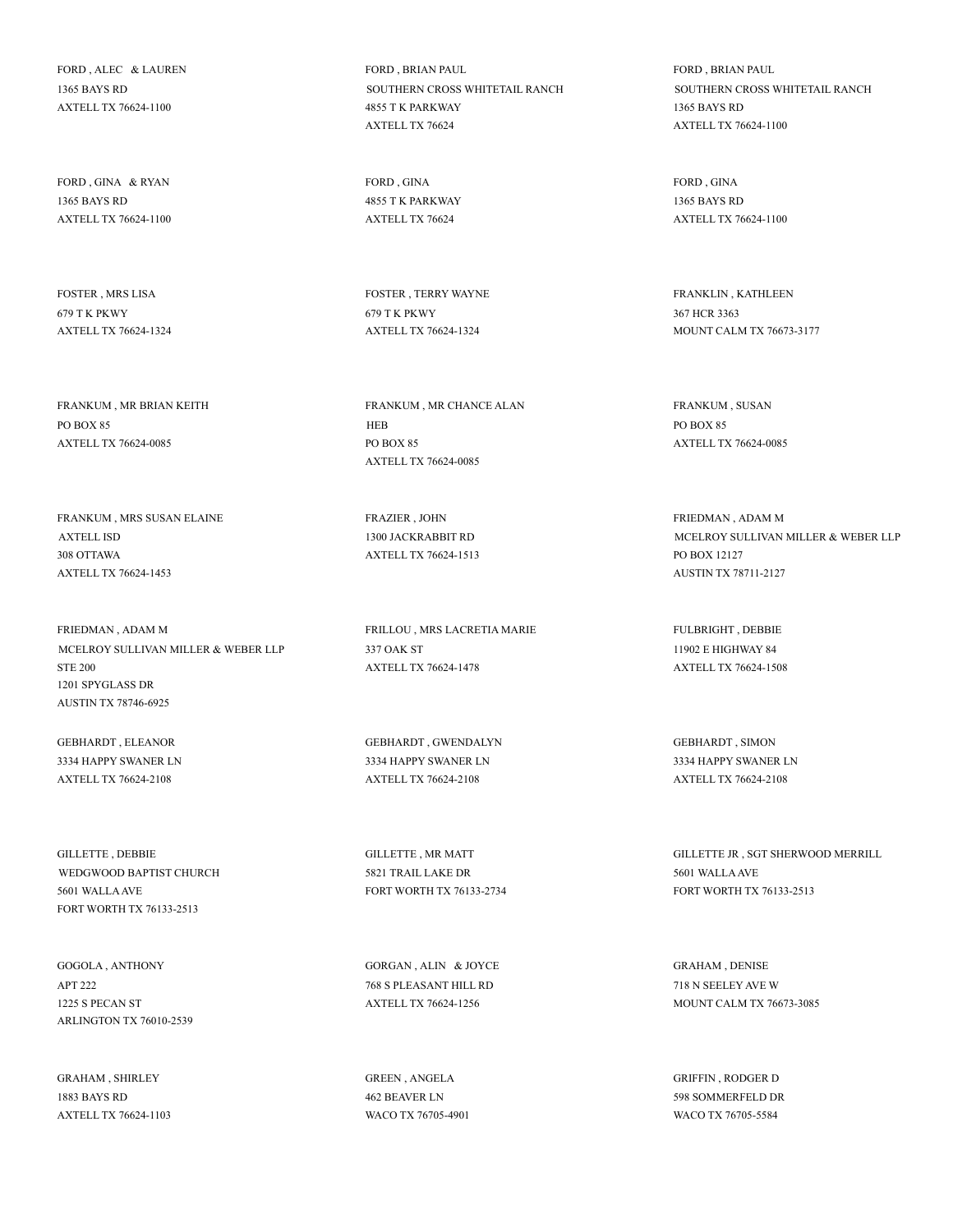GRILL , NICHOLAS D 23 TROUT LN FREEPORT TX 77541-7914

HAND , DAWN 10185 ELK RD AXTELL TX 76624-1552

HARRIS , JUSTIN 363 HOMER YOUNG LN AXTELL TX 76624-1306

HAWKINS , SHANE H 1202 LCR 102 MOUNT CALM TX 76673-3600

HAYNES , VICKIE 6969 HIGHWAY 84 W COOLIDGE TX 76635-3115

HOGAN , KELLY 1727 LCR 124 MOUNT CALM TX 76673-3559

HOLLINGSWORTH , LACY WITT 1303 RETREAT CENTER RD AXTELL TX 76624-1644

HORN , ROBBIE 706 HOMER YOUNG LN AXTELL TX 76624-1376

HROMADKA , MRS JENNIFER 900 W SOMERS LN AXTELL TX 76624-1171

ICE , LAUREN PERALES ALLMON & ICE PC 1206 SAN ANTONIO ST AUSTIN TX 78701-1834

GUEST , MAJ THOMAS LOUIS GUEST LAND AND CATTLE COMPANY 318 WILDBIRD LN AXTELL TX 76624-1215

HAND , JORDAN 10185 ELK RD AXTELL TX 76624-1552

HARRIS , MRS MARY 882 LCR 116 MOUNT CALM TX 76673-3546

HAWKINS , TRINA 1202 LCR 102 MOUNT CALM TX 76673-3600

HEBBE , MR ZACHARY TYLER 886 FM 339 MOUNT CALM TX 76673-3129

HOGAN , NICOLE 2935 HIGHWAY 31 AXTELL TX 76624-1623

HOLLINGSWORTH , LYNETTE PO BOX 36 AXTELL TX 76624-0036

HORN , VICKI 706 HOMER YOUNG LN AXTELL TX 76624-1376

HURST , DAVID HARRIS 1104 HURST RD AXTELL TX 76624-1364

IVY , HEATH 1665 W SOMERS LN AXTELL TX 76624-1645 HAND , BRIAN 10185 ELK RD AXTELL TX 76624-1552

HAND , NORMA JEAN 1475 S VICHA RD AXTELL TX 76624-1555

HARRIS , PHILLIP KIRK 363 HOMER YOUNG LN AXTELL TX 76624-1306

HAYNES , TRISHA 163 HCR 3255 MOUNT CALM TX 76673-3181

HOGAN , JENNY 1154 HURST RD AXTELL TX 76624-1364

HOLLINGSWORTH , BAYLEE 6642 OLD MEXIA RD WACO TX 76705-4932

HONEY , TAMMY 212 CALVERY ST WACO TX 76705-3475

HOWARD , STACY PO BOX 186 AXTELL TX 76624-0186

HURST , MRS HELEN JO 1104 HURST RD AXTELL TX 76624-1364

JENKINS , MRS TRISHA 572 W JORDAN AVE CLOVIS CA 93611-7161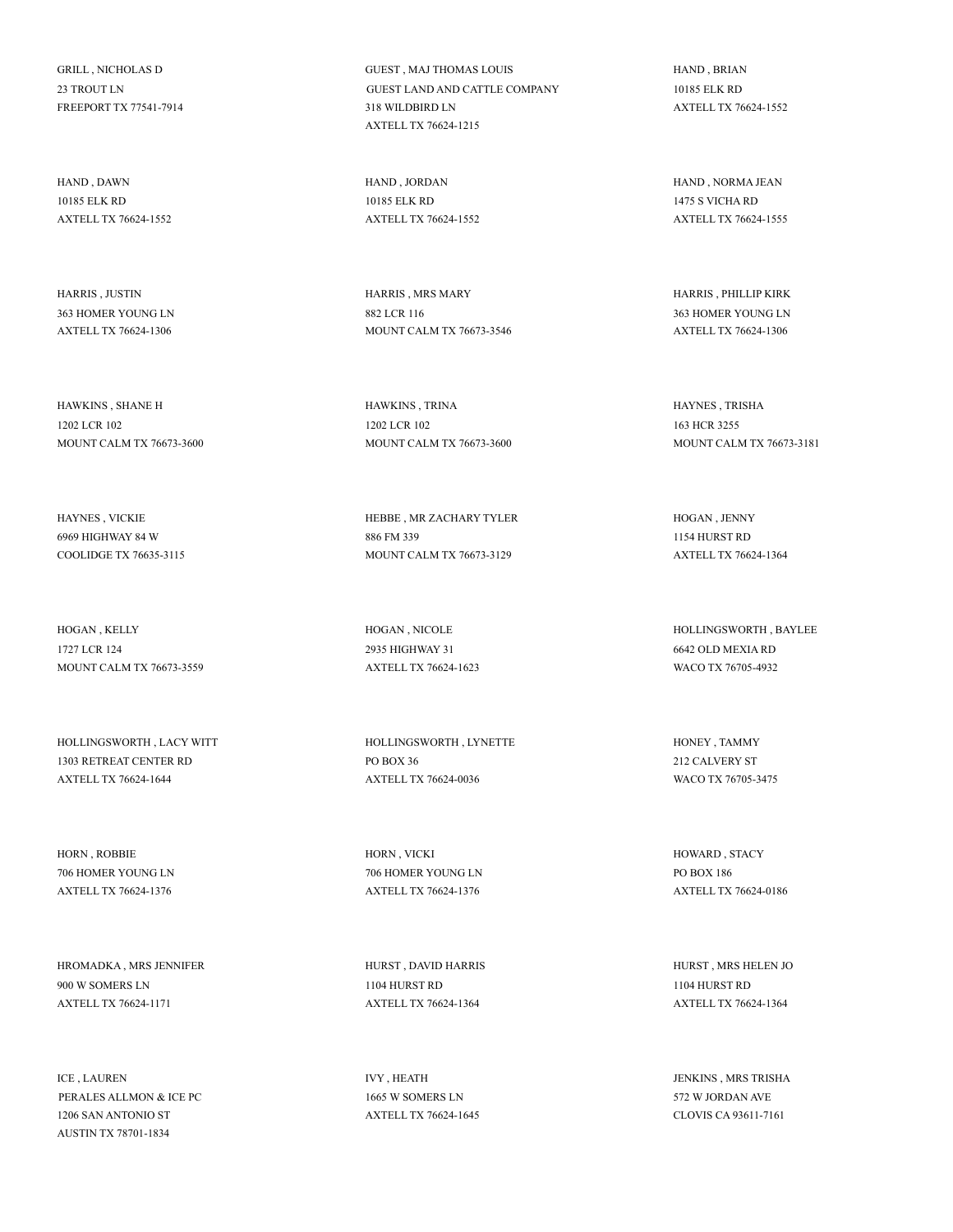JIMENEZ , JOE LLOYD GOSSELINK ROCHELLE & TOWNSEND PC STE 1900 816 CONGRESS AVE AUSTIN TX 78701-2442

JOHNSON , KASSIDI 1498 W SOMERS LN AXTELL TX 76624-1177

KACAL , THE HONORABLE KYLE STATE REPRESENTATIVE TEXAS HOUSE OF REPRESENTATIVES DISTRICT 12 PO BOX 2910 AUSTIN TX 78768-2910

KIPHEN , LISA 1145 COUNTY ROAD 130 GATESVILLE TX 76528-3833

KLANIKA , TINA 176 HCR 3259 MOUNT CALM TX 76673-3174

KOLOSCI , REBECCA 3936 LAKE FELTON PKWY WACO TX 76705-5026

LAIRD , REBEKAH 415 KAYE ST COPPELL TX 75019-3911

LEE , MIKE 3096 HAPPY SWANER LN AXTELL TX 76624-2123

LEMONS , MRS ROBIN TAPP NO I 489 LCR 110 MOUNT CALM TX 76673-3544

LUCIEN , MRS KIMBERLY PO BOX 221 LEROY TX 76654-0221

JOHNSON , COLE 215 N 3RD ST TEMPLE TX 76501-3140

JOHNSON , STARLA 1017 WOODCOCK DR ROBINSON TX 76706-5434

KALTENBACH , PATRICK 4396 T K PKWY AXTELL TX 76624-1347

KIRKLAND , WILLIAM L PO BOX 565 BELTON TX 76513-0565

KLINE , MR TRACY 2589 KIRKLAND HILL RD AXTELL TX 76624-1688

KRICK , ANGIE 602 NE 7TH ST HUBBARD TX 76648-2213

LASETER , SHELBY 247 WOOD ST AXTELL TX 76624-1624

LEHR , DR. LARRY L MCLENNAN AND HILL COUNTIES TEHUACANA CR 3728 CHIMNEY RIDGE DR WACO TX 76708-2368

LENOIR , DENA 4121 LEROY PKWY ELM MOTT TX 76640-3595

LYNCH , MRS KATY 1789 LCR 120 MOUNT CALM TX 76673-3002 JOHNSON , DUSTIN & KASSIDI 1498 W SOMERS LN AXTELL TX 76624-1177

JOHNSON , SUZANNE C 202 N 2ND ST E MOUNT CALM TX 76673-3094

KING , CHERYL 510 E FARRAR ST GROESBECK TX 76642-1516

KLANIKA , CHARLES 176 HCR 3259 MOUNT CALM TX 76673-3174

KOEN , VICKI 1857 PAVELKA DR WACO TX 76705-5072

KRUPICKA , MRS KELLY M 268 N LAKE ST AXTELL TX 76624-1318

LEE , MIKE 4855 T K PARKWAY AXTELL TX 76624

LEMONS , ROBIN 489 LCR 110 MOUNT CALM TX 76673-3544

LITTLE , STACEY 740 HCR 3373 HUBBARD TX 76648-2541

MACK , JOY 2826 QUARTER HORSE LN CELINA TX 75009-4616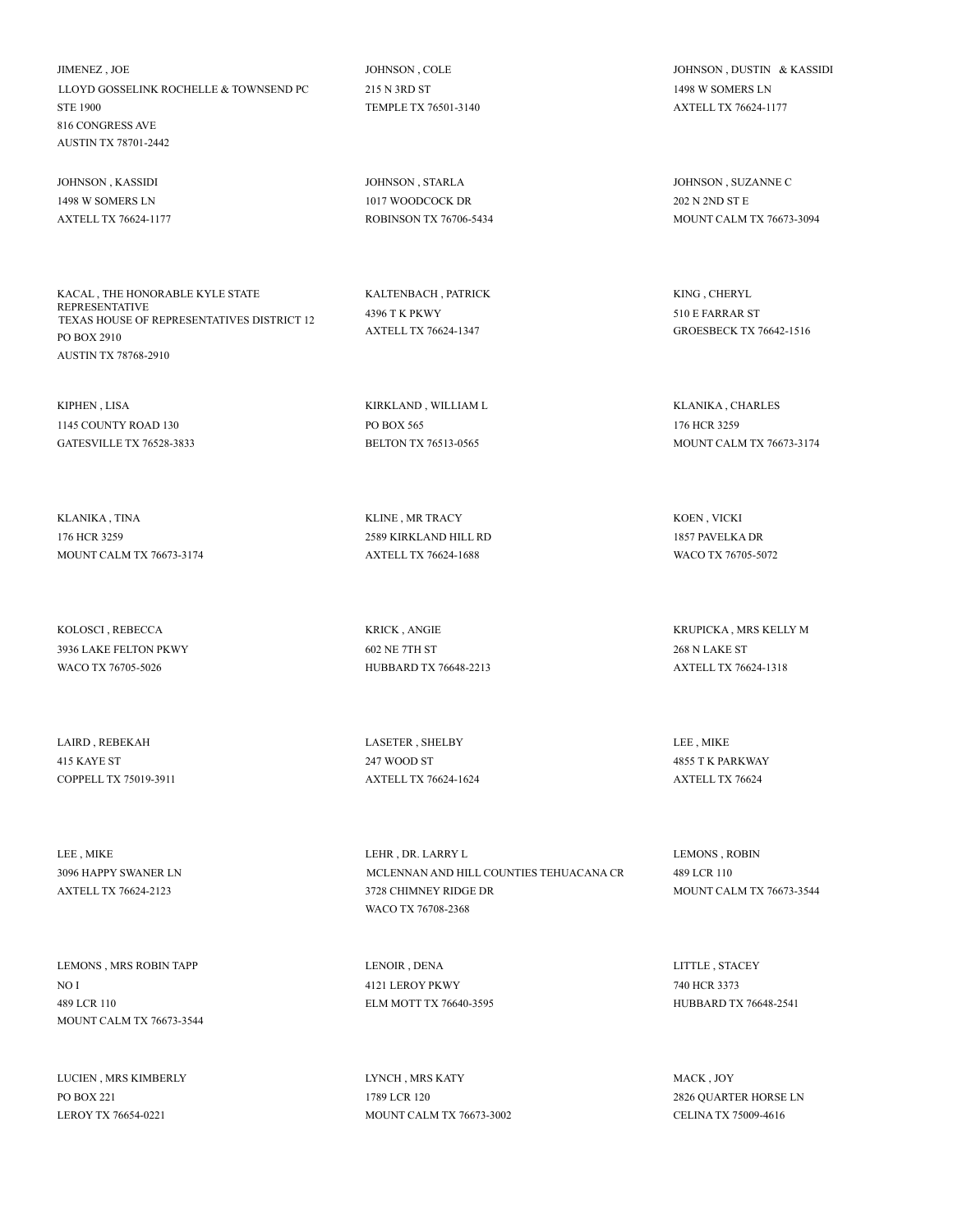MANN , MARY 518 RED GATE RD MART TX 76664-5142

MARKUM , MICHELLE LEIGH PO BOX 103 AXTELL TX 76624-0103

MCCAGHREN , RITA ANN 619 N SEELEY AVE W MOUNT CALM TX 76673-3009

MCGEE , DEBRA L PO BOX 413 AXTELL TX 76624-0413

MEIER , PATTIE M 211 COVENTRY DR HEWITT TX 76643-4212

MINIX , JOY ELISE VINTAGE OAKS RANCH CATERING 2712 HAPPY SWANER LN AXTELL TX 76624-1305

MOORE , PATRICIA 450 BEAVER LN WACO TX 76705-4901

MOSELEY , JULIE R 993 COMPTON RD CRAWFORD TX 76638-2604

NICHOLS , AMBER & MATT PO BOX 88 AXTELL TX 76624-0088

NICKEL , CANDACE PO BOX 435 AXTELL TX 76624-0435 MANNING , CHRISTI 1652 HURST RD AXTELL TX 76624-1311

MARS , JERRY 1828 LCR 124 MOUNT CALM TX 76673-3558

MCCANN , ALICE 1950 2214 WHATLEY DR DEER PARK TX 77536-5726

MCMILLAN , JANET BURKE 23 JONES VIEW DR HUNTSVILLE TX 77320-1543

MILNER , CYNTHIA D 459 FRAZIER LN AXTELL TX 76624-1657

MOHLKE , JEREMY LEE 1092 RILEY RD AXTELL TX 76624-1321

MORAVEC , CAROL 10778 E HIGHWAY 84 AXTELL TX 76624-1427

MUHL-ANDERSON , MRS BOBBIE J 1800 COUNTY ROAD 436 DIME BOX TX 77853-5256

NICHOLS , AMBER R VINTAGE OAKS RANCH PO BOX 88 AXTELL TX 76624-0088

NIVIN , CATHRYNE 964 LCR 120 MOUNT CALM TX 76673-3592 MARKUM , BUSTER 1064 N. VICHA PO BOX 304 AXTELL TX 76624-0304

MARTINEZ , SUSAN 9772 ELK RD AXTELL TX 76624-1545

MCFADDEN , MRS SHIRLEY PO BOX 454 AXTELL TX 76624-0454

MCMILLAN , JANET BURKE 6725 HIGHWAY 84 W COOLIDGE TX 76635-3071

MINCHEW , MRS JULIE 308 S LEAGUE RANCH RD WACO TX 76705-4919

MONTGOMERY , ERIC 279 N 7TH ST AXTELL TX 76624-1442

MORAVEC , DANIEL J 10778 E HIGHWAY 84 AXTELL TX 76624-1427

MURREY , WILLARD 2134 LCR 124 MOUNT CALM TX 76673-3610

NICHOLS , MATT PO BOX 88 AXTELL TX 76624-0088

NIVIN , MR ERNEST TAYLOR 964 LCR 120 MOUNT CALM TX 76673-3592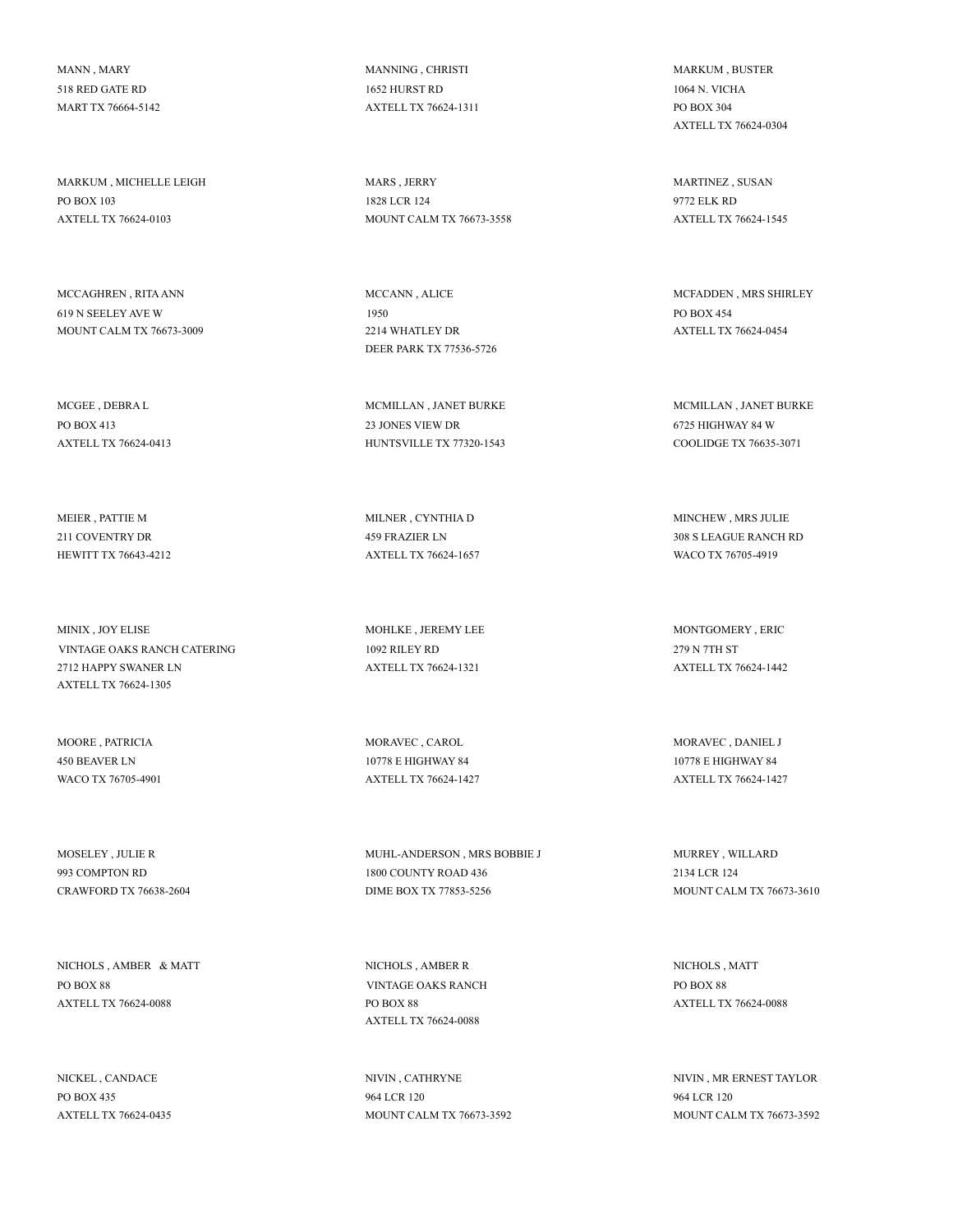OMBERG , SHERRY 129 LEMLEY LN WACO TX 76705-4920

PARKS , KAREN PO BOX 455 AXTELL TX 76624-0455

PERALES , MARISA ATTORNEY PERALES ALLMON & ICE PC 1206 SAN ANTONIO ST AUSTIN TX 78701-1834

PIERCE , MRS VICKI MICHELLE 9151 COUNTY LINE RD S MOUNT CALM TX 76673-3245

PORTER , MELISSA 1500 LCR 102 MOUNT CALM TX 76673-3625

PROCTOR , J R 1351 W DENTON RD AXTELL TX 76624-1139

PYBURN , STUART THOMAS 1465 DEER FOREST DR PIPE CREEK TX 78063-2108

RADER , MRS KATHY 13364 E HIGHWAY 84 AXTELL TX 76624-1608

REED , ARNOLD 164 KIMBELL RD AXTELL TX 76624-1317

REED , DAVID & JANET 3444 T K PKWY AXTELL TX 76624-1328

OWENS , JANA 500 N EMERSON ST MART TX 76664-1243

PARKS , RONNIE D 373 S PLEASANT HILL RD AXTELL TX 76624-1227

PIERCE , JANA 900 W SOMERS LN AXTELL TX 76624-1171

PITTMAN , BRENDA PO BOX 177 AXTELL TX 76624-0177

PRICE , JOHN H 102 N MORGAN ST W MOUNT CALM TX 76673-3020

PROCTOR , LARRY 1351 W DENTON RD AXTELL TX 76624-1139

QUEEN , NANCY PO BOX 105 AXTELL TX 76624-0105

RATLIFF , DARLA 168 WATER TOWER RD AXTELL TX 76624-1165

REED , DAVID L 3444 T K PKWY AXTELL TX 76624-1328

REED , DIXIE L 239 LCR 114 AXTELL TX 76624-1333 PARKER , JOE 266 EASY ACRES RD WACO TX 76705-4910

PAVELKA , KATHEY D 1034 RUDY RD AXTELL TX 76624-1322

PIERCE , MR RICKY PIERCE & PIERCE BUILDERS INC 9151 COUNTY LINE RD S MOUNT CALM TX 76673-3245

PORTER , DARREN 1500 LCR 102 MOUNT CALM TX 76673-3625

PRICE , RANDI 102 N MORGAN ST W MOUNT CALM TX 76673-3020

PYBURN , SHELLY & STUART 970 LCR 114 AXTELL TX 76624-1378

RADDE , ANGELA 387 WILDCAT CREEK RD AXTELL TX 76624-1345

RAY , VICKIE 141 LEON DR WACO TX 76705-4938

REED JR , DAVID L PO BOX 1922 CANYON LAKE TX 78133-0022

REED , JANET 3444 T K PKWY AXTELL TX 76624-1328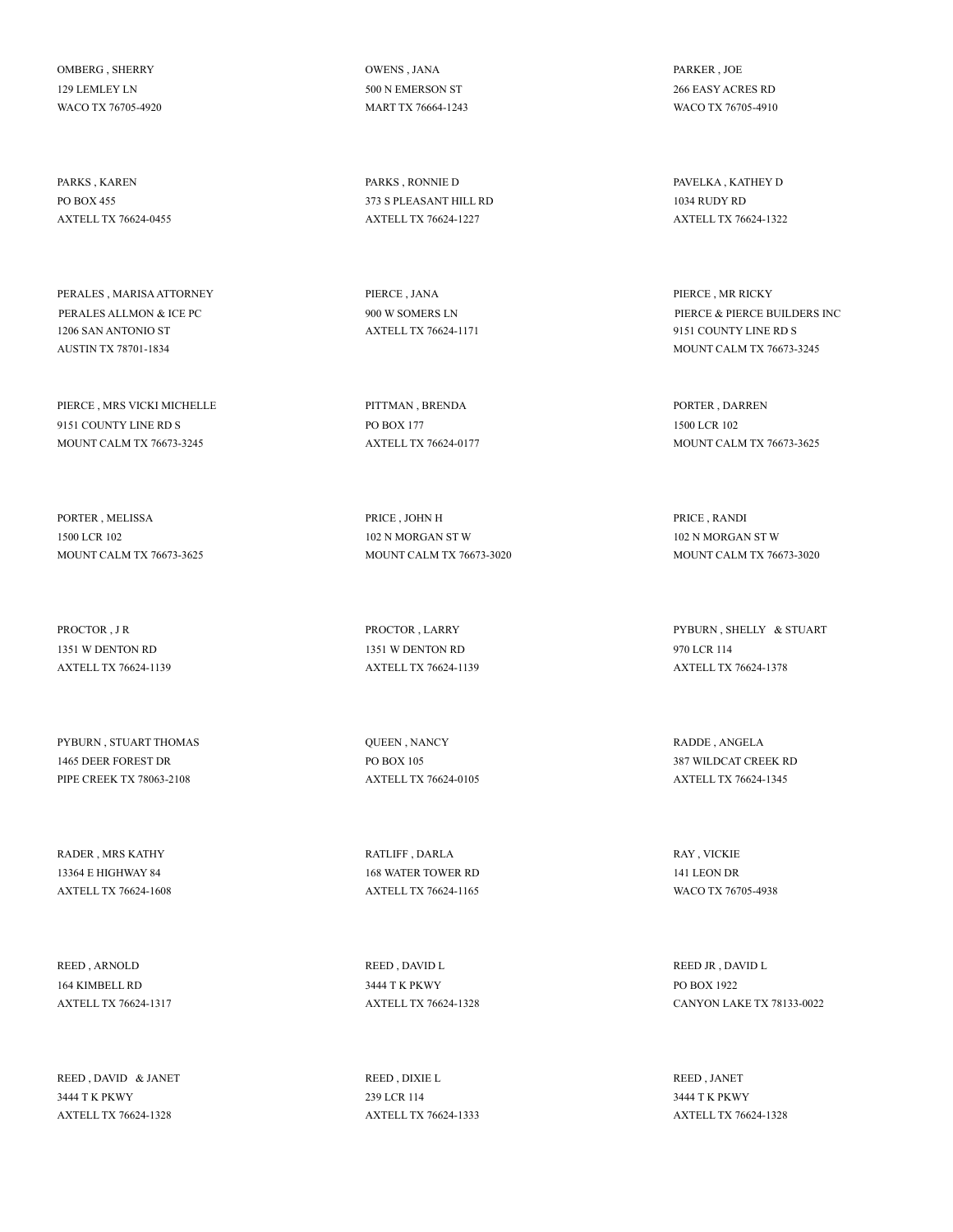REYES , MRS RACHEL MARTIN 12008 E HIGHWAY 84 AXTELL TX 76624-1616

RIGBY , KATHLEEN J 1533 BROOKSIDE DR MANTECA CA 95336-8512

RODGERS , TOMMY 2038 HAPPY SWANER LN AXTELL TX 76624

ROLLER , ERMA L 1212 KANE ST BELLMEAD TX 76705-2552

ROYAL , ERIK 851 LCR 120 MOUNT CALM TX 76673-3555

SAUCEDO , KAREN 11964 E HIGHWAY 84 AXTELL TX 76624-1508

SCHULTE , JILL 1968 3917 COLCORD AVE WACO TX 76707-1627

SERROS , MRS GINA 933 FRAZIER LN AXTELL TX 76624-1658

SHURETTE , STEVEN 797 11292 LEISURE RD BRENHAM TX 77833-8887

SOUDERS , LESLIE GAIL 518 N SEELEY AVE W MOUNT CALM TX 76673-3073 RIEHL , KIT & SARAH 1063 HERITAGE PKWY AXTELL TX 76624-1164

RIGBY , MR STEVEN 4418 T K PKWY AXTELL TX 76624-1353

RODGERS , TOMMY M PO BOX 93 AXTELL TX 76624-0093

ROOF , STACY L 370 W OLD AXTELL RD WACO TX 76705-4926

SAEGERT , RHIANNON 900 FRANKLIN AVE WACO TX 76701-1906

SCHNELL , COURTNEY 2208 JESTER LN FLOWER MOUND TX 75028-3579

SCHWERTNER , THE HONORABLE CHARLES STATE SENATOR THE SENATE OF TEXAS DISTRICT 5 PO BOX 12068 AUSTIN TX 78711-2068

SHANNON , JOYCE M 6300 SHOREWOOD DR ARLINGTON TX 76016-2653

SISEMORE , DAVE 633 HERITAGE PKWY AXTELL TX 76624-1108

STANFIELD , ASHLEY STE 101 200 W STATE ST GROESBECK TX 76642-1700 RIGBY , MRS ELISABETH 4418 T K PKWY AXTELL TX 76624-1353

RIVETTE , CHARLES 322 TEAL LN SUGAR LAND TX 77478-4717

ROGERS , TAMY 4919 GARDEN GROVE RD GRAND PRAIRIE TX 75052-4445

ROWE , RACHEL 112 S SMYTH ST MART TX 76664-1438

SANCHEZ , JENNIFER 1215 LCR 114 AXTELL TX 76624-1460

SCHOLTE , NELDA 11448 E HIGHWAY 84 AXTELL TX 76624-1403

SERROS III , DR. ALCARIO 933 FRAZIER LN AXTELL TX 76624-1658

SHANNON , JOYCE M 6116 OLD MEXIA RD WACO TX 76705-4932

SKINNER , JOELLEN PO BOX 184 AXTELL TX 76624-0184

STANLEY , KELDA 1233 LONGHORN PKWY AXTELL TX 76624-1414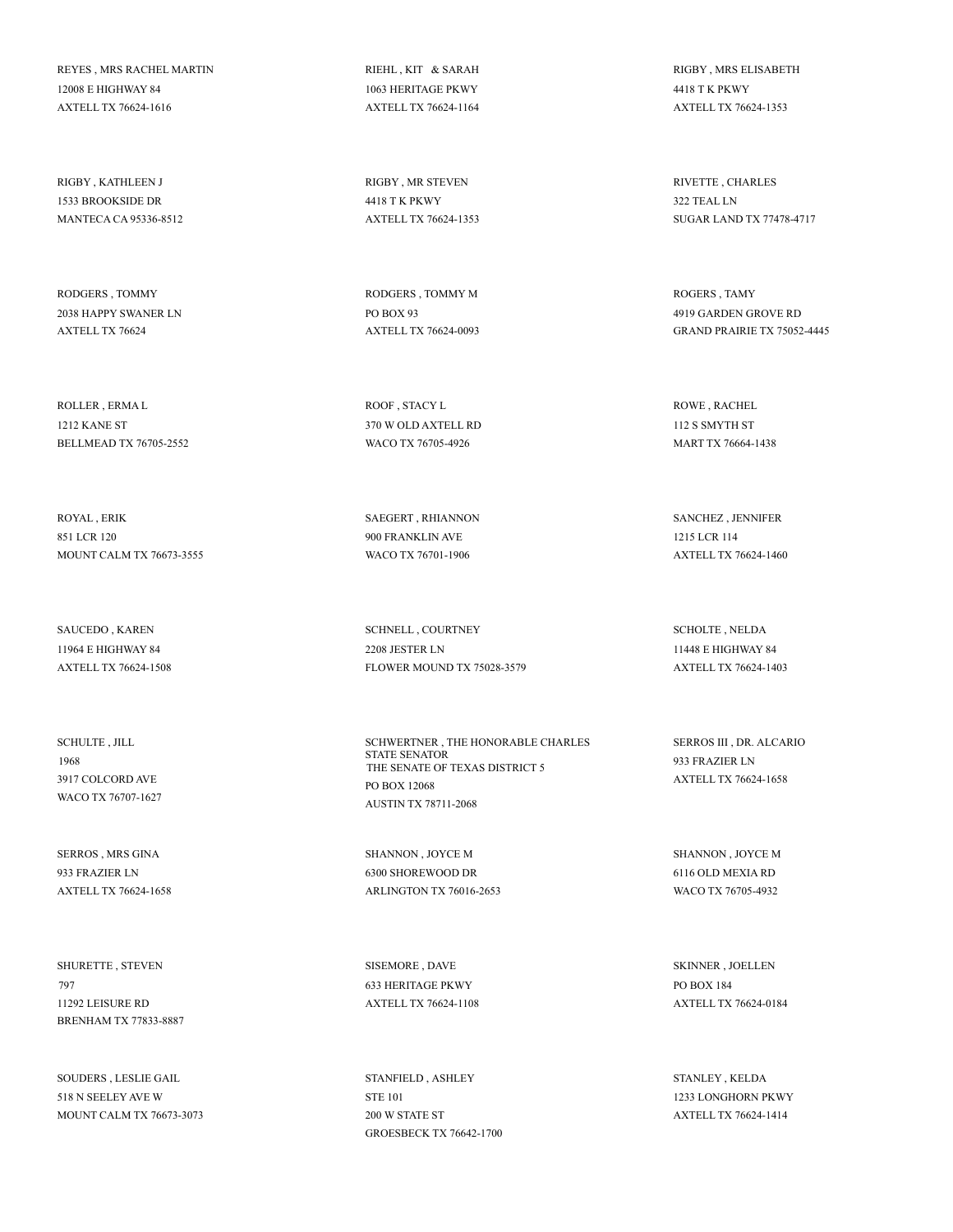STEFFEK , MS JULIANNA L 4351 T K PKWY AXTELL TX 76624-1461

STOKES , MR BENJAMIN LUKE 1553 FRAZIER LN AXTELL TX 76624-1662

STONE , ROBERT R 2013 HIGHWAY 31 AXTELL TX 76624-1520

STOUT , VICTORIA 3334 HAPPY SWANER LN AXTELL TX 76624-2108

STRANACHER , MICHAEL 964 KIRKLAND HILL RD AXTELL TX 76624-1195

SUGGS , KATHLEEN A 526 HAPPY SWANER LN AXTELL TX 76624-2102

SWANER , FRED L 4351 T K PKWY AXTELL TX 76624-1461

TENNISON , KEVEN 4081 E OLD AXTELL RD AXTELL TX 76624-1218

TRAMMELL , SHANNON 788 FM 339 MOUNT CALM TX 76673-3130

TUCKER , CHRIS 1088 LCR 114 AXTELL TX 76624-1439 STEFKA , DAVID PO BOX 43 AXTELL TX 76624-0043

STOKES , MRS MELANIE 1553 FRAZIER LN AXTELL TX 76624-1662

STOUT , JOHNNY 3334 HAPPY SWANER LN AXTELL TX 76624-2108

STRANACHER , DANETTE 3007 HIGHWAY 31 AXTELL TX 76624-1209

STRANGE , MATT B 2981 HIGHWAY 31 AXTELL TX 76624-1623

SUMNER , LYNN & STEVE 1464 W DENTON RD AXTELL TX 76624-1132

SWANER , SUSAN 4351 T K PKWY AXTELL TX 76624-1461

TIERCE , SHARON KAY 156 CULLENS LN AXTELL TX 76624-1372

TRAYLER , JAMES 20 WALKERS XING WACO TX 76705-4006

TUCKER , CHRIS SHAWN 970 W SOMERS LN AXTELL TX 76624-1171

STEPHENS , MRS SUNNY 261 E SELEY AXTELL TX 76624-1235

STONE , CURTIS 322 N PLEASANT HILL RD AXTELL TX 76624-1483

STOUT , MARGARET 3334 HAPPY SWANER LN AXTELL TX 76624-2108

STRANACHER , DESIRAE 964 KIRKLAND HILL RD AXTELL TX 76624-1195

STROCK , SHANA 604 OLD SAWMILL RD AXTELL TX 76624-1565

SUTTON , JENNIFER 247 N LAKE ST AXTELL TX 76624-1318

SYKORA , JAYNI 4025 WINDSOR AVE WACO TX 76708-3073

TIERCE , VIRGINIA 376 WOOD ST AXTELL TX 76624-1232

TROUT , BRENDA P 2003 BRIDGEHAMPTON PL BRANDON FL 33511-2309

TUCKER , GLENDA & KEN 1116 LCR 114 AXTELL TX 76624-1459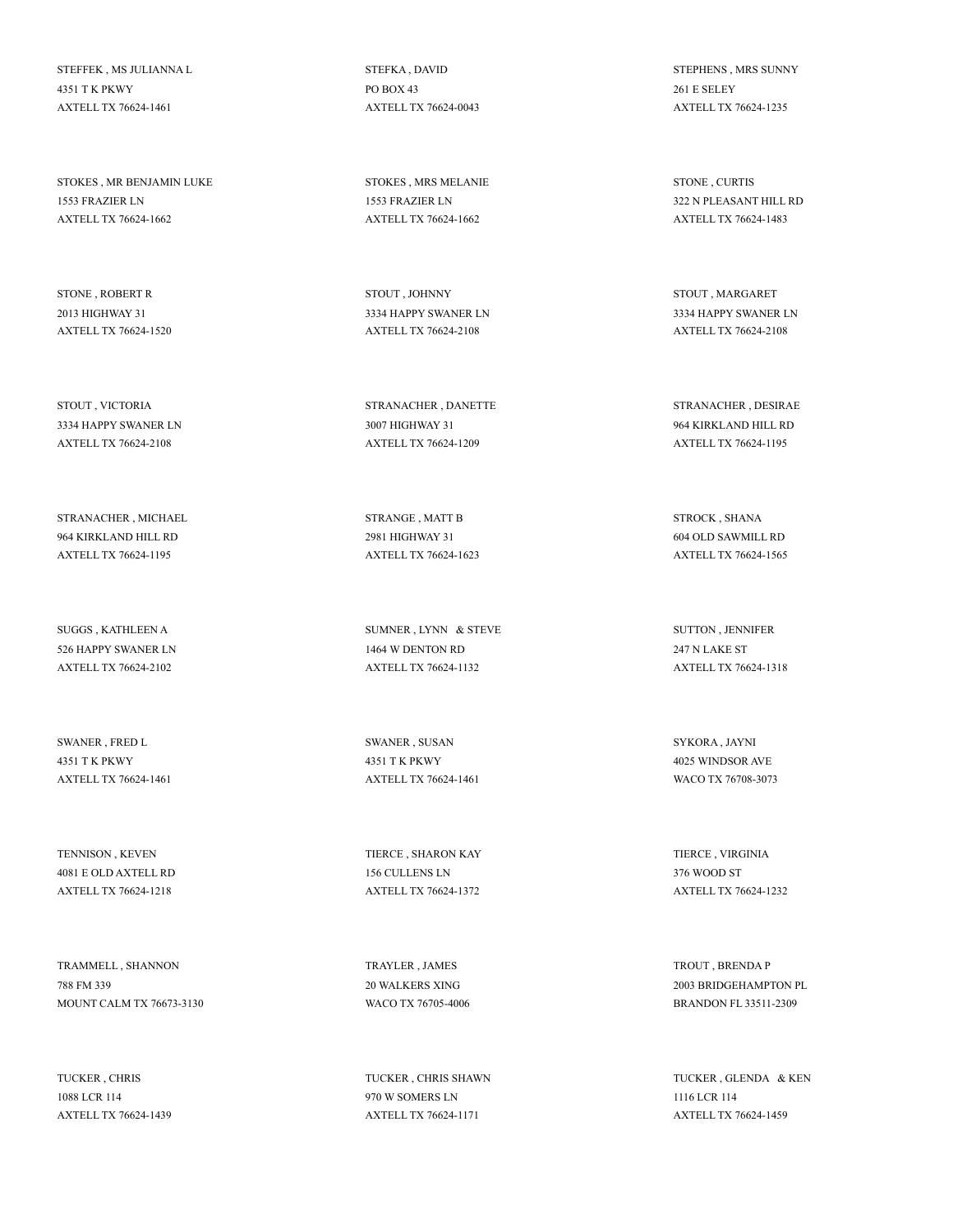TUCKER , JENNIFER KAY 1755 LCR 120 MOUNT CALM TX 76673-3002

TULL , NICOLE PO BOX 407 AXTELL TX 76624-0407

WEATHERBY , MR BRENT 602 HCR 3373 HUBBARD TX 76648-2838

WHITAKER , WILLIAM 304 GLENVIEW CIR WOODWAY TX 76712-3141

WHITLEY , MS KAY PO BOX 375 AXTELL TX 76624-0375

WILLIAMS , MARJORIE 6116 OLD MEXIA RD WACO TX 76705-4932

WILLIS JR , KENNY 3730 OLD MEXIA RD WACO TX 76705-4950

WILSON , MARY 1216 MIDDLETON RD MART TX 76664-5133

ZABOROWSKI , MR CARY 1259 N VICHA RD AXTELL TX 76624-2118

TUCKER , JIMMY 304 N 5TH ST W MOUNT CALM TX 76673-3096

VICHA , JOHN 400 N VICHA RD AXTELL TX 76624-2125

WEDDINGTON , CHRISTINE 1589 LCR 106 MOUNT CALM TX 76673-3573

WHITE , MS RANDELLE PO BOX 367 AXTELL TX 76624-0367

WHITLEY , MARY JO 1304 E ELM ST HILLSBORO TX 76645-2646

WILLIAMS , TRACY 462 LCR 118 MOUNT CALM TX 76673-3284

WILSON , DONIS LEE 1216 MIDDLETON RD MART TX 76664-5133

WRIGHT , BETH 3939 WILLOWVIEW DR PASADENA TX 77504-3041

ZACHARIAS , ARLENE & EDWARD F 817 LCR 120 MOUNT CALM TX 76673-3555

TUCKER , KEN 1116 LCR 114 AXTELL TX 76624-1459

VICHA , MRS LESLIE 1119 RUDY RD AXTELL TX 76624-1322

WEGWERTH , RICK 1867 SOMMERFELD DR WACO TX 76705-5051

WHITLEY , MRS KAREN PO BOX 375 AXTELL TX 76624-0375

WILLIAMS , BEN 2920 T K PKWY AXTELL TX 76624-1467

WILLIAMS , TRISHA 2920 T K PKWY AXTELL TX 76624-1467

WILSON , LOGAN & MARY ANN 638 LCR 463 MEXIA TX 76667-2651

YOUNG , ROBERT 1990 T K PKWY AXTELL TX 76624-1352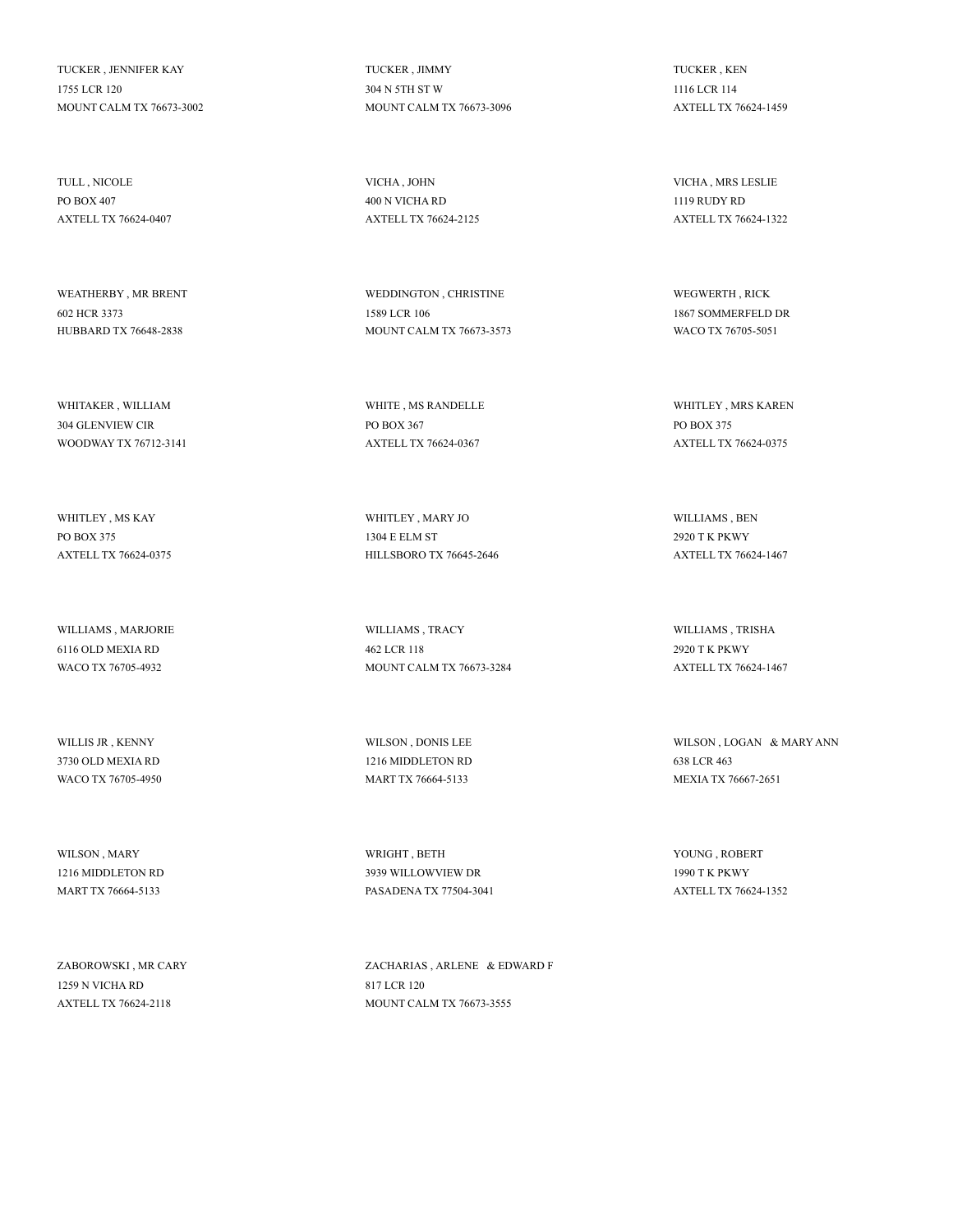### TCEQ MUNICIPAL SOLID WASTE PERMIT NO. 2400

| <b>APPLICATION BY</b>          | <b>BEFORE THE</b>            |
|--------------------------------|------------------------------|
| THE CITY OF WACO               | <b>TEXAS COMMISSION ON</b>   |
| <b>FOR MSW PERMIT NO. 2400</b> | <b>ENVIRONMENTAL QUALITY</b> |

#### EXECUTIVE DIRECTOR'S RESPONSE TO PUBLIC COMMENT

The Executive Director of the Texas Commission on Environmental Quality (the Commission or the TCEQ) files this Response to Public Comment on the application by The City of Waco (the City or Applicant) for Municipal Solid Waste (MSW) Permit No. 2400 to authorize the construction of a new MSW landfill facility. Before an application is approved, Title 30 Texas Administrative Code (30 TAC) Section (§) 55.156 requires that the Executive Director prepare a response to all timely, relevant and material, or significant comments received.

This response addresses all timely public comments received, whether or not withdrawn.

### I. Public Comments Received

The Office of Chief Clerk received timely comments from the individuals listed in Attachment 1. Additionally, State Senator Charles Schwertner and Representative Kyle Kacal requested that TCEQ hold a public meeting. Two public meetings were held and the individuals that provided formal oral comments at the Public Meetings are noted in Attachment 3. To determine which commenter made a particular comment, please see Attachments 1 through 36.

This application is subject to the requirements in Senate Bill (SB) 709, effective September 1, 2015. SB 709 amended the requirements for comments and contested case hearings. One of the changes required by SB 709 is that the Commission may not find that a "hearing requestor is an affected person unless the hearing requestor timely submitted comments on the permit application." Texas Water Code (TWC) § 5.115(a-1)(2)(B).

#### II. BACKGROUND

# *A. Facility Description*

The proposed facility is a new Type I MSW landfill located approximately 0.4 miles south of the intersection of TK Parkway and State Highway 31 in McLennan and Limestone Counties.

# *B. Application Description*

The application, if granted, would include 502.5 acres within the proposed permit boundary, and approximately 173.8 acres would be used for waste disposal. The maximum elevation of the final cover system would be 697.7 feet above mean sea level. The proposed facility under MSW Permit No. 2400 would have a total volume, including waste and cover, of approximately 25 million cubic yards.

The Executive Director has prepared a draft permit that would authorize the owner or operator of the facility to dispose of household waste, yard waste, commercial waste,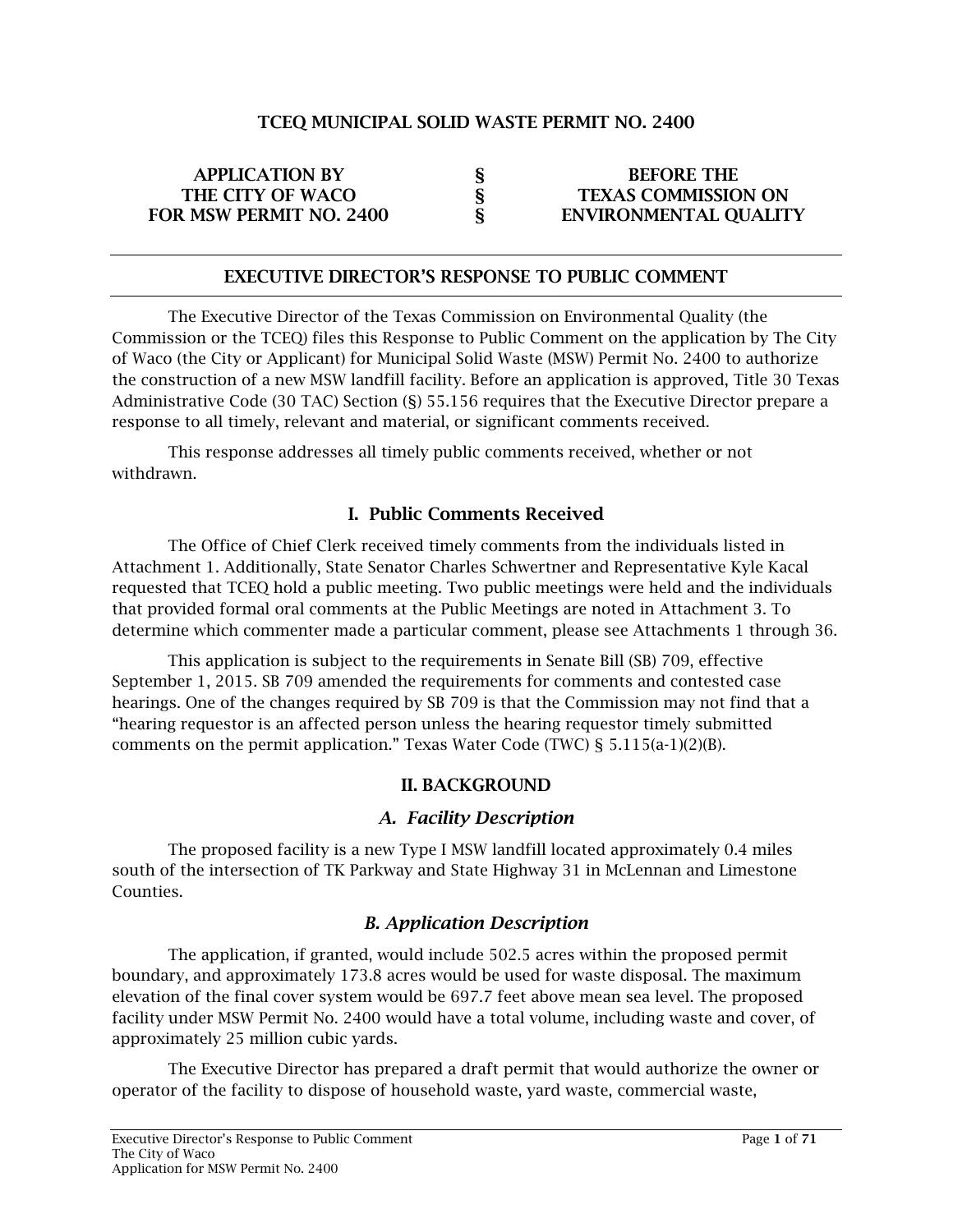construction/demolition waste, special waste, Class 2 non-hazardous industrial wastes, and Class 3 non-hazardous industrial wastes which include rock, brick, glass, dirt, certain plastics and rubber, and other waste as approved by the Executive Director. The permittee would be prohibited from accepting or knowingly disposing of any other waste not identified above. Authorized wastes would be accepted at an average rate of approximately 1,070 yards per day, however the rate would vary over the life of the site, with an estimated maximum of 1,590 yards per day. These approximate acceptance rates are not limiting parameters of the draft permit.

# *C. Procedural Background*

The TCEQ received this application on August 8, 2018, and declared it administratively complete on September 14, 2018. The Notice of Receipt of Application and Intent to Obtain a Municipal Solid Waste Permit (first public notice) was published in English and Spanish on September 26, 2018, in the *Waco Tribune-Herald* in McClennan, County, Texas and in English and Spanish on September 26, 2018, in *Mexia News* in Limestone County, Texas. The Notice of Receipt of Application and Intent to Obtain a Municipal Solid Waste Permit (second public notice) was published in English and Spanish on July 11, 2020, in the *Waco Tribune-Herald* in McClennan, County, Texas, in English and Spanish on July 11, 2020, in *Mexia News* in Limestone County, Texas, and in English and Spanish on July 16, 2020, in *Groesbeck Journal* in Limestone County, Texas.

The TCEQ held a public meeting on the application on Thursday, August 15, 2019, at 7:00 p.m. at the Axtell High School Gymnasium in Axtell, Texas. Notice of the public meeting was published in English on July 24, July 31, and August 7, 2019, in *Mexia News* in Limestone County, Texas, and in English on July 24, July 31, and August 7, 2019, in the *Waco Tribune-Herald* in McLennan County, Texas*.* 

The Executive Director completed the technical review of the application on October 18, 2021 and prepared a draft permit. The Notice of Application and Preliminary Decision was published in English and Spanish on October 27, 2021, in *Waco Tribune-Herald* in McLennan County, Texas, in English and Spanish on October 27, 2021, in *Mexia News* in Limestone County, Texas, and in English and Spanish on October 28, 2021, in *Groesbeck Journal* in Limestone County, Texas.

The Executive Director held a second public meeting on the application on Thursday, September 23, 2021, at 7:00 p.m. virtually through webinar. Notice of the public meeting was published in English and Spanish on September 1, September 8, and September 15, 2021, in the *Mexia News* in Limestone County, Texas, in English and Spanish on September 2, September 9, and September 16, 2021, in *Groesbeck Journal* in Limestone County, Texas, and in English and Spanish on September 1, September 8, and September 15, 2021, in the *Waco Tribune-Herald* in McLennan County, Texas*.* 

Because this application was received after September 1, 2015, it is subject to the procedural requirements of and rules implementing Senate Bill 709 (84th Legislature, 2015).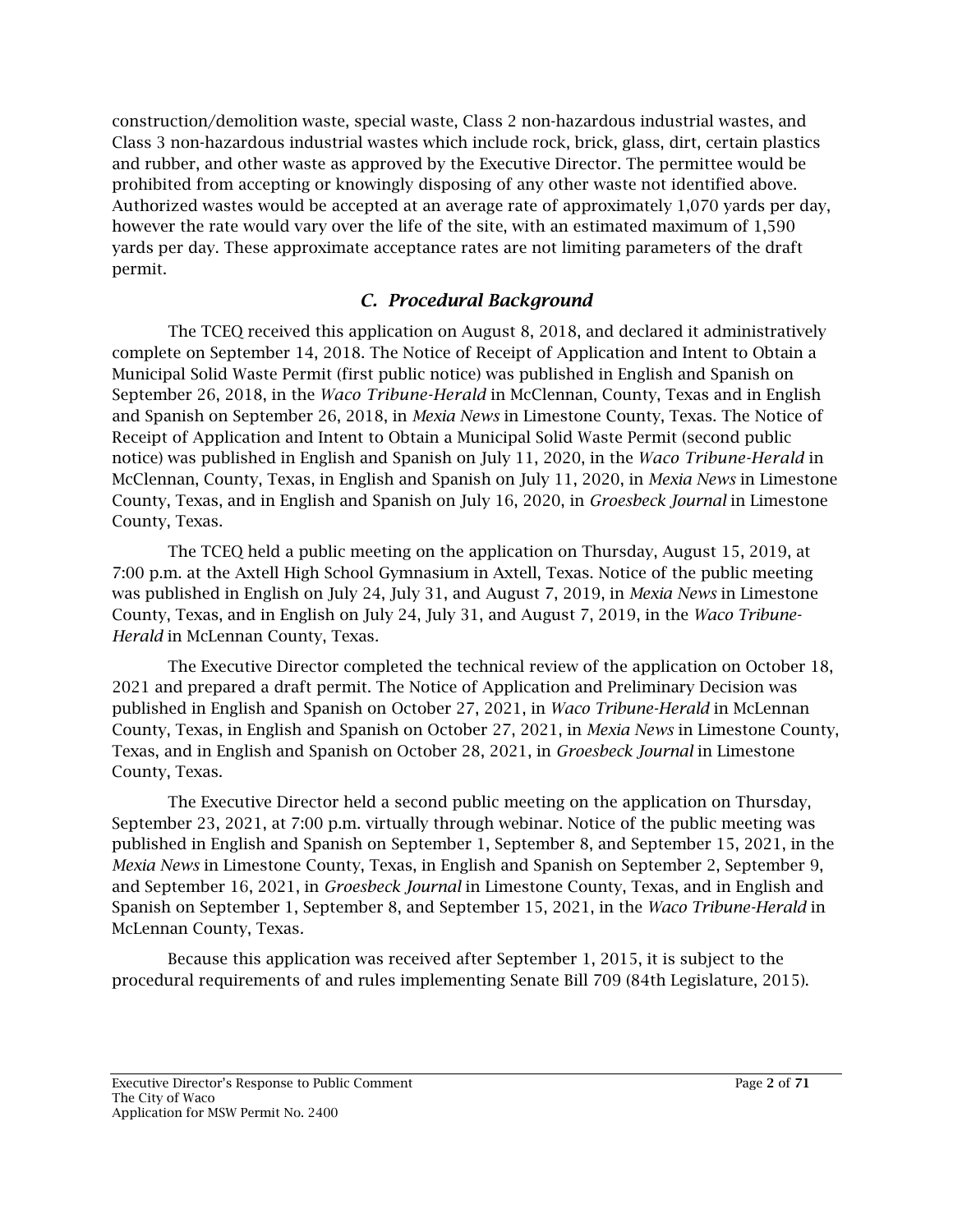### III. Access to Rules, Laws, and Information

The following webpages provide access to state and federal rules and regulations:

- The Texas Secretary of State webpage is [sos.state.tx.us.](http://www.sos.state.tx.us/)
- TCEQ rules in Title 30 of the Texas Administrative Code are available at [sos.state.tx.us/tac/](http://www.sos.state.tx.us/tac/) by selecting "View the current Texas Administrative Code" on the right, and then selecting "Title 30 Environmental Quality."
- Texas statutes are available at statutes.capitol.texas.gov.
- Federal rules in Title 40 of the Code of Federal Regulations are available at the EPA's public webpage at [epa.gov/laws-regulations/regulations.](http://www.epa.gov/laws-regulations/regulations)
- Federal environmental laws are available at the EPA's public webpage at [epa.gov/laws](http://www.epa.gov/laws-regulations/laws-and-executive-orders)[regulations/laws-and-executive-orders.](http://www.epa.gov/laws-regulations/laws-and-executive-orders)
- General information about TCEQ can be found at the Commission's public webpage at [tceq.texas.gov.](http://www.tceq.texas.gov/)
- General information about TCEQ and information about the municipal solid waste permitting process is available at the Commission's public webpage at [tceq.texas.gov.](http://www.tceq.texas.gov/)
- Information about the municipal solid waste permitting process is available from the TCEQ Public Education Program at 1-800-687-4040.
- If you would like to receive a hard copy of this RTC, please contact the Office of the Chief Clerk at 512-239-3300.

# IV. Comments and Responses

# *A. Human Health and the Environment*

# Comment 1: General Opposition; General Health and Environmental Concerns

The Executive Director received many comments generally objecting to the proposed landfill facility. Several commenters requested that the TCEQ reject the permit application for the facility. Several commenters expressed concern that the facility would expose members of the surrounding community to contaminants and cause adverse health and environmental effects. Several commented that the facility would generally have a negative impact on the environment. Many commenters also raised a concern that the landfill would otherwise detract from the quality of life of residents in the surrounding area.

Robert Stone, Darren Porter, and Starla Johnson asked whether an environmental impact study (EIS) had been conducted at the site.

#### Response 1:

The Texas Solid Waste Disposal Act (TSWDA) in Chapter 361 of the Texas Health and Safety Code (THSC) and 30 TAC Chapter 330 were promulgated to protect human health and the environment. The role of the TCEQ is to ensure that authorized facilities are designed, constructed, and operated according to applicable rules that protect human health and the environment.

In accordance with 30 TAC § 330.407 (relating to Detection Monitoring Program for Type I Landfills) and 30 TAC § 330.409 (relating to Assessment Monitoring Program), an owner or operator of a MSW landfill facility must regularly monitor groundwater during the active life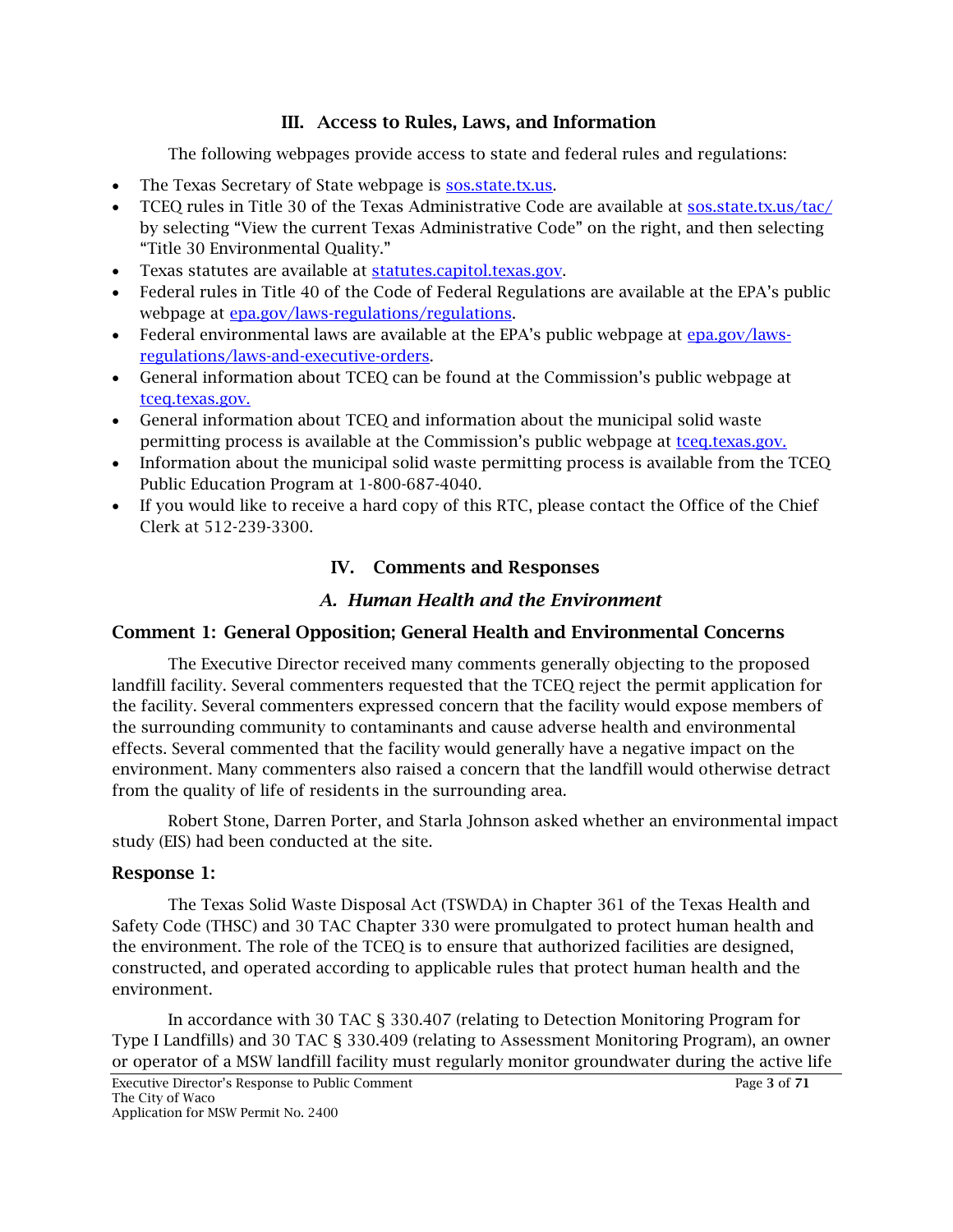of the facility, as well as during its closure and the post-closure care period. Generally, the postclosure care period extends 30 years after a facility is closed. (30 TAC § 330.463(b)(1)). Under 30 TAC § 330.371 (relating to Landfill Gas Management), owners or operators of a MSW facility must also regularly monitor landfill gas levels generated at a facility and its boundary and, should gas levels exceed specified limits, provide notice and take necessary response steps to protect human health. These groundwater monitoring and landfill gas management systems are implemented to continually evaluate the performance of the proposed facility for potential impacts to human health and environmental media. As part of their permit application, an applicant for a permit to authorize a MSW facility is required to submit for approval a groundwater sampling and analysis plan and landfill gas management plan to implement these systems. (30 TAC § 330.63).

The technically complete application contains a groundwater sampling and analysis plan and a landfill gas management plan prepared in accordance with the requirements of 30 TAC § 330.63. (Application, Part III, Attachments 7 and 11). These plans included in the application are incorporated by reference into the Final Draft Permit (FDP) No. 2400. (FDP No. 2400, Provision VIII.A. Standard Permit Conditions).

FDP No. 2400 would require the Applicant to implement a groundwater monitoring system to monitor groundwater quality for organic and inorganic constituents and report sample analysis results to the Executive Director in accordance with 30 TAC §§ 330.405 and 330.407. (FDP No.2400, Provision IV.I. Groundwater Monitoring System). FDP No. 2400 would also require the Applicant to implement a landfill gas management system to monitor landfill gas migration at the facility boundary. (FDP No.2400, Provision IV.H. Landfill Gas Management). If the permit is issued to authorize the proposed facility, then the Applicant would be required to continue monitoring groundwater, landfill gas migration, and surface emissions during the active life of the proposed facility and the post-closure care period, as required under 30 TAC § 330.463(b)(1)(C)-(D).

TCEQ rules do not require an EIS, and the Executive Director has not received information of an EIS having been conducted at the proposed site. However, the application and FDP No. 2400 consider the siting, construction, and operating procedures of the proposed facility in accordance with MSW rules to ensure the protection of human health and the environment. (FDP No. 2400, Provision IV. Facility Design, Construction, Operation, and Maintenance).

The Executive Director has reviewed the application and preliminarily determined that the facility, operated according to the permit provisions, the TSWDA, and 30 TAC Chapter 330, would adequately protect human health and the environment and prevent adverse health and environmental impacts.

#### Comment 2: Wildlife and Habitat

Many commenters raised concerns about the potential impact that the proposed facility would have on threatened or endangered species, fish, and other wildlife nearby. Specifically, several commenters stated that bald eagles and migratory birds have been sighted near the site proposed for the facility. Ken Tucker requested that the Commission consult the Secretary of the Interior before issuing the proposed permit, claiming that permitting the landfill would constitute a potential taking of bald eagles.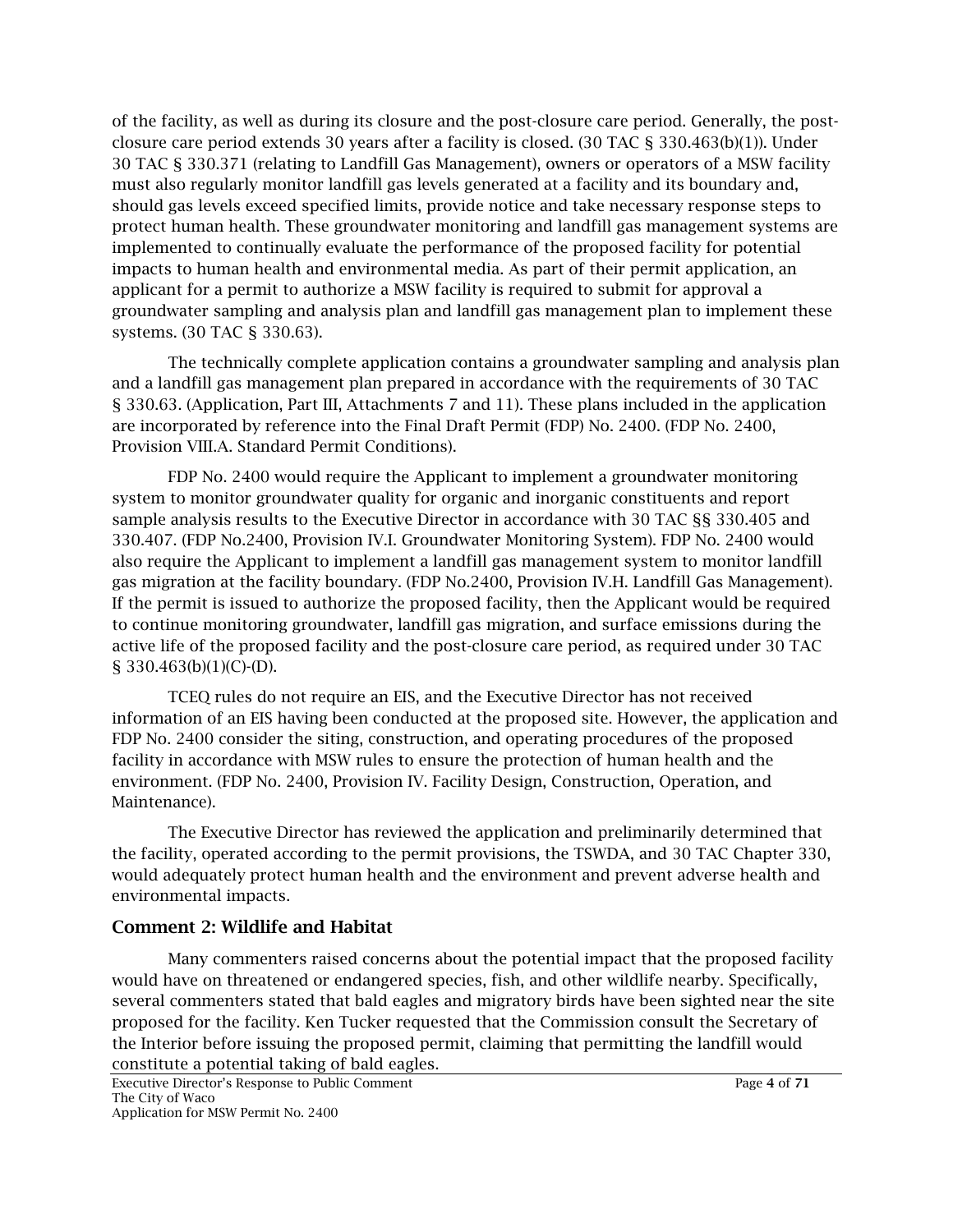Also, Mike Lee, Gina Ford, and Brian Ford commented that Texas Parks and Wildlife had not conducted a study under the Wildlife Habitat Assessment Program to examine the potential negative impact the facility could have on the health of whitetail deer and the local wildlife population.

#### Response 2:

The TCEQ's jurisdiction is established by the Legislature and is limited to the issues set forth in statute. (THSC § 361.011). Accordingly, TCEQ has jurisdiction to consider the impact of a MSW landfill facility on wildlife or wildlife habitat that is protected by state or federal statute. In accordance with 30 TAC § 330.551(a) (relating to Endangered or Threatened Specifies), "a facility and the operation of a facility shall not result in the destruction or adverse modification of the critical habitat of endangered or threatened species, or cause or contribute to the taking of any endangered or threatened species." Under 31 TAC § 65.175, a threatened species is defined as a species that the Texas Parks and Wildlife Department "has determined is likely to become endangered in the future." Accordingly, an applicant for a permit authorizing an MSW facility must submit demonstrations of compliance with the Endangered Species Act and determine whether the facility would be in range of endangered or threatened species. (30 TAC § 330.61(n)(2)). Also, an applicant must provide a biological assessment conducted by a qualified biologist and according to procedures of the United States Fish and Wildlife Service and the Texas Parks and Wildlife Department to determine any effect the facility would have on endangered or threatened species within range of the facility.

The application represents that a qualified biologist with Horizon Environmental Services, Inc. (Horizon) conducted a biological assessment dated February of 2020 at the proposed site for the MSW facility. (Application, Parts I/II, Appendix I/IIG). The biological assessment concludes that the site is not a critical habitat area for any species that is state or federally listed as endangered or threatened. The assessment reflects that, while two species that are state-listed as threatened—the Timber rattlesnake and Texas horned lizard—could occur at or near the site, their occurrence is unlikely. The assessment further reflects that the site is not expected to have adverse impacts to protected, migratory birds. The assessment states that Bald Eagles are not expected to utilize the site and were not observed at or flying over the site during reconnaissance efforts. The assessment acknowledges that, although Bald Eagles may forage around Conservation Service Site 19 Reservoir, the distance between the reservoir and the proposed landfill facility would minimize impact on their foraging patterns. The biological assessment includes a species management plan for the City of Waco to implement and safeguard any Timber rattlesnakes or Texas horned lizards located at the site before construction. The species management plan also includes measures to avoid disturbing existing nests and to prevent conditions that attract nesting of any migratory birds at the site during land development activities for the facility.

The application includes the appropriate letters of coordination with the United States Fish and Wildlife Service and the Texas Parks and Wildlife Department (TPWD). The TPWD Wildlife Habitat Assessment Program anticipates the facility would have no negative impacts to endangered or threatened species or other fish and wildlife. (Application, Parts I/II, Appendix  $I/IIA$ ).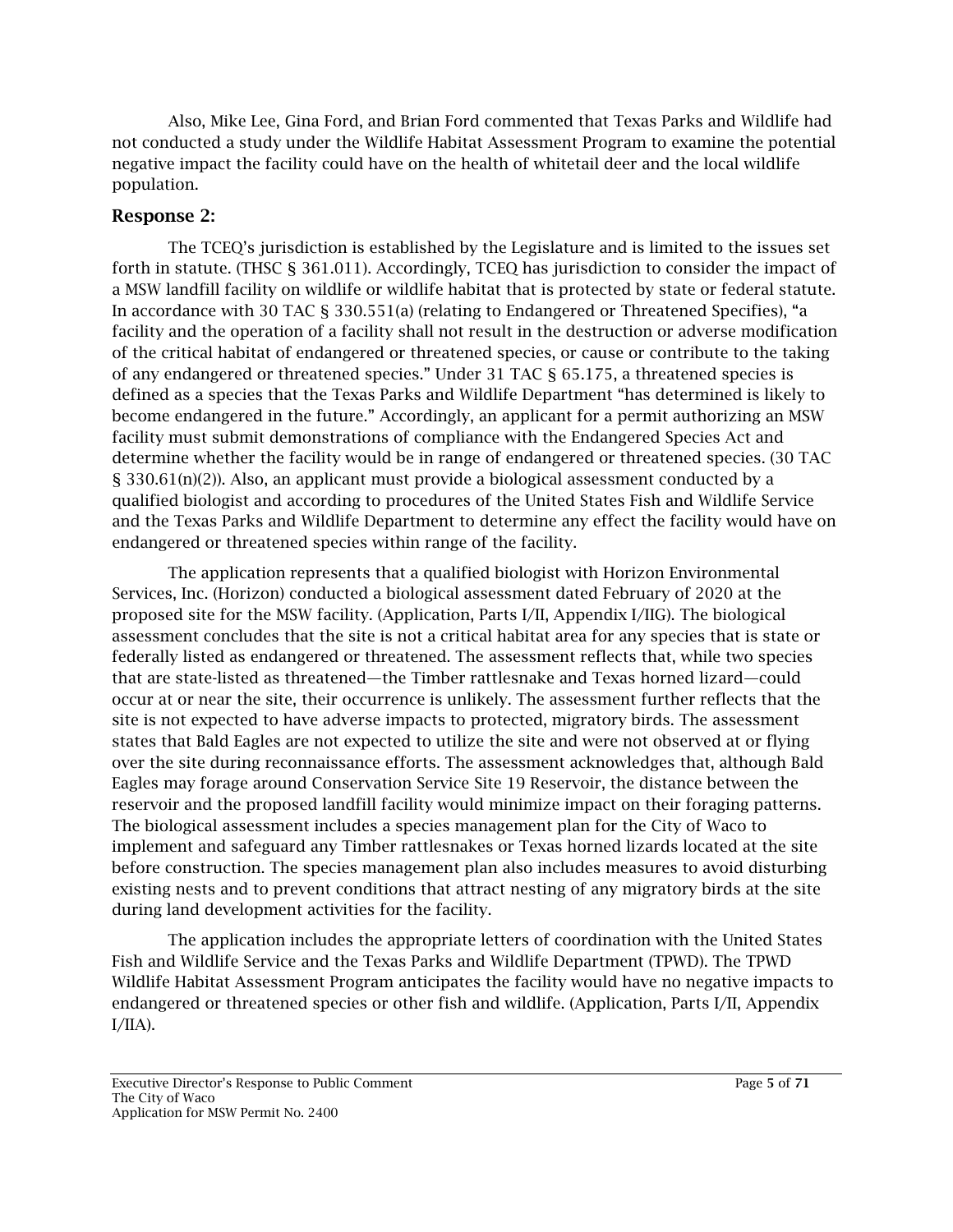The Executive Director has reviewed the application and preliminarily determined that it satisfies the statutory and regulatory requirements concerning protected wildlife and wildlife habitats.

#### Comment 3: Farming and Vegetation

Several commenters raised general concerns that the proposed facility would have a negative impact on crops, vegetation, and livestock.

### Response 3:

The TCEQ's jurisdiction is established by the Legislature and is limited to the issues set forth in statute. (THSC § 361.011). Accordingly, the TCEQ has jurisdiction to consider the impact a MSW landfill facility may have on vegetation or wildlife that is protected by state or federal statute. As discussed in Response 1, a MSW facility is required to maintain groundwater monitoring and landfill gas management systems to protect human health and the environment from negative impacts to the surrounding environmental media, such as surface and subsurface soils, air, and groundwater. (30 TAC §§ 330.407, 330.409, and 330.371). Liquids that have come in contact with waste must be disposed of in a manner that will not result in groundwater or surface water pollution. (30 TAC § 330.207(a)). An owner or operator of an MSW facility must construct and operate a leachate collection system and liner system designed to prevent leachate or contaminated water from infiltrating landfill waste and entering groundwater. (30 TAC Chapter 330, Subchapter H). Also, an applicant for a permit authorizing a MSW facility must provide procedures for controlling potential vectors and scavenging animals in a site operation plan as part of their application. (30 TAC § 330.151). Additionally, in accordance with 30 TAC §§ 330.63(b)(1) and 330.131 (relating to Access Control), an applicant must describe in the site operating plan how access would be controlled for a facility, such as the type and location of fences or other suitable means of access control to prevent the entry of livestock.

The application states that no contaminated water would be discharged offsite to surface waters of the state that may be used to water crops and livestock. (Application, Part III, Attachment 12). The application contains a leachate and contaminated water management plan to control and dispose of contaminated water generated during waste management and cleanup operations at the site. (Application, Part III, Attachment 12). Any surface water that has runoff from the working face of the landfill would be treated as contaminated water, appropriately collected and contained within berms at the working face, and either disposed by evaporation or transported offsite for treatment and disposal at an authorized facility. Also, diversion berms would divert surface water run-on, such as stormwater, away from the working face of the landfill and keep clean surface water separate from any contaminated water. The liner system for the landfill's waste disposal cells would act as a barrier underneath the landfill and further protect soil and surface water from contamination in accordance with 30 TAC § 330.331(d).

In the site operating plan, the Applicant provided the required information on procedures for controlling potential vectors and scavenging livestock or other animals at the proposed facility. (Application, Part IV, Section 4.11). Intermediate daily cover would be applied to the working face of the landfill to reduce the occurrence of vectors and scavenging animals.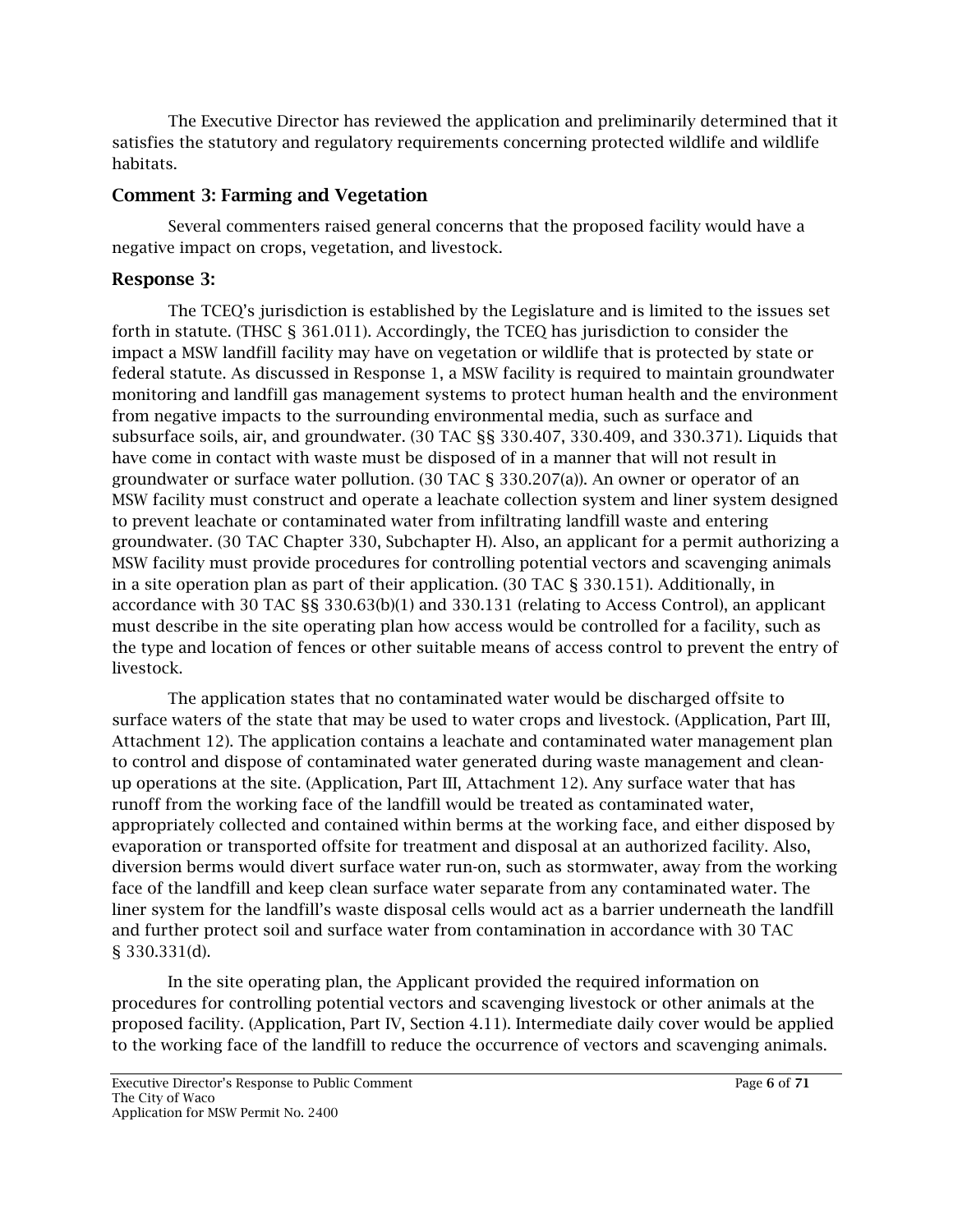The application also contains a description of access control measures for the facility. (Application, Part IV, Section 4.1). These measures include a perimeter fence that is six feet high, (eight feet high at locations designated for privacy fencing), and subject to monthly inspection and two entrance gates that would remain closed and locked outside of operating hours for the facility. These measures also reflect that any damage to or breach of the perimeter fence would be reported to the Commission and temporarily repaired within 24 hours of detection and permanently repaired by a timeframe the Commission would specify.

Additionally, the biological assessment referenced in Response 2 reflects that no protected plant species is likely to occur at or near the site of the facility. (Application, Parts I/II, Appendix G).

FDP No. 2400 would require the Applicant to implement these procedures in the application for monitoring groundwater and landfill gas, managing surface water run-on and run-off, collecting leachate, properly disposing of contaminated liquids, and controlling vectors and site access (FDP No. 2400, Provisions IV.C. Liner and Leachate Collection Systems, IV.I. Groundwater Monitoring System, IV.J. Surface Water and Stormwater Management Control, and IV.K. Vector Control). These procedures are incorporated by reference into FDP No. 2400. (FDP No. 2400, Provision VIII.A. Standard Permit Conditions). The systems for monitoring groundwater and landfill gas migration would continually evaluate the performance of the facility for potential impacts to livestock, crops, and vegetation through environmental media.

The Executive Director has reviewed the application and preliminarily determined that it satisfies all applicable requirements regarding vegetation, wildlife, and any domestic or scavenging animals and that construction and operation of the proposed facility, as authorized in the permit, would adequately protect vegetation, crops, wildlife, and livestock in the surrounding area in accordance with 30 TAC Chapter 330.

# *B. Land, Water, and Air Impact Concerns*

# Comment 4: Air Quality and Emissions

Several commenters raised concerns about the air quality and potential air emissions from the proposed landfill. Nicole Hogan and Trisha Haynes expressed concerns over the negative effects that emissions could have on their health as residents with asthma and breathing concerns who would be residing near the facility.

# Response 4:

In accordance with 30 TAC § 330.245(a) (relating to Ventilation and Air Pollution Control), air emissions from MSW facilities "must not cause or contribute to a condition of air pollution as defined in the Texas Clean Air Act." All MSW facilities are required to obtain any applicable air authorizations from the TCEQ Air Permits Division before construction begins for a facility, construct required air pollution control devices, implement procedures for ventilation and odor control, and report any event resulting in the emission of unauthorized air contaminants. (30 TAC §§ 101.1(28), 101.201, and 330.245(b),(f), and (j)). Under 30 TAC § 330.371 (relating to Landfill Gas Management), owners or operators of a MSW facility must also regularly monitor landfill gas levels generated at a facility and its boundary and, should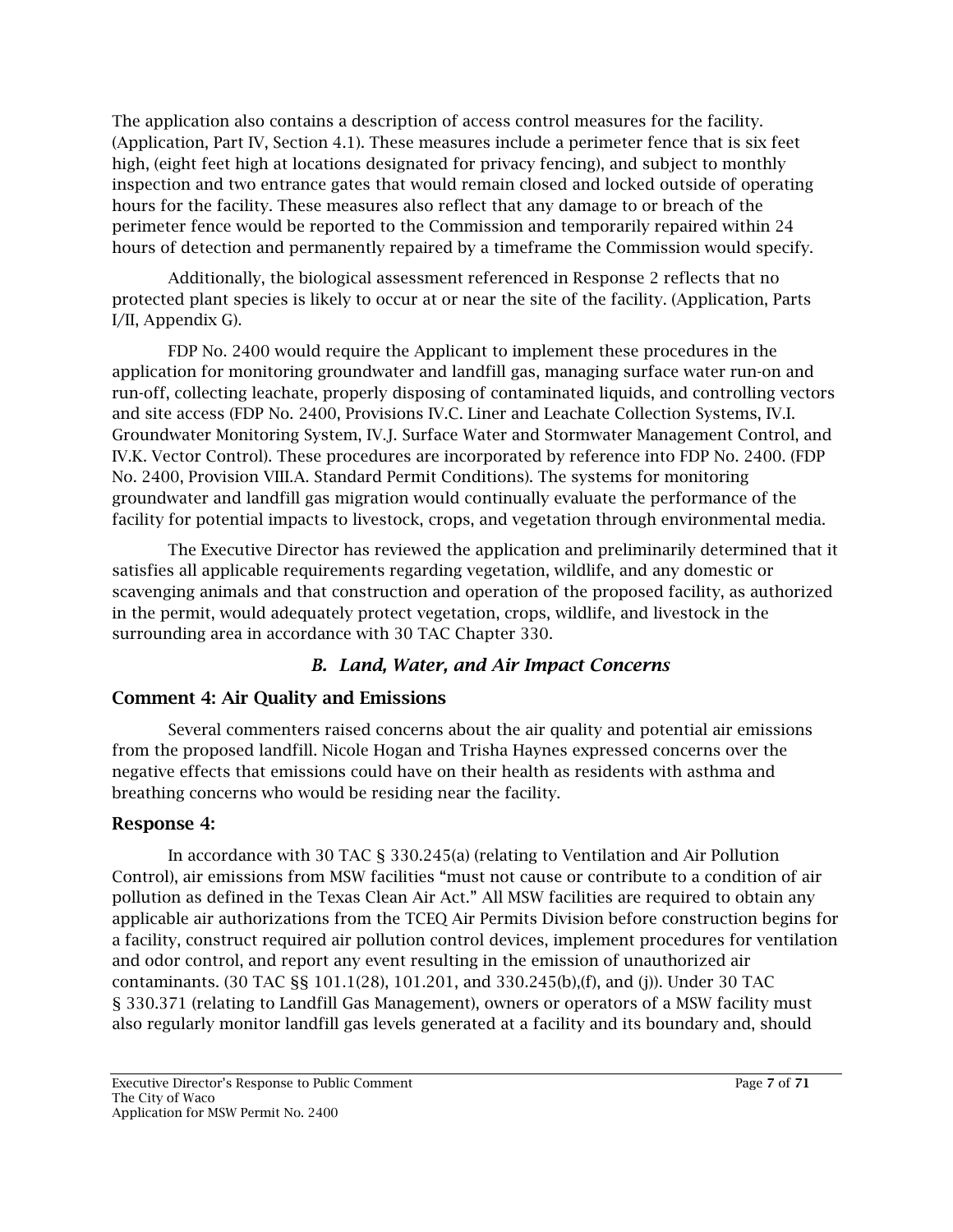gas levels exceed specified limits, provide notice and take necessary response steps to protect human health.

The site operating plan of the application contains air pollution control procedures, including obtaining authorization under and complying with applicable air permits, prohibiting open burning of waste at the proposed facility, conducting mulching operations away from the property boundary of the facility, and controlling dust emissions from mulching activities and on-site access roads. (Application, Part IV, Section 4.10.1).

The site operating plan also contains an odor management plan, which includes procedures to promptly deposit incoming waste in the landfill, minimize the size of the working face of the landfill, apply daily cover at the end of daily operations, promptly clean up any spills of odorous material, regularly inspect gaskets on leachate collection systems, and control landfill gas emissions. (Application, Part IV, Section 4.10.2).

The landfill gas management plan in Part III, Attachment 11 of the application describes the landfill gas monitoring program for the facility to prevent methane concentrations from exceeding regulatory limits in on-site structures or at the facility permit boundary. The landfill gas monitoring program would be in effect for the life of the facility and post-closure period. (Application, Part III, Attachment 11). This landfill gas management plan includes installation of gas monitoring probes and passive vents, a monitoring schedule, recordkeeping of monitoring data, maintenance of methane monitors inside facility structures, and an action plan for reporting and responding to any events of methane exceeding allowable limits.

While no specific air control devices are proposed beyond the landfill gas monitoring system at the beginning of the landfill life, a landfill gas collection and control system may be required should methane gas emissions at the landfill later exceed thresholds established under the federal New Source Performance Standards and any other applicable TCEQ requirements.

If the permit is issued authorizing the proposed MSW facility, then individuals would be encouraged to report any concerns regarding suspected noncompliance with the terms of the permit or other TCEQ authorization or applicable environmental regulation to the Region 9 TCEQ Office in Waco, Texas at 254-751-0335. Individuals may also file complaints online at [tceq.texas.gov/compliance/complaints](http://www.tceq.texas.gov/compliance/complaints) or by phone at 1-888-777-3186.

The Executive Director has reviewed the application and preliminarily determined that it satisfies the regulatory requirements regarding air quality and emissions.

#### Comment 5: Impacts to Groundwater

Several commenters raised concerns that the proposed landfill would have an adverse impact on groundwater quality, including nearby groundwater wells. Numerous commenters raised a concern that the proposed landfill would negatively impact aquifers under or near the landfill. Brian Hand expressed concern about the potential negative effect that operation of the proposed landfill could have on the aquifer level. Melissa Porter stated that the Trinity Aquifer, a source of drinking water for area residents, is located on land for the proposed site. Honey Bays, Wendel Bordovsky, Dawn Hand, and Jordan Hand raised concerns about the potential negative impact on drinking water should contaminated water from the proposed facility pollute the water supply. Melissa Porter and Darren Porter stated that the area water supply is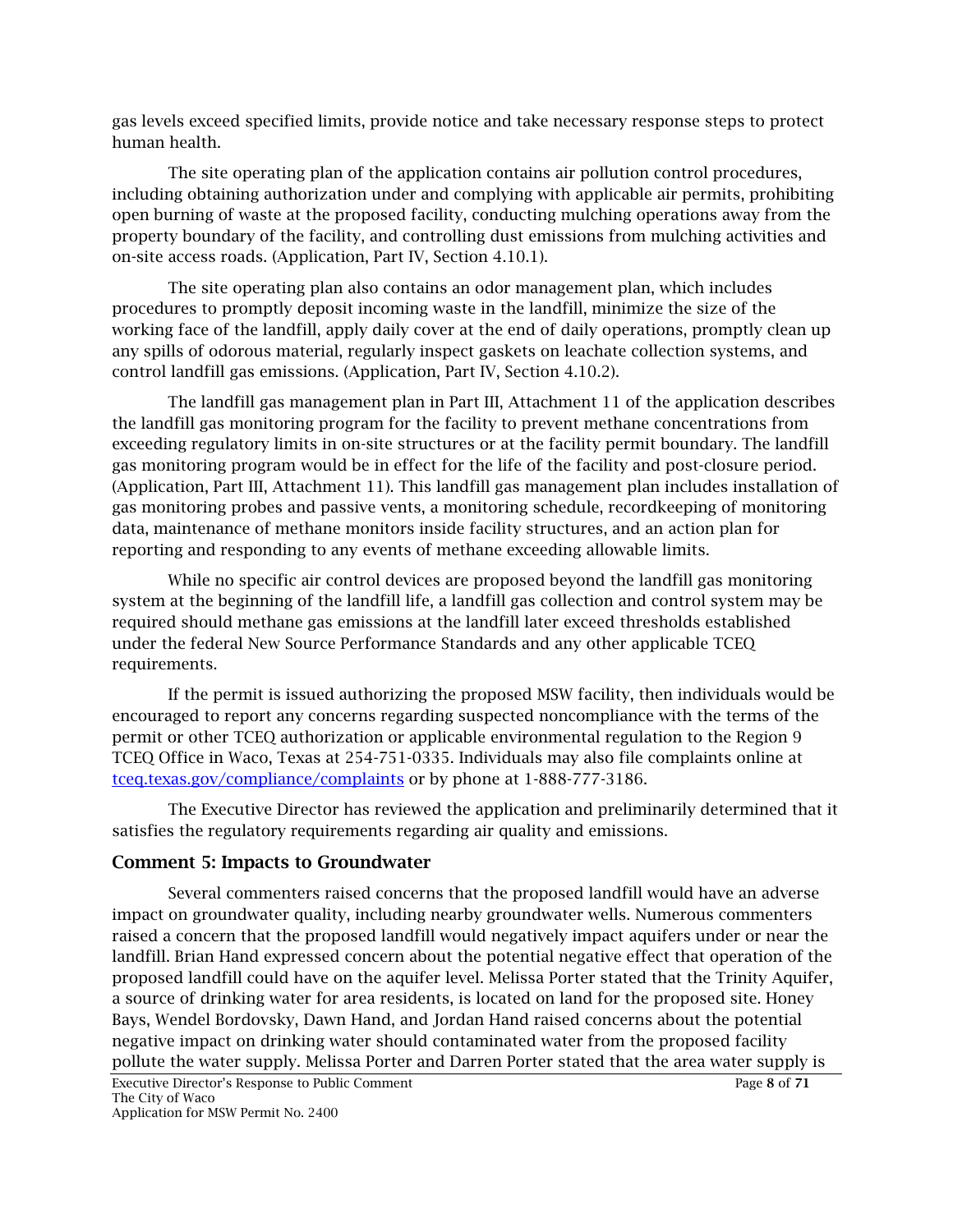not sufficient to sustain operation of the proposed facility. Robbie Horn stated that the water available is better allocated towards public use than for the proposed landfill.

#### Response 5:

In accordance with 30 TAC Chapter 330, Subchapter H (relating to Liner System and Design Operation), an owner or operator of a Type I MSW landfill facility is required to assess the geology and hydrogeology beneath the site and install liners to prevent groundwater contamination. An application for a permit to authorize a MSW facility must include a geology report for a facility area that is prepared by a qualified groundwater scientist and contains soil and groundwater investigation results regarding subsurface conditions, as well as a description of aquifers near a facility. (30 TAC § 330.63(e)(3) and (4)). An application for a permit to authorize a MSW facility must also include a description of all known water wells located within 500 feet of the proposed permit boundary. (30 TAC § 330.61(h)(5)). An owner or operator must implement a system for groundwater monitoring, which must be conducted according to an approved sampling and analysis plan as required under 30 TAC § 330.405 (relating to Groundwater Sampling and Analysis Requirements). The owner or operator must also annually submit a sampling and analysis report to the Executive Director. (30 TAC § 330.407).

To characterize the soils and geology at the site, the Applicant conducted a subsurface investigation following a soil boring plan that met the requirements of 30 TAC § 330.63(e)(4)(A) regarding the number of borings to assess the geology of soils and rocks underneath the proposed facility. The soil boring plan also met requirements as to the depth of borings to identify the uppermost aquifer and deeper interconnected aquifers. (30 TAC § 330.63(e)(4)(B)).

The application includes a geology report prepared by a licensed professional geoscientist that provides further geologic and hydrogeologic assessment of the area proposed for the facility. (Application, Part III, Attachment 4). The geology report states that the soil liner system that would be implemented in the disposal cells of the landfill, along with the natural soils and bedrock underneath the landfill, would further prevent groundwater contamination by acting as a low-permeability barrier. The liner system is described in the groundwater protection plan of the application and meets the requirements of 30 TAC § 330 Subchapter H. (Application, Part III, Attachment 6C).

The groundwater protection plan includes a leachate collection system to collect leachate, liquid that has passed through solid waste in the landfill and contains soluble waste materials, and remove it from the landfill to prevent it from contaminating soil and groundwater in accordance with 30 TAC § 330.333 (relating to Leachate Collection System). (Application, Part III, Attachment 6C). The groundwater protection plan also includes a final cover system to prevent moisture from infiltrating the landfill after closure of the facility, as required under 30 TAC § 330.457.

The geology report includes a description of nearby aquifers and water wells and states that the closest water wells are located between 3 and 7 miles away from the facility and produce water from the Trinity Aquifer, which lies approximately 800 vertical feet below the facility. In Parts I/II, Section 7.2 and Appendix I/IIB of the application, the Applicant has identified the results of the required water well searches. The report states that the facility is unlikely to negatively impact these wells because of their distance from the landfill facility. (Application, Part III, Attachment 4, Section 4.2).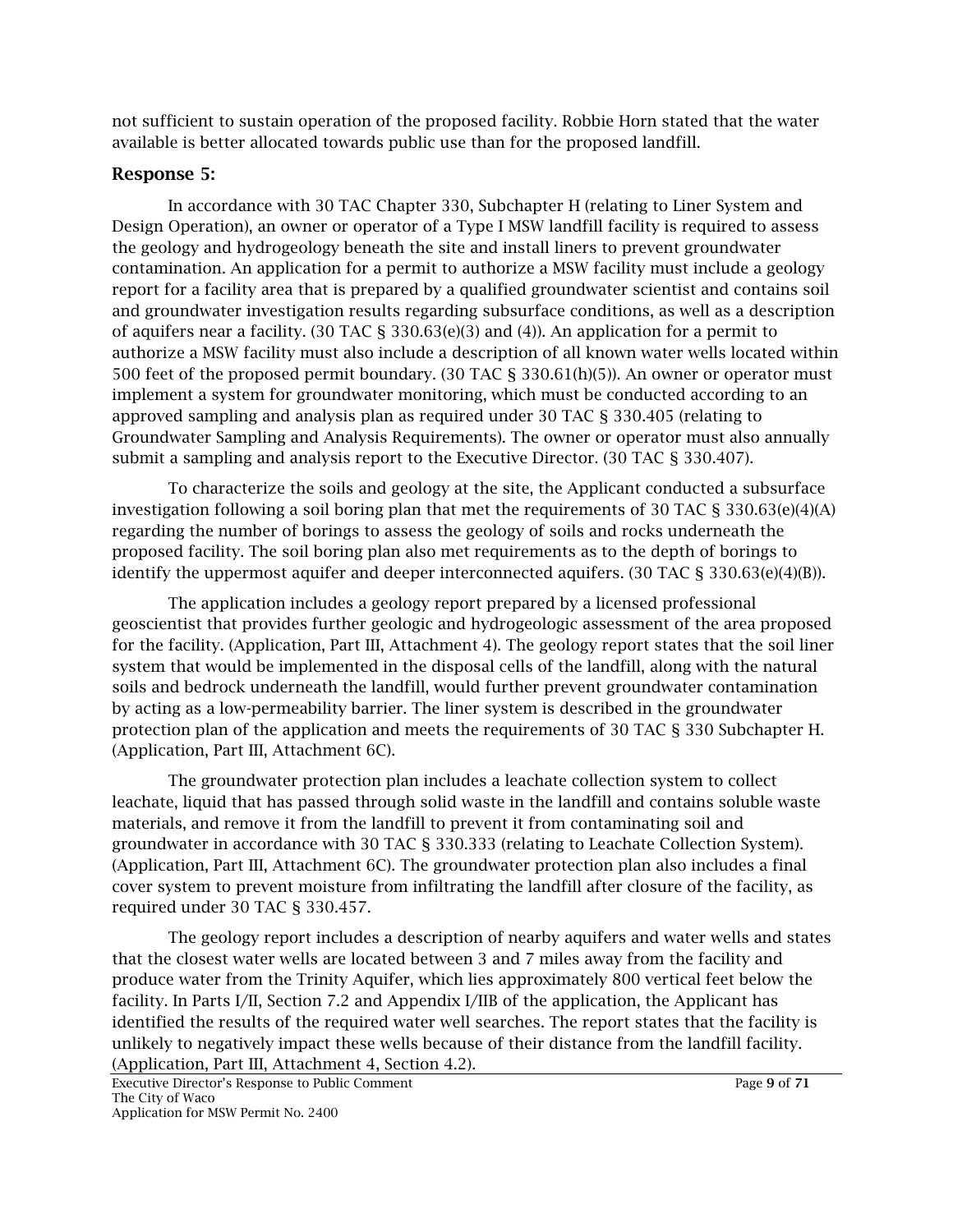Additionally, the geology report also states that the groundwater monitoring wells would detect any contaminant release, prompting response measures to remedy the release. The application includes a groundwater monitoring plan and a groundwater sampling and analysis plan that meets the requirements of 30 TAC §§ 330.63(f), 330.403, and 330.405. (Application, Part III, Attachment 4, Section 9 and Attachment 7).

FDP No. 2400 would require the Applicant to implement a groundwater monitoring system to monitor groundwater quality for organic and inorganic constituents and report sample analysis results to the Executive Director in accordance with 30 TAC §§ 330.405 and 330.407. (FDP No.2400, Provision IV.I. Groundwater Monitoring System). The groundwater protection plan, groundwater monitoring system, and sampling and analysis plan included in the application are incorporated by reference into FDP No. 2400. (FDP No. 2400, Provisions IV.I. Groundwater Monitoring System and VIII.A. Standard Permit Conditions).

The Executive Director has reviewed the application and preliminarily determined that it meets the regulatory requirements regarding the protection of groundwater beneath the site, and that the proposed facility, operated according to 30 TAC Chapter 330 and the draft permit, would be protective of human health and the environment.

#### Comment 6: Impacts to Surface Water Quality

Several commenters raised concerns that the proposed landfill would have an adverse impact on surface water.

Many other commenters expressed concern about the potential for contamination from the proposed facility to pollute creeks, conservation lakes, and other surface waters in the surrounding area. Specifically, David Reed raised the concern that potential runoff from the proposed landfill would drain into Soil Conservation Service Site 19 Reservoir.

Thomas Guest commented that area farmers use water from Tehuacana Creek to irrigate crops and expressed concern about the potential impact any surface water contamination could have on the Brazos River and creeks in the area. Also, Lacey Hollingsworth, Benjamin Stokes, Jordan Hand, Dawn Hand, and Brian Hand raised concerns about the potential impact on crops, soil, and livestock should the soil or surface water become contaminated from the proposed facility.

Dr. Lehr requested an impact study of the facility on water quality, as well as the terms of any monitoring plan and contingency plan in place for responding to an event adversely impacting water quality.

Brenda Trout expressed concern about the proximity of the proposed landfill to a reservoir that provides a source of drinking water for the surrounding community. Honey Bays, Wendel Bordovsky, Dawn Hand, and Jordan Hand raised concerns about the potential negative impact on drinking water should contaminated water from the proposed facility pollute the water supply. Bordovsky further stated that the surrounding community will rely more on surface water as a source of drinking water as the aquifer level diminishes.

#### Response 6:

In accordance with 30 TAC § 330.15(h) (relating to General Prohibitions) and the Texas Water Code, Section 26.121 (relating to Unauthorized Discharges Prohibited), an owner or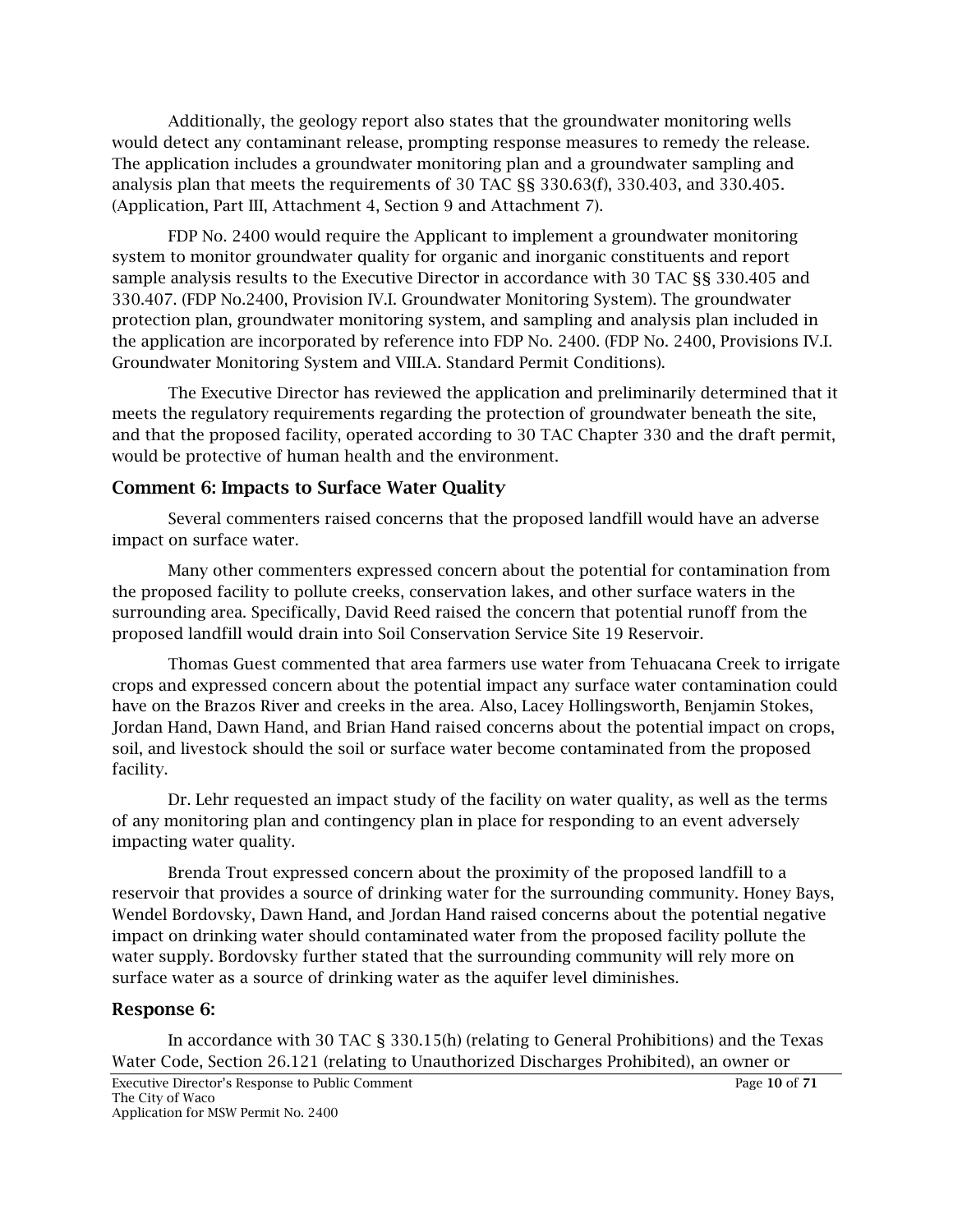operator of an MSW landfill facility may not cause the unauthorized discharge of solid waste or pollutants into or adjacent to waters in the state in violation of TCEQ rules regulating surface water drainage at MSW landfills. (30 TAC § 330, Subchapter G). Under 30 TAC § 330.207(a) (relating to Contaminated Water Management), "all liquids resulting from the operation of solid waste facilities shall be disposed of in a manner that will not cause surface water or groundwater pollution." An owner or operator of an MSW facility may not discharge contaminated water off-site without prior authorization. (30 TAC § 330.207(a), (b) and (e)).

Accordingly, contaminated water and leachate, liquids that have come into contact with waste, must be collected and managed properly. (30 TAC §§ 330.207(b) and 330.3(36) and (80)). An owner or operator of an MSW facility must construct and operate a liner system and leachate collection system designed to prevent leachate or contaminated water from infiltrating deposited waste and entering groundwater in accordance with 30 TAC Chapter 330, Subchapter H. In accordance with 30 TAC § 330.305(b) and (c) (relating to Additional Surface Water Draining Requirements for Landfills), an owner or operator of an MSW facility must also control surface water drainage to minimize water running onto and off from the waste deposited in the landfill.

The application states that no contaminated water would be discharged offsite to waters of the state. (Application, Part III, Attachment 12). Attachment 12, Section 2.3 of the application regarding Stormwater Management represents that the facility owner would obtain a Texas Pollutant Discharge Elimination System (TPDES) permit for discharge of stormwater that has not come into contact with waste.

The application contains a leachate and contaminated water management plan, which includes measures the facility would follow to control and dispose of contaminated water generated at the site. (Application, Part III, Attachment 12). The application states that any surface water that has runoff from the working face of the landfill would be treated as contaminated water, appropriately collected and contained within berms at the working face, and either disposed by evaporation or transported offsite for treatment and disposal at an authorized facility. (Application, Part III, Attachment 12, Section 2.3). Also, diversion berms would be used to divert surface water run-on, such as stormwater, away from the working face of the landfill and keep uncontaminated surface water separate from any contaminated water. If a leachate or contaminated water leak or spill occurs, then any liquid that came into contact with the spilled contaminated water would be treated as contaminated water and appropriately contained and response procedures would be implemented. (Application, Part III, Attachment 12, Section 4). These response procedures include removing the leachate or contaminated water immediately upon detection of the leak or spill and cleaning the area where it occurred.

Additionally, the liners of the landfill's waste disposal cells would meet the permeability requirements specified in 30 TAC § 330.331(d) to act as a barrier underneath the landfill and further protect soil and surface water from contamination.

TCEQ waste rules do not require an impact study of the facility on water quality, and the Executive Director has not received information of such an impact study having been conducted at the proposed site.

Please, see Response 4 for information on reporting concerns regarding any suspected noncompliance with any TCEQ rules or permit conditions.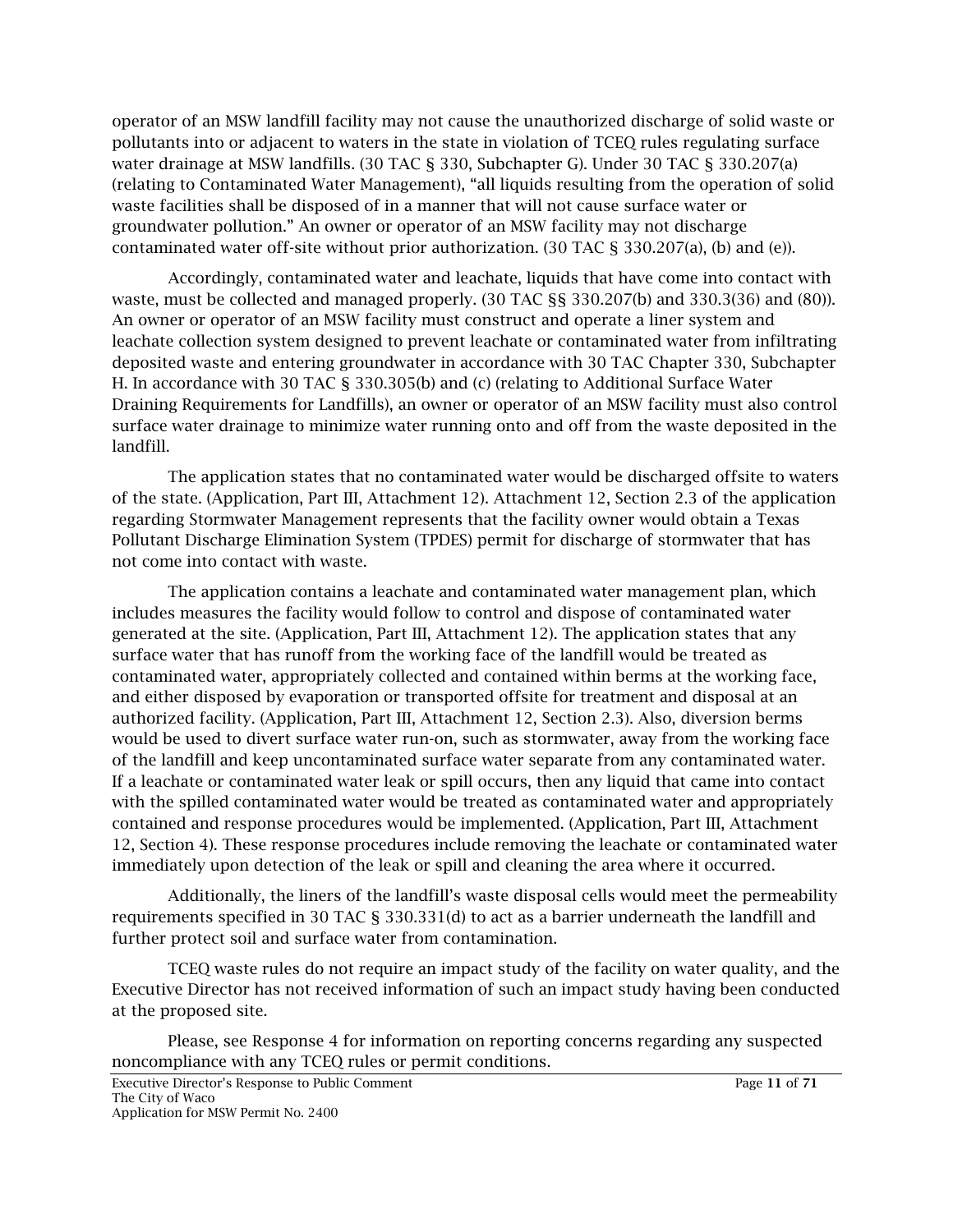The Executive Director has reviewed the application and preliminarily determined that its measures for protecting surface water quality at the proposed facility comply with the regulatory requirements regarding surface water pollution control.

#### Comment 7: Flooding

Several commenters raised concerns that the area for the proposed landfill includes Federal Emergency Management Agency (FEMA) Flood Zone A. Lauren Ice expressed a concern that the proposed location for the landfill is in a floodplain. Heath Ivy stated that some time has passed since the floodplain was last evaluated and expressed concern that the floodplain could have changed during that time.

Several commenters expressed concerns that the proposed landfill and the surrounding land would be underwater and inaccessible during a flood in the area. Several commenters also raised concerns about the proposed facility potentially flooding waterways in the area, including Soil Conservation Lake 19, Tradinghouse Lake, and Williams Creek. Dr. Larry Lehr stated that, when it is full, the Tehuacana Lake would flood a large amount of land.

Dr. Lehr further expressed concerns about whether the dam could adequately withstand any increased water flow due to any vegetation having been removed to construct the facility. James Trayler raised concerns about the negative potential impact on residents living downstream from the dam if its storage capacity were exceeded.

#### Response 7:

#### (Regarding flooding of the surrounding areas, the 100-year floodplain, and the FEMA map)

In accordance with 30 TAC § 330.547(a) (relating to Floodplains), an owner or operator of an MSW facility may not conduct waste disposal operations in a 100-year floodway as it is defined by FEMA. MSW landfill facilities located within 100-year floodplains may not restrict the flow of a 100-year flood, reduce the floodplain's capacity to temporarily store water, or cause the washout of solid waste. (30 TAC § 330.547(b)). An applicant for a MSW facility must provide a surface water drainage report that identifies whether a facility is located on a 100-year floodplain, include a FEMA map (or other map and calculations) used to identify floodplain locations, and provide flooding factors considered to ensure a facility can withstand a 100-year flood. (30 TAC § 330.63(c)).

A portion of the site is within the 100-year floodplain of Horse Creek and Packwood Creek as defined by FEMA. (Application, Parts I/II, Section 11.1). However, the proposed waste disposal footprint is located entirely outside the limits of the 100-year floodplain defined on the FEMA flood maps. Also, the application states that the 100-year floodplain limits were obtained from the Flood Insurance Rate Maps currently in effect for McLennan County, (dated December 20, 2019), and Limestone County, (dated September 16, 2011), which were obtained from FEMA. The application contains a floodplain evaluation, which demonstrates that the landfill facility and its perimeter drainage system would not be impacted by the 100-year floodplain or the 100-year flood. (Application, Part III, Attachment 6B). The application represents that the landfill part of the facility has a perimeter berm that would be above the 100-year flood level, as well as outside the limits of the 100-year floodplain. The application further represents that the facility would not reduce the water storage capacity of the floodplain or restrict the flow of a 100-year flood or cause the washout of waste from the site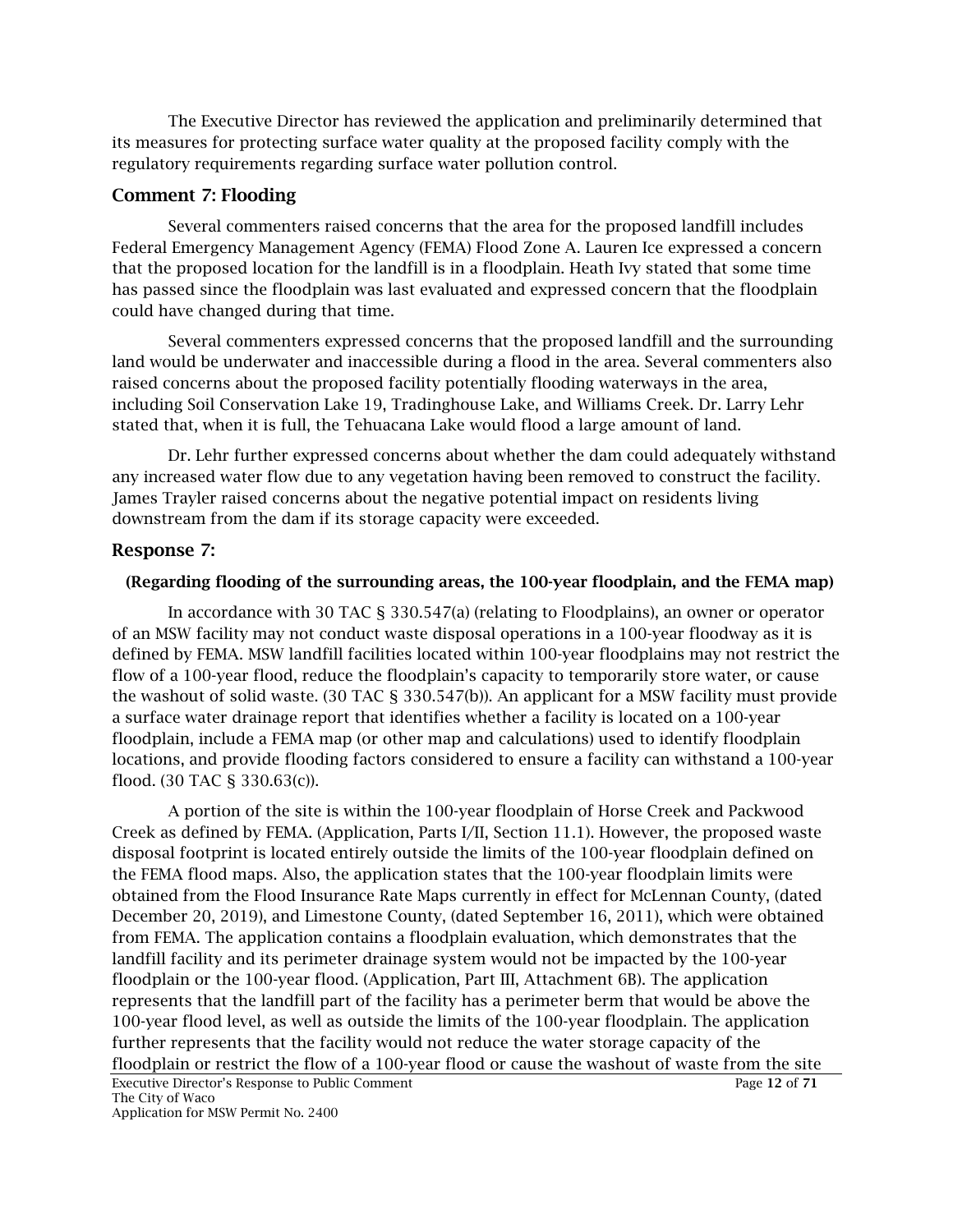during such a flood event, because plans for the proposed facility include no structures or other development that would impede flood waters.

#### (Regarding offsite surface water drainage conditions and area surface waters)

An applicant for an MSW landfill facility must provide a surface water drainage report demonstrating that the owner or operator will design, construct, maintain, and operate the landfill to manage surface water run-on and runoff during the peak discharge from a 25-year rainstorm and prevent the off-site discharge of waste and waste-contaminated stormwater. (30 TAC §§ 330.63(c) and 330.303). The landfill must have a runoff management system that can collect and control at least the water volume that would result from a 24-hour, 25-year storm. (30 TAC § 330.305(c)). The landfill's design must also provide erosional stability of the landfill during all phases of the landfill's operation, including closure and post-closure care. (30 TAC § 330.305(d)). In the surface water drainage report, an applicant must include calculations reflecting that the facility would not adversely change existing surface water drainage patterns. (30 TAC § 330.63(c)(1)(C).

The application provides discussions and detailed designs, calculations, and operational considerations for the collection, control, and discharge of stormwater from the landfill, as the above-referenced rules require. (Application, Part III, Attachment 6A). The application also includes a surface water drainage plan that meets the requirements for surface water run-on and run-off control.

The application reflects that surface water drainage has been analyzed for predevelopment and post-development conditions. The proposed landfill site consists of two portions: a western portion and an eastern portion. Under the pre-development conditions, surface water generally drains southeast from the western portion towards Horse Creek and south/southwest from the eastern portion towards Horse Creek and Packwood Creek. (Application, Part III, Attachment 6A). These creeks drain into Soil Conservation Lake 19. Under post-development conditions, the proposed surface water drainage features include drainage swales, down chutes, perimeter channels, and detention basins with outlet structures. (Application, Part III, Attachment 6A).

In Part III, Attachment 6A of the application, Tables 6A-5-1 and 6A-5-2 list data comparing pre-development and post-development surface water drainage conditions. Based on the comparisons at the Points of Demonstration (POD), or points where effects on existing drainage patterns were measured by comparing the pre-development and post-development conditions, the landfill development would not result in significant increases in peak discharge rates and discharge volume. (Application, Part III, Attachment 6A, Section 5.4). The highest increase in peak discharge rates is an increase of 1.5 percent at POD 8, and the highest increase in discharge volume is an increase of 0.3 percent at POD 8. Table 6A-5-2 in the application also indicate that the overall post-development discharge rate from the PODs discharging into Soil Conversation Lake 19 is almost the same as the pre-development rate. This data supports that no adverse impact to existing drainage patterns would result from the proposed landfill development.

The Executive Director has reviewed the application and preliminarily determined that it contains sufficient information regarding the floodplain and meets the regulatory requirements regarding the floodplain, stormwater management, and erosion controls.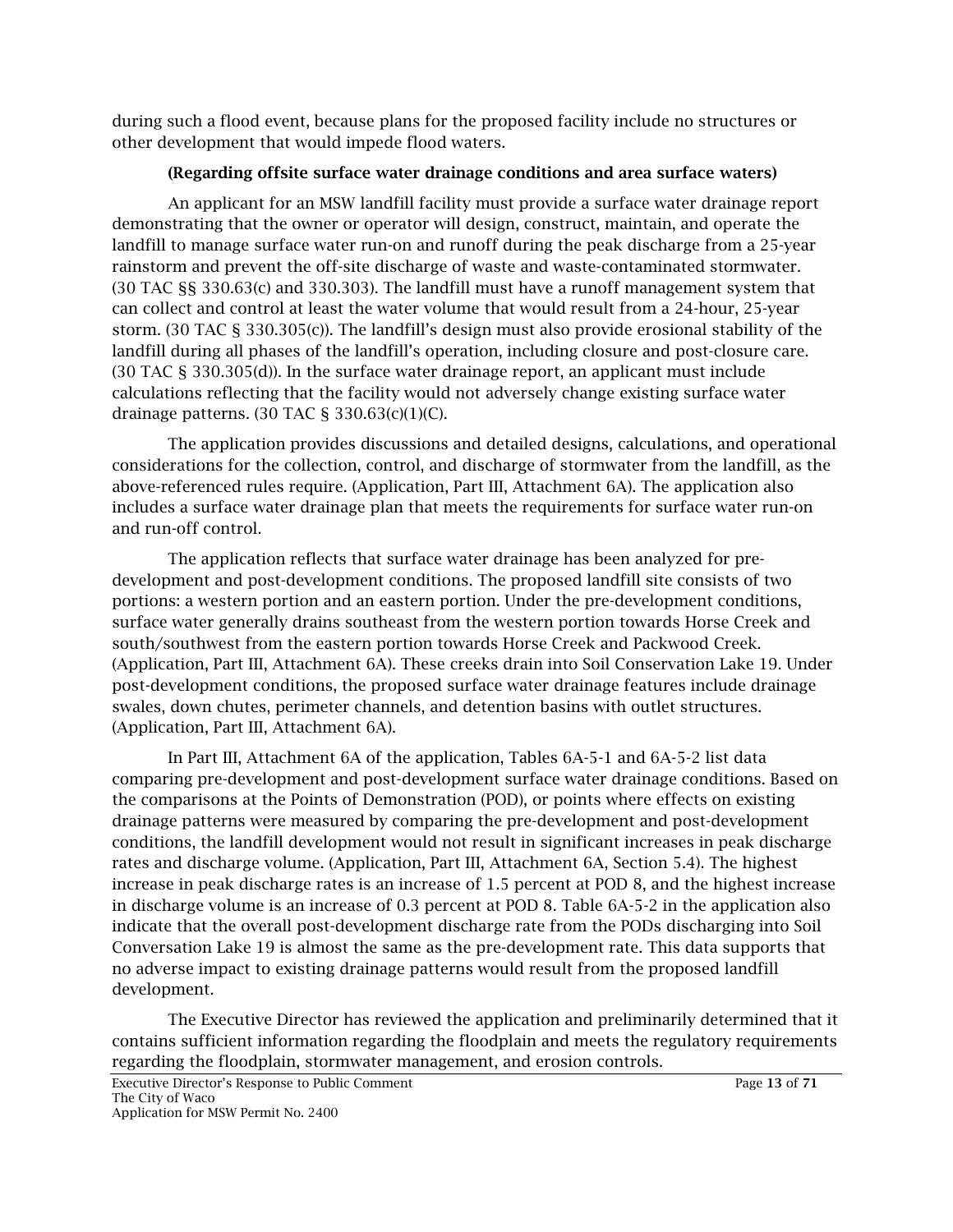#### Comment 8: Geological Stability

Several commenters raised concerns about the geological stability of the land for the proposed landfill. Many commenters mentioned a prevalence of housing foundational issues in the area. Specifically, Melissa Porter stated that the land for the proposed facility would be vulnerable to a contamination release from the facility due to land instability demonstrated by flooding and foundational issues in the area.

#### Response 8:

An applicant for a MSW landfill facility must submit "geotechnical data that describes the geotechnical properties of the subsurface soil materials and a discussion with conclusions about the suitability of the soils and strata for the uses for which they are intended." (30 TAC § 330.63(e)(5)). In accordance with 30 TAC § 330.337(b) (relating to Special Liner Design Constraints), an owner or operator of a Type I landfill must show that the liner system would not undergo uplift from hydrostatic forces during excavation beneath the water table for construction of the landfill. MSW facilities are also subject to location restrictions provided in 30 TAC §§ 330.559 (relating to Unstable Areas), 330.555 (relating to Fault Areas), and 330.557 (Seismic Impact Zones).

Part III, Attachment 4 of the application contains a geology and groundwater report that includes discussions, evaluations, and figures that the rule requires. The geology and groundwater report concludes that the subsurface strata of the landfill, (Units I, II, and III), would provide a stable foundation and that the landfill would be suitable for use as a Type I MSW landfill facility. (Application, Part III, Attachment 4, Section 11).

Part III, Attachment 5 of the application regarding geotechnical and stability analysis contains information on the investigation of the subsurface conditions and evaluation of the landfill. The conclusion states that based on subsurface exploration of the site, laboratory testing, and engineering analysis, the slope stability of the landfill is acceptable as designed, the expected settlement of the foundation and the waste is within acceptable limits, and the site is geotechnically suitable for development as a Type I MSW solid waste disposal facility. (Application, Part III, Attach 5, Section 6). The application indicates that an active underdrain system and ballast would be used to achieve and maintain the short-term and long-term stability consistent with the requirements. (Application, Part III, Attachment 10).

Additionally, Part II, Section 9.6 of the application states that poor foundation conditions and other unstable areas specified in 30 TAC § 330.559 do not exist at or immediately adjacent to the facility. Part II, Sections 9.4 and 9.5 of the application include discussion of how the facility would comply with the location restriction requirements of 30 TAC §§ 330.555 and 330.557 regarding fault areas and seismic impact zones. Part III, Section 3.4 of the application states that, considering the depth of low-permeability clay and shale at the proposed site, the geologic setting of the site is considered suitable for landfill development.

Regarding concerns about potential contamination release from the landfill due to land instability from flooding, please see Response 7.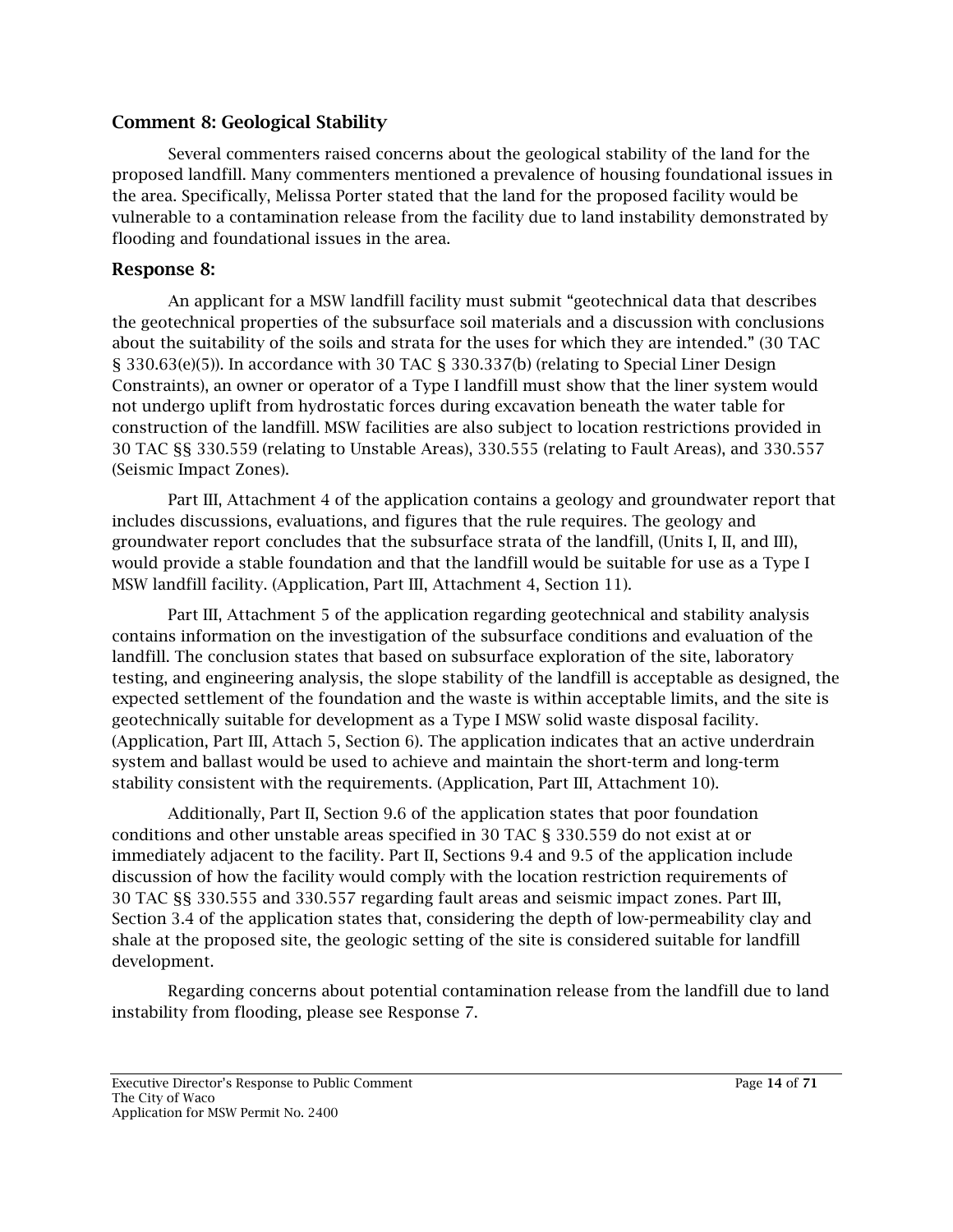The Executive Director has reviewed the application and preliminarily determined that the application satisfies the regulatory requirements regarding the geological and location suitability of the site.

# C. *Facility Location, Design, and Maintenance Concerns*

# Comment 9: Land Use Compatibility

Several commenters raised a concern that the proposed landfill is incompatible with surrounding land use, such as for TK Cemetery and schools.

Several commenters raised further concerns that the land for the proposed facility should be preserved and regarded as being of archaeological and Native American historical significance. Many commenters stated that historical artifacts such as arrowheads are present on the land.

### Response 9:

The use of any land for a MSW facility must not adversely impact human health and the environment. (30 TAC § 330.61(h)). An owner or operator must provide information about the potential impacts of the facility on individuals, communities, groups of property owners, or cities by analyzing the community growth patterns, zoning in the vicinity, land use, and other factors associated with the public interest. The TCEQ rules do not establish specific limits on these factors and only require that an applicant provide current and accurate information regarding these factors in the application.

In the application, an applicant must provide the following information: "a published zoning map for the facility and within two miles of the facility for the county or counties in which the facility would be located"; approval of any nonconforming use from the local government, if applicable; information about the character of surrounding land uses within one mile of the proposed facility; "information about growth trends within five miles of the landfill with directions of major development"; the proximity of the proposed facility to residences, business establishments, and other land uses within one mile, such as cemeteries, churches, schools, historic structures, archaeologically significant sites, and sites having exceptional aesthetic quality; and any other information requested by the Executive Director. (30 TAC § 330.61(h)).

The Applicant coordinated with the Texas Historical Commission (THC) for preservation of the TK Cemetery and incorporated the THC's request for additional buffer space around the cemetery into the permit. (Application, Parts I/II, Appendix I/IIA). Letters demonstrating the Applicant's coordination with the THC regarding the proposed facility were submitted as part of the application in Parts I/II, Appendix I/IIA. A cultural resources survey prepared by Horizon and submitted to the THC notes that the cemetery boundary is clearly marked with a fence, no grave sites were observed outside the fence line, and the facility would maintain a construction buffer greater than the 25-foot minimum buffer that the surrounding THC cemeteries require.

The Land Use Analysis prepared by John Worral Consulting, LLC in Parts I/II, Appendix I/IIC of the application reflects that, according to the *Texas Historic Sites Atlas* of the THC, no archaeological sites or historical structures or sites are located within one mile of the landfill boundary. (Application, Parts I/II, Appendix I/IIC).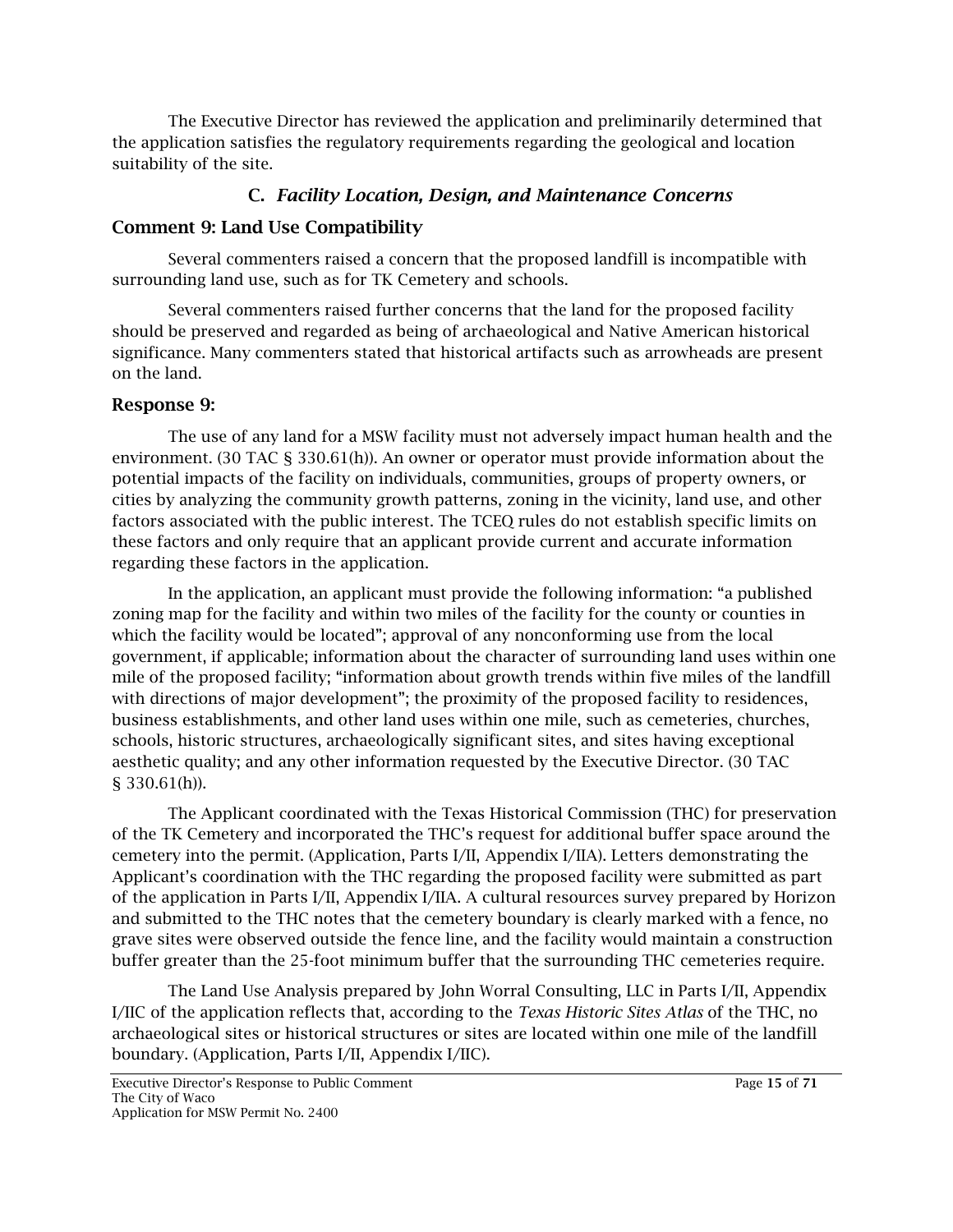The Land Use Analysis also states that there are no schools, daycare centers, recreational areas, churches, or sites with exceptional aesthetic quality located within one mile of the landfill boundary. The application further represents that no zoning ordinances or nonconforming use requiring approval or a special permit from local government apply to the proposed landfill. (Application, Parts I/II, Sections 3 and 7 and Appendix I/IIC).

The Executive Director has reviewed the application and preliminarily determined that it contains the required information concerning land use and that the information was current at the time the application was received.

### Comment 10: Location Concerns

Several commenters generally stated that they do not want a landfill in the proposed location. Robbie Horn and Robin Lemons each suggested alternative locations for the landfill facility. Rebecca Allen expressed that the proposed landfill facility would cut through land that historically belonged to her family.

Many commenters stated that most of the land for the proposed landfill is not contained within Waco city limits and McLennan County. Several commenters raised a concern that the proposed facility would serve the City of Waco and have no benefit to its surrounding communities in Axtell, Hill County, and Limestone County. Several commenters also expressed concern that waste belonging to the City of Waco would be discarded in the Axtell and Limestone County communities.

# Response 10:

TCEQ's jurisdiction is established by the Texas Legislature and is limited to the issues set forth in statute and rules. TCEQ does not have the authority to specify locations for landfills or to suggest alternatives to the location that the Applicant has proposed for the facility. The Executive Director is only permitted to review the application, as the Applicant has submitted it, for compliance with all applicable rules.

# Comment 11: Necessity

Many commenters raised concerns about there not being a need for the proposed landfill. Specifically, some commented that there is currently a landfill within the city limits of Bellmead, Texas. Vicki Horn commented that the City of Waco has already purchased more suitable land near its existing landfill. Also, Sherry Dulock commented that if the proposed facility were approved, then Axtell would be situated between two landfills.

# Response 11:

The TCEQ's jurisdiction is established by the Legislature and is limited to the issues set forth in statute and rules. Accordingly, the TCEQ does not have jurisdiction to consider the need for regional landfill capacity in deciding whether to issue a permit to authorize a MSW landfill facility. Also, TCEQ cannot restrict the area that a landfill would serve and does not have authority to consider the service area when deciding whether to issue a permit.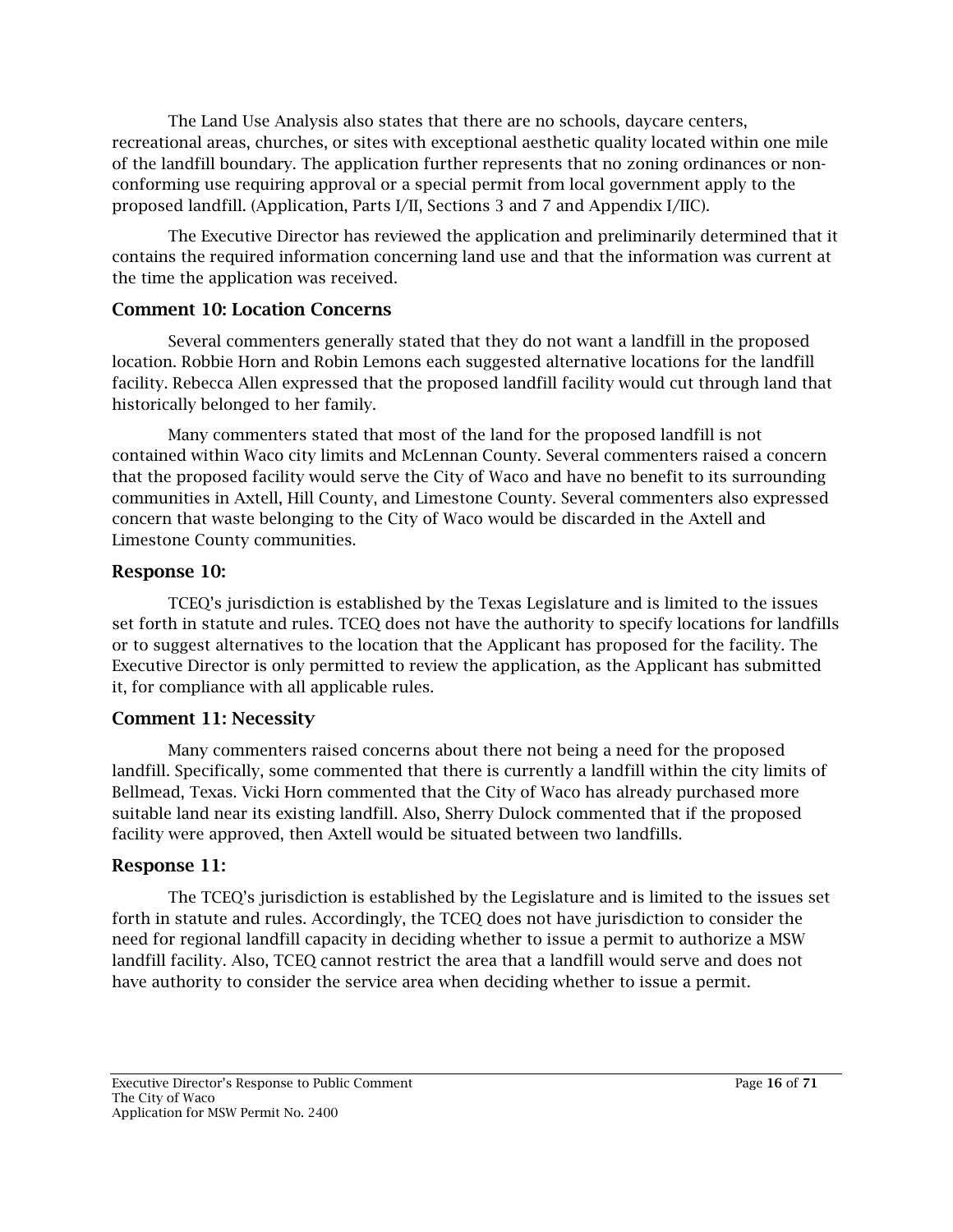#### Comment 12: Recycling

Several commenters raised the concern that more focus should be on recycling any used materials rather than permitting a new landfill.

### Response 12:

It is the policy of the state of Texas and the TCEQ to support the diversion of materials from solid waste streams, to promote the economic recovery and reuse of materials, and to support the development of markets for recycled, remanufactured, or environmentally sensitive products or services in a sustainable manner that protects the environment and public health and safety. Although TCEQ rules do not require that recycling activities be conducted at a MSW Type I landfill, Part IV, Section 4.2.2 of the application states that the landfill would have a Citizen's Collection Station (CCS), which would accept and store recyclables for transport to an authorized recycling facility. Recyclable materials accepted at the CCS would include scrap tires and metal, glass, plastic, newspaper, aluminum, and household appliances. (Application, Part IV, Section 4.2.).

### Comment 13: Landfill Cover

James Trayler commented that the proposed landfill would have an impervious cover and expressed concern that it would cause increased water shedding into Soil Conservation Lake 19.

### Response 13:

In accordance with 30 TAC § 330.165(b) and (c) (relating to Landfill Cover), an owner or operator of a MSW landfill facility must apply daily cover to the active disposal area and intermediate cover to any waste disposal areas that would be inactive for more than 180 days. An owner or operator of a MSW landfill unit must also implement a final cover system that is designed and constructed to reduce erosion and moisture infiltration as part of the final closure requirements for a landfill facility. (30 TAC § 330.457). An owner or operator of an MSW facility must control surface water drainage to minimize water running onto and off from the waste deposited in the landfill, in accordance with 30 TAC § 330.305(b) and (c) (relating to Additional Surface Water Draining Requirements for Landfills).

Part IV, Section 4.18 of the application states that, during the landfill operation, daily cover of soil material would be placed on the active disposal area and intermediate cover of soil material would be placed on any waste disposal areas that would be inactive for more than 180 days in accordance with 30 TAC § 330.165(b) and (c). These soil covers are "pervious."

The application contains the design of the final cover system that consists of a geomembrane (60-mil HDPE or 40-mil LLDPE) and an 18-inch soil layer with a coefficient of permeability no greater than  $1 \times 10^{-5}$  centimeters/second (cm/sec) as required by 30 TAC §§ 330.457(a)(1) and 330.165(f). (Application, Part III, Attachments 6C and 9). Part III, Attachments 6C and 9 and Drawing 6C.2 of the application include information regarding the final cover system. During closure of the landfill, the final cover would be installed over all waste disposal areas. This final cover is considered "impervious."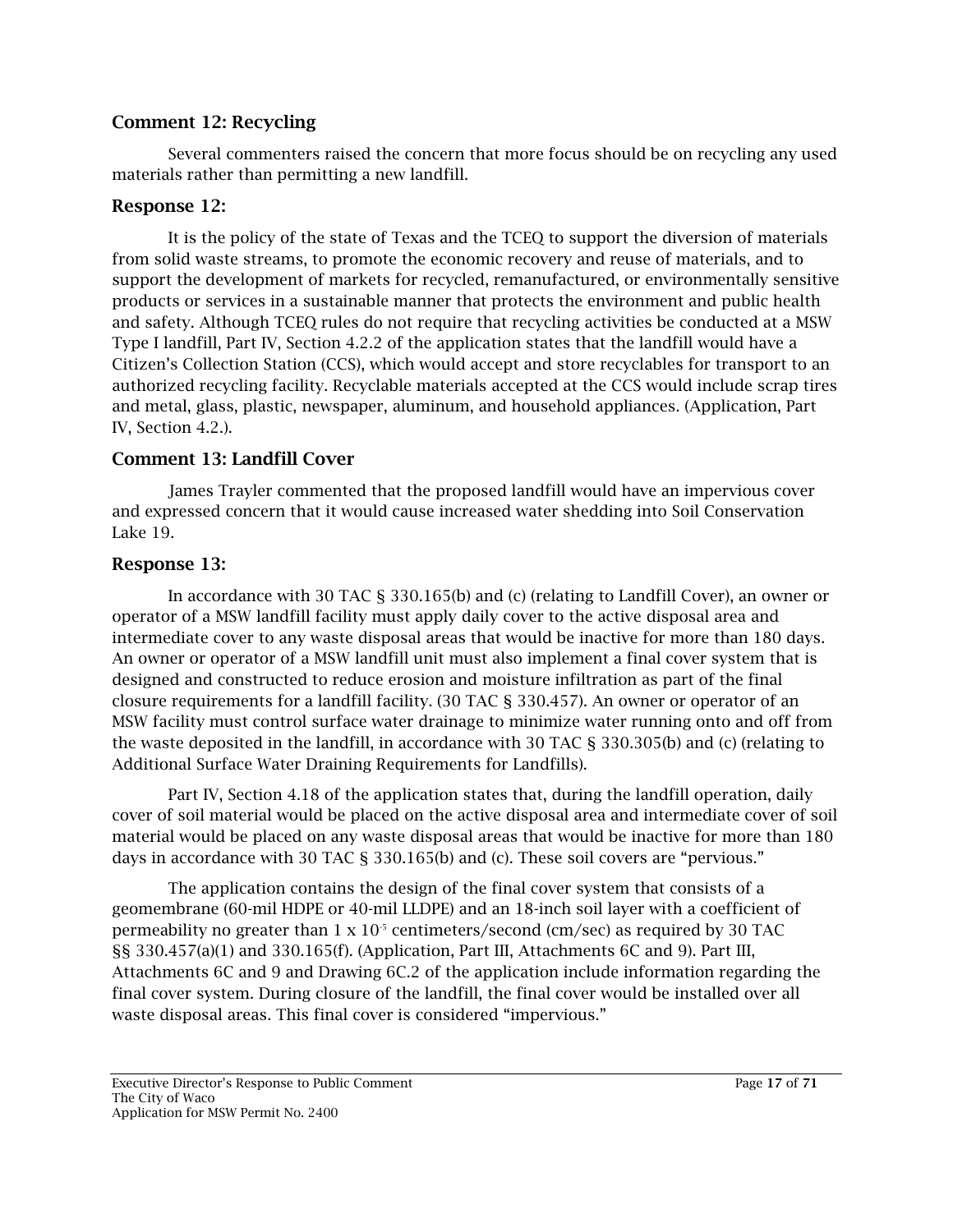Tables 6A-5-1 and 6A-5-2 in Part III, Attachment 6A of the application lists data comparing surface water drainage conditions pre-development and post-development, after the final cover has been installed. Based on the comparisons at the Points of Demonstration (POD), or points where effects on existing drainage patterns were measured by comparing the predevelopment and post-development conditions, the landfill development would not result in significant increases in peak discharge rates and discharge volume. (Application, Part III, Attachment 6A, Section 5.4). The highest increase in peak discharge rates is an increase of 1.5 percent at POD 8, and the highest increase in discharge volume is an increase of 0.3 percent at POD 8. Also, Table 6A-5-2 in the application indicates that the overall post-development discharge rate from the PODs discharging into Soil Conservation Lake 19 is almost the same as the pre-development rate. This data supports that no adverse impact to existing drainage patterns would result from the proposed landfill development. For additional information regarding the evaluation of surface water drainage at the proposed landfill facility, please see Response 7.

FDP No. 2400 would require the Applicant to maintain a final cover system in accordance with 30 TAC § 330.457 and to implement temporary sedimentation and erosion control measures until vegetative cover is also established for continued erosion control after closure of the landfill. (FDP No. 2400, Provisions IV.G. Final Cover System and VIII.H. Standard Permit Conditions).

The Executive Director has reviewed the application and preliminarily determined that it satisfies the requirements of 30 TAC §§ 330.457, 330.165 and 330.305 regarding landfill covers and the prevention of adverse impacts on existing surface water drainage patterns.

#### Comment 14: Buffer Zone

Many commenters raised a concern about whether the buffer zone would be sufficient. Tommy M. Rogers raised the concern that the land the City of Waco purchased to serve as a buffer zone would not surround all boundaries of the proposed facility. Mike Lee commented that the size of the buffer zone is inadequate for the type of landfill proposed.

#### Response 14:

In accordance with 30 TAC § 330.543(a) (relating to Buffer Zones), no solid waste may be unloaded, stored, disposed, or processed within any buffer zone. A newly authorized Type I landfill is required to establish and maintain a 125-foot buffer zone. (30 TAC § 330.543(b)(2)(A)).

Part IV, Section 4.6.2 of the application states that the buffer zones around the perimeter of the landfill would be no less than 125 feet wide as required and located between the permit boundary of the facility and the limits of waste. The buffer zone is illustrated in Parts I/II, Drawing I/II-5 of the application. In addition to the 125-foot buffer that would surround the entire site, the application represents that there would be a 25-foot construction buffer around the TK Cemetery, as requested by the THC.

FDP No. 2400 would require the Applicant to maintain these buffer zones included in the permit application, which are incorporated by reference into FDP No. 2400. (FDP No. 2400, Provision VIII.A. Standard Permit Conditions).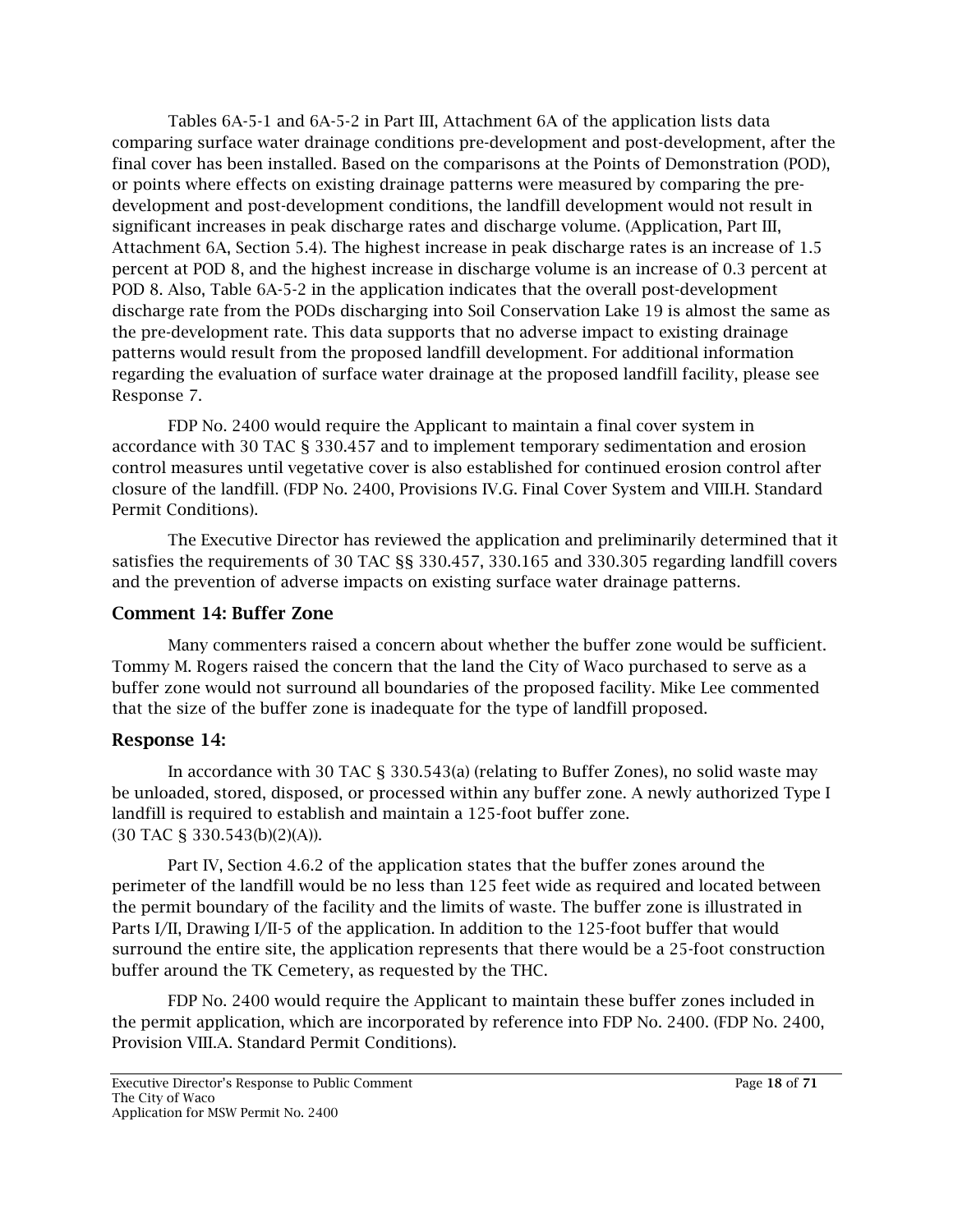The Executive Director has reviewed the application and preliminarily determined that it meets the regulatory requirements of 30 TAC § 330.543(b) regarding buffer zones.

#### Comment 15: Easement

Jordan Hand and Dawn Hand stated that there is an easement for the soil conservation lake. Dr. Larry Lehr and Wendel Bordovsky asked whether the proposed facility would restrict easements onto the landfill property that are held by the Tehuacana Creek Water Control and Improvement District (TCWCID), which it uses to maintain the dam.

# Response 15:

In accordance with 30 TAC § 330.141(a) (relating to Easement Protection), no solid waste may be unloaded, stored, disposed, or processed within any easement or right-of-way crossing the facility. Solid waste disposal may not occur within 25 feet of the center line of any pipeline easement or utility line and no closer than the easement, unless the Executive Director authorizes otherwise. (30 TAC § 330.141(a)). Additionally, posts extending at least six feet above ground level and spaced at intervals no more than 300 feet must clearly mark all such pipeline and utility easements. Overall, "a permit does not convey any property rights of any sort, or any exclusive privilege." (30 TAC § 305.125(16)).

Part IV, Section 4.6.1 of the application states that no disposal, processing, unloading, or storage of solid waste would occur within any right-of-way or easement crossing the site of the facility, unless the easement has been relocated or abandoned. The application further represents that waste disposal would be at least 25-feet away from the centerline of any pipeline or utility easement and that all easements would be clearly marked in accordance with 30 TAC § 330.141(a). (Application, Part IV, Section 4.6.1).

In December of 2021, the Executive Director received a supplemental submittal from the Applicant that contains additional information on the establishment of specific access entrance locations whereby the TCWCID would be able to access its easement from the landfill property. (Application, Part III, Attachment 3, Drawing 3.1A and Attachment 6A, Drawing 6A.3A). Specific access arrangements between TCWCID and the Applicant are outside the scope of the Executive Director's review.

The Existing Conditions Summary in Parts I/II, Section 3 of the application includes the flowage easement under the jurisdiction of the TCWCID. The application further states that no waste would be deposited in the flowage easement or its access routes. (Application, Parts I/II, Section 3). Access routes to the flowage easement as detailed in Drawings 3.1A and 6A.3A of the application. (Application, Parts I/II, Attachment 3, Drawing 3.1A and Attachment 6A). The application represents that the easement instrument states, "[t]his easement includes the right of ingress and egress at any time over and upon the above-described land of the Grantor and any other land of the Grantor adjoining said land."

The Executive Director has reviewed the application and preliminarily determined that it satisfies the regulatory requirements under 30 TAC § 330.141 concerning the protection of easements and the management of solid waste.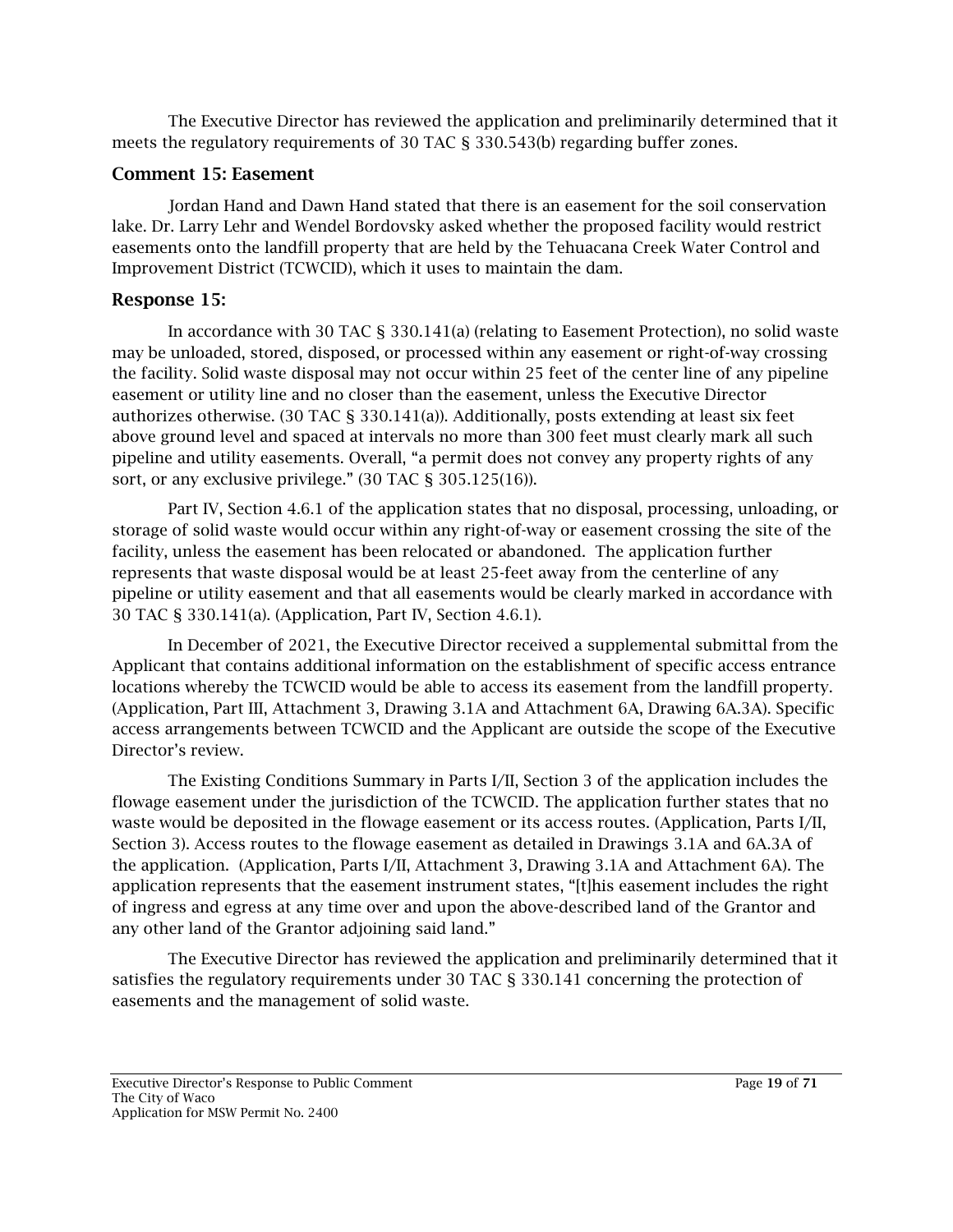#### Comment 16: Land Ownership Concern

Randy Barton raised a concern about whether a clear title of ownership exists for the land designated for the proposed facility.

#### Response 16:

An application for a permit to authorize a MSW facility is required to contain property owner information that includes a legal description of the facility. (30 TAC § 330.59(d)). A legal description of the property for a MSW facility must include identifying reference information for the current ownership record of the property. (30 TAC  $\S$  330.59(d)(1)(A)). Additionally, the application must include an affidavit signed by the owner stating that the owner or operator of the facility would have access to the property during the life of the facility and after its closure for maintenance and inspection purposes. (30 TAC § 330.59(d)(2)(C)).

The application for the proposed landfill facility includes the required property owner information and a legal description of the property in Parts I/II, Sections 13 and 14 of the application. A property owner affidavit, notarized on August 7, 2018, states that the City of Waco is the owner of record of the 502.5-acre parcel of land that is located at 4730 TK Parkway, Axtell, Texas, which would be the site of the facility. (Application, Parts I/II, Section 14).

The Executive Director has reviewed the application and preliminarily determined that the property owner information and legal description of the property satisfies the regulatory requirements.

#### Comment 17: Fire Department Services and Emergency Response

Several commenters raised concerns about the ability of the volunteer fire department to respond to potential fires at the proposed facility. Robert Covey stated that the City of Waco fire station closest to the proposed facility would have a 20–30-minute response time.

#### Response 17:

In accordance with 30 TAC § 330.129 (relating to Fire Protection), an application for a MSW landfill facility is required to include a site operating plan that contains a fire protection plan specifying fire protection standards to be implemented at the facility. If a fire is detected at the facility, then an operator of a MSW landfill must initiate fire protection plan procedures.

The fire protection plan required by 30 TAC § 330.129 for the landfill is included in Part IV, Section 6 of the application. The fire protection plan includes fire prevention procedures, including clearing dead brush, trees, or vegetation next to the landfill to avoid grass, brush, or forest fires. (Application, Part IV, Section 6). The fire prevention procedures also include prohibiting open burning at the landfill, removing landfill equipment from the active disposal area of the landfill at the end of each day, and maintaining a stockpile of soil next to the working face of the landfill that is enough to cover the working face and smother any fire within one hour. The application also represents that heavy equipment for the landfill would be equipped with fire extinguishers. (Application, Part IV, Section 3).

Part IV, Section 2.2 of the application regarding training states that landfill personnel would be trained in response procedures applicable in the event of a fire or explosion at the facility. Landfill personnel would also be trained in the use of firefighting equipment.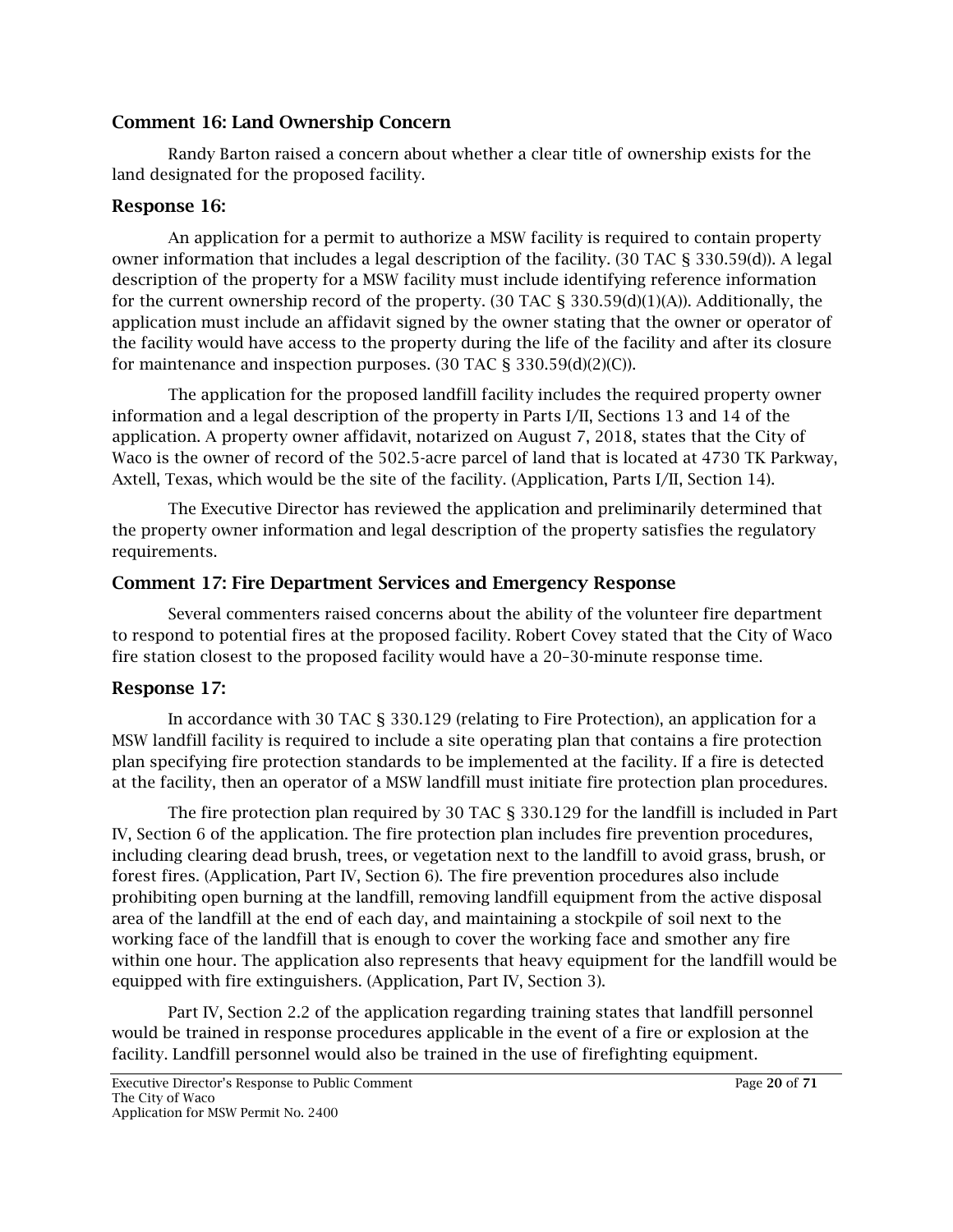(Application, Part IV, Section 6.2). Additionally, the application states that, in a pre-planning session, the landfill manager would meet with the local fire department to discuss fire prevention and response procedures for the facility. Fire response protocols would include calling the local fire department, as well as the City of Waco Fire Department according to any inter-local aid agreement then in place. The application includes a list of specific fire-fighting measures. (Application, Part IV, Section 6.3). As possible, personnel would take steps to safely contain or extinguish the fire according to procedures included in the fire protection plan, until the fire department arrives.

The Executive Director has reviewed the application and preliminarily determined that it meets the regulatory requirements of 30 TAC § 330.129 regarding fire protection.

# *D. Community Impacts Concerns*

### Comment 18: Traffic Impacts and Traffic Safety

Several commenters raised concerns that the local road infrastructure would not be able to handle the road traffic generated by a landfill and that the proposed landfill would cause increased traffic congestion and traffic hazards. Karen Saucedo, Christine Weddington, Lacey Hollingsworth, Julianna Steffek, and Joellen Skinner expressed specific traffic safety concerns, including blind spots, narrow roads, a lack of traffic signals, and insufficient roadway lighting around the proposed facility. Darren Porter stated that the roads near the proposed facility were not properly constructed. Many commenters raised concerns about heavy traffic from vehicles and equipment for the proposed facility potentially causing damage to road surfaces in the area.

Several commenters expressed concern about the potential negative impact any vehicles for the proposed facility that exceed area speed limits may have on traffic safety. Robert Covey stated that the area is unincorporated and has limited traffic control and enforcement. Many commenters raised concerns about fatalities from vehicular accidents at intersections and straightaways near the proposed landfill.

#### Response 18:

In accordance with TCEQ rule 30 TAC § 330.61(i), an application for an MSW landfill permit must include data on access roads for the proposed facility. This includes data regarding the availability and adequacy of roads that the landfill will use to access the site and data regarding the traffic volume that a facility is expected to generate on access roads located with one mile of the facility. (30 TAC § 330.61(i)).

Parts I/II, Section 8.1 of the application states that the primary access route to the landfill would be via State Highway 31 (SH 31) and Farm to Market 939 (FM 939), also known as T K Parkway. FM 939 is a two-lane, asphalt-paved road, and SH 31 is concrete-paved four-lane divided highway. (Application, Parts I/II, Section 8.1). The proposed site entrance for the facility would be on FM 939.

A traffic impact analysis (TIA) prepared by Lee Engineering was developed and is provided in Parts I/II, Appendix IID-2 of the application. Preliminary information provided in the application indicates that traffic on FM 939, near the proposed site entrance, was 607 vehicles per day (vpd) based on the 2016 Waco District Traffic Map. (Application, Parts I/II,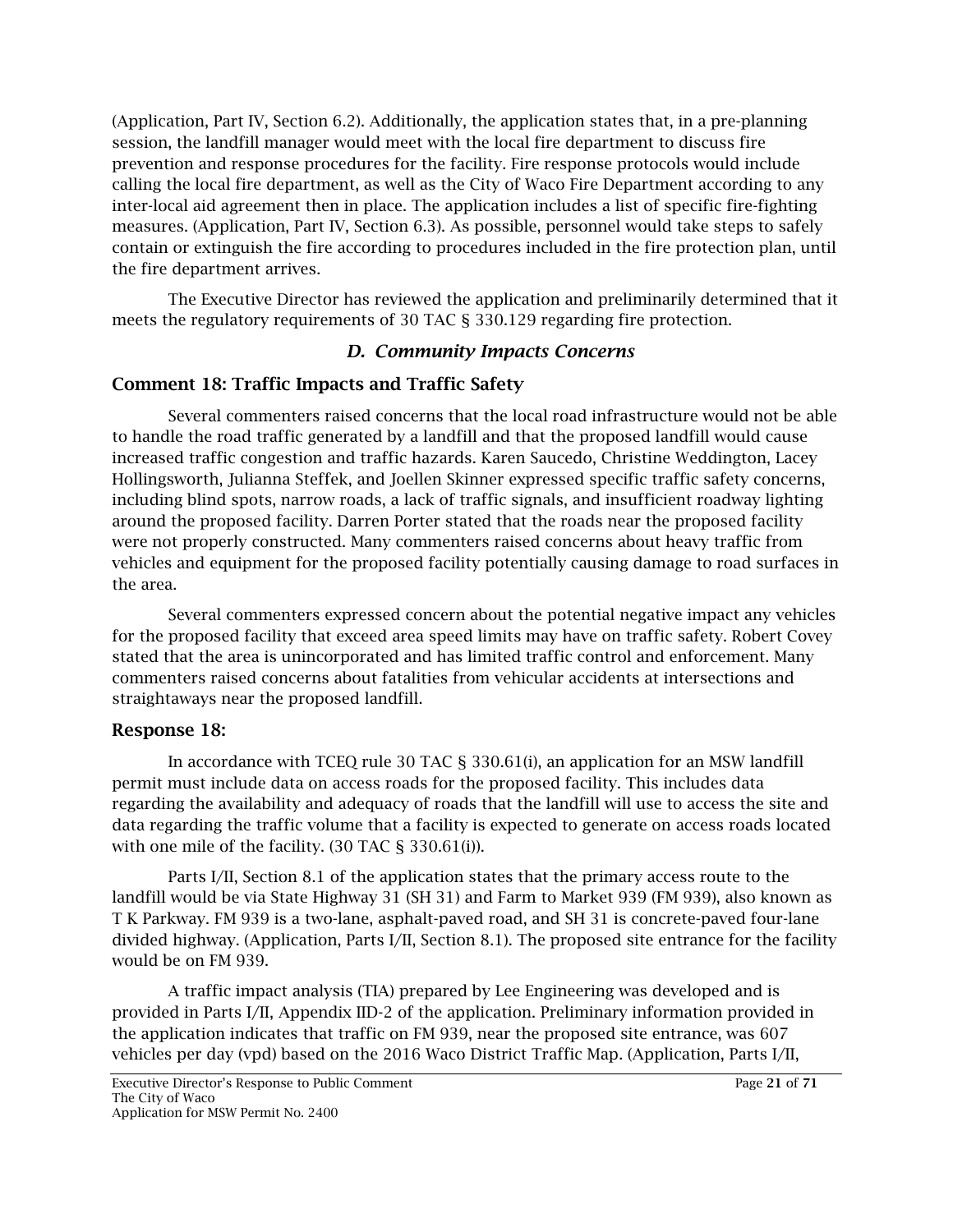Section 8.1). According to the same map, traffic counts for SH 31 were 6,063 vpd near the intersection of SH 31 and FM 939, which is approximately 0.4 mile north of the proposed site entrance. The application proposes a maximum initial increase of 442 vpd and an increase to a maximum of 679 vpd over the life of the landfill.

The TIA was submitted to the Texas Department of Transportation (TxDOT) for review and comment. (Application, Parts I/II, Appendix I/IIA). This correspondence with TxDOT is documented in Parts I/II, Appendix I/IIA of the application. In its letter dated March 25, 2020, TxDOT stated that it reviewed the TIA and confirmed that "the TIA addressed all comments and questions regarding the adequacy and design capacity of access roads to safely accommodate the additional volumes and weights of traffic generated or expected to be generated by the facility operation contingent upon the construction of the improvements shown within the schematic prepared by Walker Partners." (Application, Parts I/II, Appendix I/IIA). The TIA indicates the adequate capacity and acceptable service level of the access roads and area intersections. (Application, Parts I/II, Section 8.1).

To enhance traffic safety near the facility, the application further states that TxDOT plans to construct overpass structures at the intersections of SH 31 and FM 939. The application lists other road improvements that TxDOT would complete before the landfill facility opens, including eight-foot shoulders on each side of FM 939 between the landfill entrance and SH 31 and a northbound right-turn lane and a southbound left-turn lane to accommodate traffic entering the facility.

FDP No. 2400 would require the Applicant to design and maintain on-site access roads in a manner that limits the tracking of debris onto public access roads to maintain safe road surfaces. (FDP No. 2400, Provision VIII.F. Standard Permit Conditions).

The Executive Director has reviewed the application and preliminarily determined that it satisfies the regulatory requirements regarding the use of public roads to access the proposed site.

# Comment 19: Visual Impacts

Several commenters are concerned that the proposed landfill construction would have a negative visual impact on residences and businesses near the facility and on the surrounding community.

# Response 19:

In accordance with 30 TAC § 330.23(a), the Executive Director is required to coordinate with and solicit recommendations from the Texas Department of Transportation (TxDOT) for existing or proposed facilities within 1,000 feet of a primary highway or interstate when determining the need for screening or special operating requirements. As part of the facility layout maps in an application for a MSW facility, an applicant is required to identify provisions for the maintenance of natural windbreaks, such as greenbelts, where they would improve the appearance and operation of the facility and, where appropriate, plans for screening the facility from public view. (30 TAC § 330.61(d)(7)). Under 30 TAC § 330.175 (relating to Visual Screening of Deposited Waste), an owner or operator of a MSW facility must also provide visual screening for deposited waste at a landfill facility.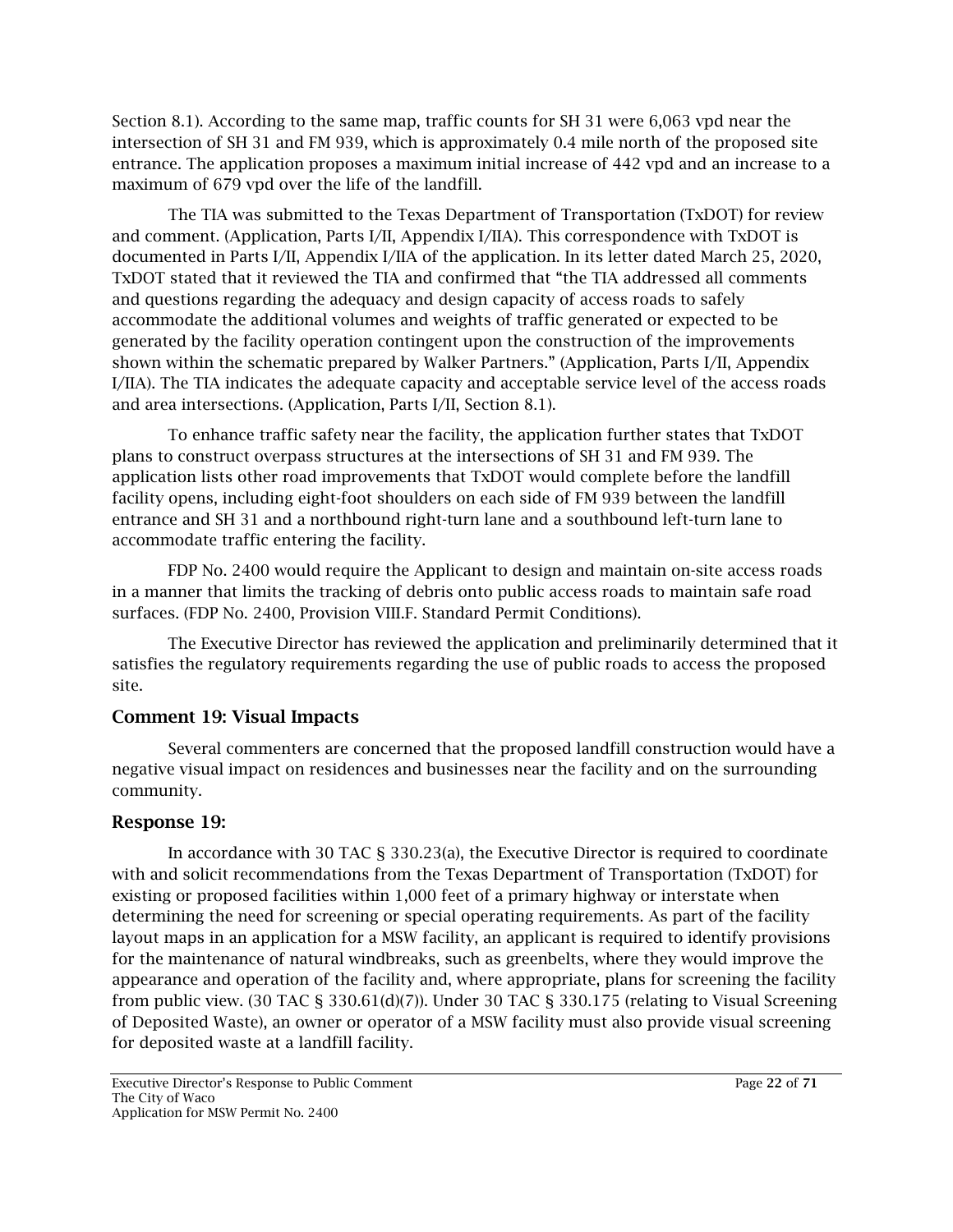The application reflects measures to provide visual screening of waste that would be deposited at the landfill. (Application, Part IV, Section 4.21). The application states that an eight-foot privacy fence would be implemented at the facility along the western boundary of the facility next to FM 939, which would also provide access control to the property around the permit boundary. This privacy fence is depicted in Part III, Drawing 1.2. Also, side-slopes would be constructed to provide screening for filling activities occurring at the interior of the landfill. The working face of the landfill would be restricted to the smallest area possible and oriented away from FM 939. At the end of each operating day, daily cover would be applied over the active disposal area of the landfill, and intermediate cover would be applied to any disposal areas that are inactive for more than 180 days. Vegetation would be applied to intermediate and final cover. Existing trees and other vegetation would also be maintained along the permit boundary next to FM 939 where feasible.

TxDOT has recommended no additional measures to screen the facility from public view. In a letter dated March 25, 2020, TxDOT responded that screening or special operating requirements are not necessary for this facility. This correspondence with TxDOT is documented in Parts I/II, Appendix I/IIA of the application. (Application, Parts I/II, Appendix  $I/IIA$ ).

The Executive Director has reviewed the application and preliminarily determined that it satisfies the regulatory requirements of 30 TAC Chapter 330 regarding screening to minimize negative visual impacts on the surrounding area.

## Comment 20: Windblown Waste and Litter Control

Several commenters raised a concern that landfill operations would cause litter or windblown trash in their yards and along the highway and roads.

Concerned Citizen requested that tarps or nets be required covering for any vehicles transporting waste for the landfill and that citations issue to any violators.

# Response 20:

In accordance with 30 TAC § 330.139 (relating to Control of Windblown Solid Waste and Litter), the operation standards for MSW landfills require that the working face of the landfill be maintained and operated in such a manner that controls windblown solid waste and litter. Windblown material and litter must be collected and managed to control conditions that may be unsafe, unhealthy, or unsightly. The site operating plan for the facility must identify measures for confining any otherwise windblown waste and litter. (30 TAC § 330.139). An owner or operator of a MSW landfill facility is also required to encourage that vehicles carrying waste to the facility are enclosed or provide effective measures to securely contain loads of waste and prevent waste from blowing or spilling from waste transport vehicles. (30 TAC § 330.145). Also, an MSW landfill facility owner or operator is required to clean up any spilled waste material along public access roads that serve the facility for within two miles of the facility entrance, as well as at the gate and along fences throughout site at least once a day while the facility is operating. (30 TAC §§ 330.139 and 330.145).

Part IV, Sections 4.5, 4.8, and 4.12 of the application contains procedures to control windblown solid waste and litter and to control and cleanup materials along the route to the site. Waste transportation vehicles would be required to use sufficient cover, such as tarpaulins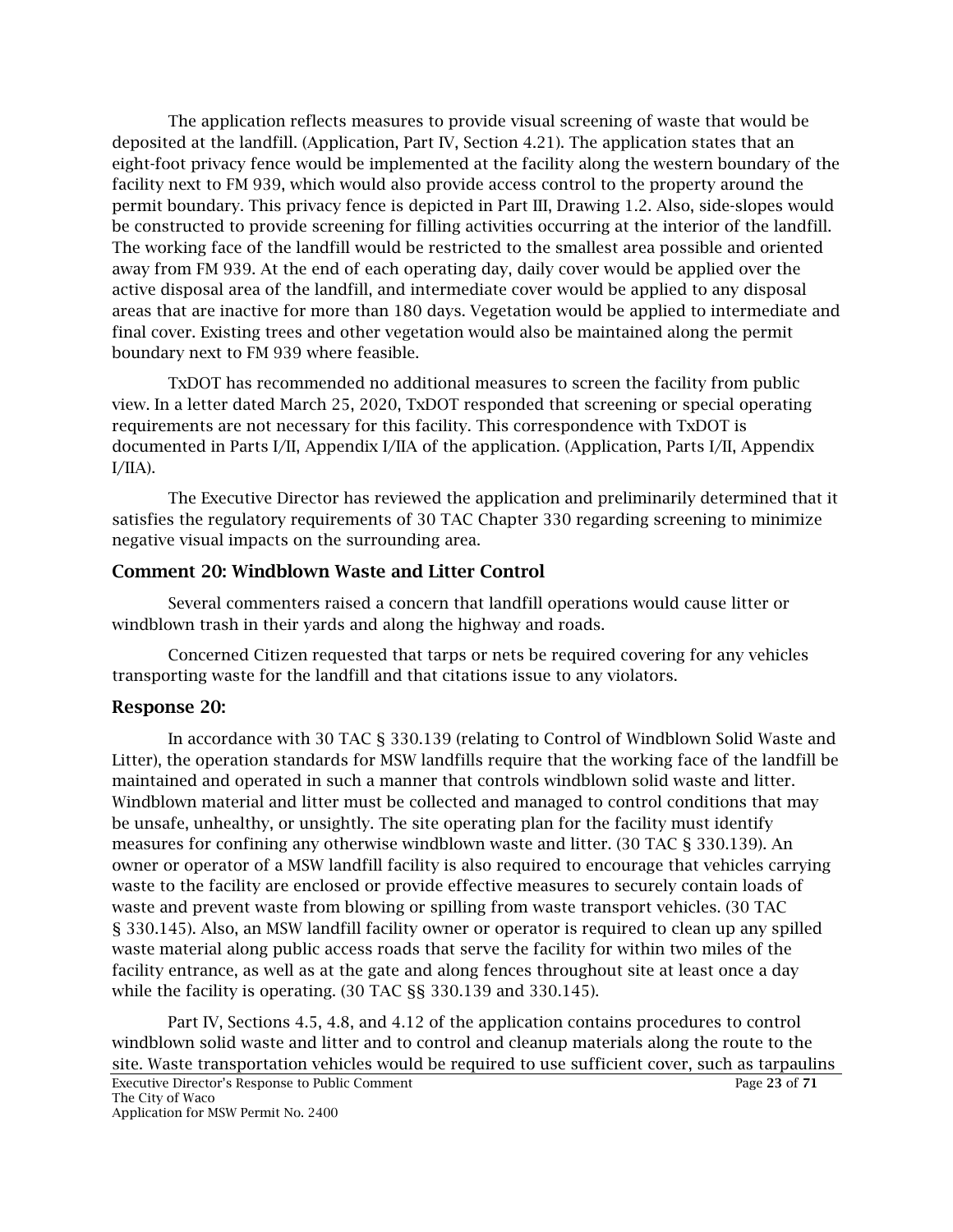and nets, to contain waste and prevent windblown waste and litter. (Application, Part IV, Sections 4.5 and 4.8). The Applicant would provide litter control fences as necessary and apply daily cover to the working face of the landfill at the end of each operating day to help reduce windblown waste. (Application, Part IV, Section 4.5). The Applicant would also be responsible for picking up litter scattered throughout the site along fences and access roads, at the gate, and along and within the right-of-way of public access roads serving the landfill for a distance of two miles from the entrance, including any waste illegally dumped within the right-of-way. (Application, Part IV, Sections 4.5 and 4.8). That cleanup must occur at least once a day on the days that the landfill is in operation. Should windblown waste or litter escape these control measures and cross the permit boundary onto adjacent property, then the facility would contact the adjacent property owners to seek permission for litter pick-up. (Application, Part IV, Section 4.5).

FDP No. 2400 would require the Applicant to consult with TxDOT or another applicable road maintenance authority regarding standards for cleaning up mud and litter on public roads serving the facility before it begins receiving waste. (FDP No. 2400, Provision VIII.K. Standard Permit Conditions). The procedures in the application to prevent and clean-up windblown waste and litter are incorporated by reference into FDP No. 2400 and would become enforceable upon issuance of the permit. (FDP No. 2400, Provision VIII.A. Standard Permit Conditions).

Please, see Response 4 for information on reporting concerns regarding any suspected noncompliance with any TCEQ rules or permit conditions.

The Executive Director has reviewed the application and preliminarily determined that the procedures in the site operating plan regarding the minimization, control, and clean-up of litter and windblown waste satisfy the requirements of 30 TAC §§ 330.139 and 330.145.

#### Comment 21: Vector Control

The TCEQ received comments expressing concern that the proposed landfill could attract and increase any existing populations of vectors and vermin. Specifically, commenters expressed concerns with hogs, coyotes, rats, and mosquitos and their potential to negatively impact human and animal safety and surrounding property.

Mike Lee of Southern Cross Whitetail Ranch expressed concern about the proposed facility attracting flies that have potential to infect their whitetail deer with disease.

Darren Porter also raised a concern regarding potential noise and damage from any hogs or other vectors that are unable to penetrate the proposed landfill's perimeter and asked how area properties would be protected from any damage they cause.

Angela Radde expressed concern that the proposed facility could result in an increased bird population and about the potential danger to air traffic safety that such an increase would present for nearby airports.

#### Response 21:

In accordance with 30 TAC § 330.15(a)(2) (relating to General Prohibitions), an owner or operator of a MSW facility is generally prohibited from operating the facility in a manner that causes a nuisance. Under 30 TAC § 330.3(97), a nuisance is defined to include the breeding of rodents or insects. In accordance with 30 TAC § 330.151 (relating to Disease Vector Control), a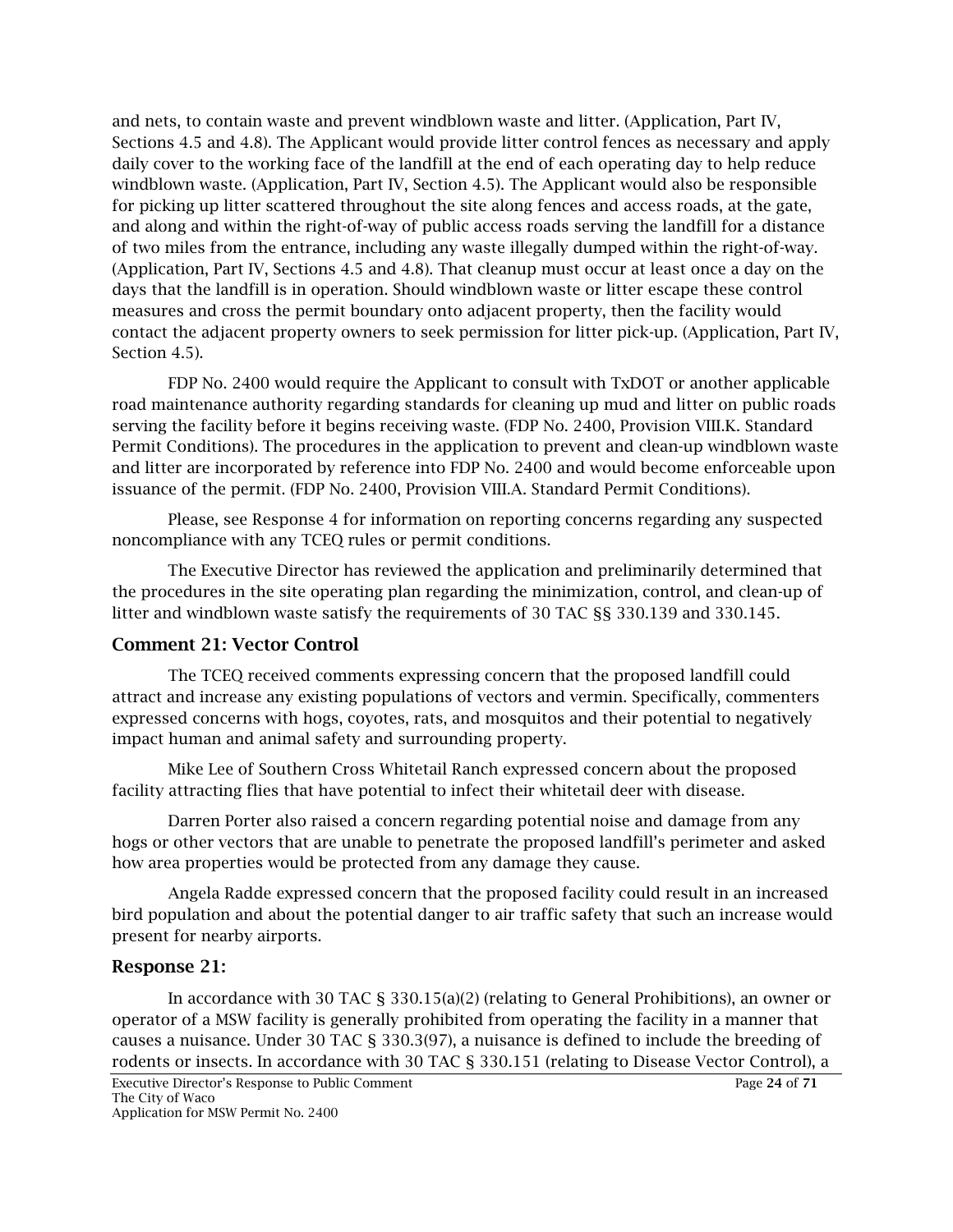site operator is required to control on-site populations of disease vectors using appropriate compaction and daily cover procedures, and the use of other necessary and approved methods. Under 30 TAC § 330.3(175), a vector is defined as an agent, such as an insect, bird, snake, rodent, or other animal that is capable of transferring pathogens from one organism to another. Also, the Executive Director is required to coordinate with the Federal Aviation Administration (FAA) when reviewing applications for permits to authorize MSW landfill facilities near airports. (30 TAC § 330.23(c)).

The procedures provided for vector control are discussed in Part IV, Sections 4.11 and 4.19 of the application. These vector control procedures include minimizing the size of the working face, proper waste compaction and the application of weekly, intermediate, and final cover, adherence to the ponded water prevention plan, and daily checks for vector and vermin population. (Application, Part IV, Sections 4.11 and 4.19). Alternatively, if the methods described in daily operations do not control vectors, then a licensed professional would apply pesticides to ensure that proper chemicals are used and that they are properly applied.

Parts I/II, Appendix I/IIA of the application includes letters of coordination with the FAA regarding the siting of the proposed landfill facility. In a letter dated June 24, 2021, the FAA determined that the proposed location for the facility would not present a hazard to air navigation. (Application, Parts I/II, Appendix I/IIA).

FDP No. 2400 would require the Applicant to limit the size of the active waste disposal area of the landfill and apply daily cover to minimize vectors at the site. (FDP No. 2400, Provision IV.K. Vector Control). Procedures for controlling vectors and scavenging animals included in the application are incorporated by reference into FDP No. 2400 and would become enforceable upon issuance of the permit. (FDP No. 2400, Provision VIII.A. Standard Permit Conditions).

The Executive Director has reviewed the application and preliminarily determined that it satisfies the requirements of 30 TAC § 330.151 for controlling vectors and scavenging animals and 30 TAC § 330.23(c) for coordinating with the FAA.

## Comment 22: Odor

Many commenters indicated a concern that the proposed landfill facility would produce nuisance odors and asked how odor emitting from the facility would be controlled.

Robin Tapp Lemons expressed concern about the smell of methane gas negatively affecting the country air.

## Response 22:

In accordance with 30 TAC § 330.15(a)(2) (relating to General Prohibitions), an owner or operator of a MSW facility is generally prohibited from operating the facility in a manner that causes a nuisance. Under 30 TAC § 330.3(97), a nuisance is defined to include odors detrimental to human safety, health, or welfare. Applications for an MSW landfill must include site-specific development and operating plans that include proposed odor control and ventilation measures for each storage, disposal, and processing unit. (30 TAC § 330.63(b)(2)(C)). Additionally, the site operating plan must have an odor management plan that addresses odor sources and includes general instructions on how to control odors and their sources. (30 TAC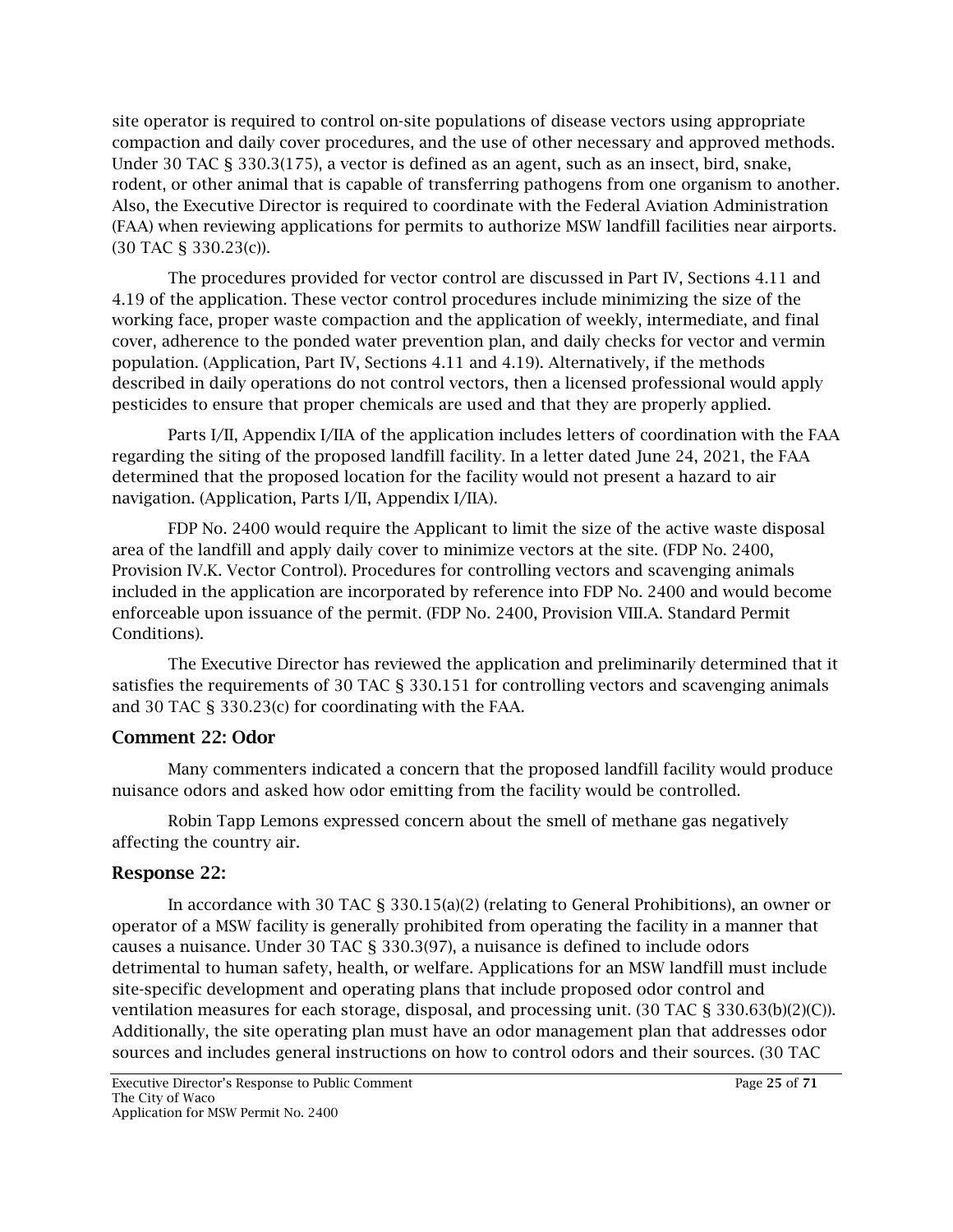§ 330.149). The odor management plan must include procedures for adequate control of odors. An application for a MSW facility must include a landfill gas management plan in accordance with 30 TAC §§ 330.63(g) and 330.371 (relating to Landfill Gas Management).

Part IV, Section 4.10 of the application includes an odor management plan and provides procedures for controlling odors, such as placing six inches of cover over all waste daily, removing ponded water, and regrading soils as needed to prevent odors from becoming a nuisance. The odor management plan also includes procedures to promptly deposit incoming waste in the landfill and clean up any spills of odorous material, minimize the size of the working face of the landfill, and control landfill gas emissions. (Application, Part IV, Section 4.10.2).

Landfill gas consists mainly of methane and carbon dioxide with small amounts of nitrogen, oxygen, hydrogen, and non-methane organic compounds. Rules under 30 TAC §§ 330.63(g) and 330.371 require the control of landfill gas to prevent possible explosive hazards due to migration and accumulation of methane. Methane gas at the landfill facility would be managed through a landfill gas management plan, which is included in Part III, Attachment 11 of the application.

FDP No. 2400 would require the Applicant to design, install, operate, and maintain a landfill gas management system consistent with the requirements of 30 TAC § 330.371, monitor methane gas levels, and follow any response procedures if levels exceed detection limits. (FDP No. 2400, Provision IV.H. Landfill Gas Management). The odor and landfill gas management plans included in the application are incorporated by reference into FDP No. 2400 and would become enforceable upon issuance of the permit. (FDP No. 2400, Provision VIII.A. Standard Permit Conditions).

Please, see Response 4 for information on reporting concerns regarding any suspected noncompliance with any TCEQ rules or permit conditions.

The Executive Director has reviewed the application and determined that the odor management plan and landfill gas management plan in the application satisfy the regulatory requirements for odor control and landfill gas management at the proposed facility.

# Comment 23: Noise and Operating Hours

Several commenters expressed concern about the impact of operating hours and noise from landfill activities, waste trucks, and operating equipment on the surrounding community. Several commenters also raised a concern that the operations of the proposed landfill would detract from the quiet country life of residents in the surrounding area.

## Response 23:

The TCEQ's jurisdiction is established by the Legislature and is limited to the issues set forth in statute. TCEQ rules do not set specific limits on the amount of noise generated by landfill activities, vehicles, or equipment. However, a permit issued by the Commission "does not authorize any injury to persons or property or an invasion of other property rights, or any infringement of state or local law or regulations," in accordance with 30 TAC § 305.122(d) (relating to Characteristics of Permits).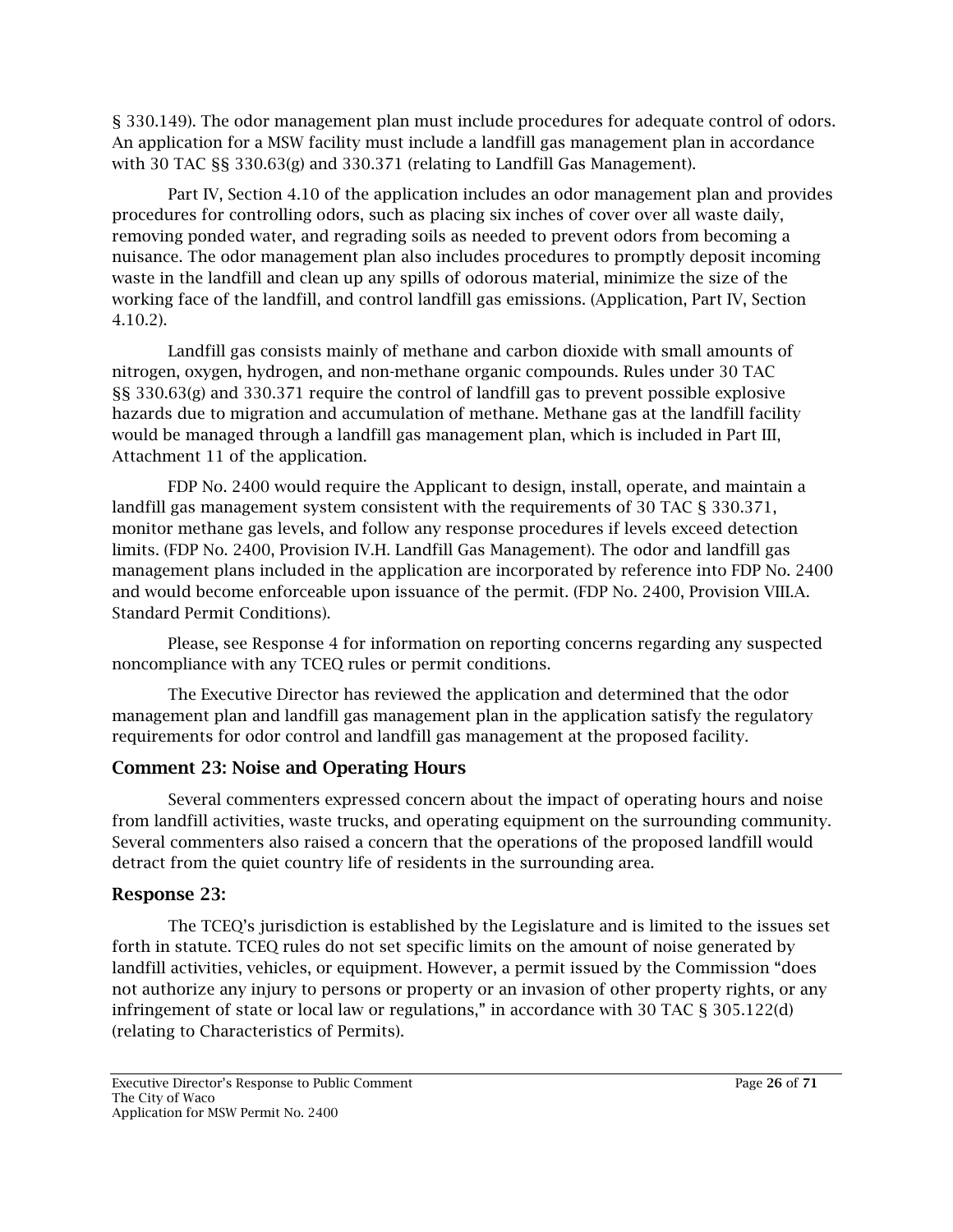In accordance with 30 TAC § 330.135(a) (relating to Facility Operating Hours), an application for a MSW landfill facility must include a site operating plan that specifies the waste acceptance and operating hours for when a facility will transport materials on or off-site, as well as the hours for when a facility will operate heavy equipment. An MSW landfill may accept waste between 7:00 a.m. and 7:00 p.m., Monday through Friday, unless otherwise approved in the permit authorizing the facility. The transportation of materials and the operation of heavy equipment between 9:00 p.m. and 5:00 a.m. is prohibited, unless specifically approved in the permit. The date, time, and duration of any alternate operating hours (up to 5 days in a calendar year), which may be authorized in the permit to accommodate holidays and special events or to address disaster or emergency circumstances, must be recorded in the site operating record. (30 TAC § 330.135(b) and (d)). The days and hours of operation for the landfill facility must be posted on a sign at all waste receipt entrances of the facility. (30 TAC § 330.137).

Part IV, Section 4.3 of the application indicates that the landfill would be open for waste acceptance from 7:00 a.m. to 7:00 p.m., Monday through Saturday. The site would be closed on Sundays and during holidays. (Application, Part IV, Section 4.3). The facility would conduct waste acceptance, filling, construction, earthmoving, or other activities anytime within these landfill waste acceptance hours. The application indicates that non-waste acceptance site operations at the facility would be from 5:00 a.m. to 9:00 p.m., Monday through Saturday. These operations include construction, earthmoving, monitoring, and other non-waste acceptance activities.

FDP No. 2400 would require the Applicant to maintain these days and hours of operation and to post them on signs at entrances of the facility that receive waste, as required under 30 TAC § 330.137. (FDP No.2400, Provisions II.A. Hours of Waste Acceptance and Operation and IV.L. Facility Sign Requirements). Representations regarding days and hours of operation included in the application are incorporated by reference into FDP No. 2400 and would become enforceable upon issuance of the permit. (FDP No. 2400, Provision VIII.A. Standard Permit Conditions). The Executive Director has received no information to justify restricting these proposed operating hours. If noise creates a nuisance, please see Response 4 for information on reporting concerns regarding any suspected noncompliance with any TCEQ rules or permit conditions.

The Executive Director has reviewed the application and preliminarily determined that it satisfies the regulatory requirements regarding operating hours for the proposed facility.

## Comment 24: Recreation

Several commenters expressed concerns about the potential negative impact the proposed facility could have on recreational activities, including fishing, hunting, kayaking, and other outdoor activities, in the surrounding community. Specifically, Robin Lemons raised concerns about contamination to three creeks where their children play, which then feed into the conservation lake, and the risk that exposure to contaminated water may have to human health.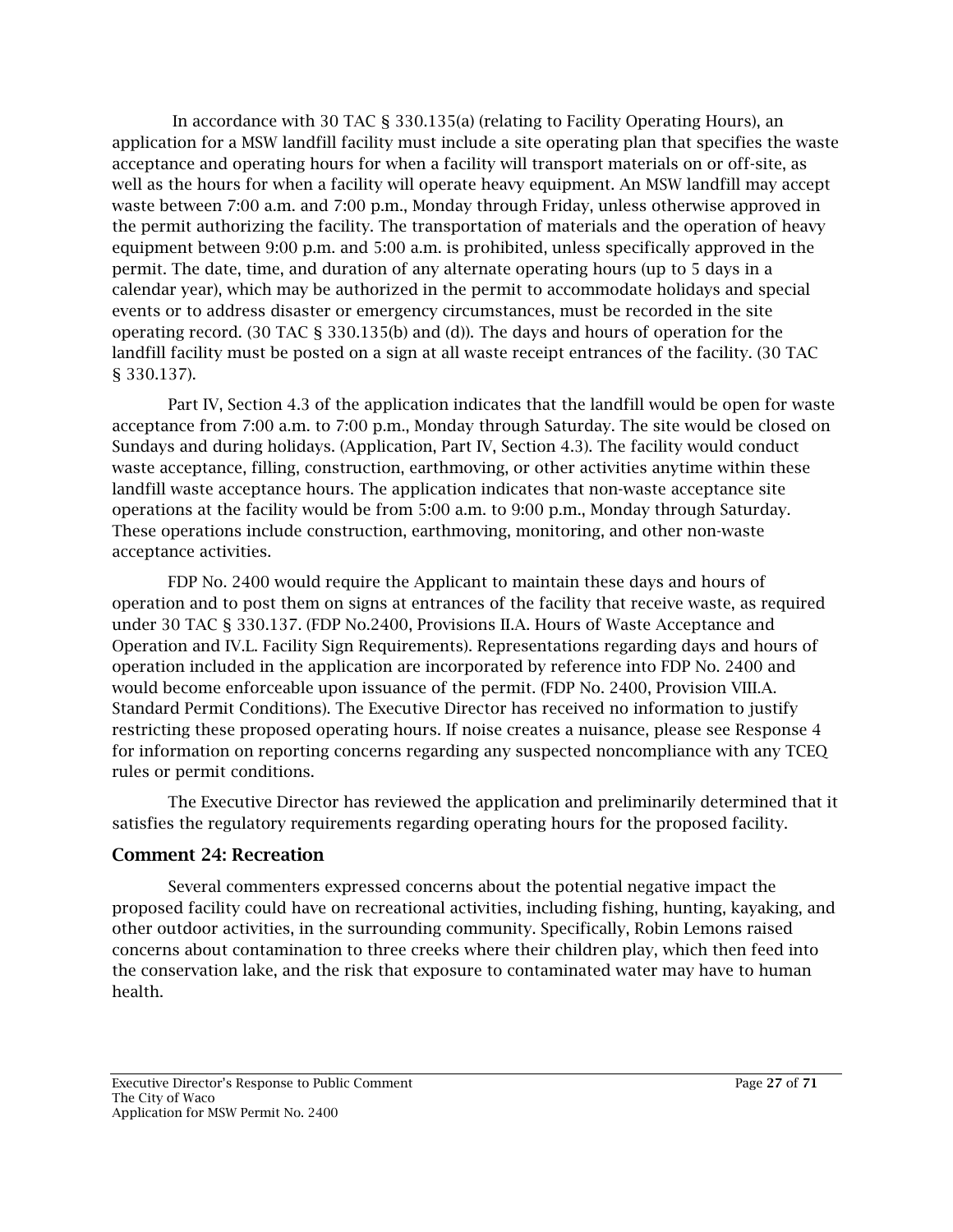#### Response 24:

The TCEQ's jurisdiction is established by the Texas Legislature and is limited to the issues set forth in statute and rules. Accordingly, the TCEQ does not have jurisdiction to consider negative impacts on recreational activities outside of the permitted boundary.

For concerns regarding any potential negative impacts to surface water due to contamination from the proposed facility, please see Response 6.

## Comment 25: Property Values, Taxes, and Local Economy

Several commenters raised a concern that the proposed landfill would negatively affect the values of residential property and nearby businesses in the area surrounding the proposed facility. Specifically, Joy Elise Minix, and Amber Nichols of Vintage Oaks Ranch Wedding and Event Venue expressed concern about the potential negative impact the proximity of the proposed facility could have on their wedding venue business. Gina Ford, Brian Ford, and Mike Lee of Southern Cross Whitetail Ranch raised concerns about the potential negative impact the proposed facility could have on aspects of their breeding and hunting ranch business. J.R. Proctor expressed concern about lost potential wind power investment and revenue opportunities for landowners near the proposed facility.

Several commenters expressed concerns regarding how much the facility would cost taxpaying residents of the surrounding area.

Richard Duncan raised a concern that the proposed landfill could cause a decrease in local property taxes and negatively impact the local school district. Specifically, Brian Hand stated that Axtell depends on rural taxes due to few commercial properties in the area and expressed concern about a potential loss of revenue that Axtell Independent School District relies upon to support its day-to-day operations, pay teachers, and educate children. Dawn Hand also commented that the property of the proposed landfill would become tax exempt and cause a decrease in the school district's tax base.

Stuart Pyburn stated that the City of Waco would not be paying taxes, so there would be less money to repair any damage that vehicles used for the proposed landfill may cause to roads in the area.

## Response 25:

The TCEQ's jurisdiction is established by the Texas Legislature and is limited to the issues set forth in statute and rules. Accordingly, the TCEQ does not have jurisdiction to consider economic or tax impacts and any effect on property values in surrounding areas when determining whether to approve or deny a permit application.

## Comment 26: Livelihood

Many commenters raised a concern regarding the potential negative impact the facility could have on the livelihood of farmers and agricultural businesses nearby.

Also, Joy Minix, Matt Nichols, and Amber Nichols expressed concern about the potential negative impact the proximity of the proposed facility could have on their livelihood from their wedding venue business.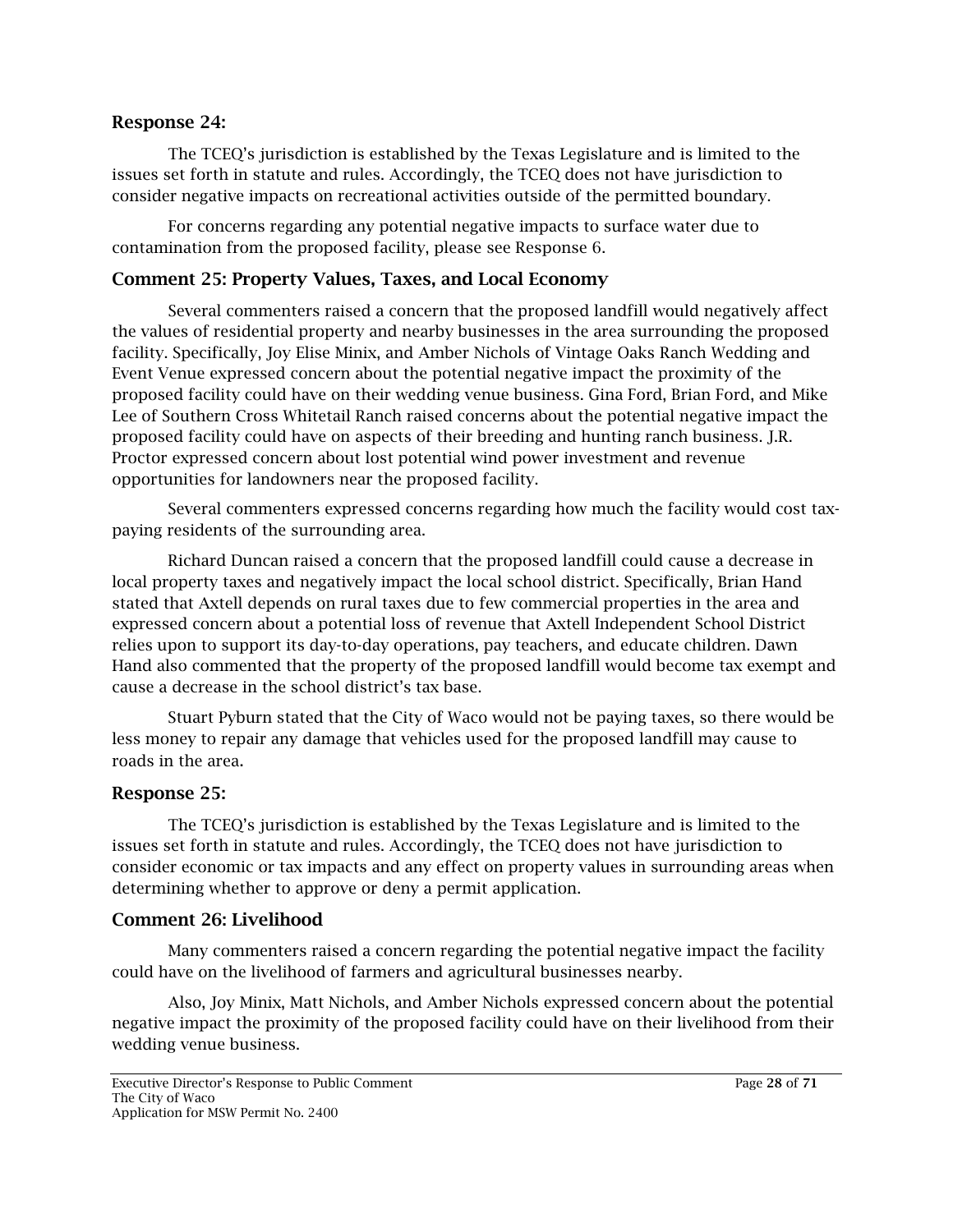And Gina Ford, Brian Ford, and Mike Lee raised concerns about the potential negative impact the proposed facility could have on their livelihood from their breeding and hunting ranch business.

## Response 26:

The TCEQ's jurisdiction is established by the Texas Legislature and is limited to the issues set forth in statute and rules. Accordingly, the TCEQ does not have jurisdiction to consider any economic impacts, such as impacts to livelihoods, on surrounding areas when determining whether to approve or deny a permit application.

## Comment 27: Costs to Waco Residents

Several commenters expressed concern about the potential for added costs to residents, landowners, and business owners in the community from the proposed landfill facility. Many commenters expressed concerns regarding how much the facility would cost tax-paying residents of the surrounding area.

Shana Strock asked whether there would be an additional cost to the community for public services and utilities required at the facility, such as fire, ambulance, and police services and water, sewer, and electric utilities. Brian Hand specifically asked whether the community would have to pay the cost to supply water to the proposed facility.

Ben Williams stated that the distance of the proposed facility from the center of Waco would likely raise costs for its users.

## Response 27:

The TCEQ's jurisdiction is established by the Texas Legislature and is limited to the issues set forth in statute and rules. Accordingly, the TCEQ does not have jurisdiction to consider any economic impacts to residents and businesses in the community surrounding a proposed MSW landfill facility when determining whether to approve or deny a permit application.

# Comment 28: Environmental Justice

Several commenters expressed concern about the potential negative impact the proposed facility may have on low-income communities in the surrounding area.

## Response 28:

TCEQ and the United States Environmental Protection Agency (EPA) coordinate on the rules and policies of both agencies, and the EPA has primary jurisdiction over Title VI and environmental justice concerns. EPA's webpage, *[Environmental Justice | US EPA](https://www.epa.gov/environmentaljustice)*, notes that environmental justice is the fair treatment and meaningful involvement of all people regardless of race, color, national origin, or income with respect to the development, implementation, and enforcement of environmental laws, regulations, and policies. Although there are no TCEQ rules addressing the location of permitted facilities in areas with low-income populations, TCEQ has made a strong policy commitment to environmental justice.

TCEQ is committed to protecting human health and the environment for all Texans throughout the state. When evaluating permits that would authorize landfill facilities, TCEQ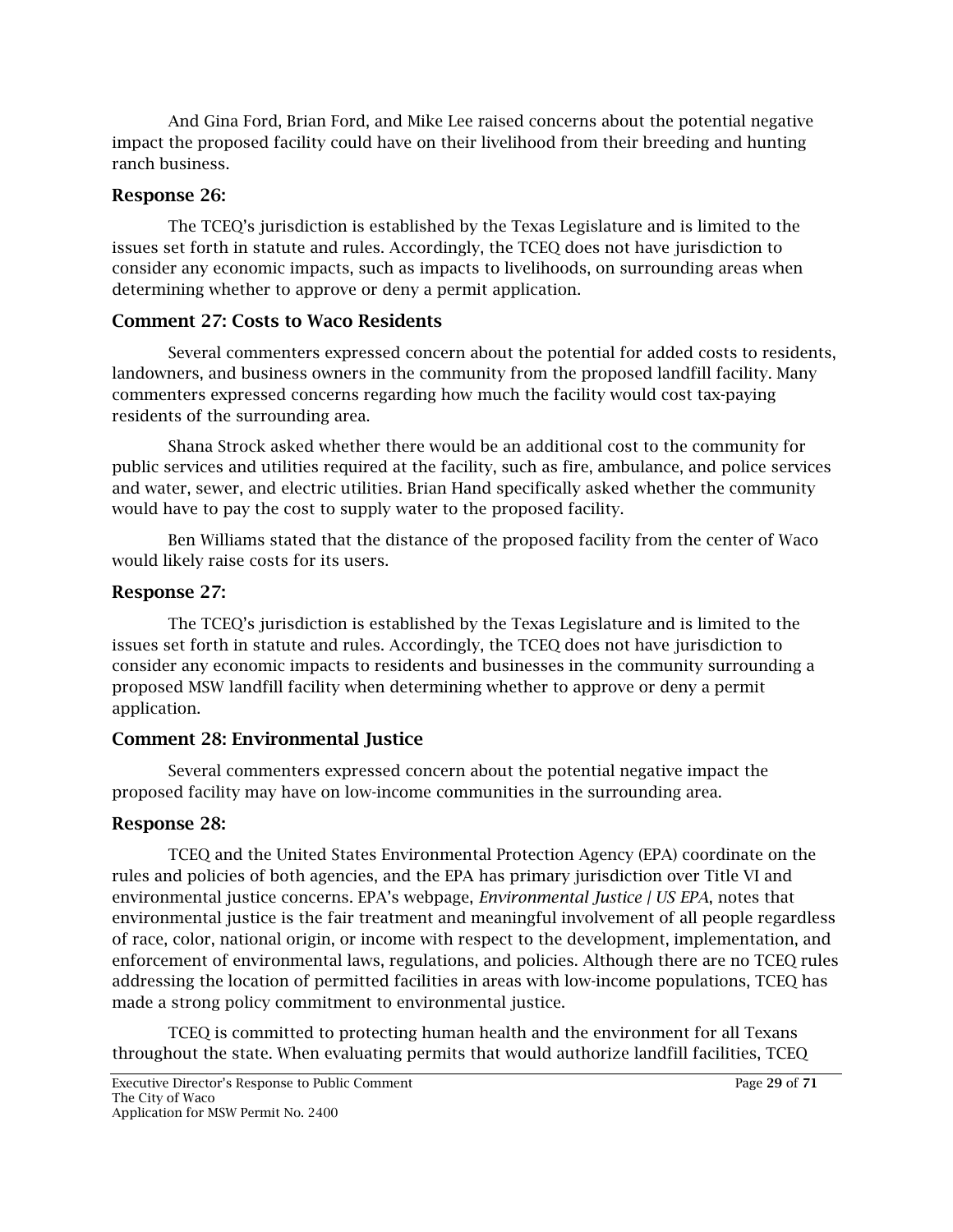considers the surrounding community without regard to its socioeconomic or racial status. The Office of the Chief Clerk works to help citizens and neighborhood groups participate in the regulatory process to ensure that agency programs that may affect human health or the environment operate without discrimination and to make sure that citizens' concerns are considered thoroughly and are handled in a way that is fair to all. For more information on Environmental Justice, individuals may contact the Office of the Chief Clerk at 512-239-3300 or visit TCEQ's webpage, *Title VI Compliance at TCEQ* at tceq.texas.gov/agency/decisions/participation/title-vi-compliance

## Comment 29: In Favor/ Supporting Permit

Concerned Citizen commented that they are in favor of the proposed landfill.

#### Response 29:

The Executive Director acknowledges this comment.

#### Comment 30: Compliance History

Several commenters raised concerns regarding the Applicant's compliance history. Robbie Horn and Heath Ivy commented that the City of Waco has had previous violations from its other landfill facility. Vicki Horn stated that the City of Waco "are not good landfill stewards" and raised concerns about the City's management of another landfill facility. Many commenters raised concerns about fines issued to the City of Waco stemming from another facility that it operates.

#### Response 30:

In accordance with 30 TAC § 330.59(f)(1), an applicant for a MSW facility is required to demonstrate evidence of competency to operate such a facility by listing solid waste sites managed by the applicant for the last 10 years, employing a licensed MSW supervisor before commencing operation of the facility, disclosing principals' and supervisors' names and experience, and providing details on the equipment dedicated to operating the facility. A site operating plan for a MSW landfill facility must include a description of equipment that will be used at the facility based on the minimum waste acceptance rate for the landfill and other requirements for the facility's operation. (30 TAC § 330.127(2)).

Additionally, when deciding on the issuance of a permit, the Executive Director utilizes compliance history, which includes history five years before the Executive Director receives the permit application and consists of information related to compliance and specific to the site under review for a permit and other sites owned or operated by the same person. (30 TAC § 60.1(a)(1)(A), (b), and (c)). In accordance with 30 TAC § 60.3(g), "a person or site classification itself shall not be a contested issue in a permitting or enforcement hearing." The preamble to this rule states: "A person or site classification will be established outside the contested case process and not litigated and re-litigated in the context of permitting and enforcement actions." 27 Tex. Reg. 7897 (2002).

Information regarding the Applicant's ability to operate the proposed landfill is presented in Part I, Section 16. Part IV, Section 2 of the application represents that the proposed landfill supervisor would have and maintain a MSW Facility Class A license. The application also provides a personnel organizational chart and contains the qualification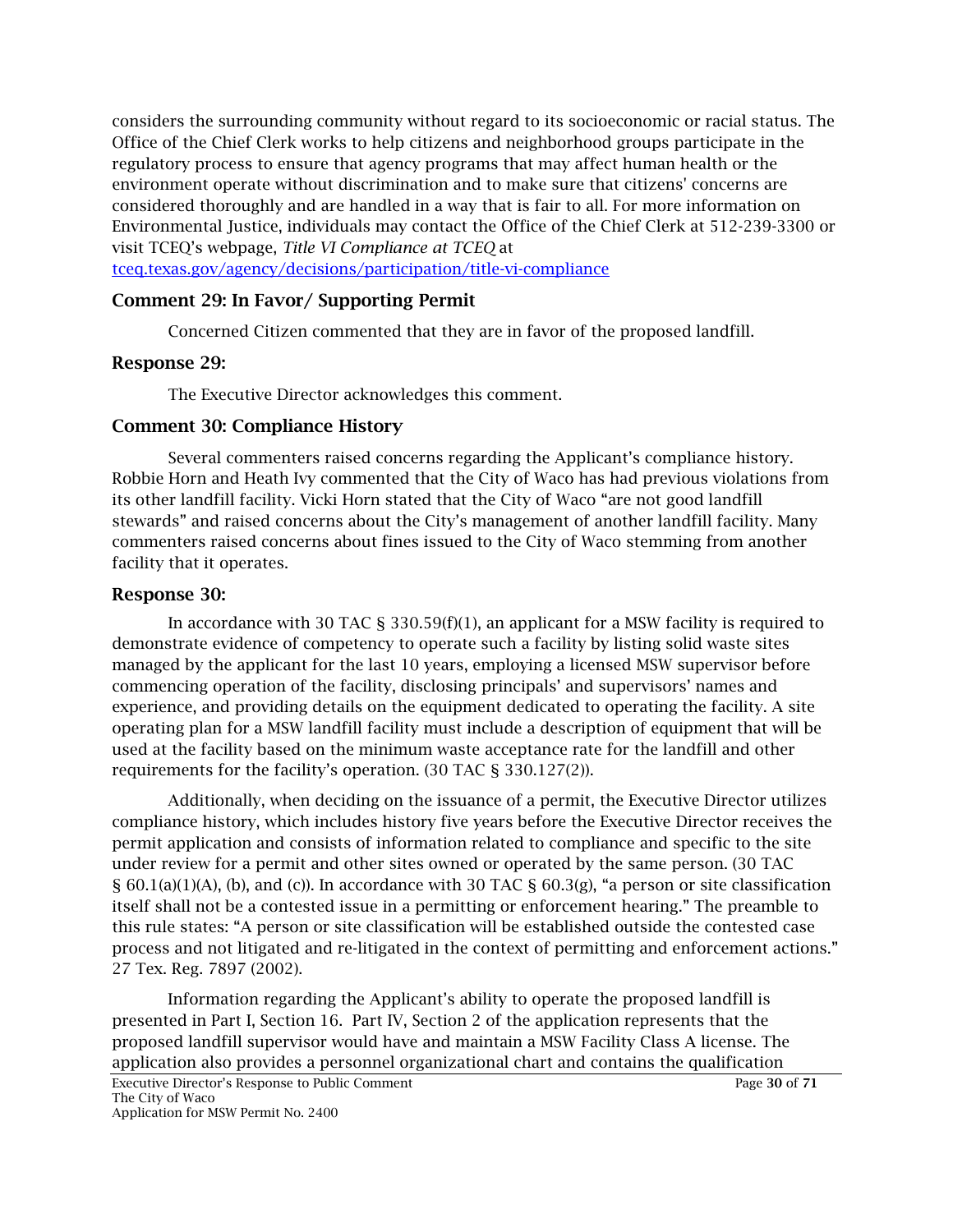requirements and responsibilities that would apply to the director of solid waste, the landfill manager, and the landfill supervisor. (Application, Part IV, Section 2).

The application further reflects that sufficient equipment would be provided to conduct site operations according to the proposed landfill design and permit conditions. (Application, Part IV, Section 3). The application states that equipment requirements for the proposed facility would be based on the anticipated volumes of solid waste and field conditions. The equipment requirements are described in Part IV, Section 3 and Table IV3.1, as required by 30 TAC § 330.127(2).

During the technical review of the permit application, a compliance history review of the Applicant and the site was conducted based on the criteria in 30 TAC Chapter 60. These rules may be found at the following link: [tceq.texas.gov/rules/index.html.](http://www.tceq.texas.gov/rules/index.html) Compliance history information for sites outside Texas borders is not considered. The compliance history for the Applicant and site was reviewed for the five-year period prior to the date the permit application was received by the Executive Director. The compliance history includes multimedia (air, water, and waste) compliance-related components about the site under review and is not limited to waste-related issues. These components include enforcement orders, consent decrees, court judgments, criminal convictions, chronic excessive emission events, investigations, notices of violations, audits and violations disclosed under the Audit Act, environmental management systems, voluntary on-site compliance assessments, voluntary pollution reduction programs, and early compliance.

Compliance history ratings are classified as follows:

- High: rating below 0.10 complies with environmental regulations extremely well;
- Satisfactory: rating 0.10 55.00 generally complies with environmental regulations;
- Unsatisfactory: rating greater than 55.00 fails to comply with a significant portion of the relevant environmental regulations;
- Unclassified: inadequate or no compliance information;
- Not applicable: the customer and site were created after the annual compliance history audit.

The compliance rating and classification, which is the multimedia average of the ratings for all sites the Applicant owns, is rated as "satisfactory" with a rating of 0.54 at the time of the receipt of the application. This compliance rating considers all sites owned and operated by the Applicant in the state and reflects all violations for all media that may have occurred at the separate facility locations. Compliance history ratings are public information and can be accessed at the following link: [www2.tceq.texas.gov/oce/ch/index.cfm.](http://www2.tceq.texas.gov/oce/ch/index.cfm) 

The compliance history review does not include an analysis of each violation, audit disclosure, or other rating components. Such analysis is beyond the scope of the application review process in accordance with 30 TAC § 60.3(g).

# Comment 31: Comments Regarding the City of Waco

Several commenters raised concerns about the City of Waco's transparency during the application process. Specifically, many commentors stated they have concerns regarding the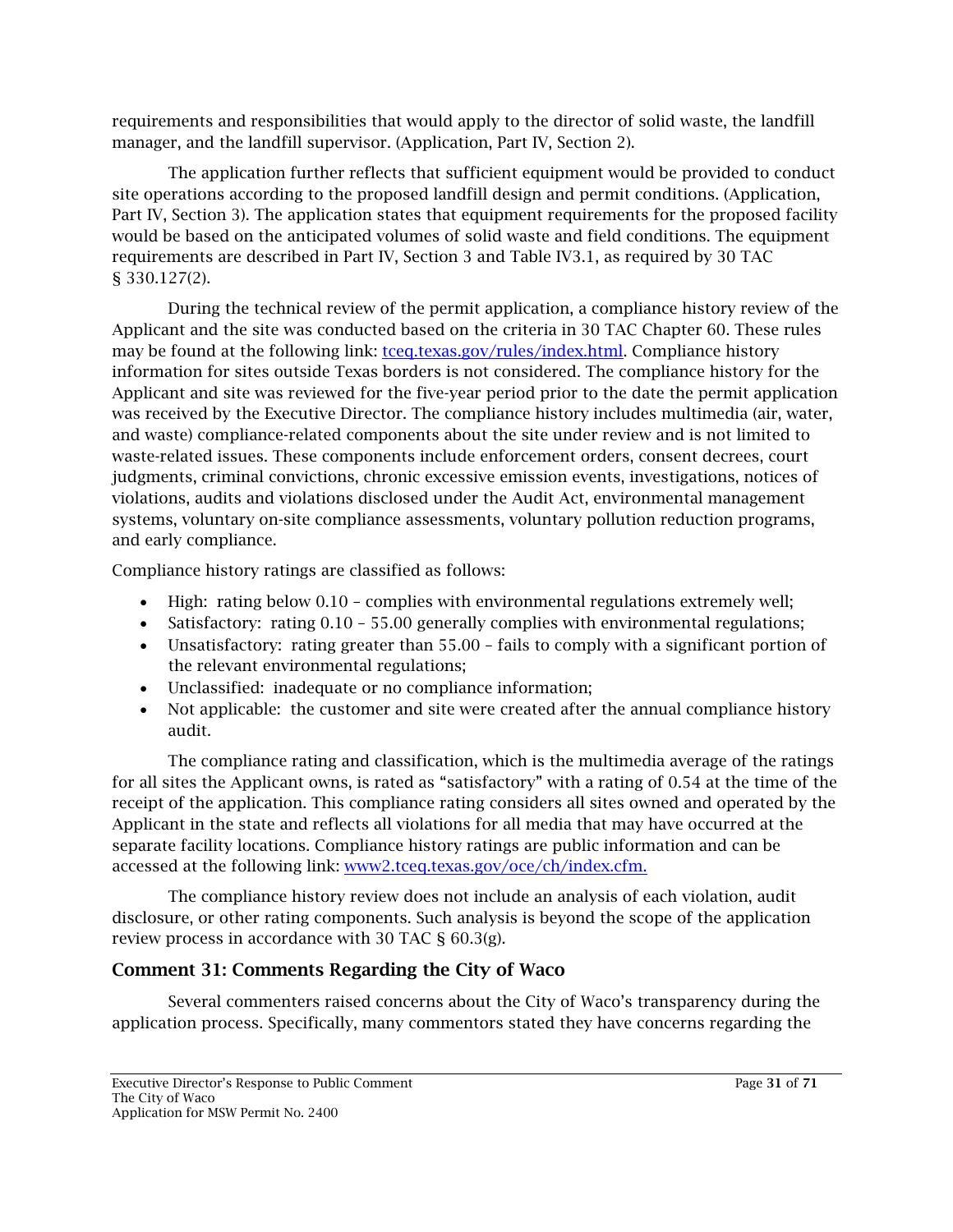City of Waco's purchasing the land for a landfill facility without providing notice to Limestone County and Hill County, which have both passed resolutions opposing the proposed facility.

Some commenters stated that the mayor for the City of Waco has a conflict of interest with the land purchased for the proposed landfill site.

Heath Ivy stated that the City of Waco likely paid for the water research study for the proposed landfill site.

## Response 31:

The TCEQ's jurisdiction is established by the Legislature and is limited to the issues set forth in statute. These specific questions or concerns were addressed to the Applicant and are therefore included for completeness.

# Comment 32: County Ordinance Concerns

Several commenters, including Lauren Ice and Marisa Perales, stated that both Limestone County and Hill County have passed ordinances against the proposed landfill facility. Specifically, Lauren Ice stated that the application does not include the Limestone County citing ordinance and that any land use analysis must acknowledge it. Thomas Guest stated that two out of the three counties that could potentially be affected by the proposed landfill facility have passed resolutions opposing it.

## Response 32:

A county may prohibit MSW disposal in the county by adopting an ordinance designating an area of the county wherein such waste activity is not prohibited, unless an application for a permit to authorize MSW disposal has been filed with or is pending with the Commission. (THSC § 364.012(a), (b), and (e)(1)).

The proposed permit boundary for the landfill facility would not include Hill County.

The Executive Director is aware of the ordinances (or "resolutions") that were adopted regarding the proposed facility. However, these ordinances were adopted after the Applicant filed its pending application for a permit to authorize the proposed landfill facility with TCEQ.

# V. Conclusion

The Executive Director has reviewed the application and determined that it meets the regulatory and statutory requirements.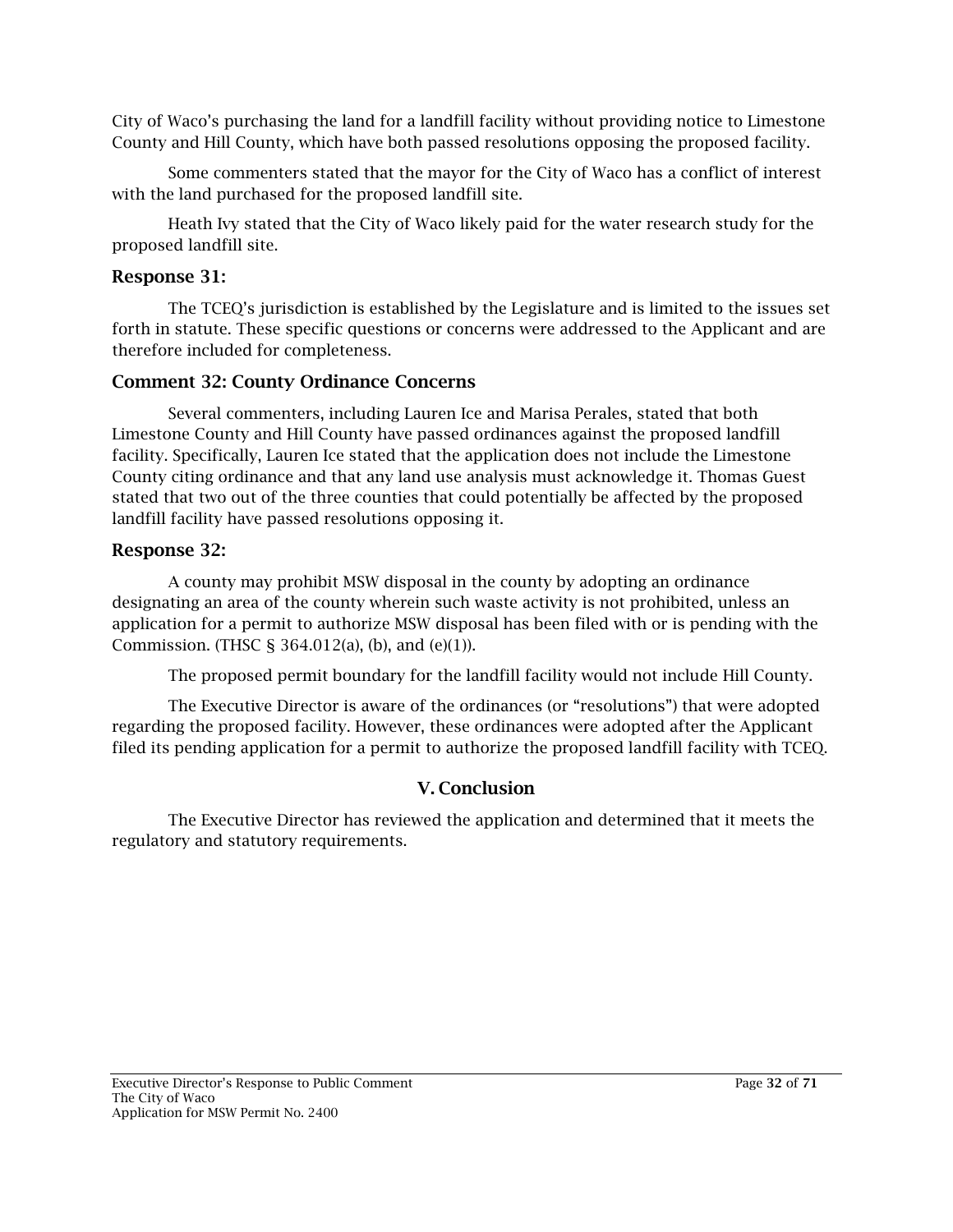## VI. Changes Made to the Draft Permit in Response to Comments

No changes were made to the Final Draft Permit in response to public comments received.

Respectfully submitted,

Texas Commission on Environmental Quality

Toby Baker Executive Director

Erin Chancellor, Director Office of Legal Services

Charmaine Backens, Deputy Director Environmental Law Division



Heather Haywood, Staff Attorney Environmental Law Division State Bar No. 24080935 P.O. Box 13087, MC 173 Austin, Texas 78711-3087 Phone: (512) 239-5474 Fax: (512) 239-0606

Anthony Tatu, Staff Attorney Environmental Law Division State Bar No. 00792869 P.O. Box 13087, MC 173 Austin, Texas 78711-3087 Phone (512) 239-5778 Fax: (512) 239-0606

Kayea murray

Kayla Murray, Staff Attorney Environmental Law Division State Bar No. 24086775 P.O. Box 13087, MC 173 Austin, Texas 78711-3087 Phone: (512) 239-4761 Fax: (512) 239-0606

REPRESENTING THE EXECUTIVE DIRECTOR OF THE TEXAS COMMISSION ON ENVIRONMENTAL QUALITY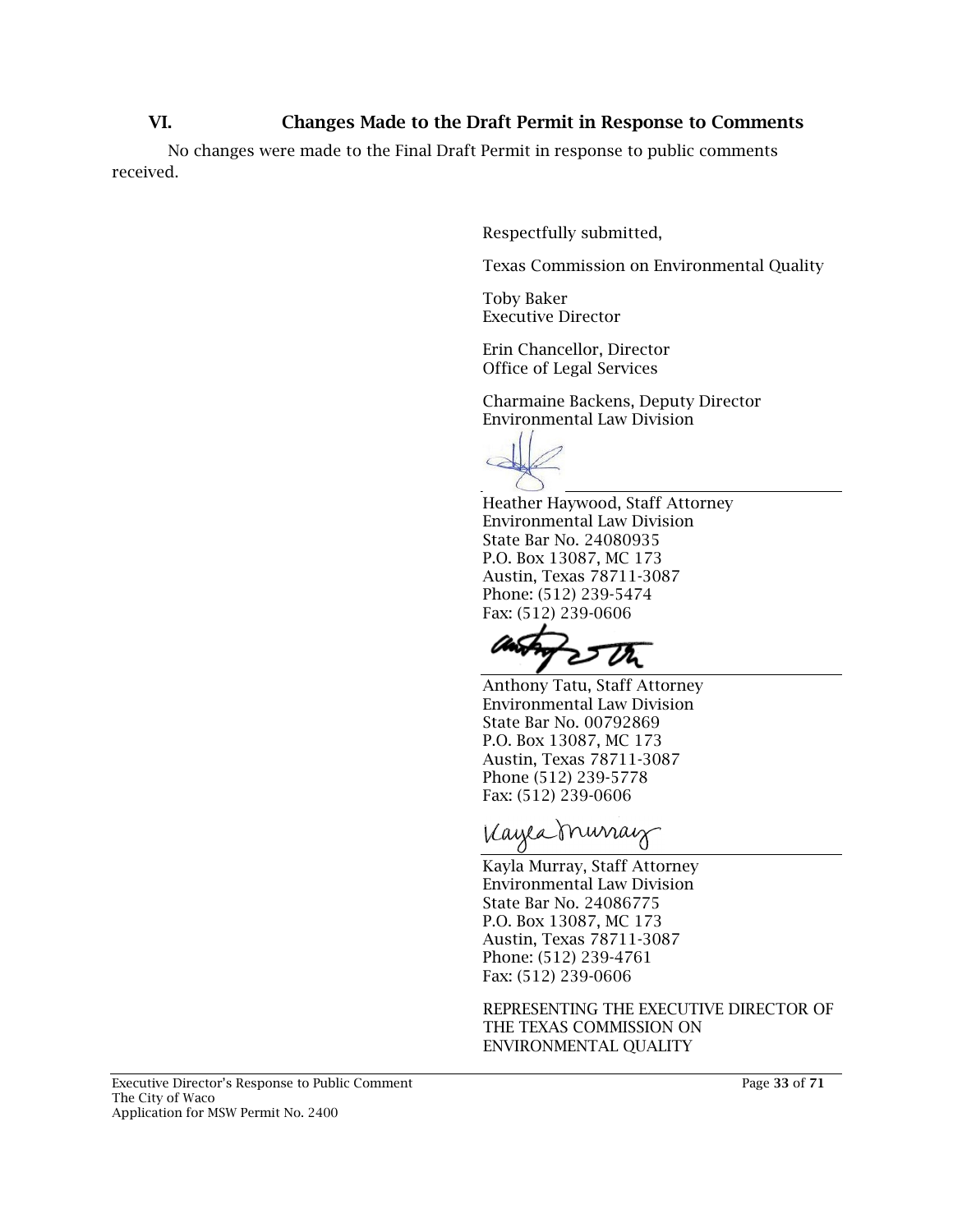V. Attachments 1 through 36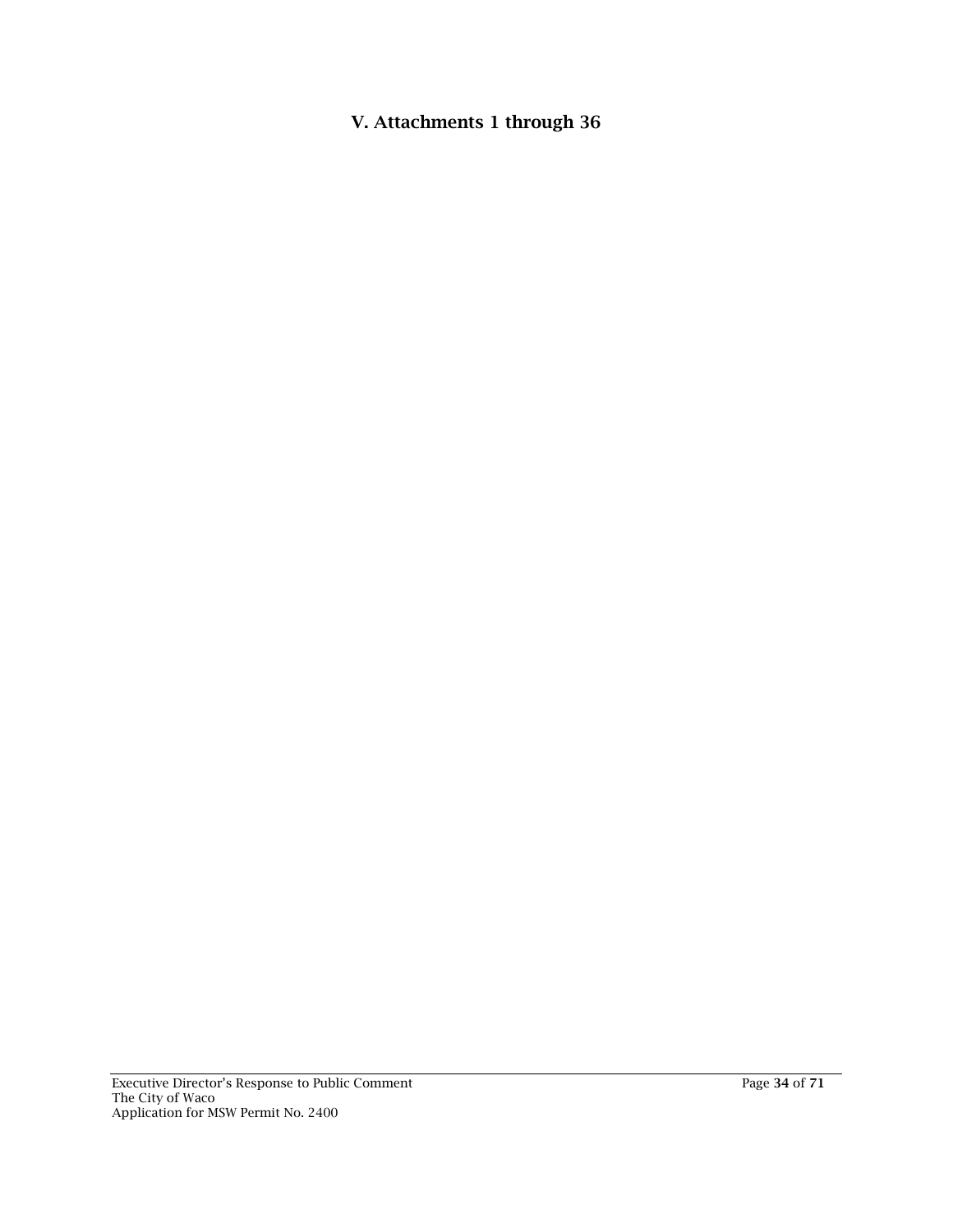#### Attachment 1 The City of Waco, Permit No. 2400 Persons That Submitted Timely Comments

Alexander, Shanna M. Allen, Rebecca Williams Allgood, Melissa Rena Anderson, Alicia Andrews, Janice Gravitt Athey, Holli Athey, Natasha Aziz, Babetta Bagby, Tina Banik, Judith M. Banta, John Paul Barclay, David Barclay, Victoria Barton, Amanda Barton, Randy Baugh, Chrysti Bays, Honey Beers, Paula K. Bennett, Jennifer Bennett, Jeremy Bordovsky, Wendel Bowdoin, Becky Brock, Doyle Brown, Linda Kay Caldwell, Candice Campbell, Jack Coggin, Mary Ruth Concerned Citizen Condiet, Tim Cooley, James Vernon Cortez, Jessica Coryell, Beverly Covey, Mellissa Covey, Robert Dietiker, Diane Dominguez, Rita Dulock, Sherry Duncan, Richard Dunlap, Cynthia Dunlap, Joe Wilburn Easterling, Melissa Ann Engledow, Kaylee Evans, Patricia Fields, Jon Foote, Bridget

Ford, Brian Paul Ford, Gina Ford, Ryan Ford, Lauren Ford, Alec Foster, Lisa Foster, Terry Wayne Frankum, Brian Keith Frankum, Chance Alan Frankum, Susan Elaine Frillou, Lacretia Marie Fulbright, Debbie Gebhardt, Eleanor Gebhardt, Gwendalyn Gebhardt, Simon Gillette, Debbie Gillette, Matt Gillette, Sherwood Merrill Graham, Shirley Griffin, Rodger D. Grill, Nicholas D. Guest, Thomas Louis Hand, Brian Hand, Dawn Hand, Jordan Hand, Norma Jean Harris, Justin Hawkins, Shane H. Hawkins, Trina Haynes, Trisha Hebbe, Zachary Tyler Hogan, Jenny Hogan, Kelly Hogan, Nicole Hollingsworth, Baylee Hollingsworth, Lacy Witt Hollingsworth, Lynette Honey, Tammy Horn, Robbie Horn, Vicki Hromadka, Jennifer Hughes, Mike Hurst, David Harris Hurst, Helen Jo Ice, Lauren Ivy, Heath

Jenkins, Trisha Johnson, Kassidi Johnson, Starla Kaltenbach, Patrick King, Cheryl Kiphen, Lisa Kirkland, William L. Klanika, Tina Koen, Vicki Krick, Angie Krupicka, Kelly M. Laird, Rebekah Laseter, Shelby Lee, Mike Lehr, Larry L. Lemons, Robin Tapp Little, Stacey Mack, Joy Mann, Mary Markum, Buster Markum, Michelle Leigh Martinez, Susan McCaghren, Rita Ann McCann, Alice McFadden, Shirley McGee, Debra L. McMillan, Janet Burke Meier, Pattie M. Milner, Cynthia D. Minchew, Julie Minix, Joy Elise Mohlke, Jeremy Lee Montgomery, Eric Moore, Patricia Moravec, Carol Muhl-Anderson, Bobbie J. Nichols, Amber R. Nichols, Matt Nickel, Candace Omberg, Sherry Owens, Jana Parks, Ronnie D. Pavelka, Kathey D. Perales, Marisa Pierce, Jana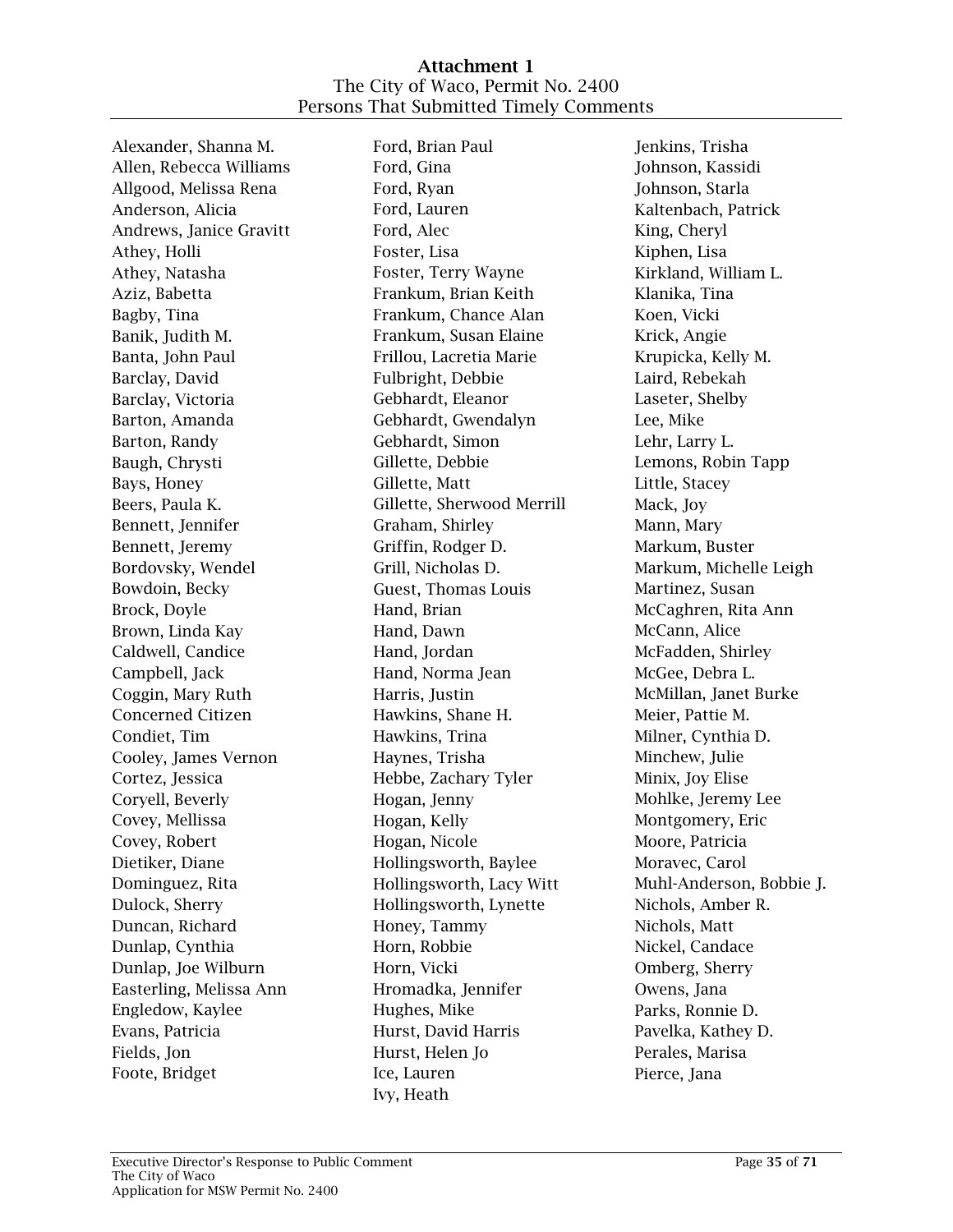#### Attachment 1 The City of Waco, Permit No. 2400 Persons That Submitted Timely Comments

Pierce, Ricky Pierce, Vicki Michelle Porter, Darren Porter, Melissa Proctor, J. R. Pyburn, Stuart Thomas Queen, Nancy Radde, Angela Rader, Kathy Reed, Arnold Reed, David L. Reed, Janet Reed, Dixie L. Reyes, Rachel Martin Rodgers, Tommy Rodgers, Tommy M. Rogers, Tamy Rowe, Rachel Saucedo, Karen Schnell, Courtney Schulte, Jill Serros, Gina

Shurette, Steven Skinner, Joellen Souders, Leslie Gail Stanfield, Ashley Steffek, Julianna L. Stephens, Sunny Stokes, Benjamin Luke Stokes, Melanie Stone, Robert R. Stout, Johnny Stout, Margaret Stout, Victoria Stranacher, Desirae Stranacher, Michael Strange, Matt B. Strock, Shana Suggs, Kathleen A. Sutton, Jennifer Swaner, Fred L. Swaner, Susan Sykora, Jayni Tierce, Sharon Kay

Trammell, Shannon Trayler, James Trout, Brenda P. Tucker, Chris Shawn Tucker, Jennifer Kay Tucker, Ken Tull, Nicole Vicha, John Vicha, Leslie Weddington, Christine Wegwerth, Rick White, Randelle Whitley, Karen Whitley, Kay Whitley, Mary Jo Williams, Ben Williams, Trisha Wilson, Donis Lee Wilson, Mary Wright, Beth Young, Robert Zaborowski, Cary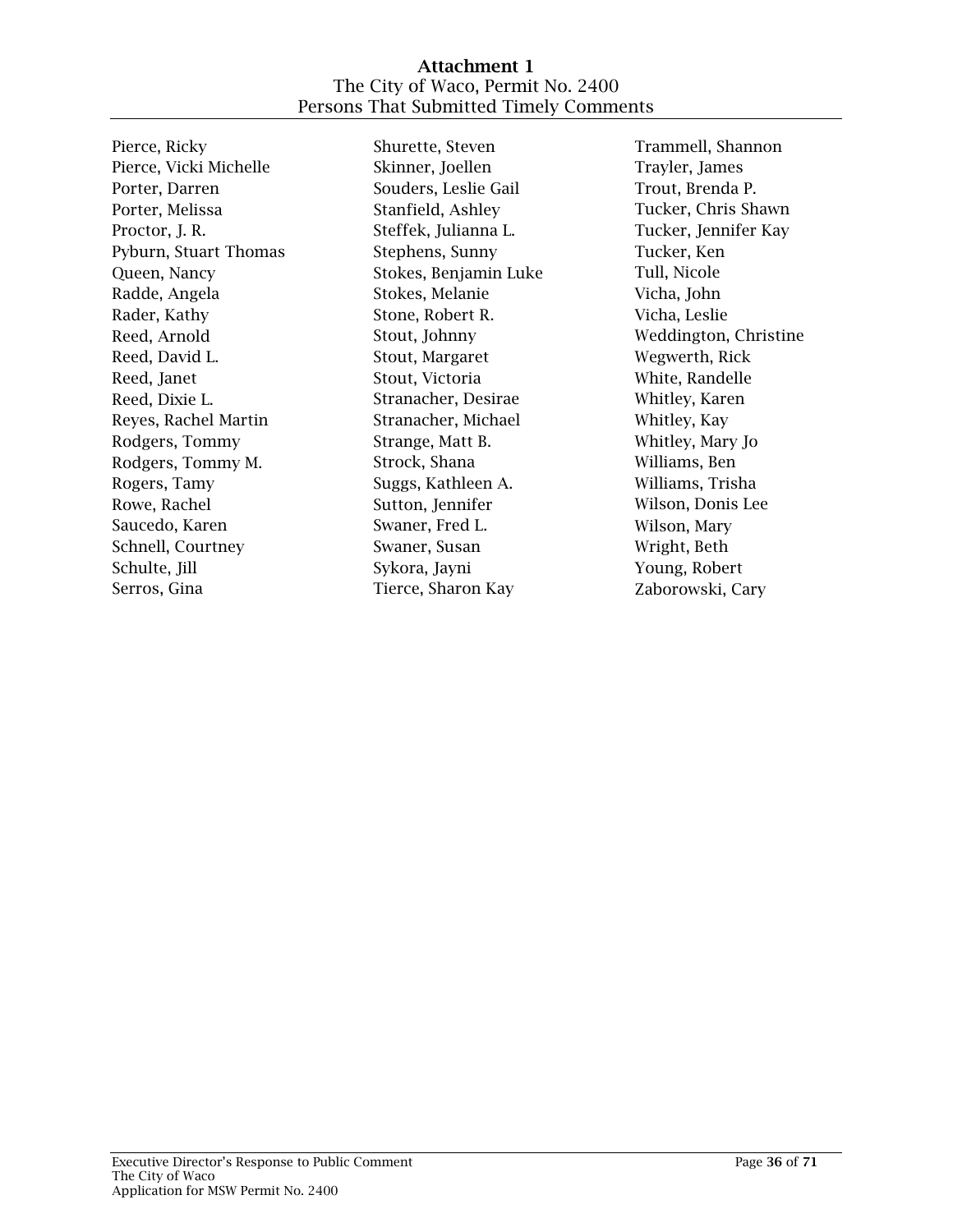Amy, Stephanie Marie Boyett, Alton M. Brannen, Julie Michelle Engledow, Kaylee Ford, Brian Paul Ford, Gina Friedman, Adam M. Graham, Denise Green, Angela Harris, Mary Harris, Phillip Kirk Haynes, Vickie Howard, Stacy Ice, Lauren

Johnson, Suzanne C. Klanika, Charles Lee, Mike Lucien, Kimberly Lynch, Katy Manning, Christi McMillan, Janet Burke Nickel, Candace Nivin, Cathryne Nivin, Ernest Taylor Pierce, Ricky Pierce, Vicki Michelle Porter, Melissa Price, Randi

Rigby, Elisabeth Rigby, Kathleen J. Rigby, Steven Roof, Stacy L. Serros, Alcario Souders, Leslie Gail Stefka, David Stokes, Benjamin Luke Stone, Robert R. Swaner, Susan Tennison, Keven Tierce, Virginia Trayler, James Weatherby, Brent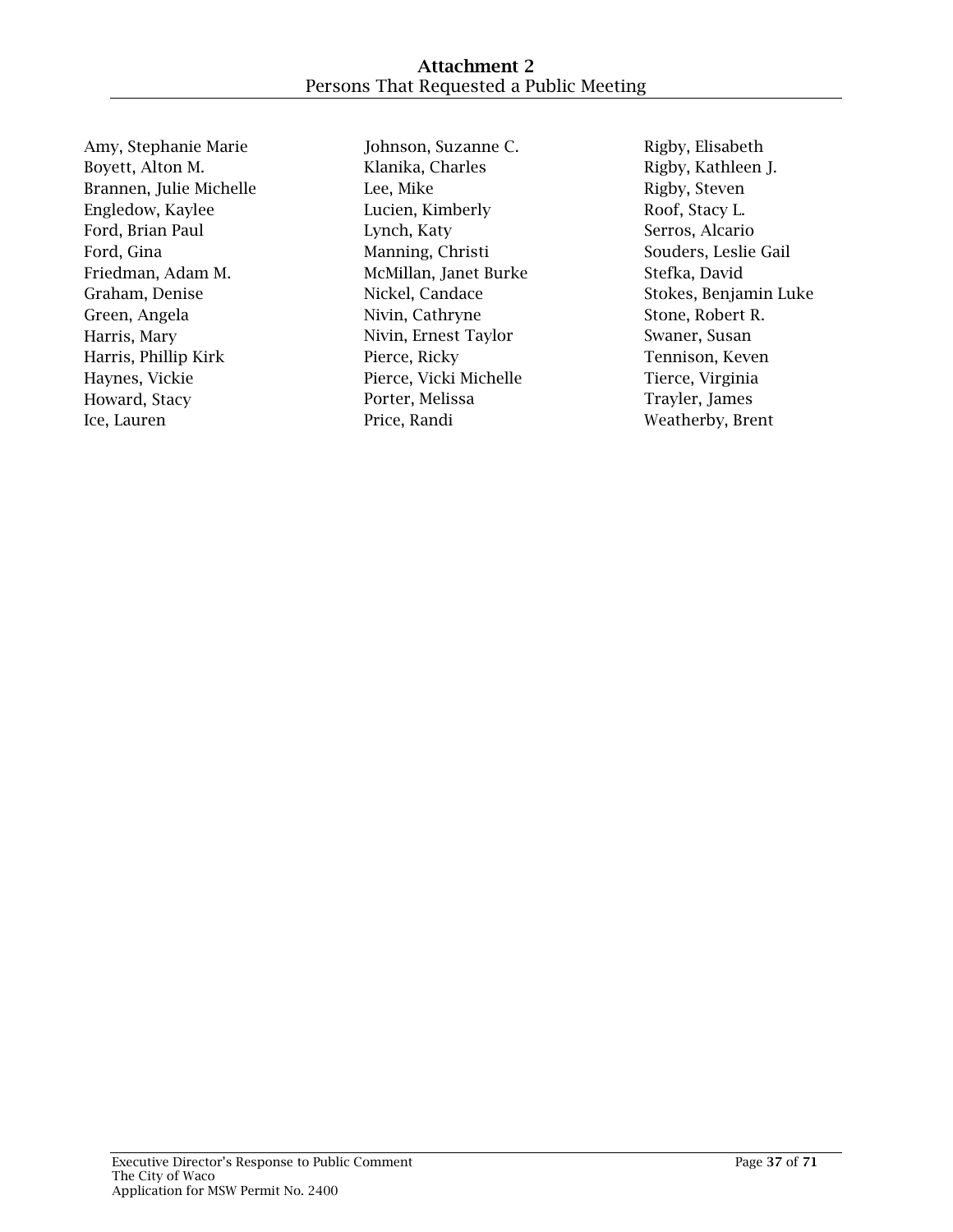# $1<sup>st</sup>$  Public Meeting  $(08/15/2019)$

| Banta, John Paul          |
|---------------------------|
| Condiet, Tim              |
| Covert, Robert            |
| Duncan, Richard           |
| Dunlap, Cynthia           |
| Dunlap, Joe Wilburn       |
| Ford, Gina                |
| Gebhardt, Gwendalyn       |
| Hollingsworth, Lacey Witt |
| Horn, Vicki               |

- Ice, Lauren Ivy, Heath Kaltenbach, Patrick Lee, Mike Lehr, Larry L. Lemons, Robin Tapp Montgomery, Eric Moravec, Carol Nichols, Matt Nickel, Candace Perales, Marisa
- Porter, Darren Porter, Melissa Proctor, J. R. Rogers, Tommy M. Skinner, Joellen Souders, Leslie Gail Stokes, Benjamin Luke Swaner, Susan Trayler, James Tucker, Ken

# 2<sup>nd</sup> Public Meeting (09/23/2021

Dunlap, Joe Wilburn Horn, Robbie Ivy, Heath Porter, Darren Wegwerth, Rick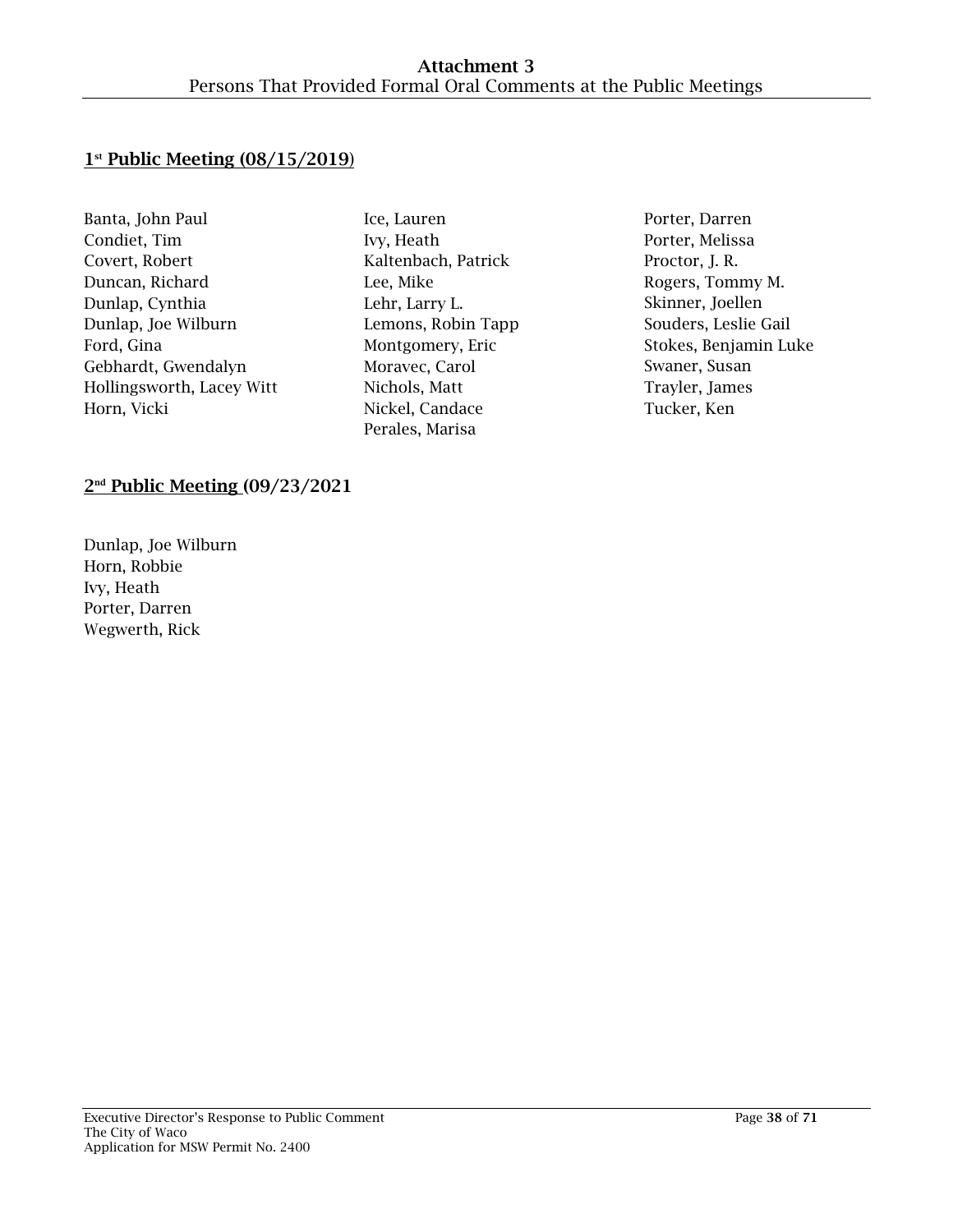Banik, Judith M. Hurst, David Harris Johnson, Starla Kacal, Representative Kyle Kline, Tracy Kolosci, Rebecca Lehr, Larry L.

McGee, Debra L. McMillan, Janet Burke Moseley, Julie R. Pierce, Jana Porter, Melissa Price, John H.

Ratliff, Darla Schwertner, State Senator Charles Shurette, Carolyn Stone, Curtis Stranacher, Danette Trayler, James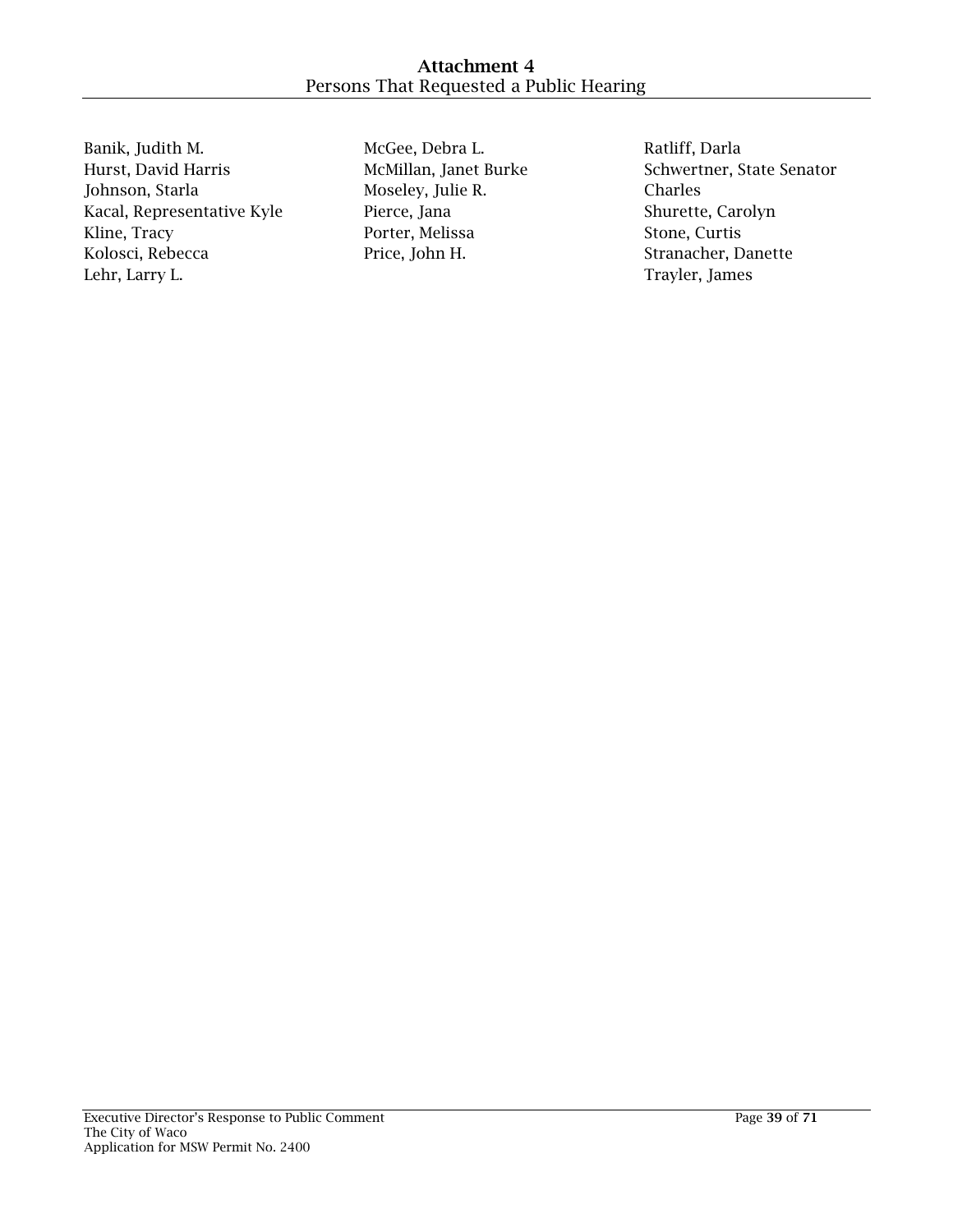Anderson, Alicia Athey, Holli Aziz, Babetta Bagby, Tina Banik, Judith M. Banta, John Paul Barclay, David Barclay, Victoria Barton, Amanda Baugh, Chrysti Bays, Honey Beers, Paula K. Bowdoin, Becky Brock, Doyle Brown, Linda Kay Caldwell, Candice Campbell, Jack Coggin, Mary Ruth Cooley, James Vernon Cortez, Jessica Covey, Mellissa Dominguez, Rita Dunlap, Joe Wilburn Easterling, Melissa Ann Engledow, Kaylee Evans, Patricia Fields, Jon Ford, Brian Paul Ford, Gina Ford, Ryan Ford, Lauren Ford, Alec Foster, Lisa Frankum, Chance Alan

Frankum, Susan Elaine Frillou, Lacretia Marie Gillette, Debbie Gillette, Sherwood Merrill Graham, Shirley Griffin, Rodger D. Hand, Brian Hand, Dawn Hand, Jordan Hawkins, Shane H. Hogan, Nicole Horn, Robbie Hurst, David Harris Jenkins, Trisha Kaltenbach, Patrick King, Cheryl Kiphen, Lisa Klanika, Tina Krick, Angie Krupicka, Kelly M. Lee, Mike Lemons, Robin Tapp Mack, Joy Mann, Mary Markum, Buster Martinez, Susan McGee, Debra L. McMillan, Janet Burke Minchew, Julie Minix, Joy Elise Moravec, Carol Nichols, Matt Omberg, Sherry Owens, Jana

Pierce, Ricky Pierce, Vicki Michelle Porter, Darren Porter, Melissa Proctor, J. R. Rader, Kathy Reed, David L. Reed, Janet Reyes, Rachel Martin Rodgers, Tommy M. Rogers, Tamy Rowe, Rachel Saucedo, Karen Schnell, Courtney Serros, Gina Shurette, Steven Skinner, Joellen Souders, Leslie Gail Steffek, Julianna L. Stephens, Sunny Stokes, Benjamin Luke Stokes, Melanie Strange, Matt B. Strock, Shana Suggs, Kathleen A. Tierce, Sharon Kay Trammell, Shannon Trout, Brenda P. Tull, Nicole Vicha, Leslie White, Randelle Whitley, Karen Whitley, Kay Wilson, Mary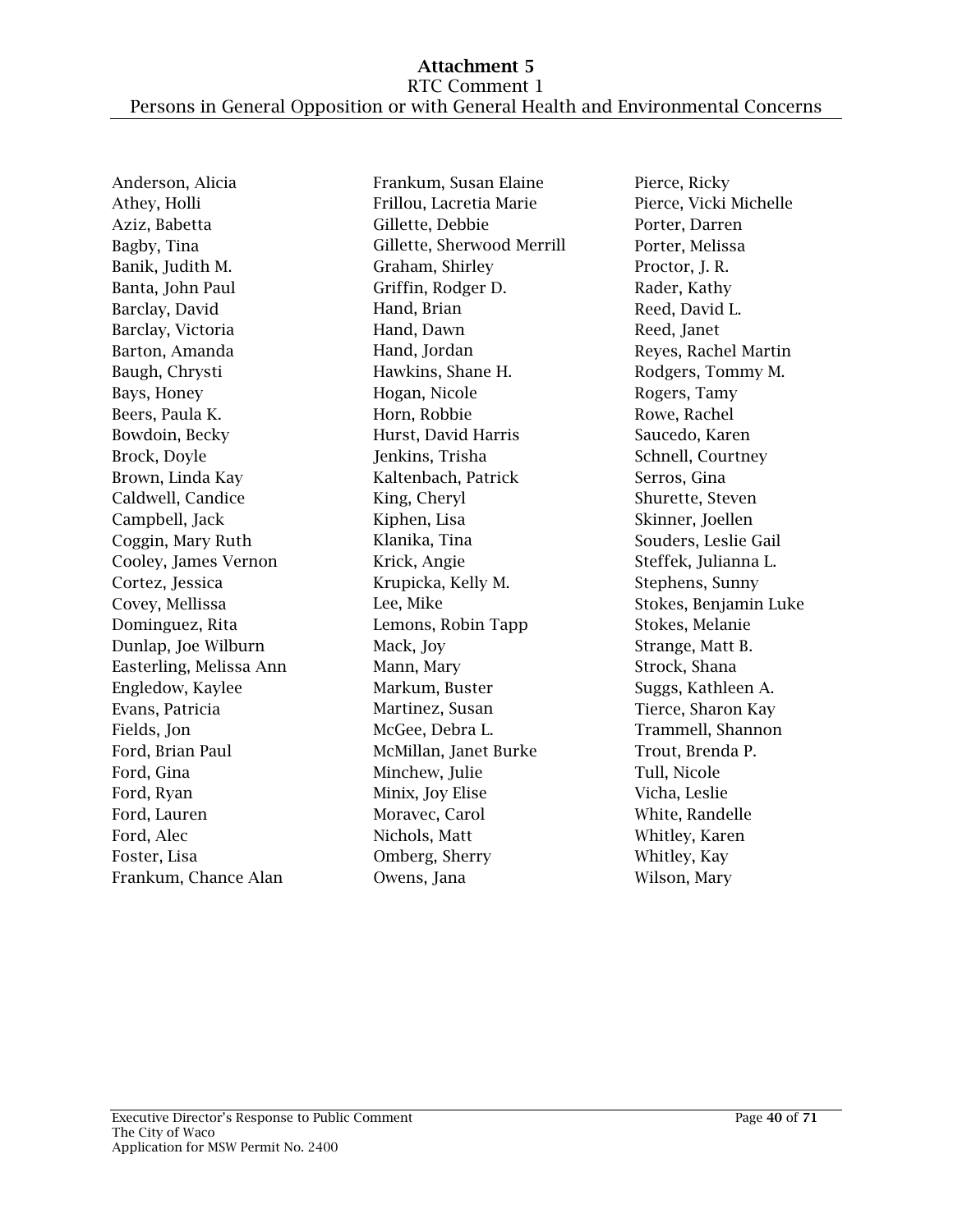Andrews, Janice Gravitt Athey, Holli Bagby, Tina Banik, Judith M. Barclay, David Barclay, Victoria Barton, Amanda Barton, Randy Baugh, Chrysti Bays, Honey Bennett, Jennifer Bordovsky, Wendel Bowdoin, Becky Brock, Doyle Condiet, Tim Coryell, Beverly Covey, Mellissa Covey, Robert Dulock, Sherry Dunlap, Cynthia Dunlap, Joe Wilburn Engledow, Kaylee Foote, Bridget Ford, Brian Paul Ford, Gina Foster, Terry Wayne Frankum, Brian Keith Frankum, Susan Elaine Gebhardt, Eleanor Gebhardt, Gwendalyn Gebhardt, Simon Gillette, Matt Graham, Shirley

Griffin, Rodger D. Hand, Brian Hand, Dawn Hand, Jordan Harris, Justin Hawkins, Shane H Hogan, Jenny Hogan, Kelly Hollingsworth, Lacy Witt Hromadka, Jennifer Hurst, David Harris Hurst, Helen Jo Ivy, Heath Johnson, Kassidi Kaltenbach, Patrick Kiphen, Lisa Koen, Vicki Krupicka, Kelly M. Lee, Mike Lemons, Robin Tapp Markum, Michelle Leigh McCaghren, Rita Ann McGee, Debra L. Milner, Cynthia D. Mohlke, Jeremy Lee Moore, Patricia Moravec, Carol Omberg, Sherry Pierce, Ricky Pierce, Vicki Michelle Proctor, J. R. Queen, Nancy

Radde, Angela Rader, Kathy Reed, Arnold Reed, David L. Reed, Janet Reyes, Rachel Martin Rodgers, Tommy M. Rogers, Tamy Rowe, Rachel Serros, Gina Skinner, Joellen Steffek, Julianna L. Stokes, Benjamin Luke Stout, Johnny Stout, Margaret Stout, Victoria Stranacher, Desirae Stranacher, Michael Strock, Shana Suggs, Kathleen A. Sutton, Jennifer Swaner, Susan Trammell, Shannon Tucker, Jennifer Kay Tucker, Ken Vicha, Leslie Weddington, Christine White, Randelle Whitley, Kay Williams, Ben Williams, Trisha Wilson, Mary Zaborowski, Cary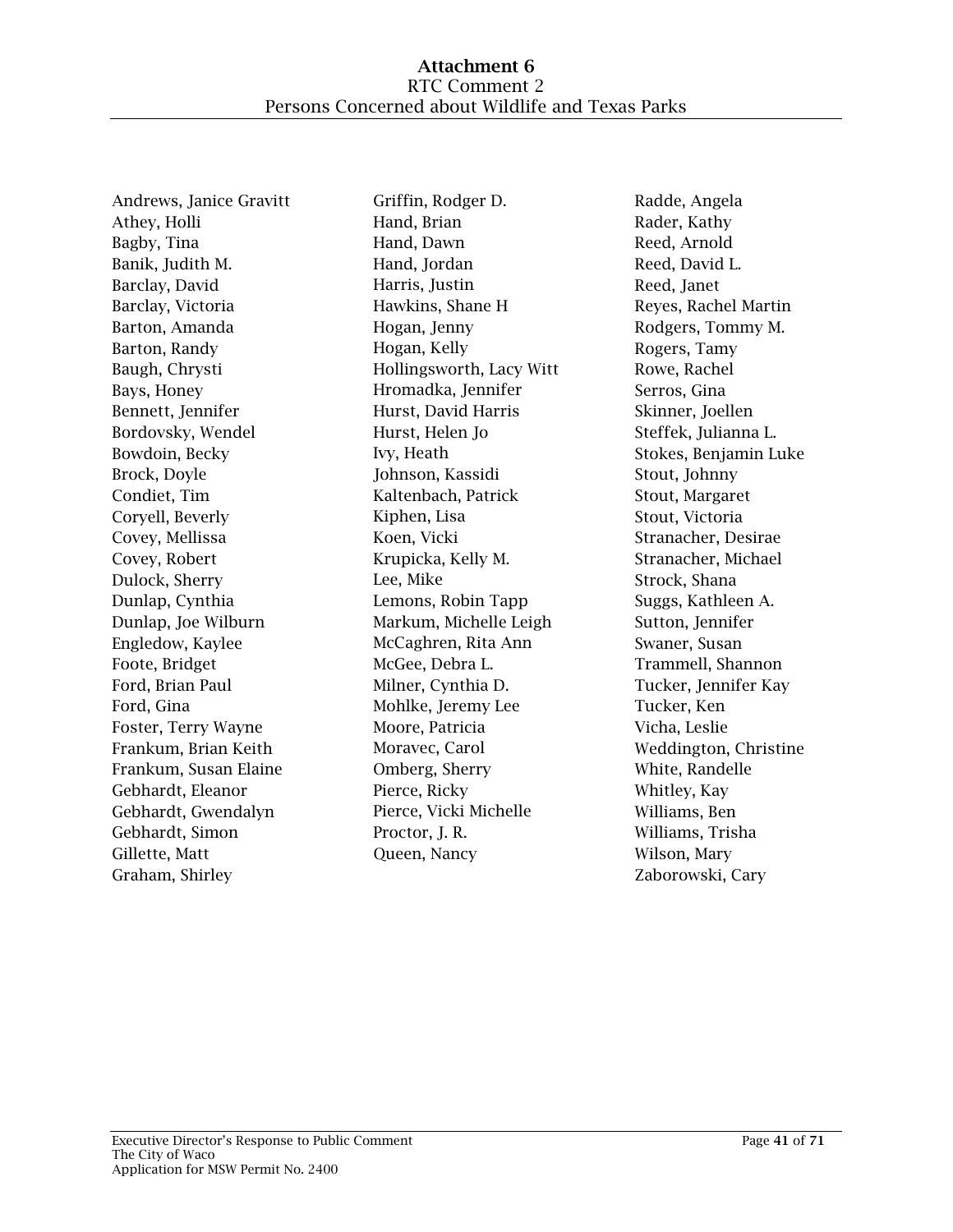## Attachment 7 RTC Comment 3 Persons Concerned about Farming

Athey, Natasha Barton, Amanda Bays, Honey Bowdoin, Becky Caldwell, Candice Cortez, Jessica Dominguez, Rita Engledow, Kaylee Ford, Brian Paul Ford, Gina Ford, Ryan Ford, Lauren Ford, Alec Fulbright, Debbie Hand, Brian

Hand, Dawn Hand, Jordan Hawkins, Shane H. Hawkins, Trina Hollingsworth, Lacy Witt Horn, Robbie Horn, Vicki Hromadka, Jennifer Ivy, Heath Kaltenbach, Patrick McMillan, Janet Burke Moravec, Carol Omberg, Sherry Pierce, Jana Pierce, Ricky Pierce, Vicki Michelle

Proctor, J. R. Pyburn, Stuart Thomas Reed, David L. Reyes, Rachel Martin Saucedo, Karen Serros, Gina Stranacher, Desirae Strange, Matt B. Sutton, Jennifer Trout, Brenda P. Tucker, Chris Shawn Whitley, Karen Whitley, Kay Williams, Ben Zaborowski, Cary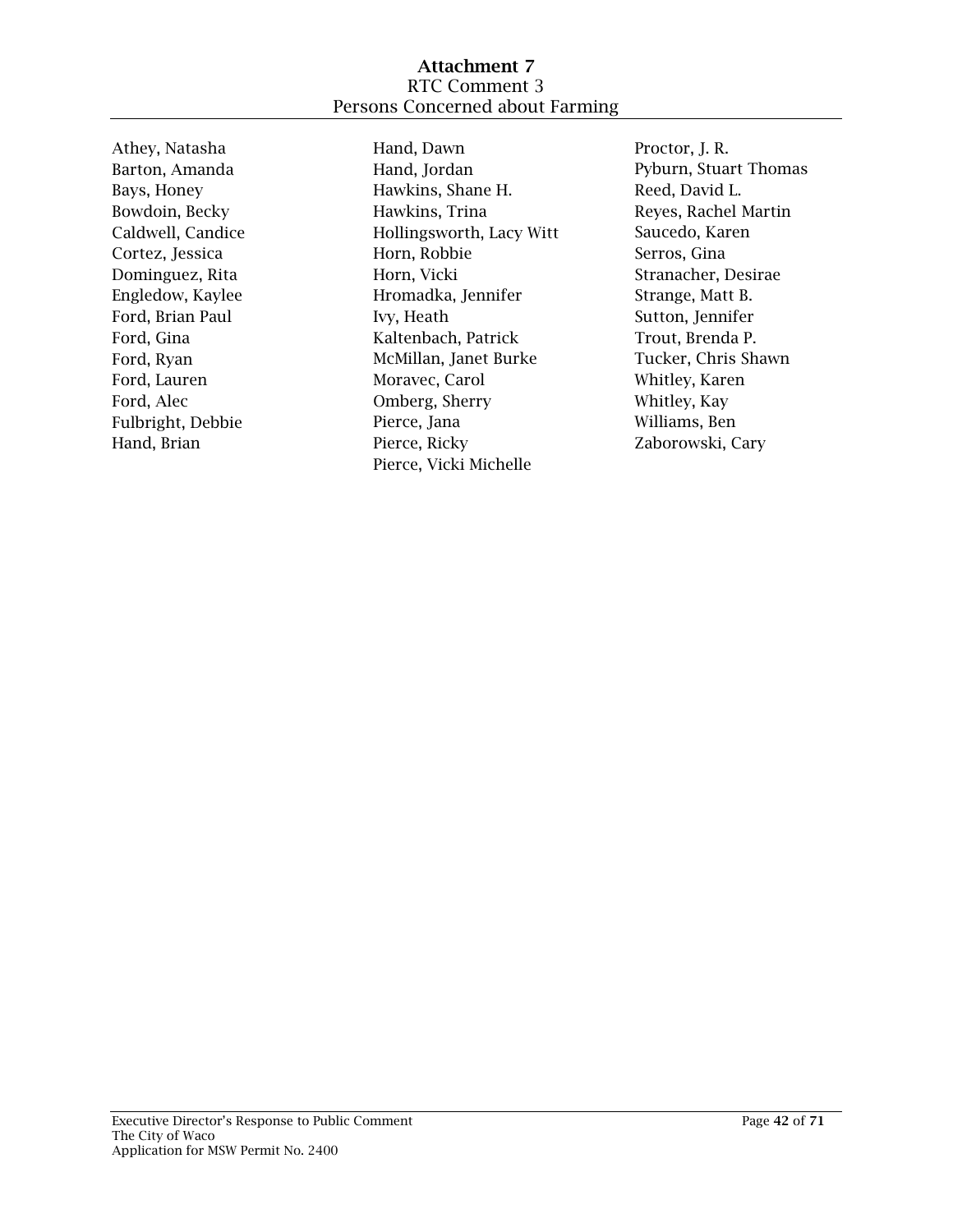Andrews, Janice Gravitt Banta, John Paul Barton, Amanda Bowdoin, Becky Cortez, Jessica Ford, Brian Paul Ford, Gina Ford, Ryan Ford, Lauren Ford, Alec

Frankum, Susan Elaine Gillette, Sherwood Merrill Harris, Justin Hawkins, Shane H. Haynes, Trisha Hogan, Nicole Horn, Robbie Lee, Mike McMillan, Janet Burke

Moore, Patricia Omberg, Sherry Pierce, Jana Pyburn, Stuart Thomas Reed, David L. Stranacher, Desirae Stranacher, Michael Trout, Brenda P. Vicha, Leslie Zaborowski, Cary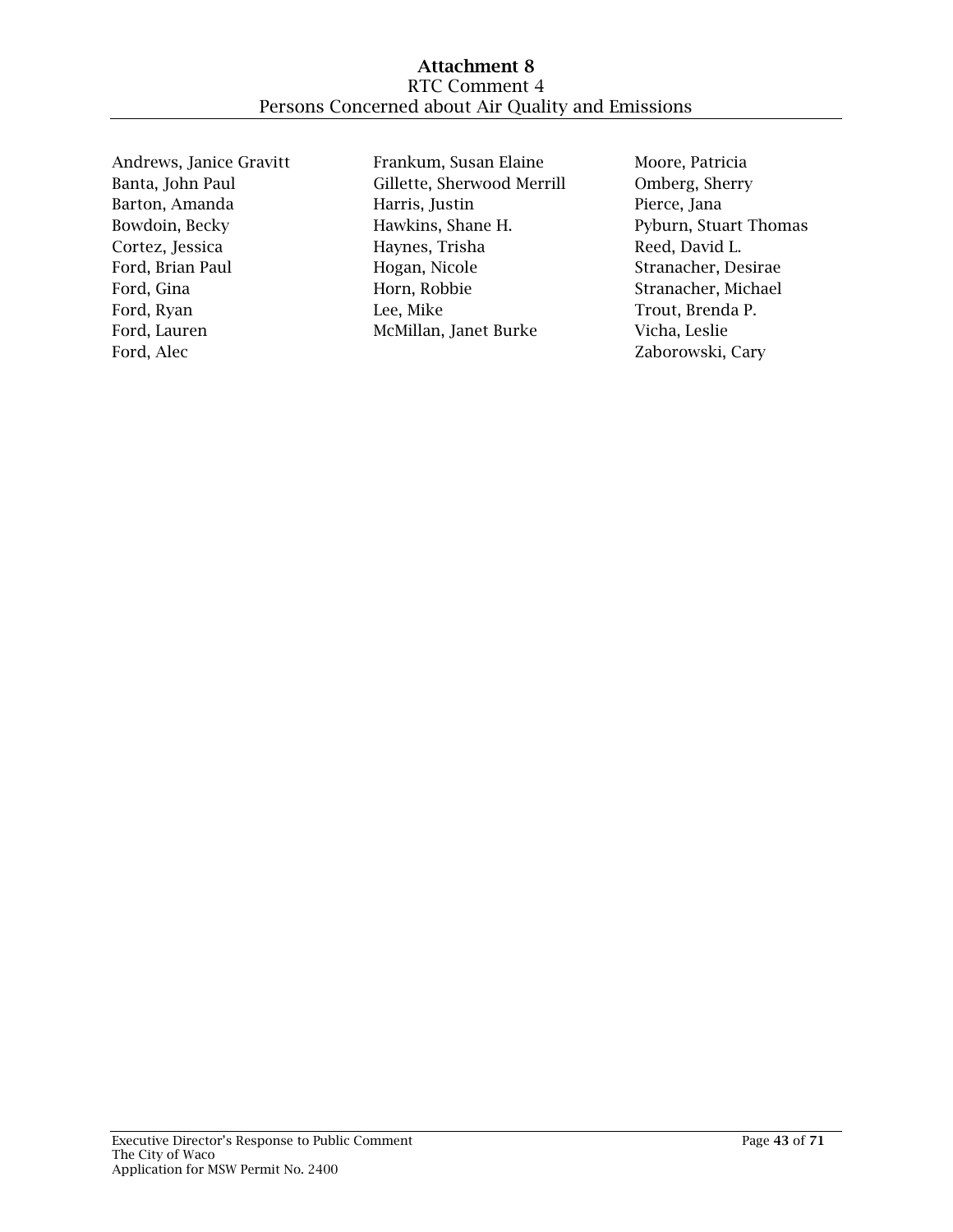Alexander, Shana M. Athey, Holli Bagby, Tina Banta, John Paul Barton, Amanda Barton, Randy Baugh, Chrysti Bays, Honey Bordovsky, Wendel Caldwell, Candice Campbell, Jack Condiet, Tim Coryell, Beverly Covey, Mellissa Covey, Robert Dulock, Sherry Foote, Bridget Ford, Brian Paul Ford, Gina Ford, Ryan Ford, Lauren Ford, Alec Frankum, Brian Keith Frankum, Chance Alan Frankum, Susan Elaine

Gebhardt, Eleanor Gebhardt, Gwendalyn Gebhardt, Simon Guest, Thomas Louis Hand, Brian Hand, Dawn Hand, Jordan Hawkins, Shane H. Hollingsworth, Lacy Witt Hogan, Jenny Horn, Robbie Hurst, Helen Jo Ice, Lauren Kiphen, Lisa Klanika, Tina Koen, Vicki Krick, Angie Krupicka, Kelly M. Lee, Mike Lemons, Robin McCaghren, Rita Ann McGee, Debra L. McMillan, Janet Burke Milner, Cynthia D. Mohlke, Jeremy Lee

Moore, Patricia Pierce, Jana Porter, Melissa Proctor, J. R. Pyburn, Stuart Thomas Queen, Nancy Rader, Kathy Reed, David L. Reed, Janet Reyes, Rachel Martin Rowe, Rachel Skinner, Joellen Stokes, Benjamin Luke Stout, Johnny Stout, Margaret Stout, Victoria Strange, Matt B. Strock, Shana Trout, Brenda P. Tucker, Chris Shawn Vicha, Leslie Weddington, Christine White, Randelle Williams, Ben Zaborowski, Cary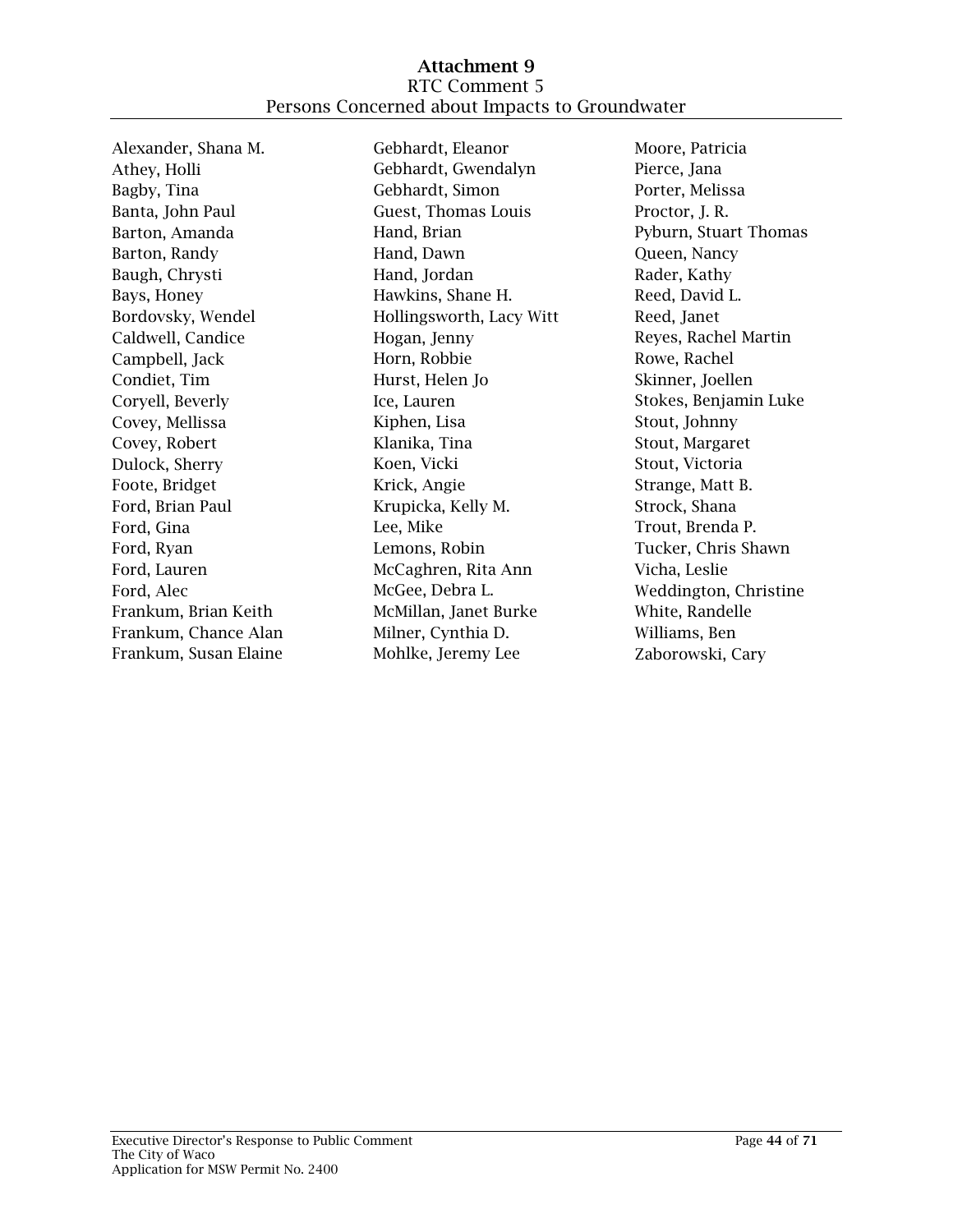Alexander, Shanna M. Bagby, Tina Barton, Randy Baugh, Chrysti Bays, Honey Bordovsky, Wendel Foote, Bridget Ford, Brian Paul Ford, Gina Foster, Terry Wayne Frankum, Chance Alan Fulbright, Debbie Hand, Brian Hand, Dawn Hand, Jordan

Hawkins, Shane H. Hogan, Jenny Horn, Robbie Hurst, Helen Jo Ice, Lauren Krick, Angie Laseter, Shelby Lee, Mike Lemons, Robin Tapp McCaghren, Rita Ann McMillan, Janet Burke Moore, Patricia Pierce, Jana Porter, Darren Porter, Melissa Proctor, J. R.

Pyburn, Stuart Thomas Queen, Nancy Rader, Kathy Reed, David L. Reed, Janet Reyes, Rachel Martin Skinner, Joellen Stokes, Benjamin Luke Stranacher, Michael Strange, Matt B. Trout, Brenda P. Tucker, Jennifer Kay Vicha, Leslie Whitley, Karen Zaborowski, Cary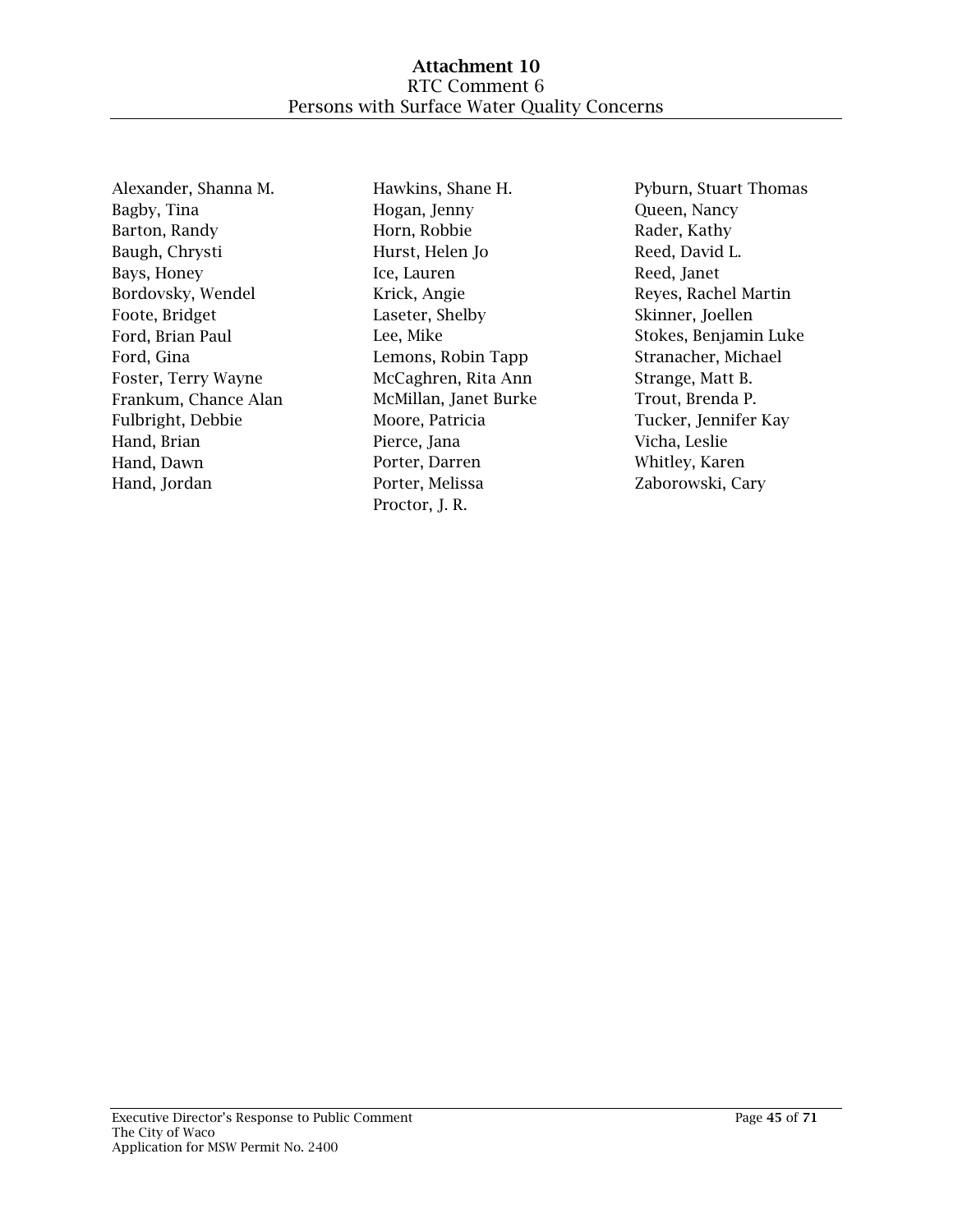Banta, John Paul Barton, Amanda Bowdoin, Becky Coggin, Mary Ruth Covey, Mellissa Covey, Robert Dulock, Sherry Dunlap, Cynthia Engledow, Kaylee Ford, Brian Paul Ford, Gina Guest, Thomas Louis Hand, Dawn Hand, Jordan

Harris, Justin Hawkins, Shane H. Hollingsworth, Lacy Witt Hromadka, Jennifer Hughes, Mike Ice, Lauren Ivy, Heath Lee, Mike Lehr, Larry L. Moravec, Carol Perales, Marisa Pierce, Ricky Pierce, Vicki Michelle

Porter, Darren Porter, Melissa Proctor, J. R. Radde, Angela Reed, David L. Reed, Janet Reyes, Rachel Martin Stokes, Benjamin Luke Trammell, Shannon Trayler, James Trout, Brenda P. Weddington, Christine Wegwerth, Rick Wilson, Donis Lee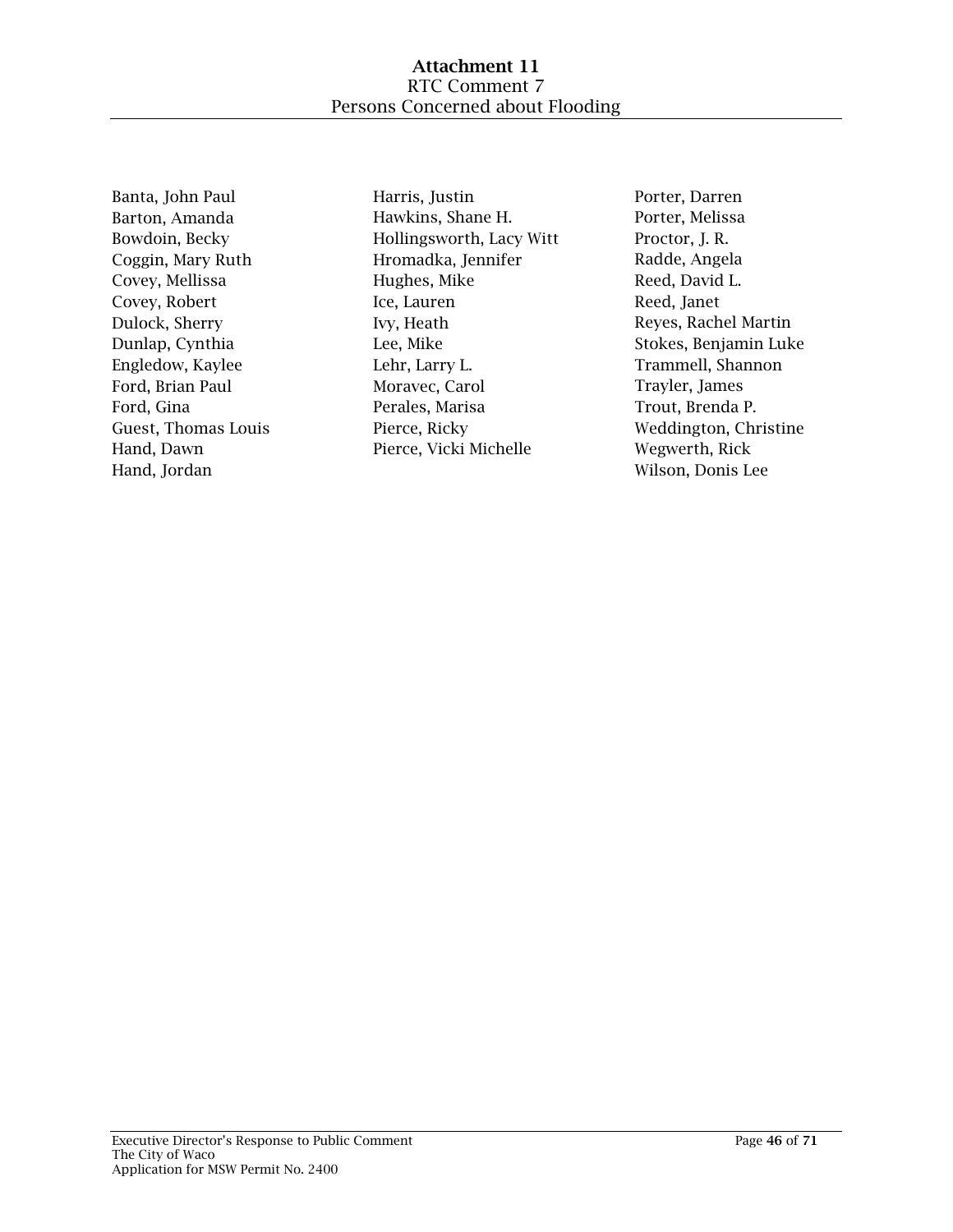Covey, Melissa Covey, Robert Dulock, Sherry Hand, Jordan Hollingsworth, Lacy Witt Porter, Melissa Weddington, Christine White, Randelle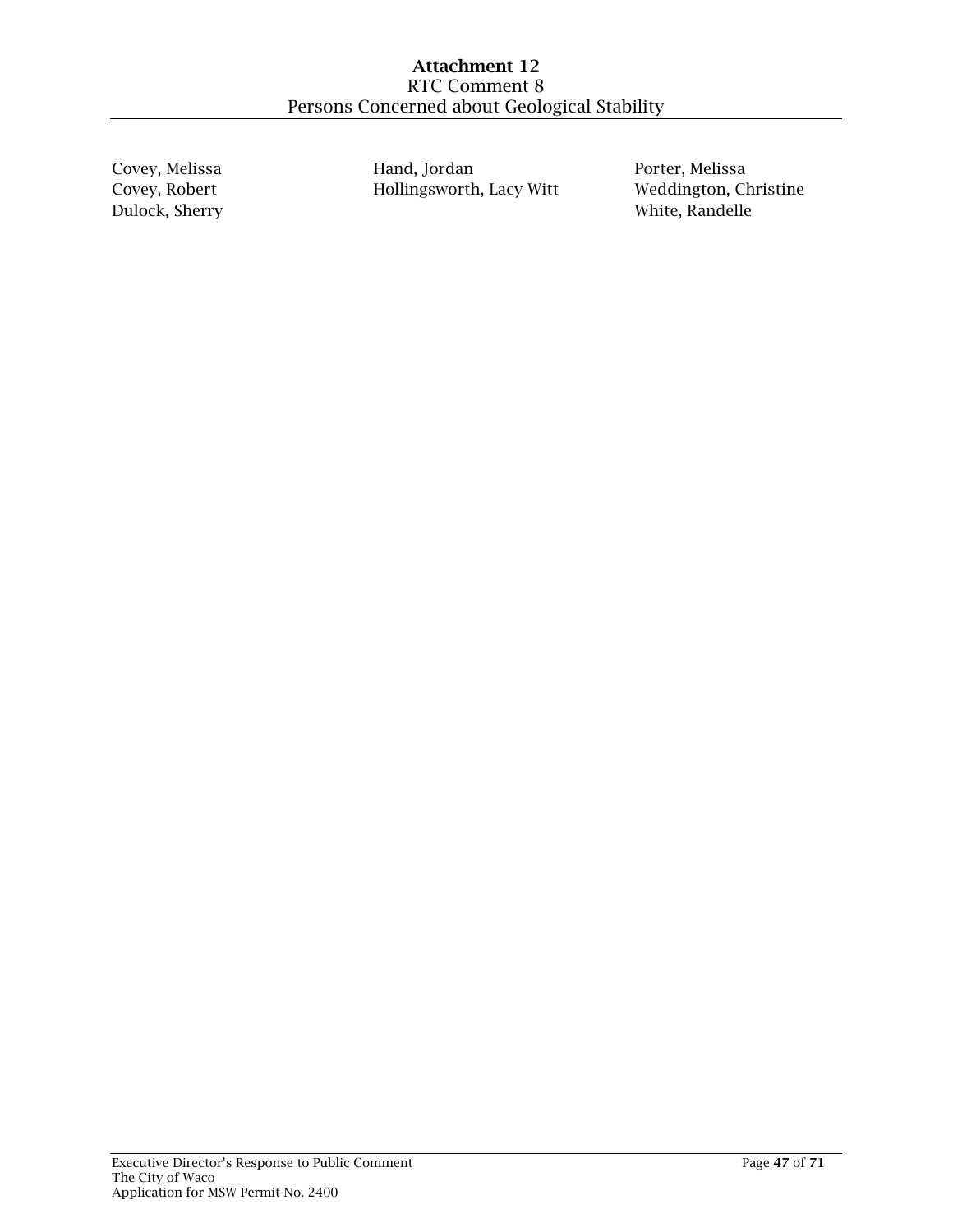Allen, Rebecca Williams Bennett, Jennifer Bowdoin, Becky Caldwell, Candice Condiet, Tim Dunlap, Cynthia Dunlap, Joe Wilburn Engledow, Kaylee Ford, Brian Paul Ford, Gina Foster, Lisa Frankum, Susan Elaine Gillette, Debbie Gillette, Sherwood Merrill Graham, Shirley Harris, Justin Hawkins, Trina Hogan, Kelly

Hollingsworth, Lacy Witt Horn, Robbie Hromadka, Jennifer Hurst, David Harris Hurst, Helen Jo Ice, Lauren Johnson, Starla Kirkland, William L. Laseter, Shelby Lee, Mike Lemons, Robin Tapp Mann, Mary Markum, Michelle Leigh McCaghren, Rita Ann Meier, Pattie M. Moravec, Carol Perales, Marisa

Pierce, Jana Pierce, Ricky Pierce, Vicki Michelle Porter, Darren Proctor, J. R. Queen, Nancy Reed, Janet Schulte, Jill Souders, Leslie Gail Strock, Shana Suggs, Kathleen A. Sutton, Jennifer Tucker, Chris Shawn Weddington, Christine Whitley, Kay Whitley, Mary Jo Williams, Ben Zaborowski, Cary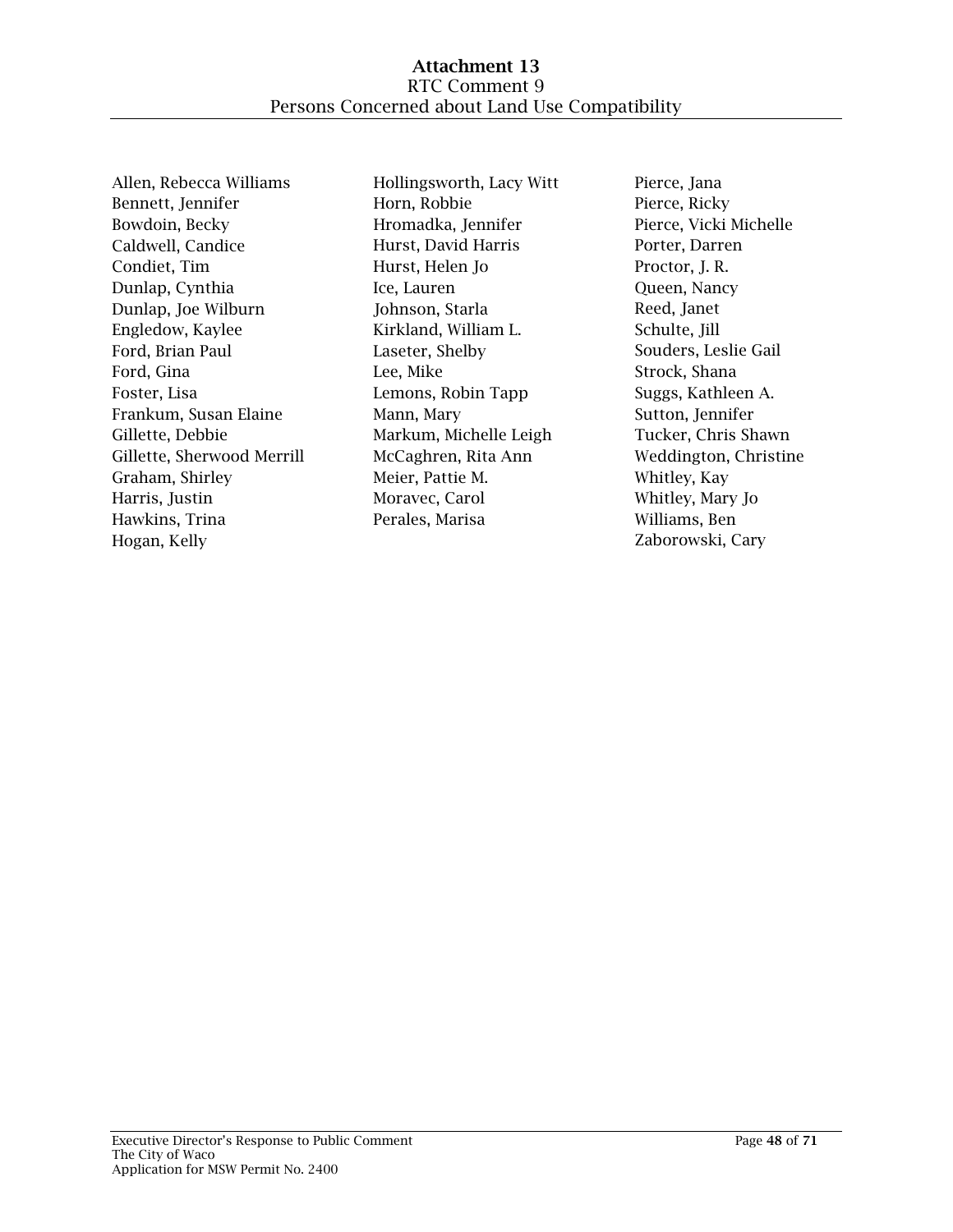Allen, Rebecca Williams Andrews, Janice Gravitt Athey, Natasha Banta, John Paul Barclay, David Barton, Randy Baugh, Chrysti Bays, Honey Beers, Paula K. Bennett, Jennifer Brock, Doyle Campbell, Jack Coryell, Beverly Covey, Robert Dietiker, Diane Dulock, Sherry Dunlap, Cynthia Dunlap, Joe Wilburn Easterling, Melissa Ann Engledow, Kaylee Evans, Patricia Foster, Lisa Gebhardt, Eleanor Gebhardt, Gwendalyn Gebhardt, Simon

Gillette, Debbie Gillette, Matt Gillette, Sherwood Merrill Grill, Nicholas D. Hand, Norma Jean Hawkins, Trina Hogan, Nicole Hollingsworth, Baylee Hollingsworth, Lacy Witt Horn, Robbie Horn, Vicki Hughes, Mike Jenkins, Trisha Johnson, Kassidi Kirkland, William L. Krick, Angie Laird, Rebekah Laseter, Shelby Lee, Mike Lemons, Robin Tapp Mack, Joy McCaghren, Rita Ann McMillan, Janet Burke Minchew, Julie Nichols, Matt

Nichols, Amber R. Omberg, Sherry Parks, Ronnie D. Pavelka, Kathey D. Pierce, Ricky Pierce, Vicki Michelle Porter, Darren Porter, Melissa Radde, Angela Reed, David L. Reed, Janet Rodgers, Tommy Rodgers, Tommy M. Schulte, Jill Skinner, Joellen Souders, Leslie Gail Stout, Johnny Stout, Margaret Stout, Victoria Swaner, Susan Sykora, Jayni Vicha, John Wegwerth, Rick White, Randelle Williams, Ben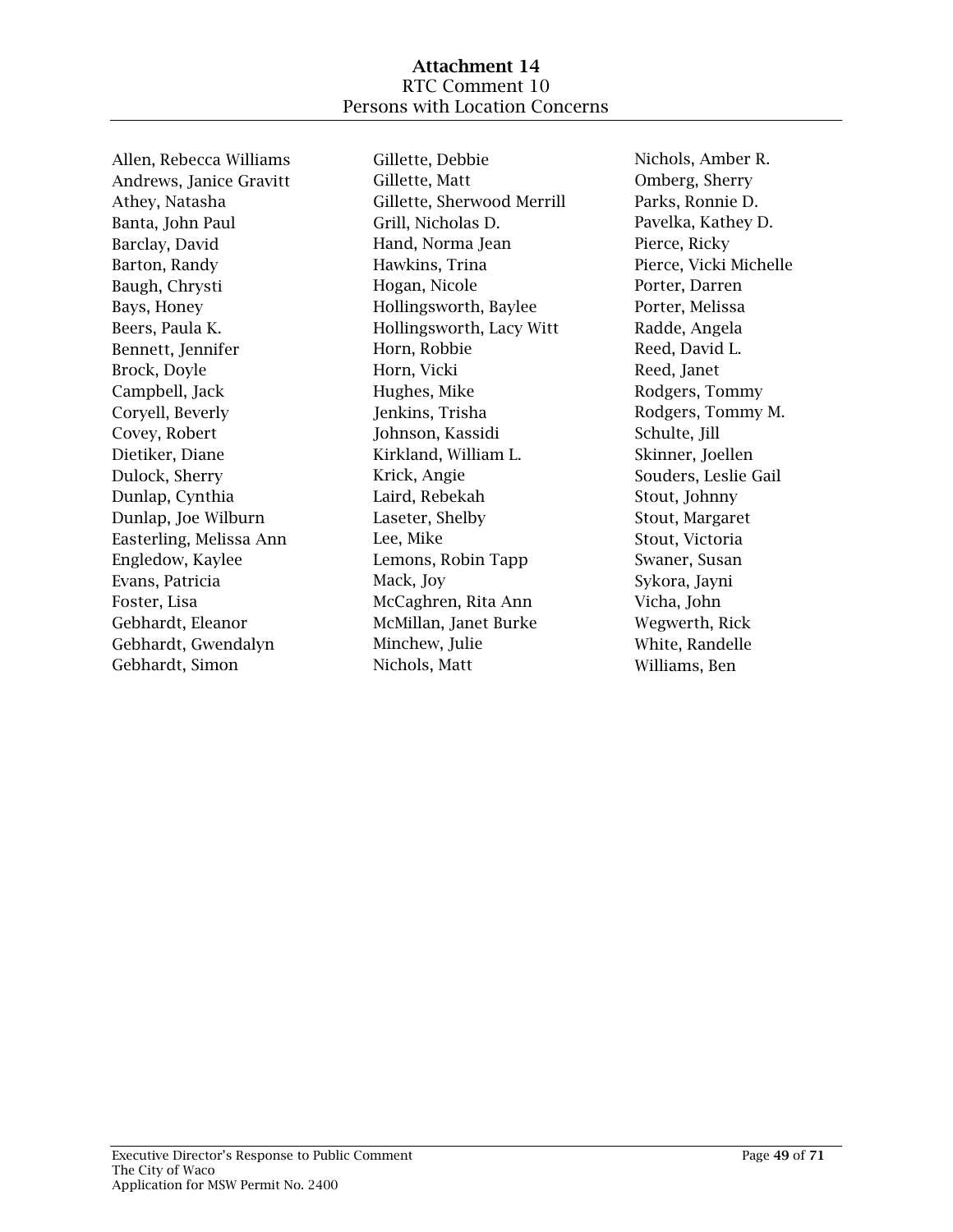Banik, Judith M. Honey, Tammy Jenkins, Trisha Mann, Mary

McCaghren, Rita Ann Milner, Cynthia D. Pierce, Ricky Pierce, Vicki Michelle Reed, David L.

Reed, Janet Rodgers, Tommy Rodgers, Tommy M. Swaner, Susan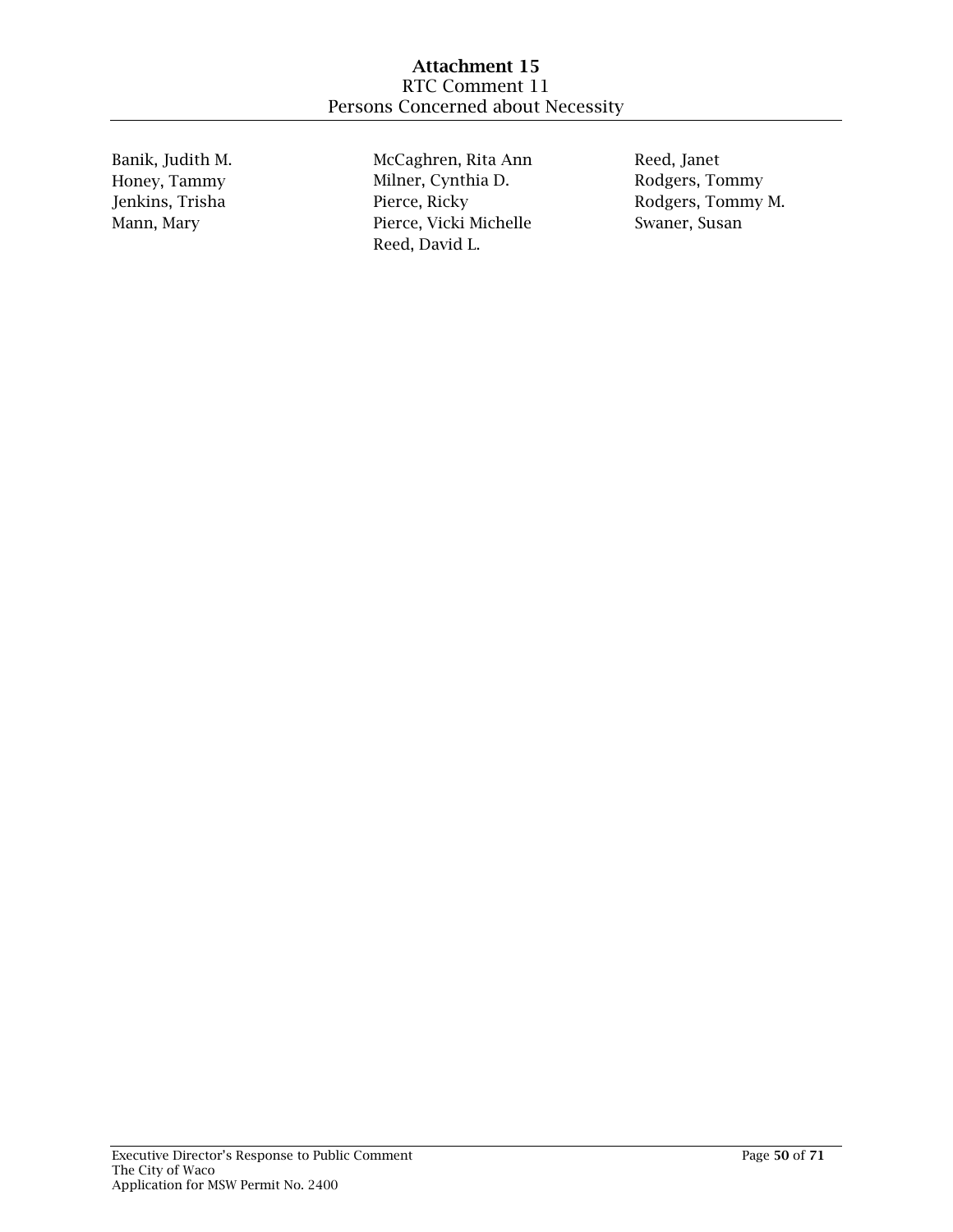Andrews, Janice Gravitt Barton, Amanda

Dietiker, Diane Stokes, Melanie

Zaborowski, Cary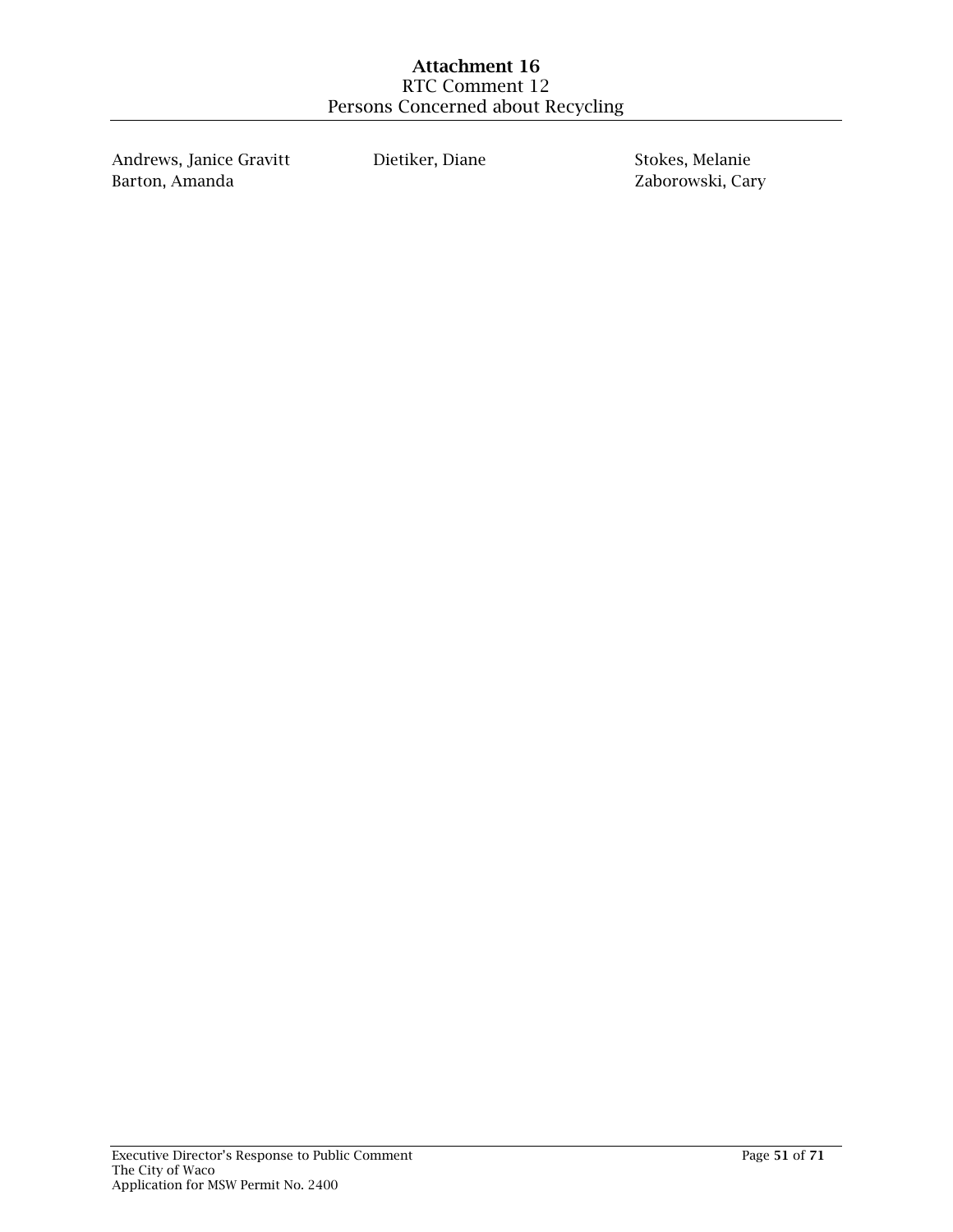Trayler, James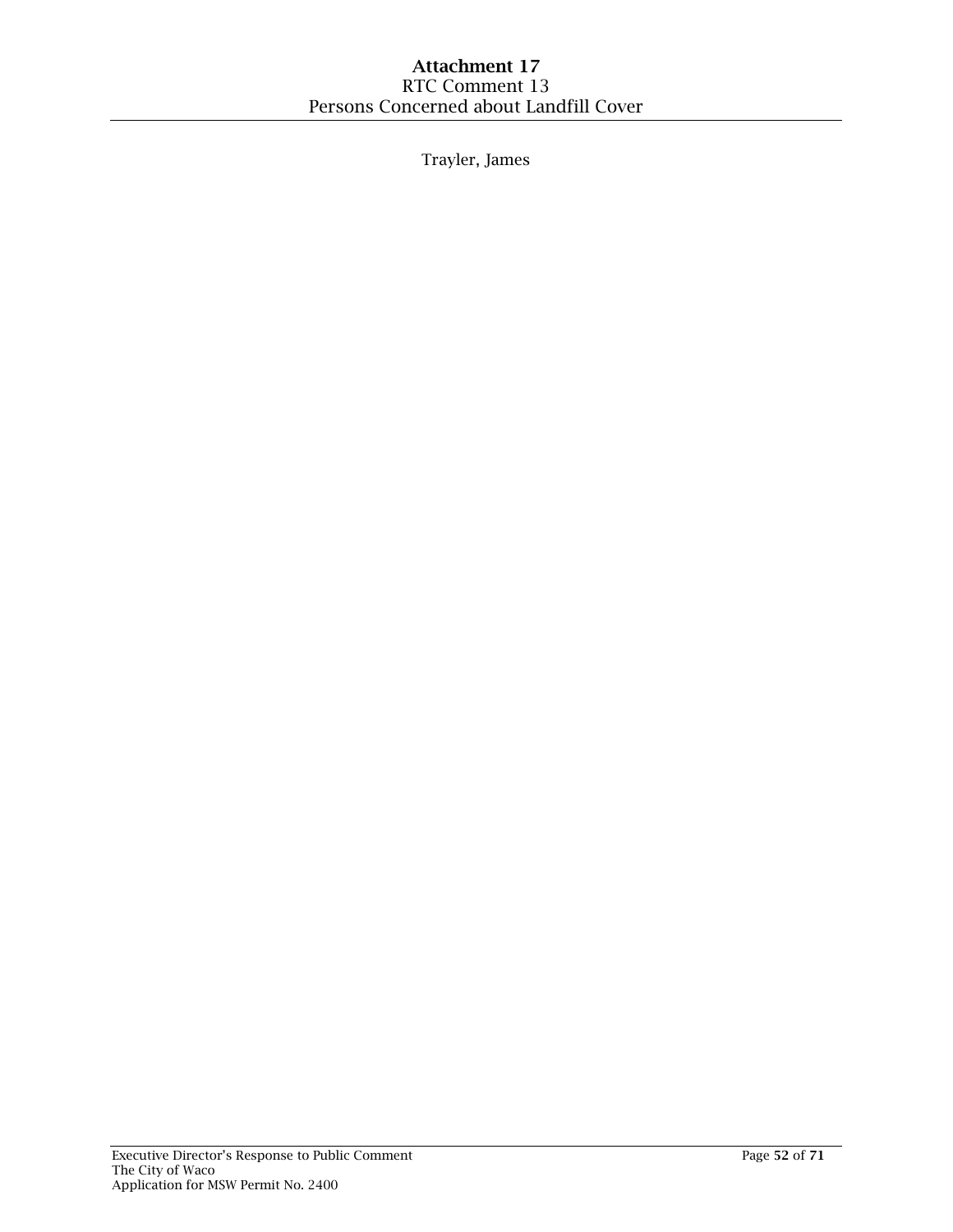Dunlap, Joe Wilburn Engledow, Kaylee Ford, Brian Paul Ford, Gina

Hand, Dawn Hand, Jordan Ivy, Heath

Lee, Mike Pierce, Ricky Pierce, Vicki Michelle Rodgers, Tommy M.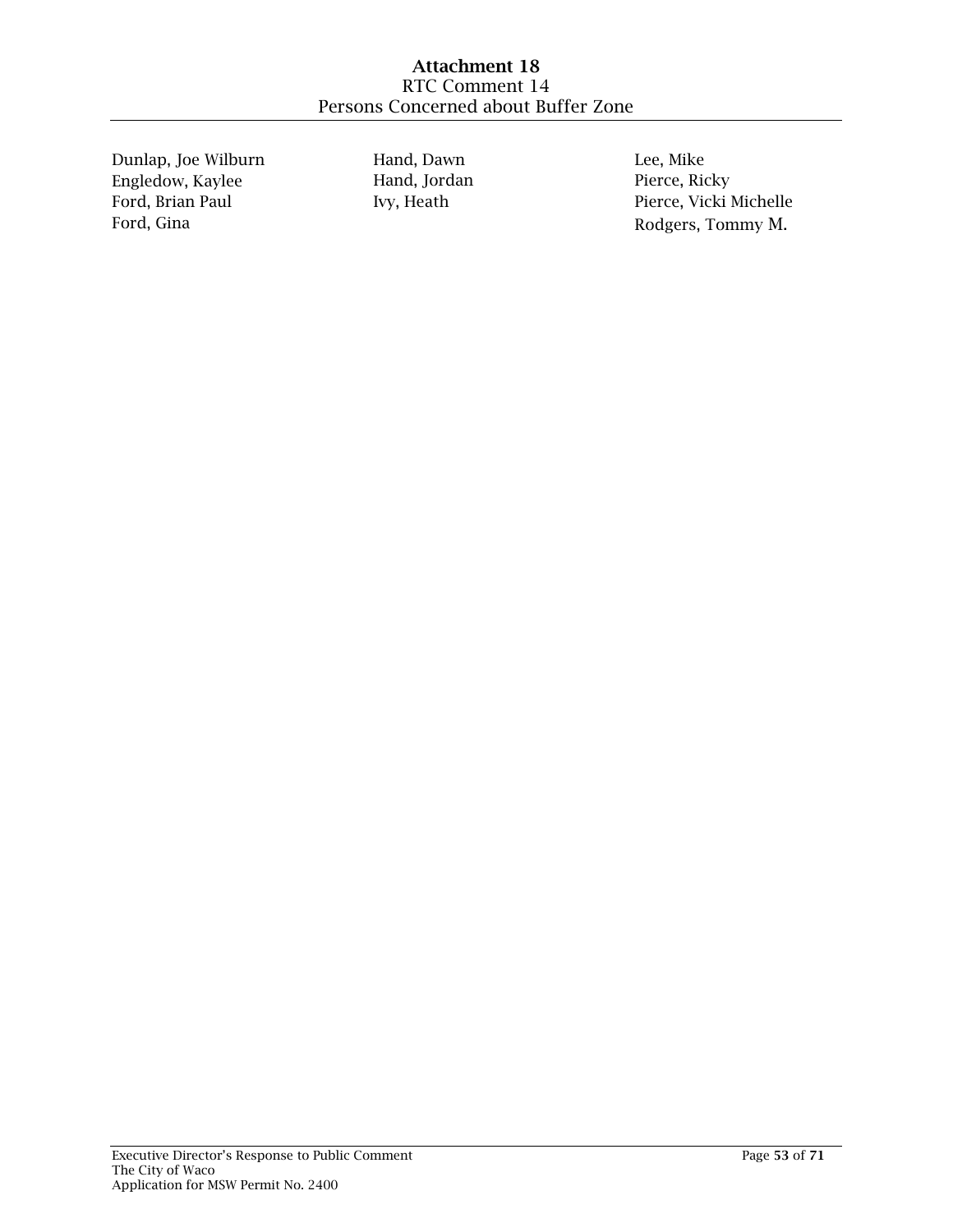Bordovsky, Wendel Hand, Dawn

Hand, Jordan Hollingsworth, Lacy Witt Lehr, Larry L.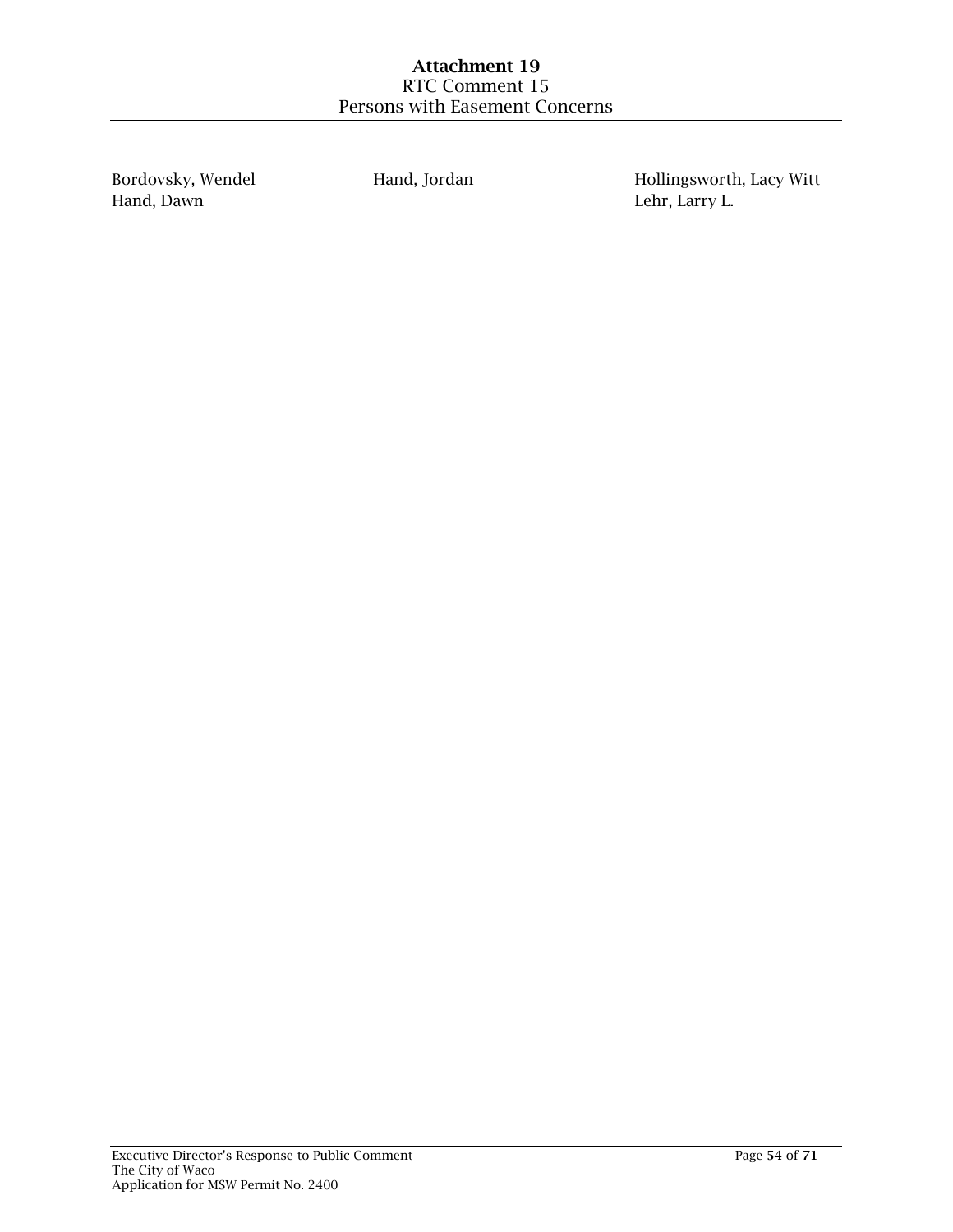Barton, Randi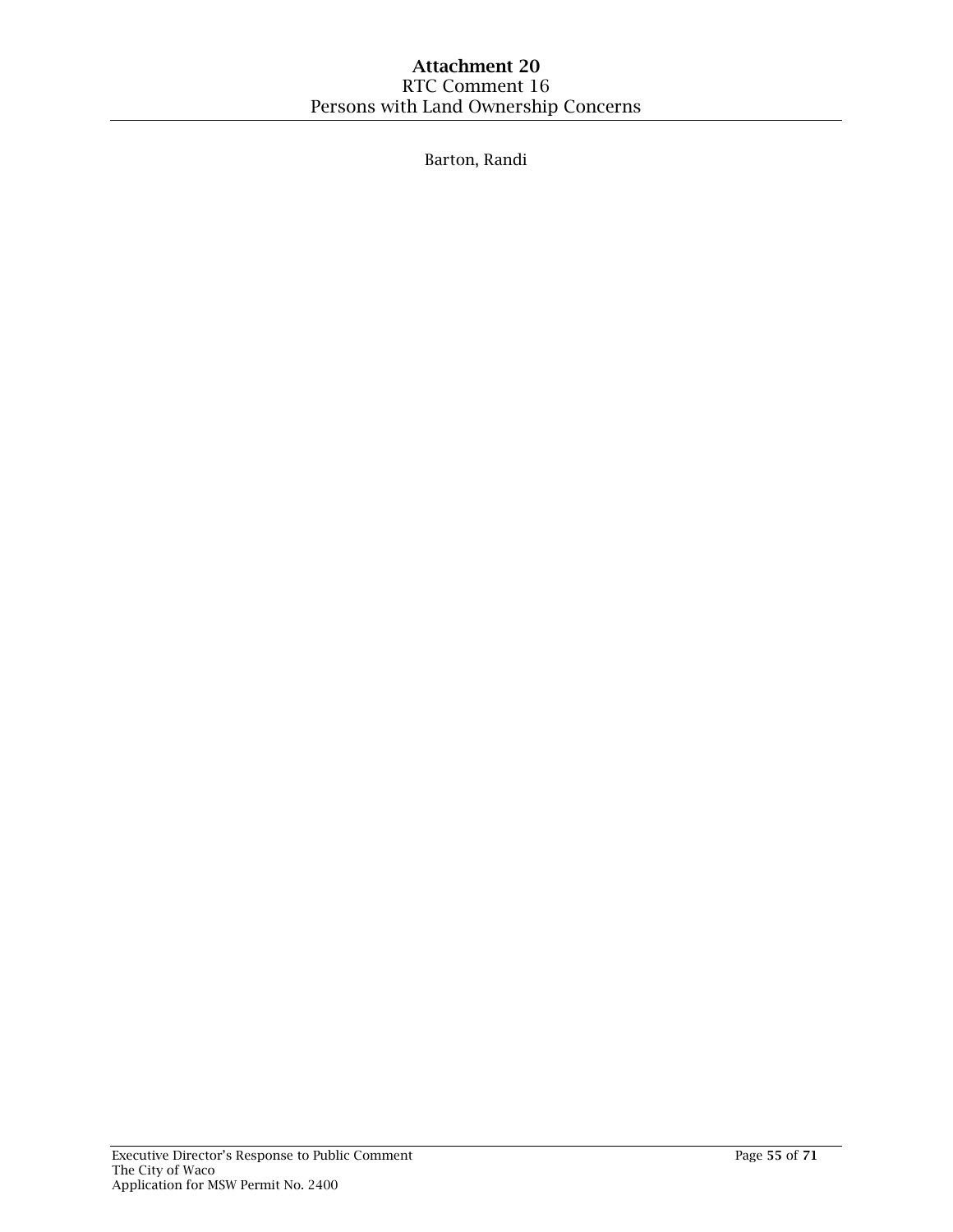Allgood, Melissa Rena Covey, Robert Engledow, Kaylee

Klanika, Tina Montgomery, Eric Pierce, Ricky Pierce, Vicki Michelle

Rader, Kathy Skinner, Joellen Strock, Shana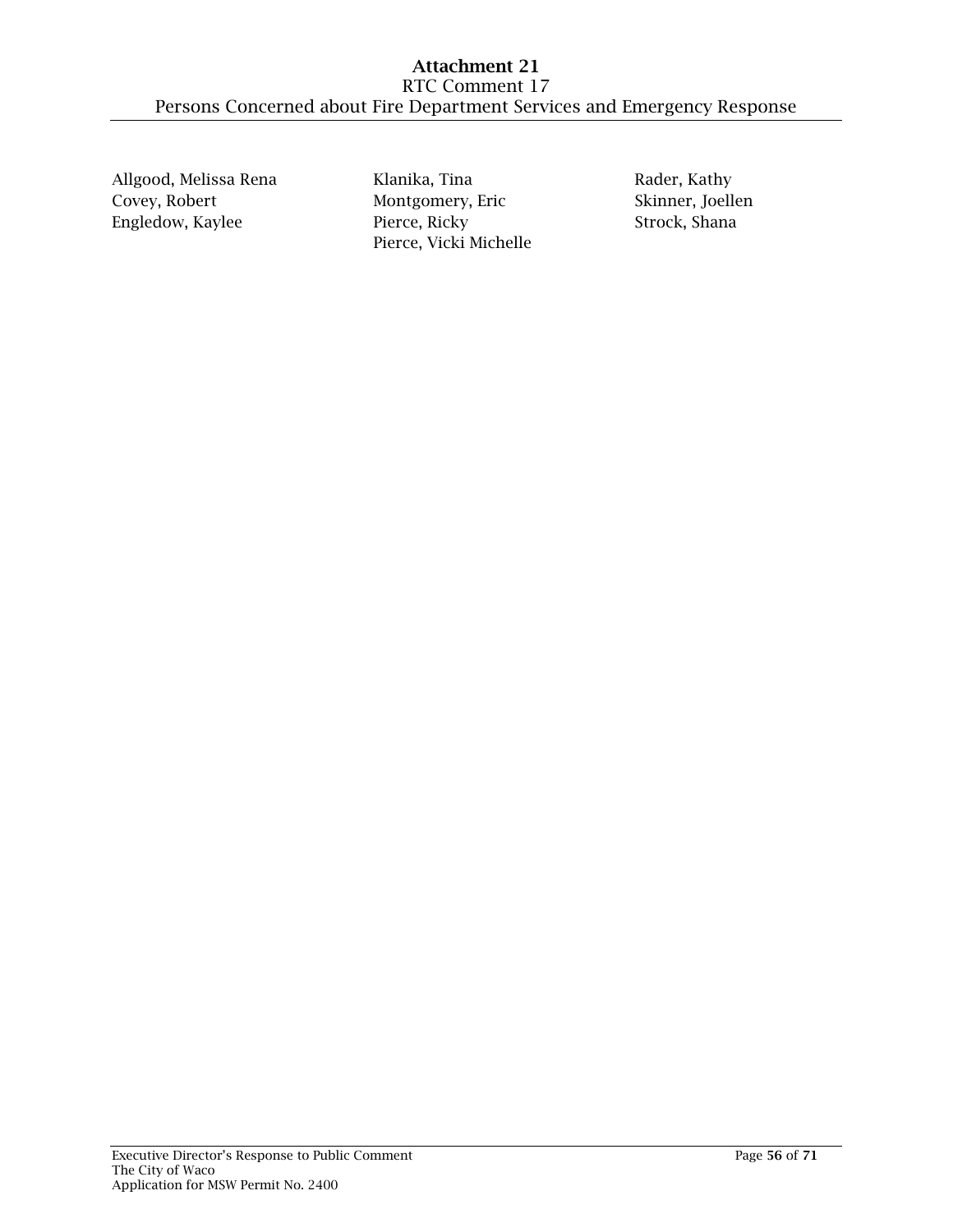Alexander, Shanna M. Allgood, Melissa Rena Athey, Holli Aziz, Babetta Banta, John Paul Barton, Amanda Baugh, Chrysti Beers, Paula K. Bennett, Jennifer Bowdoin, Becky Brock, Doyle Campbell, Jack Coryell, Beverly Covey, Mellissa Covey, Robert Dunlap, Cynthia Dunlap, Joe Wilburn Easterling, Melissa Ann Engledow, Kaylee Evans, Patricia Ford, Brian Paul Ford, Gina Ford, Ryan Ford, Lauren Ford, Alec Frankum, Brian Keith Frankum, Susan Elaine Fulbright, Debbie Gebhardt, Eleanor

Gebhardt, Gwendalyn Gebhardt, Simon Graham, Shirley Guest, Thomas Louis Hand, Brian Hand, Dawn Hand, Jordan Hawkins, Trina Hogan, Kelly Hogan, Nicole Hollingsworth, Lacy Witt Hromadka, Jennifer Hurst, Helen Jo Klanika, Tina Krupicka, Kelly M. Lee, Mike Lemons, Robin Tapp McCaghren, Rita Ann McFadden, Shirley McMillan, Janet Burke Milner, Cynthia D. Minchew, Julie Minix, Joy Elise Moore, Patricia Moravec, Carol Pierce, Ricky Pierce, Vicki Michelle Porter, Darren Porter, Melissa Proctor, J. R.

Pyburn, Stuart Thomas Queen, Nancy Radde, Angela Rader, Kathy Reed, Arnold Reed, David L. Reed, Janet Rodgers, Tommy M. Saucedo, Karen Schulte, Jill Skinner, Joellen Souders, Leslie Gail Steffek, Julianna L. Stout, Johnny Stout, Margaret Stout, Victoria Strock, Shana Sutton, Jennifer Sykora, Jayni Tierce, Sharon Kay Tucker, Chris Shawn Weddington, Christine Whitley, Karen Whitley, Kay Whitley, Mary Jo Williams, Ben Williams, Trisha Wilson, Donis Lee Zaborowski, Cary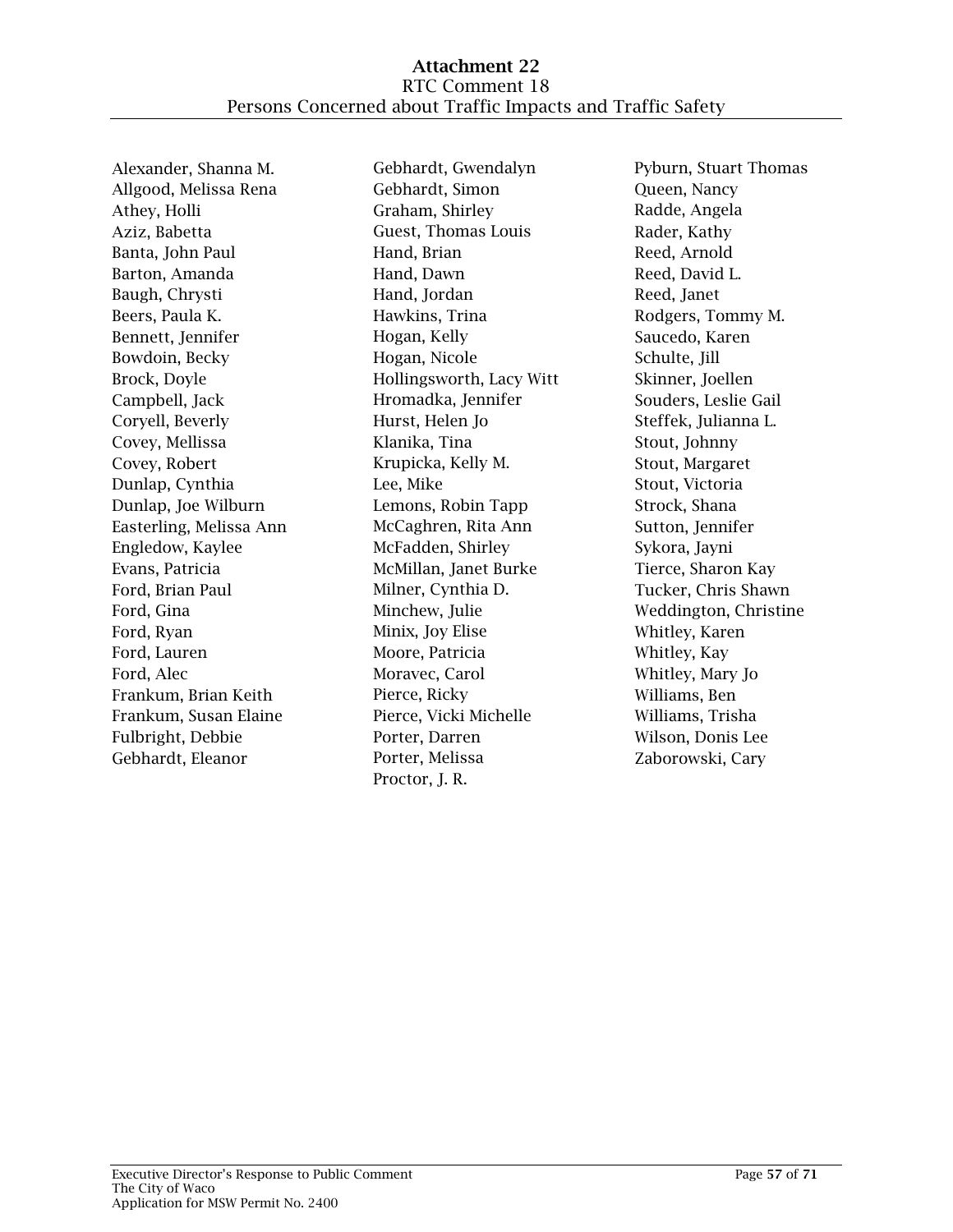Alexander, Shanna M. Allen, Rebecca Williams Andrews, Janice Gravitt Aziz, Babetta Banik, Judith M. Barton, Randy Cooley, James Vernon Coryell, Beverly Dulock, Sherry Dunlap, Joe Wilburn Ford, Brian Paul Ford, Gina Gebhardt, Eleanor Gebhardt, Gwendalyn Gebhardt, Simon Gillette, Matt Hand, Brian

Hand, Dawn Hand, Jordan Hawkins, Trina Haynes, Trisha Hurst, David Harris Ivy, Heath Kiphen, Lisa Lee, Mike Lemons, Robin Tapp Markum, Buster Markum, Michelle Leigh McFadden, Shirley Minchew, Julie Minix, Joy Elise Nichols, Matt Nichols, Amber R.

Pierce, Jana Reed, Arnold Reed, David L. Reed, Janet Rodgers, Tommy M. Schulte, Jill Souders, Leslie Gail Stout, Johnny Stout, Margaret Stout, Victoria Suggs, Kathleen A. Sutton, Jennifer Trayler, James Tucker, Jennifer Kay Wilson, Mary Wright, Beth Zaborowski, Cary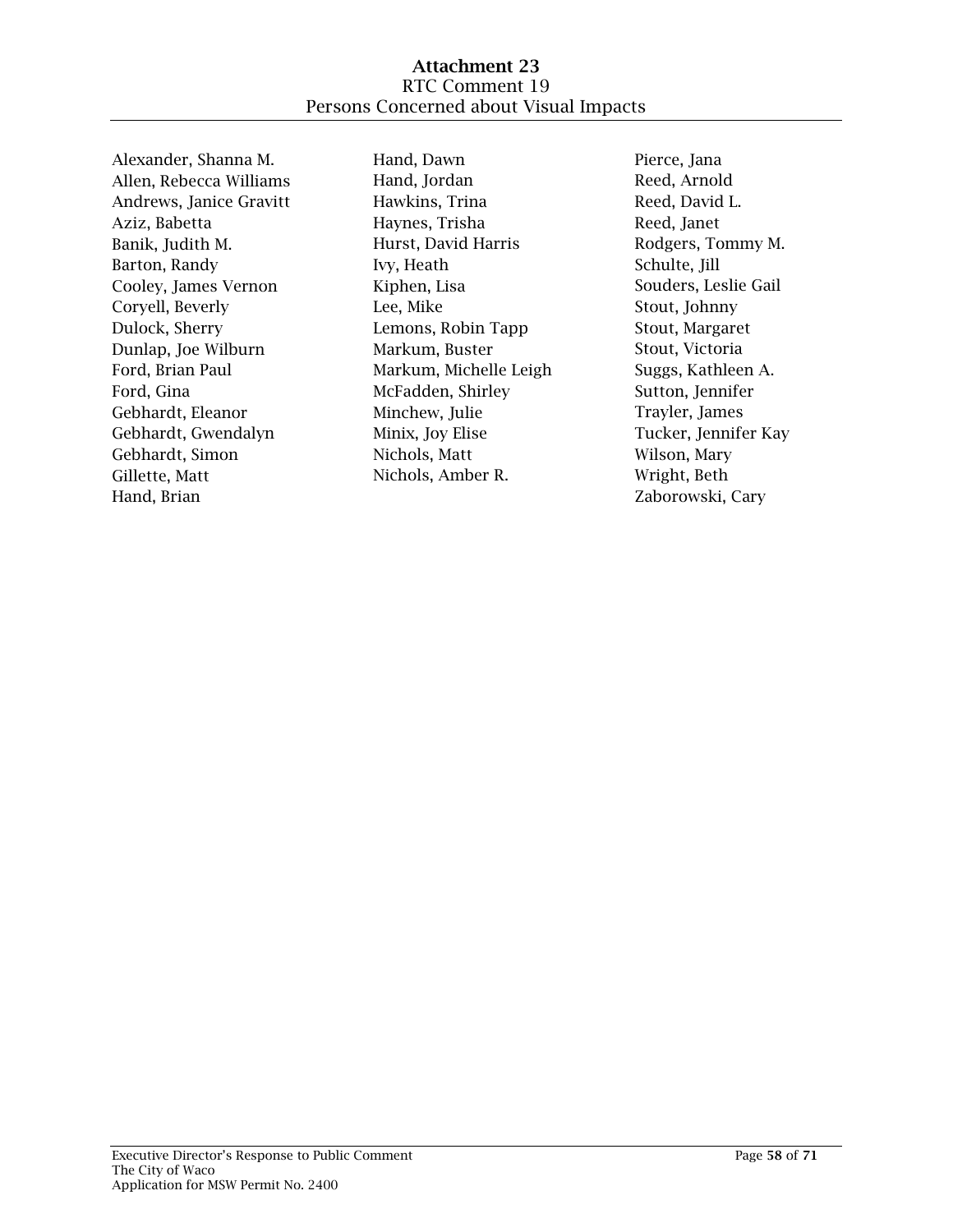Cortez, Jessica Dunlap, Joe Wilburn Gebhardt, Gwendalyn Gillette, Matt Hand, Brian

Hand, Dawn Hand, Jordan Ivy, Heath Lee, Mike

Lemons, Robin Minchew, Julie Skinner, Joellen Souders, Leslie Gail Strange, Matt B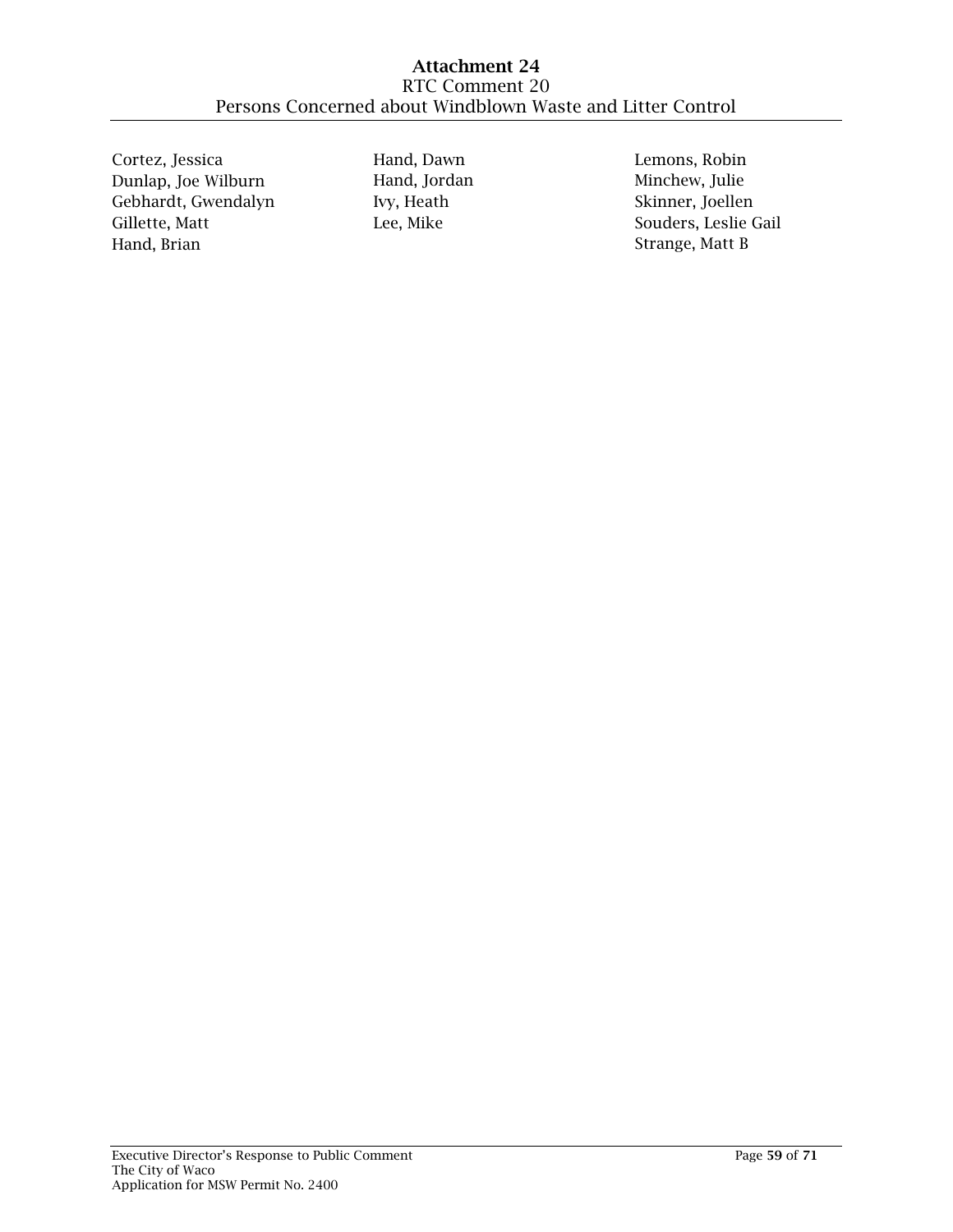### Attachment 25 RTC Comment 21 Persons Concerned about Vector Control

Alexander, Shanna M. Bowdoin, Becky Caldwell, Candice Covey, Mellissa Covey, Robert Dunlap, Cynthia Engledow, Kaylee

Ford, Brian Paul Ford, Gina Foster, Terry Wayne Graham, Shirley Ivy, Heath Lee, Mike

Mohlke, Jeremy Lee Pierce, Ricky Pierce, Vicki Michelle Porter, Darren Radde, Angela Rader, Kathy Strock, Shana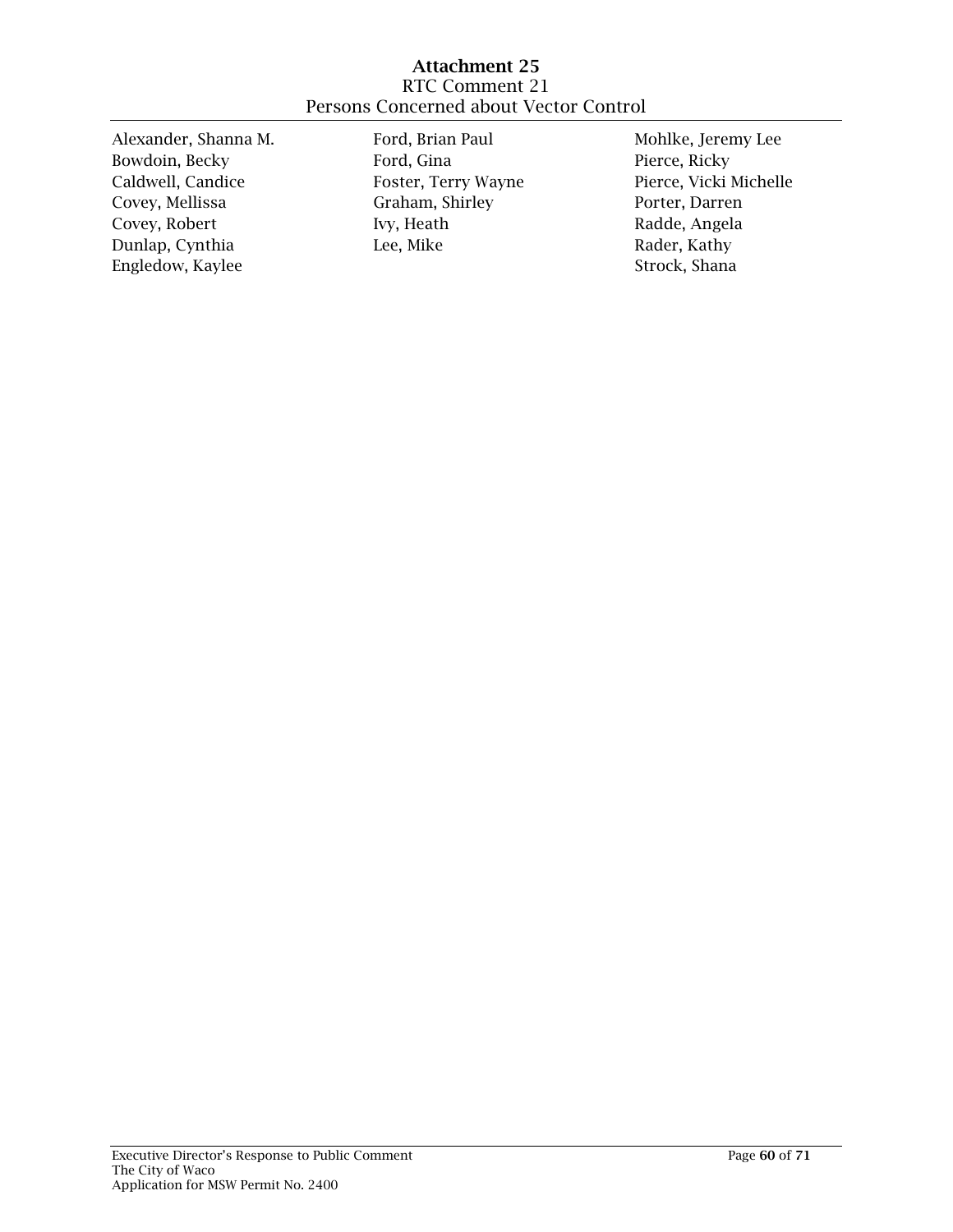### Attachment 26 RTC Comment 22 Persons Concerned about Odor

Aziz, Babetta Bowdoin, Becky Caldwell, Candice Cooley, James Vernon Cortez, Jessica Coryell, Beverly Dunlap, Cynthia Dunlap, Joe Wilburn Easterling, Melissa Ann Engledow, Kaylee Ford, Brian Paul Ford, Gina Foster, Terry Wayne

Gebhardt, Eleanor Gebhardt, Gwendalyn Gebhardt, Simon Gillette, Debbie Hand, Jordan Haynes, Trisha Hogan, Nicole Honey, Tammy Krick, Angie Lee, Mike Lemons, Robin Tapp McFadden, Shirley McGee, Debra L.

Minix, Joy Elise Nichols, Matt Nichols, Amber R. Pierce, Ricky Pierce, Vicki Michelle Porter, Darren Rader, Kathy Reed, Janet Stout, Johnny Stout, Margaret Stout, Victoria Tucker, Chris Shawn Weddington, Christine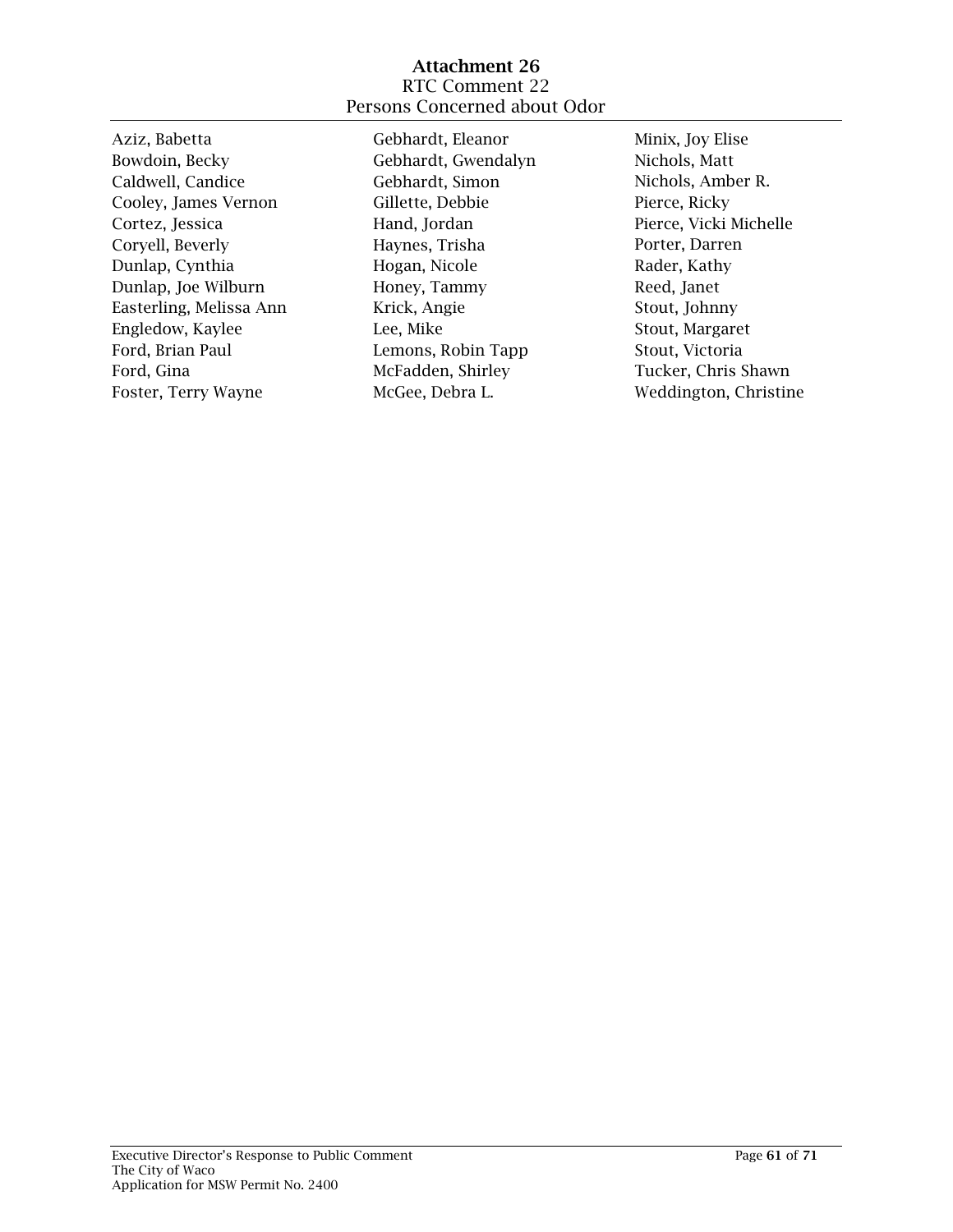### Attachment 27 RTC Comment 23 Persons Concerned about Noise and Operating Hours

Barton, Amanda Coryell, Beverly Dunlap, Cynthia Dunlap, Joe Wilburn Engledow, Kaylee Ford, Brian Paul Ford, Gina Ford, Ryan Ford, Lauren Ford, Alec

Gebhardt, Eleanor Gebhardt, Gwendalyn Gebhardt, Simon Krick, Angie Lee, Mike Lemons, Robin Tapp McFadden, Shirley McGee, Debra L. Pierce, Ricky Pierce, Vicki Michelle Porter, Darren

Reed, David L. Reed, Janet Rodgers, Tommy M. Stout, Johnny Stout, Margaret Stout, Victoria Strock, Shana Tucker, Chris Shawn Williams, Ben Zaborowski, Cary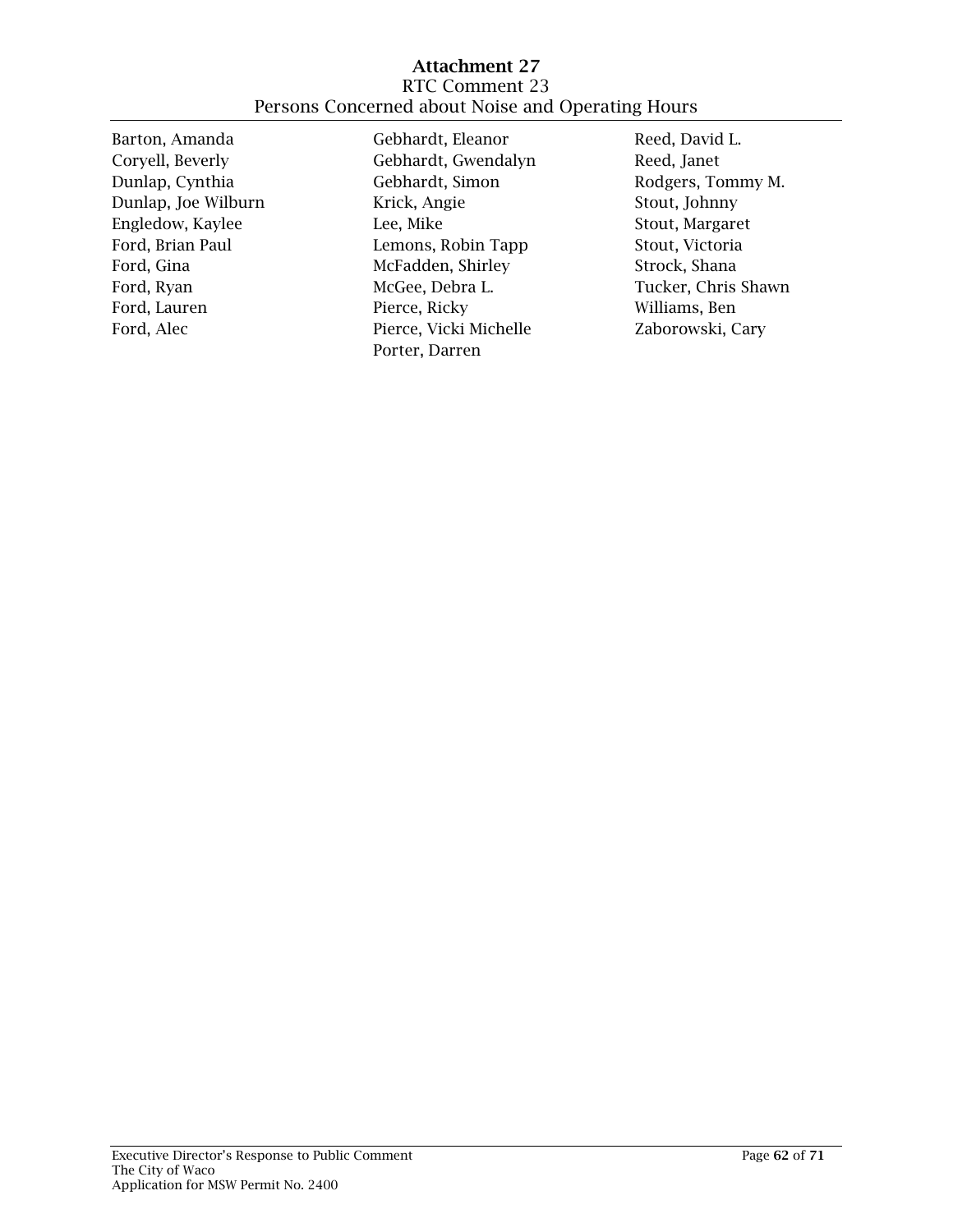## Attachment 28 RTC Comment 24 Persons Concerned about Recreation

| Ford, Lauren        | Proctor, J. R.       |
|---------------------|----------------------|
| Ford, Alec          | Reed, David L.       |
| Gebhardt, Eleanor   | Reyes, Rachel Martin |
| Gebhardt, Gwendalyn | Stout, Johnny        |
| Gebhardt, Simon     | Stout, Margaret      |
| Lee, Mike           | Stout, Victoria      |
| Lemons, Robin Tapp  | Trout, Brenda P.     |
| Mann, Mary          |                      |
|                     |                      |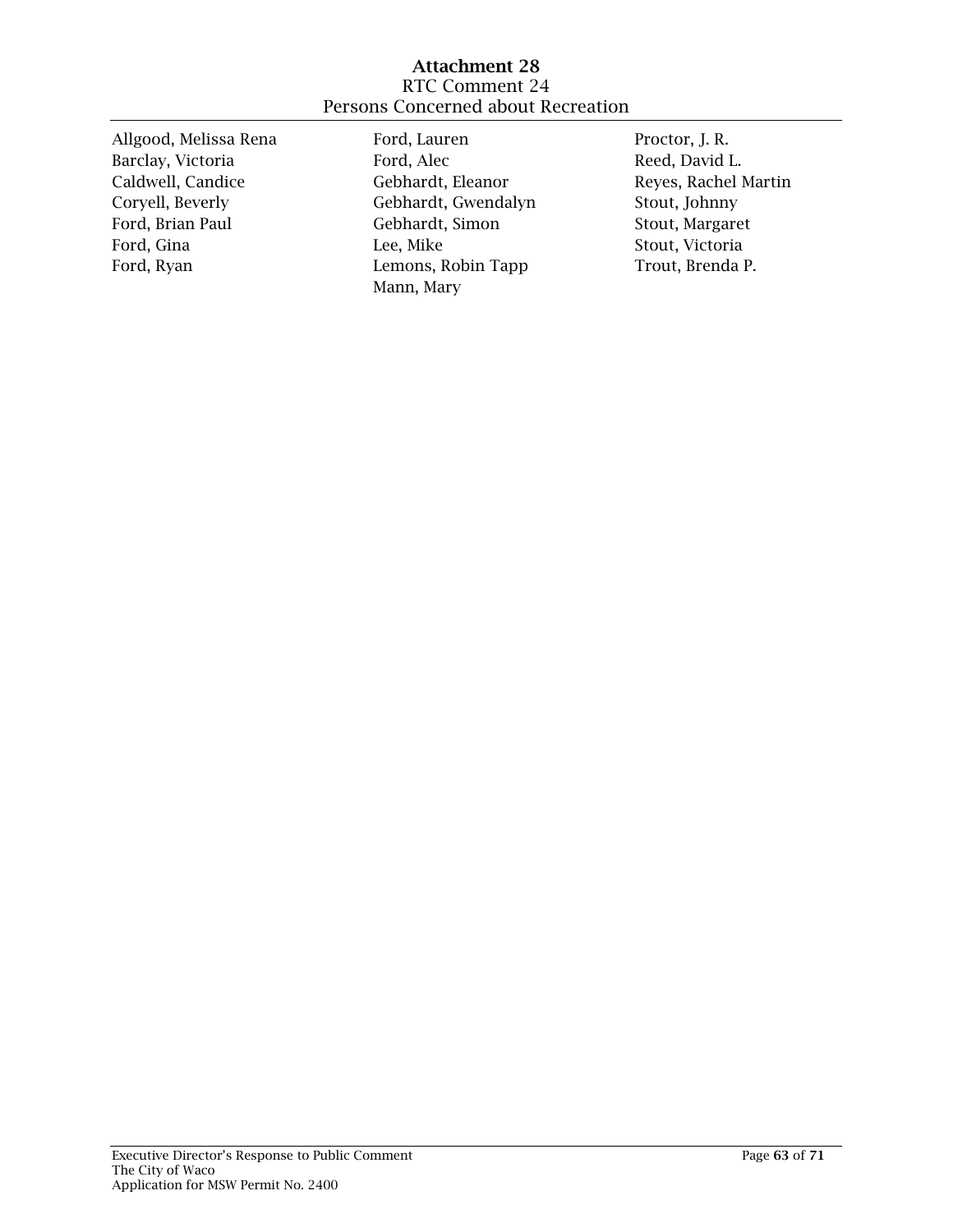Baugh, Chrysti Bennett, Jennifer Brown, Linda Kay Caldwell, Candice Dominguez, Rita Duncan, Richard Dunlap, Joe Wilburn Ford, Brian Paul Ford, Gina Hand, Brian

Hand, Dawn Harris, Justin Haynes, Trisha Kaltenbach, Patrick Krick, Angie Laseter, Shelby Lee, Mike Lehr, Larry L. McCann, Alice Minix, Joy Elise Nichols, Amber

Pierce, Jana Pyburn, Stuart Thomas Porter, Darren Proctor, J. R. Rader, Kathy Reed, David L. Reed, Janet Schnell, Courtney Tierce, Sharon Kay Zaborowski, Cary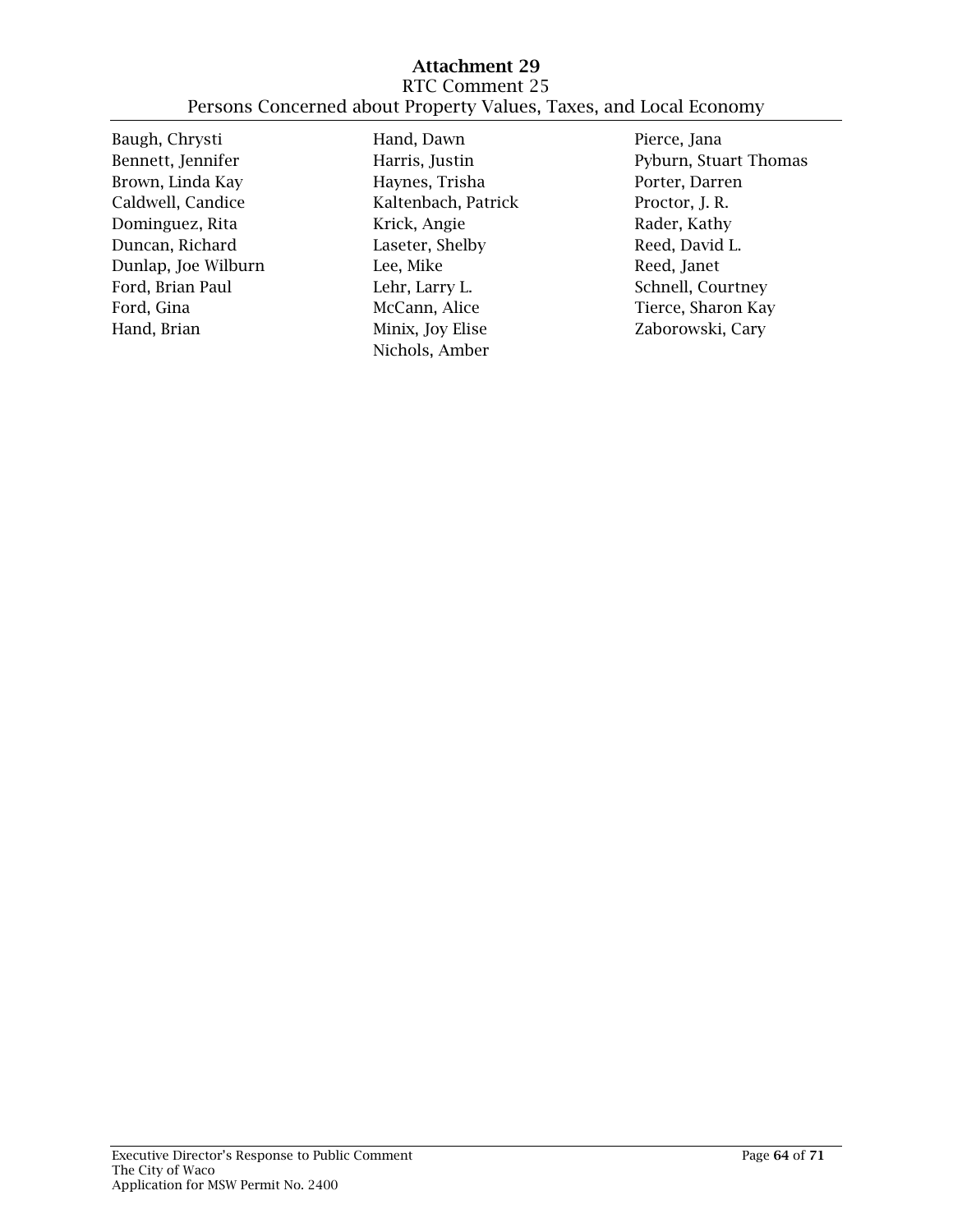Condiet, Tim Ford, Brian Paul Ford, Gina Ford, Lauren Ford, Alec

Ford, Ryan Hand, Brian Hand, Dawn Hand, Jordan Hollingsworth, Lacy Witt Ivy, Heath

Lee, Mike Minix, Joy Elise Nichols, Amber R. Nichols, Matt Porter, Melissa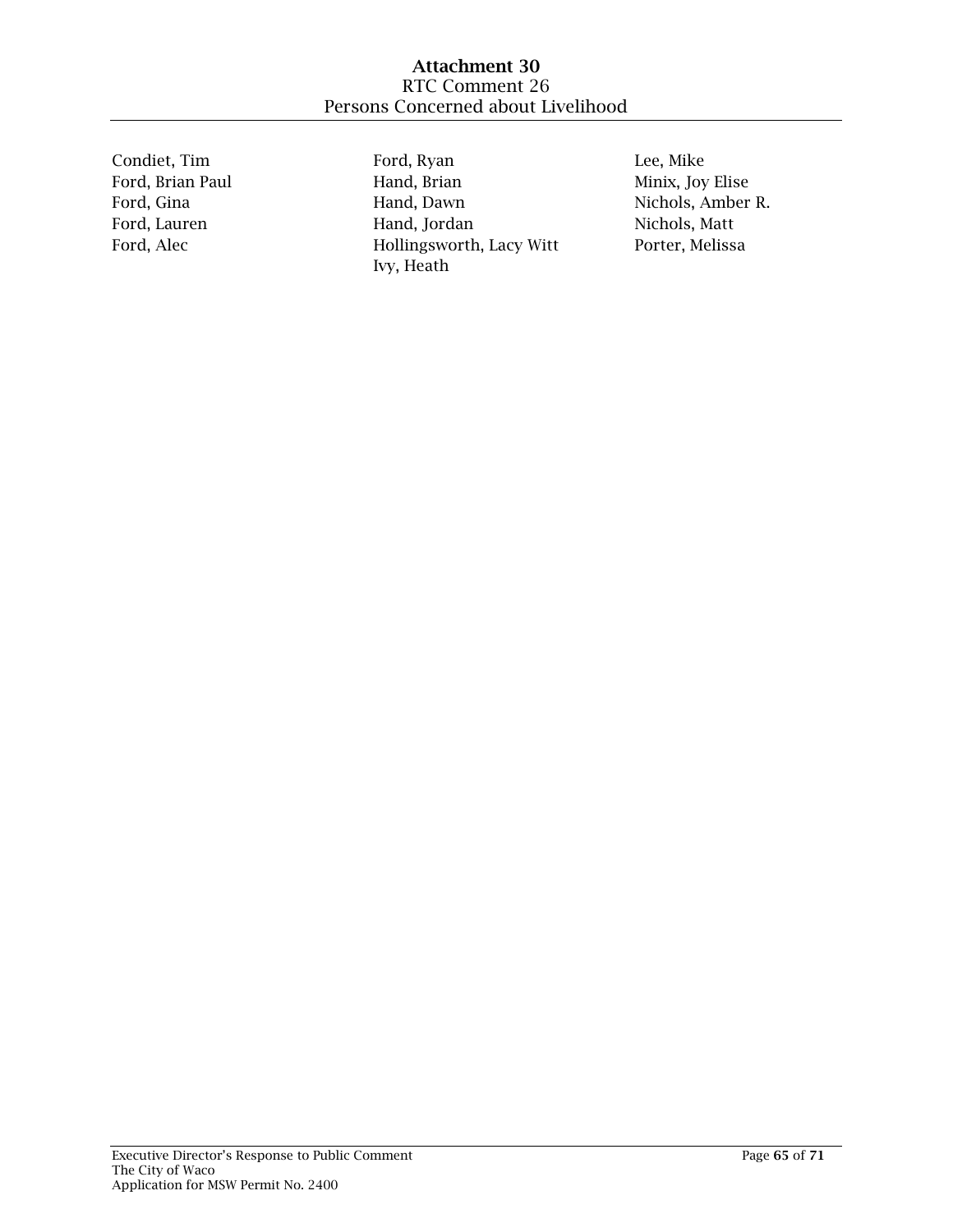Baugh, Chrysti Hand, Brian

Reed, David L. Strock, Shana

Sykora, Jayni Williams, Ben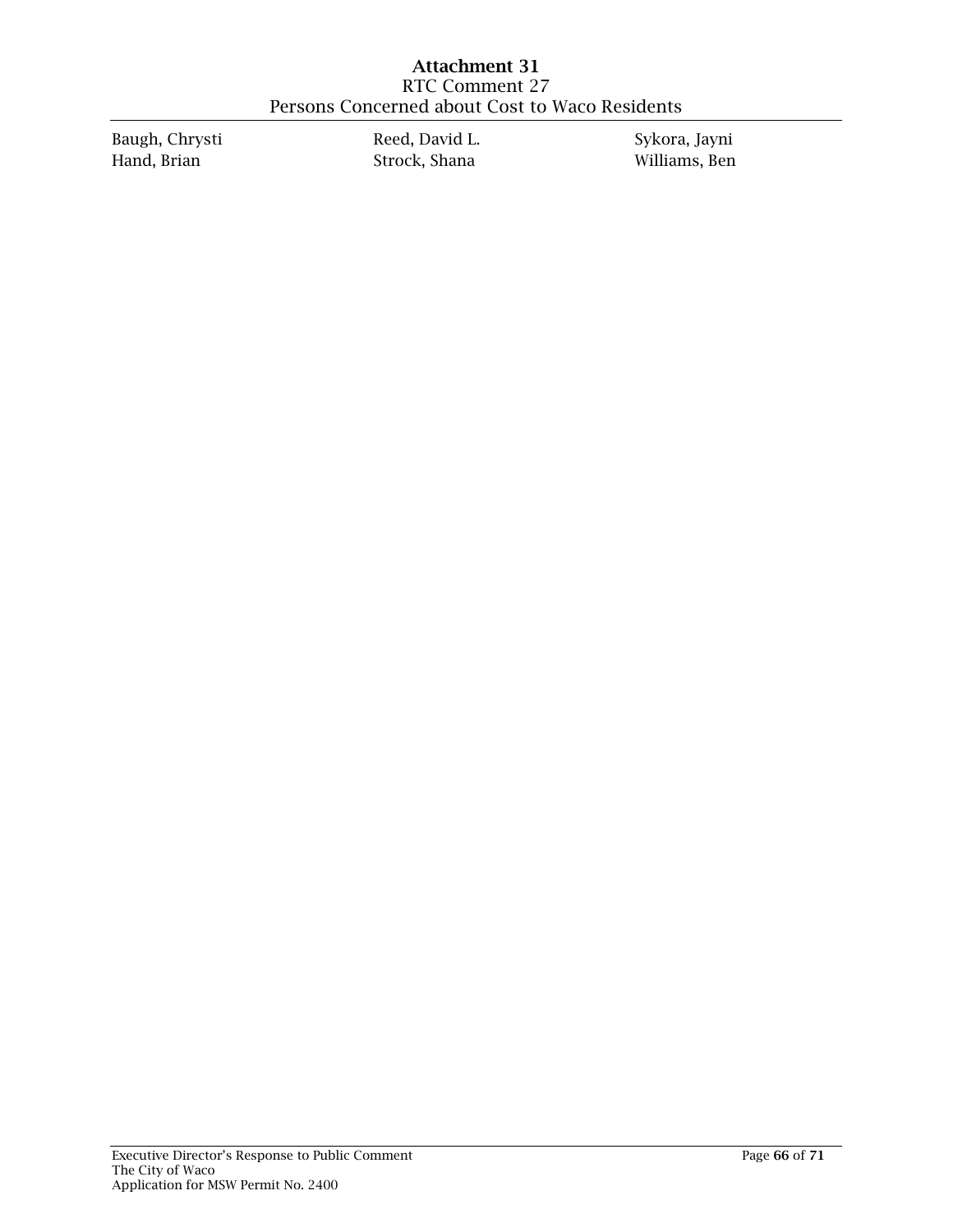Ford, Brian Paul Ford, Gina Gillette, Sherwood Merrill Hebbe, Zachary Tyler Lee, Mike

Rodger, Tommy M. Skinner, Joellen Stokes, Melanie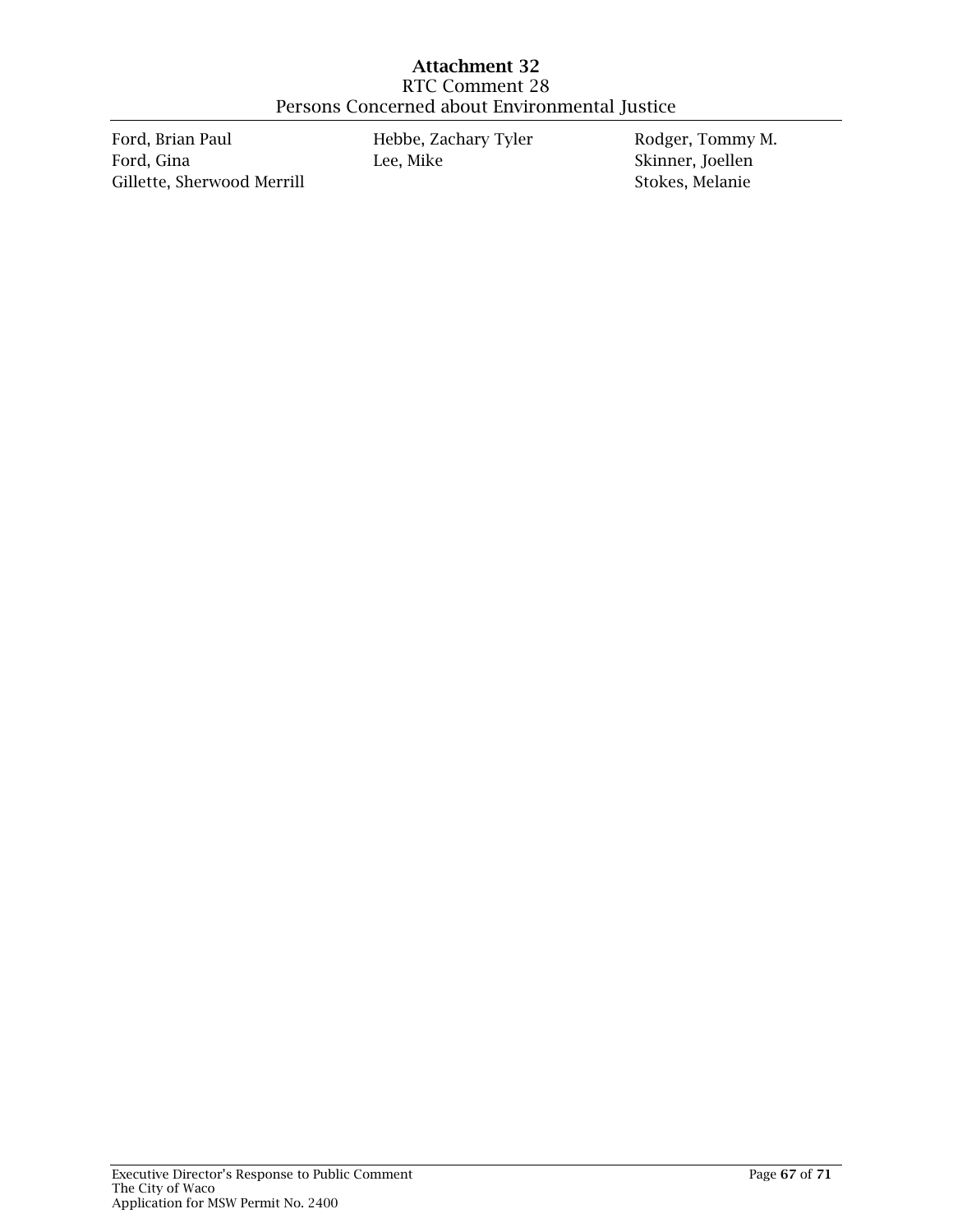# Attachment 33 RTC Comment 29 Persons In Favor/Supporting Permit

Concerned Citizen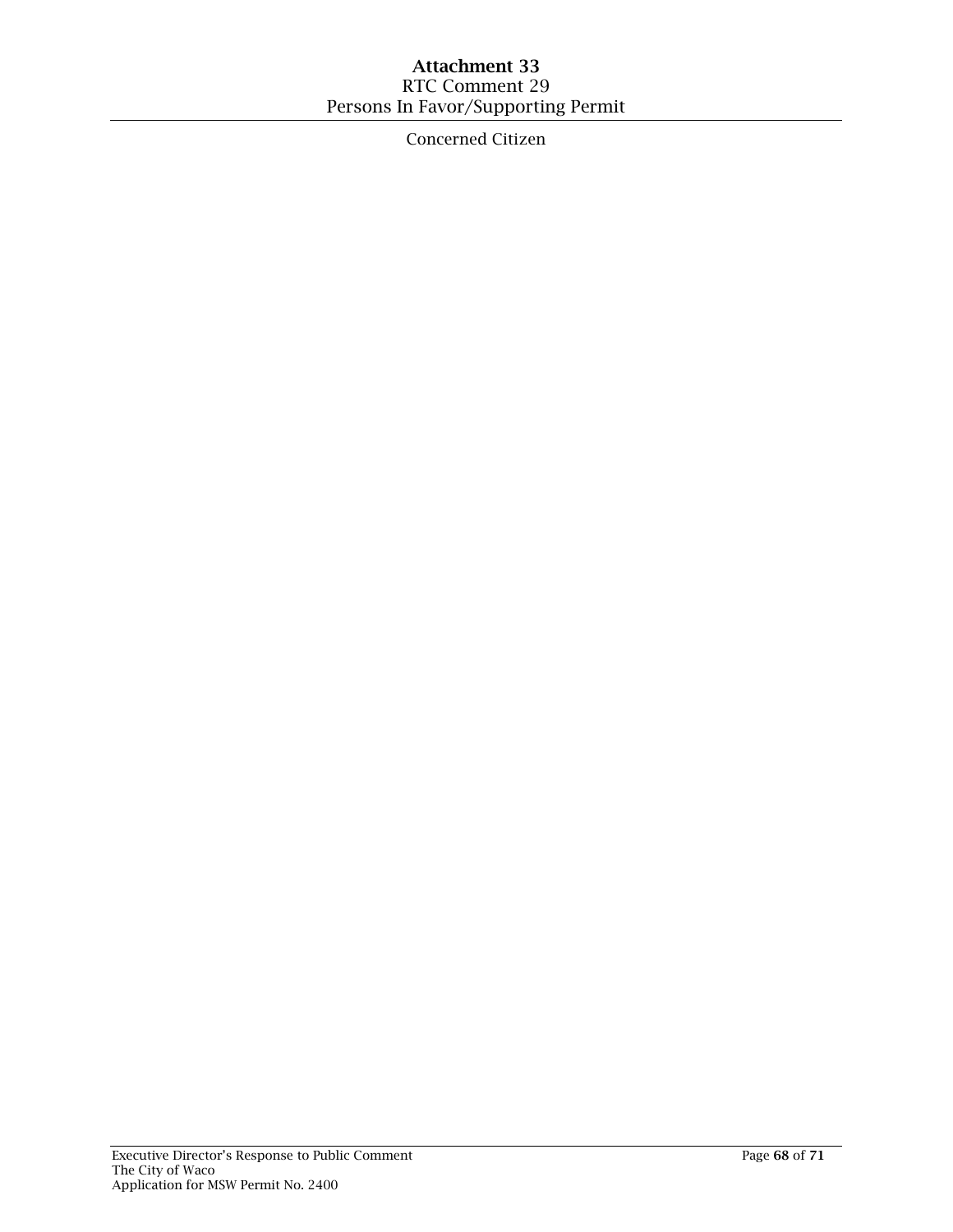Easterling, Melissa Ann Horn, Robbie Horn, Vicki

Ivy, Heath Pierce, Ricky Pierce, Vicki Michelle Pyburn, Stuart Thomas Reed, David L. Skinner, Joellen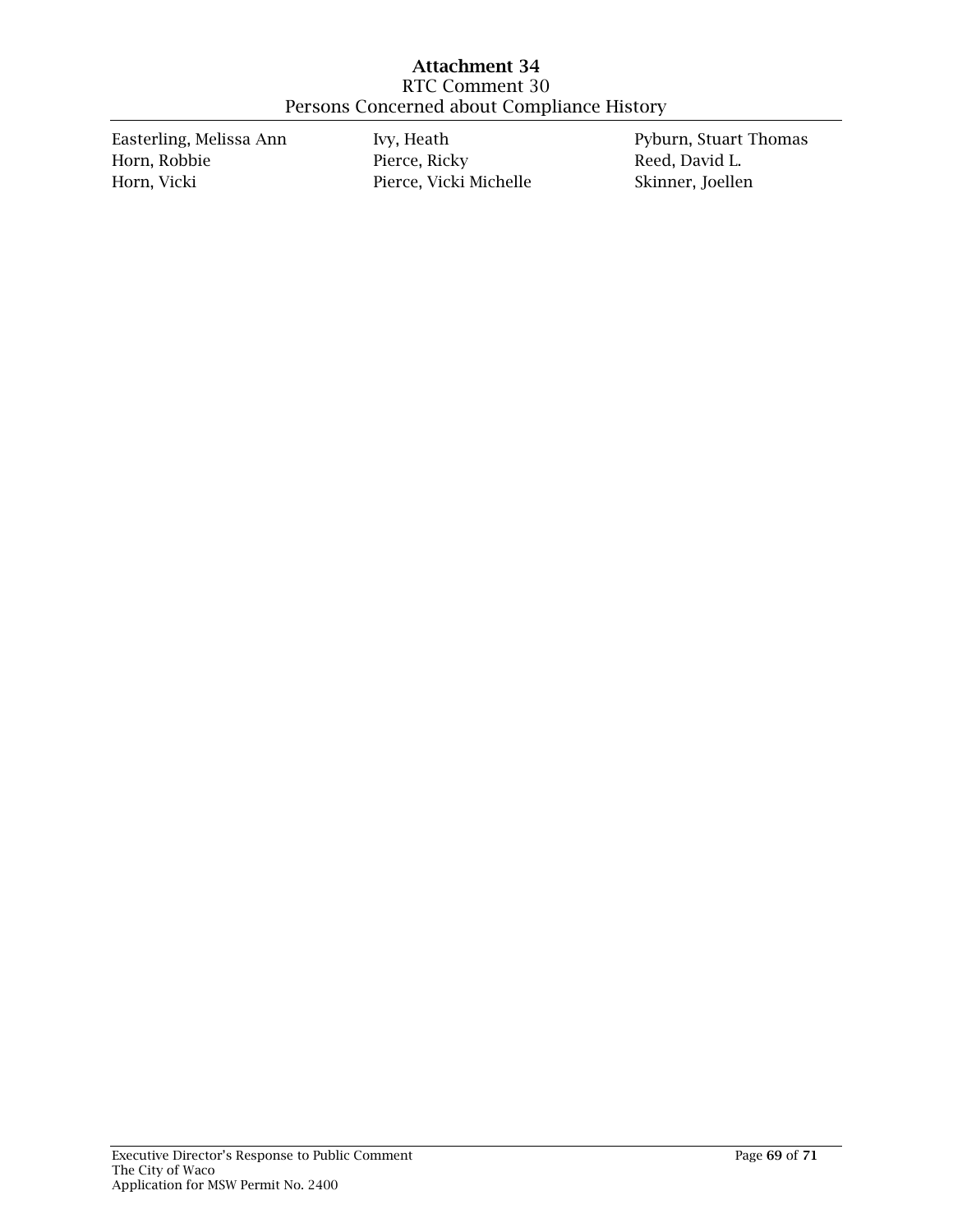### Attachment 35 RTC Comment 31 Persons That Submitted Comments Specific to City of Waco

Barclay, David Beers, Paula K. Bordovsky, Wendel Coryell, Beverly Dietiker, Diane Duncan, Richard Dunlap, Cynthia Engledow, Kaylee Fields, Jon Ford, Brian Paul Ford, Gina Gebhardt, Eleanor

Gebhardt, Gwendalyn Gebhardt, Simon Guest, Thomas Louis Hand, Jordan Horn, Robbie Ivy, Heath Krick, Angie Lee, Mike McMillan, Janet Burke Owens, Jana Pavelka, Kathey D. Pierce, Ricky

Pierce, Vicki Michelle Porter, Darren Reed, David L. Reed, Janet Rodgers, Tommy M. Serros, Gina Stout, Johnny Stout, Margaret Stout, Victoria Swaner, Susan Weddington, Christine